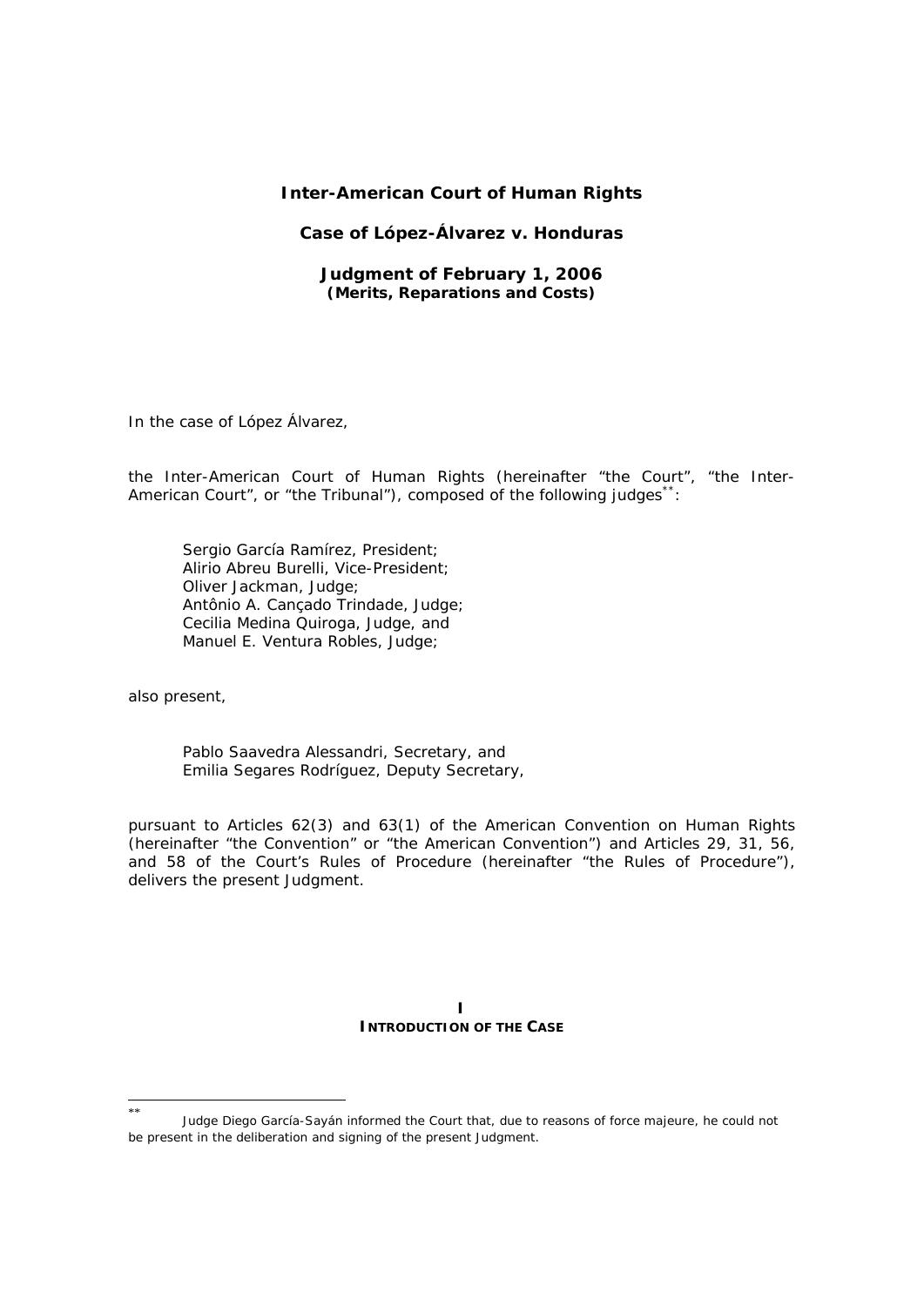1. On July 7, 2003, pursuant to that stated in Articles 51 and 61 of the American Convention, the Inter-American Commission on Human Rights (hereinafter "the Commission" or "the Inter-American Commission") submitted an application against the Republic of Honduras (hereinafter "the State" or "Honduras") to the Court, originating from petition No. 12,387, received at the Commission's Secretariat on December 13, 2000.

2. The Commission submitted the petition for the Court to decide if the State has violated Articles 5 (Right to Humane Treatment), 7 (Right to Personal Liberty), 8 (Right to a Fair Trial), 25 (Right to Judicial Protection), and 24 (Right to Equal Protection) of the American Convention, in relation with the obligations established in Articles 2 (Domestic Legal Effects) and 1(1) (Obligation to Respect Rights) of said treaty, in detriment of Mr. Alfredo López Álvarez (hereinafter "Alfredo López Álvarez", "Mr. López Álvarez" or "alleged victim"), member of a Honduran Garifuna community. The Commission stated that: a) the alleged victim was deprived of his personal liberty as of April 27, 1997, date on which he was arrested for the possession and illegal trafficking of narcotic drugs; b) on November 7, 2000 the judge that examined the case issued a conviction against Mr. López Alvarez that was annulled on May 2, 2001 by the Appellate Court of the Ceiba; it ordered that the trial be taken back to its preliminary stage, and c) on January 13, 2003 the Lower Court issued a new judgment, confirmed by the Appellate Court of the Ceiba, which acquitted Mr. López Álvarez; however, he remained in custody until August 26, 2003.

3. Likewise, the Commission requested that the Court, pursuant to Article 63(1) of the Convention, order the State to adopt certain measures of reparation indicated in the petition. Finally, it requested that the Tribunal order the State to pay the costs and expenses generated in the processing of the case in the domestic jurisdiction and before the bodies of the Inter-American system.

### **II**

#### **COMPETENCE**

4. The Court is competent to hear the present case, in the terms of Articles 62 and 63(1) of the Convention, since Honduras is a State Party in the American Convention since September 8, 1977 and it acknowledged the adjudicatory jurisdiction of the Court on September 9, 1981.

# **III**

# **PROCEEDING BEFORE THE COMMISSION**

5. On December 13, 2000 the Honduran Black Fraternal Organization (hereinafter "OFRANEH" or "the petitioner"), represented by Mrs. Gregoria Flores Martínez, presented before the Inter-American Commission the petition corresponding to the facts of this case.

6. On December 3, 2001 the Inter-American Commission approved Admissibility Report No. 124/01, in which it declared the admissibility of the case. On that opportunity, the Commission put itself at the disposal of the parties in order to reach an amicable solution. On February 13, 2002 the State informed that it refused to accept the Commission's offer of an amicable solution based on that set forth by the petitioner.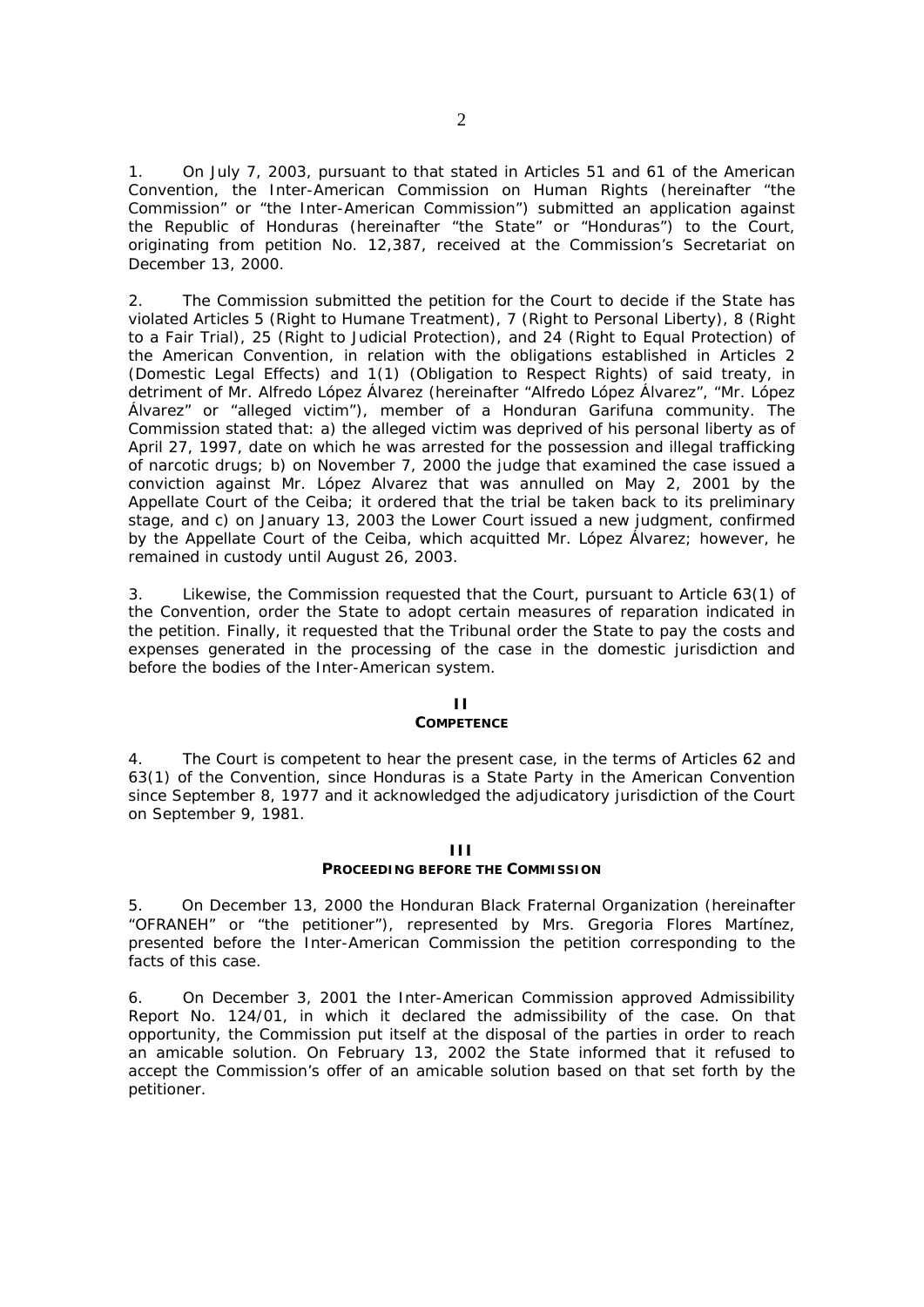7. On March 8, 2002, during the 114th Regular Meeting of the Inter-American Commission, a hearing was held with the presence of the State and members of the OFRANEH, in which the testimonies of two witnesses offered by the petitioner were heard.

8. On March 4, 2003, during the 117th Regular Meeting of the Commission, the latter approved Report of Merits No. 18/03, pursuant to Article 50 of the Convention, in which it recommended that the State:

1. Order the immediate release of Mr. Alfredo López Álvarez.

2. Adopt the necessary measures so that a definitive judgment was issued in the trial followed against Mr. López Álvarez, with strict submission to the human rights enshrined in the Convention.

3. Investigate the irregularities set forth in the present report with regard to the arrest and subsequent processing of Alfredo López Álvarez.

4. Reform the domestic law that violates the human rights enshrined in the American Convention, especially those norms that limit or restrict the right to release the defendants on bail.

5. Repair the victim for the consequences of the violations to the human rights mentioned.

Adopt the measures necessary to avoid that similar acts occur in the future, pursuant to the duty to prevent and guarantee the fundamental issues acknowledged in the American Convention.

9. On March 7, 2003 the Commission transmitted Report of Merits No. 18/03 to the State and granted it a two-month period to inform on the measures it would adopt in order to comply with the recommendations made. On that same day the Commission informed the petitioner of the approval of the mentioned report and requested that it present, within a one-month period, its position regarding the assertion of the case before the Court.

10. On April 10, 2003 the OFRANEH requested that the Commission submit the case before the Court, in the event that the State did not comply with the recommendations made in its report.

11. On July 7, 2003 the State, after two extensions, forwarded its response to the Commission regarding the recommendations of Report of Merits No. 18/03, in which it stated, *inter alia*, that: a) Mr. López Álvarez was still imprisoned and an appeal for annulment presented against the judgment that confirmed his acquittal was pending; b) in virtue of the norms of domestic law it was impossible to grant immediate liberty to Mr. López Álvarez; c) it would request the Supreme Court of Justice of Honduras the prompt ruling of the case; d) the change from a conviction to an acquittal was due, according to the prosecution, to the fact that someone had manipulated the evidence in the court substituting the cocaine confiscated from the defendant for another substance; e) the alleged irregularities mentioned in the report of merits with regard to the arrest and the processing of Mr. López Álvarez were investigated and the substitution of the cocaine confiscated was being investigated; f) the criminal procedural legislation was reformed in the year 2002, in what refers to domestic law that limits or restricts the right to release the defendants on bail; g) the reparation of the consequences of the alleged violations to human rights will be deducted once the process is concluded, and h) the declaration of the inadmissibility of the case proceeds.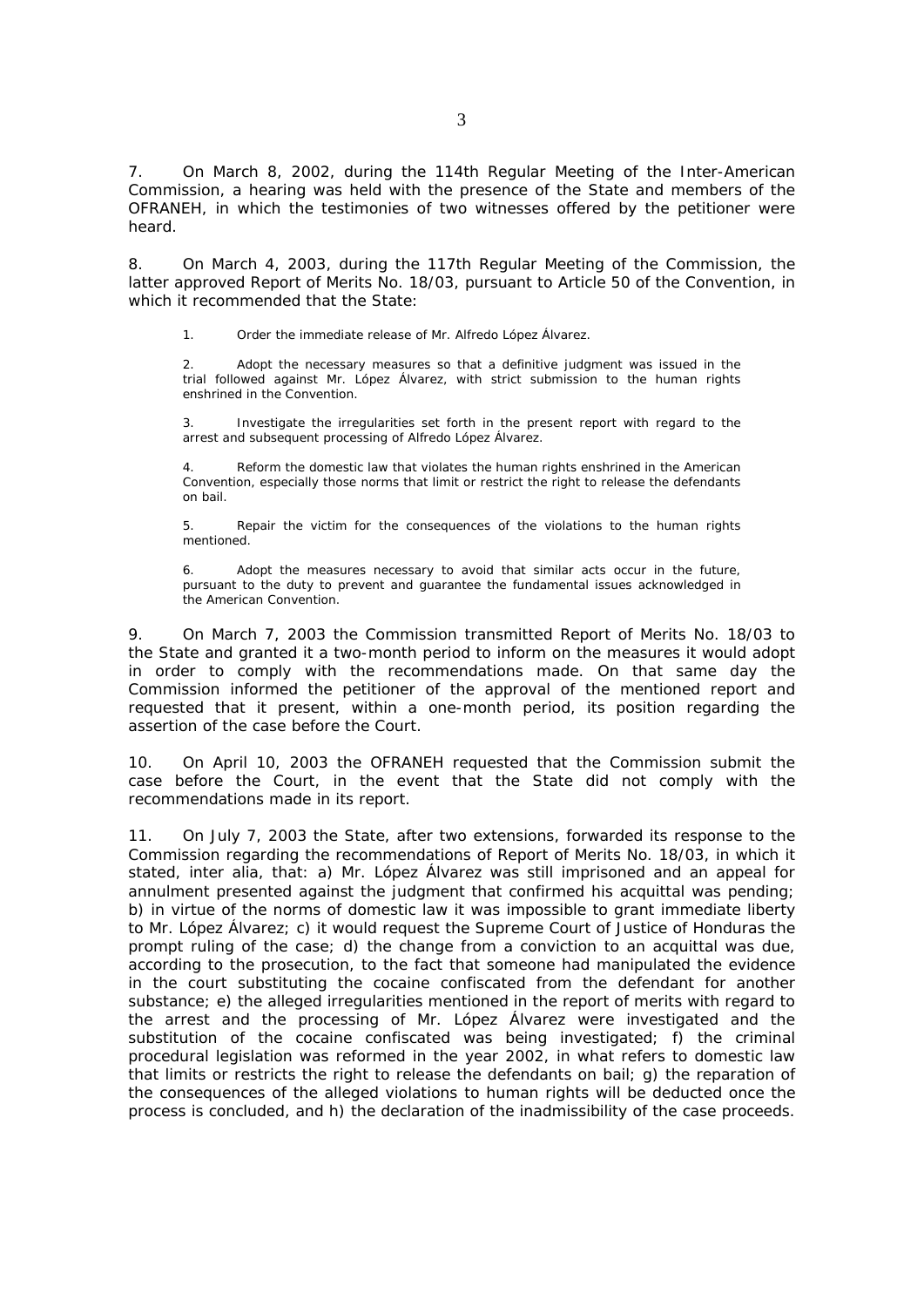In a separate note of the same date Honduras asked the Commission to correct the Report of Merits N° 18/03 in consideration of the arguments made.

### $\mathbf{I}$

# **PROCEEDING BEFORE THE COURT**

12. On July 7, 2003 the Inter-American Commission submitted the application to the Court, and it included documentary evidence, testimonial evidence, and expert assessments. The Commission appointed Julio Prado Vallejo and Santiago Canton as delegates and Isabel Madariaga, Martha Braga, and Ariel Dulitzky as legal advisors.<sup>1</sup>

13. On August 1, 2003 the Secretariat of the Court (hereinafter "the Secretariat"), prior preliminary examination of the application by the President of the Court (hereinafter "the President"), notified it to the State and informed the latter of the terms for its reply and appointment of their representation in the process. On that same day the Secretariat, following the President's instructions, informed the State of its right to appoint a judge *ad hoc* to participate in the consideration of the case.

14. On August 4, 2003, according to that established in Article 35(1)(d) and 35(1)(e) of the Rules of Procedure, the Secretariat notified the OFRANEH, in its condition of representative of the alleged victim<sup>2</sup> (hereinafter "the representatives") of the application and informed it of the time limit to present the brief of pleadings, motions, and evidence (hereinafter "brief of pleadings and motions").

15. On September 30, 2003 the State appointed Mr. Jacobo Cáliz Hernández as Agent and Mrs. Argentina Wellerman Ugarte as Deputy Agent.<sup>3</sup> On December 4, 2003 the State informed that Mr. Álvaro Agüero Lacayo, Ambassador of Honduras before the Government of Costa Rica, was appointed as Agent in substitution of Mr. Jacobo Cálix Hernández.

16. On November 20, 2003 the OFRANEH and the Center for Justice and International Law (hereinafter "CEJIL"), in their condition of representatives of the alleged victim, forwarded their brief of pleadings and motions, in which they enclosed documentary evidence and they offered testimonial evidence and expert assessments. The representatives claimed that, besides the rights indicated by the Inter-American Commission in the application (*supra* para. 2), the State also violated the rights enshrined in Articles 13 (Freedom of Thought and Expression), 16 (Freedom of Association), and 17 (Rights of the Family) of the Convention, in detriment of the alleged victim, and Article 5 (Right to Humane Treatment) of the same instrument, in detriment of the alleged victim's next of kin.

17. On December 15, 2003 the State presented its response to the petition and observations to the brief of pleadings and motions (hereinafter "brief of response to the petition"), and it enclosed documentary evidence and offered testimonial evidence and expert assessments.

 $\overline{a}$ 

<sup>1</sup> During the processing of the case the Commission made changes in the appointment of its representatives before the Court.

<sup>2</sup> During the processing of the case the representatives made changes in the appointment of its representatives before the Court.

<sup>3</sup> During the processing of the case the State made changes in the appointment of its representatives before the Court.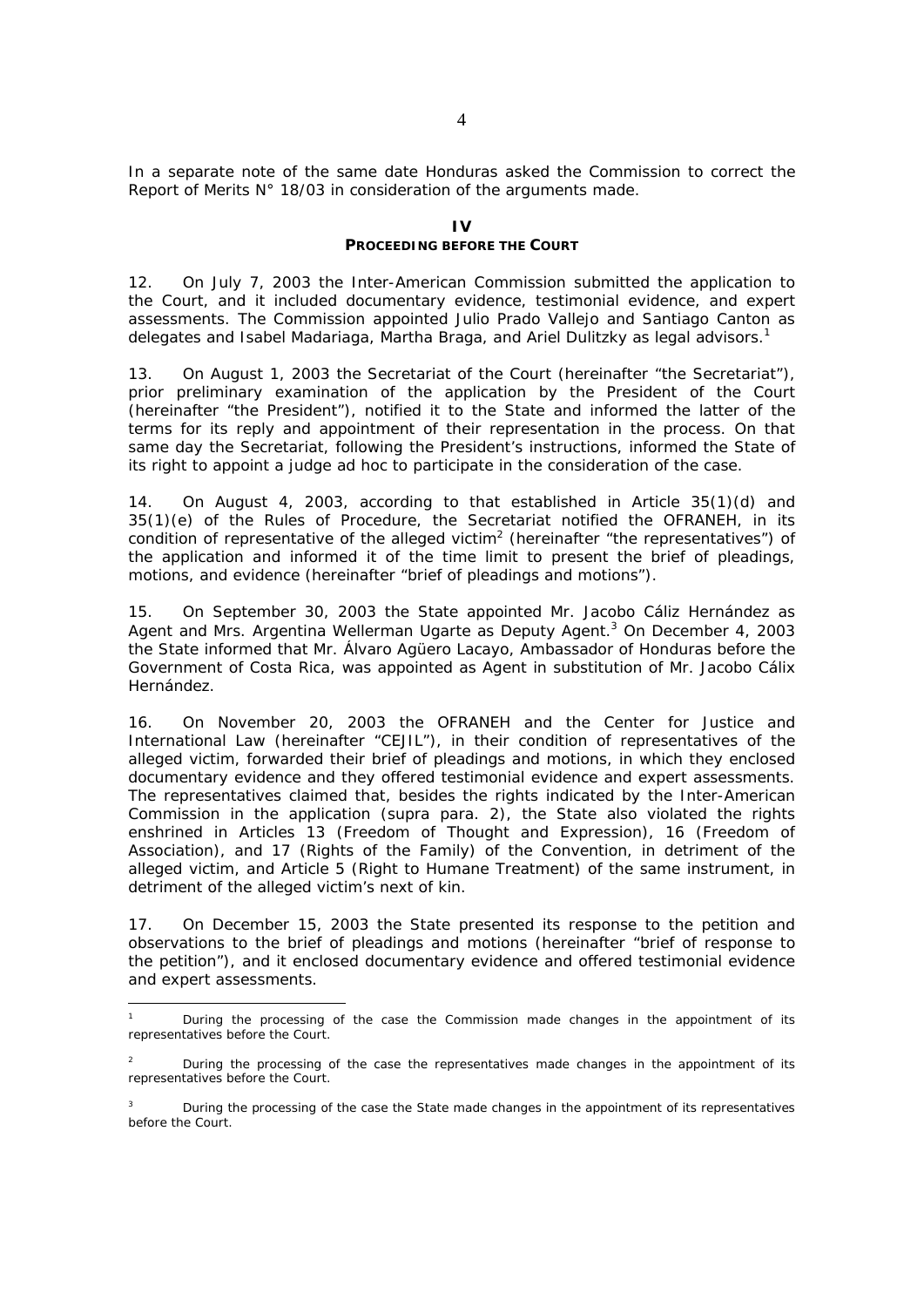18. On April 22, 2004 Honduras informed this Tribunal that the parties involved in the case "had started a process of amicable solution, through [OFRANEH], result of which it would inform the Court in a timely manner." On April 12, 2005 the representatives stated that OFRANEH had presented to the State a proposal for an amicable solution on January 13, 2004; once again on February 7, 2005 OFRANEH and CEJIL presented to the State a proposal for an amicable solution of the case. They also stated that on February 17, 2005 Honduras acknowledged receipt of the same and informed that "it [would] send [its] comments to the same […]."

19. On May 11, 2005 the President called upon Messrs. Secundino Torres Amaya, Juan Edgardo García, Ernesta<sup>4</sup> Cayetano Zúñiga, and Andrés Pavón Murillo, proposed as witnesses by the Commission; Gilberto Antonio Sánchez Chandías, proposed as a witness by the representatives, and José Mario Salgado Montalbán, Dennis Heriberto Rodríguez Rodríguez, Darwin Valladares, and José Roberto Cabrera Martínez, proposed as witnesses by the State, to offer their testimonies through statements offered before Notary Public (affidavit). It also called upon Mrs. Débora S. Munczek, proposed as an expert witness by the representatives and Mr. Dennis A. Castro Bobadilla, proposed as an expert witness by the State, which offered expert statements before notary public (affidavit). Likewise, the President summoned the parties to a public hearing to be held in the venue of the Inter-American Court as of June 28, 2005, in order to hear the testimonial statements of Alfredo López Álvarez, Teresa Reyes Reyes, and Gregoria Flores Martínez, proposed by the Inter-American Commission and the representatives; the statement of Álvaro Raúl Cerrato Arias, proposed by the State, and the expert opinion of Milton Jiménez Puerto, proposed as expert witness by the Commission and the representatives, as well as the final closing arguments on merits and reparations and costs. The President also informed the parties that they had time until July 29, 2005 to present their final written arguments with regard to the merits of the case and the reparations and costs.

20. On May 20, 2005 the representatives informed that they desisted from the expert opinion of Mrs. Débora S. Munzcek.

21. On June 1, 2005 the Inter-American Commission presented the four statements given before a notary public (affidavit) (*supra* para. 19).

22. On June 1, 2005 the State presented three sworn statements of the witnesses, given before a notary public (affidavits), and stated that "it was impossible to obtain a statement from the witness Darwin Valladares, [and that] the same situation occurred with the expert Dennis Castro Bobadilla" (*supra* para. 19).

23. On June 8, 2005, after an extension, the representatives presented the statement given by the witness Gilberto Sánchez Chandías before a notary public (*supra* para. 19).

24. On the 17th and 20th day of June 2005 the representatives and the Commission presented, respectively, observations to the different statements given before a notary public offered by the State and the representatives.

1

<sup>4</sup> This Tribunal points out that in diverse documents processed in the present case, Mrs. Cayetano Zúñiga appears indistinctly with the name of "Ernesta" or "Ernestina". For the effects of the present Judgment we will use the name "Ernesta".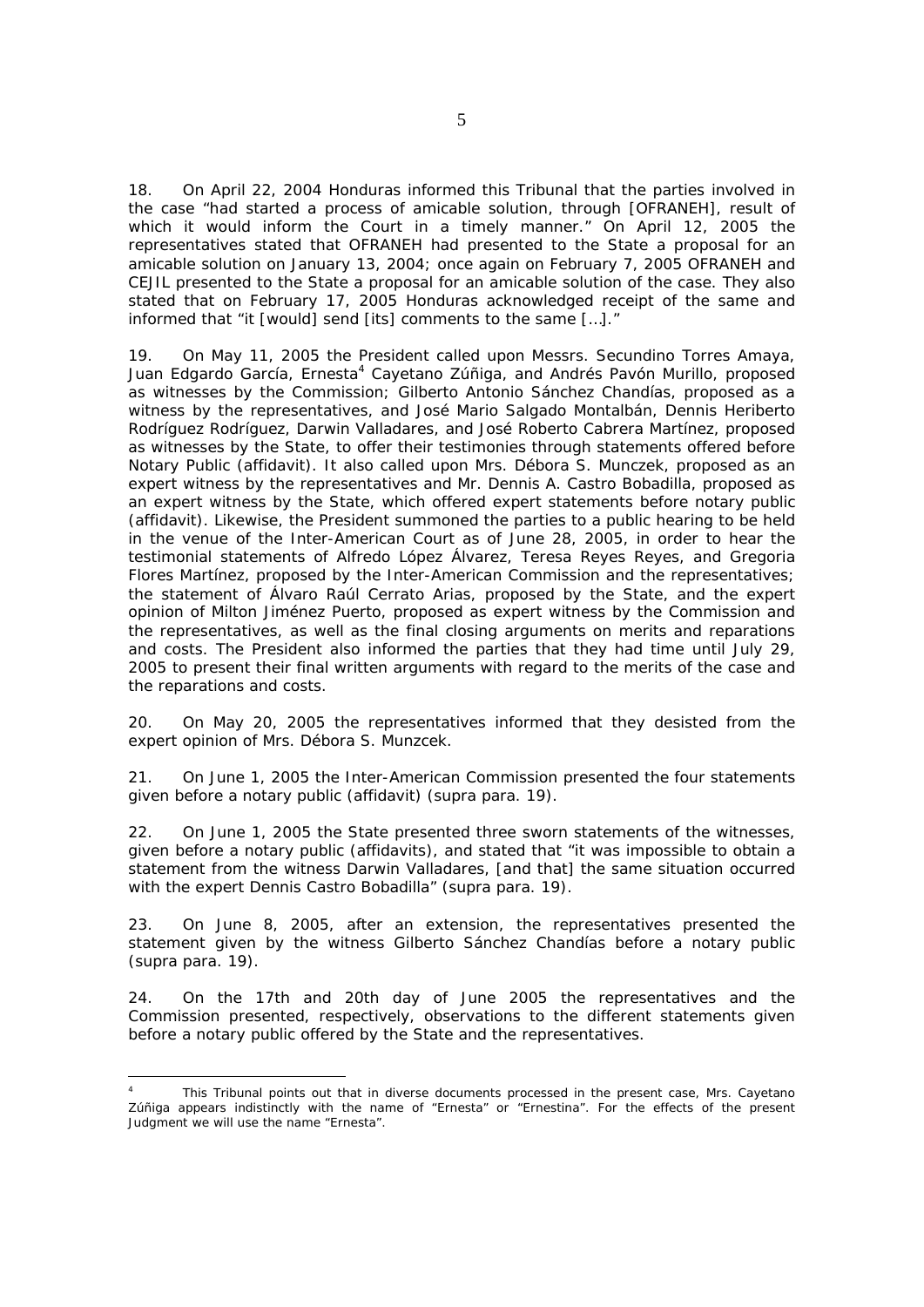25. On the 28th and 29th day of June 2005 the Court held the public hearing on the merits and reparations and costs, in which it received the statements of the witnesses  $(\text{infra}$  paras.  $40(1)(a)$ ,  $40(1)(b)$ , and  $40(1)(c)$ ) and the opinion of the expert witness (*infra* para. 40(2)(a)) proposed by the parties. Likewise, it heard the closing arguments of the Commission, the representatives, and the State. In the public hearing, the following appeared before the Court: a) for the Inter-American Commission, Messrs. Evelio Fernández and Santiago Canton as delegates and Mrs. Isabel Madariaga and Lilly Ching, and Mr. Víctor H. Madrigal as advisors; b) for the representatives of the alleged victim, Mrs. Soraya Long, Gisela de León, and Gabriela Citroni, and Mr. Luis Francisco Cervantes G., from CEJIL, and c) for the State, the Ambassador Álvaro Agüero Lacayo as Agent and Mrs. Argentina Wellermann as Deputy Agent; Mr. Sergio Zavala Leiva, Attorney General of Honduras; Mrs. Sandra Ponce, Special Prosecutor; Mr. Germán Siverstrutti, advisor of the Attorney General, and Mr. Roberto Ramos Bustos, General Director of Special Matters.

26. On June 30, 2005 the State presented the sworn statement given by Mr. Álvaro Raúl Cerrato Arias, proposed as a witness by the State, since his appearance before this Court was not possible.

27. On July 29, 2005 the Commission and the representatives presented their final written arguments. The representatives enclosed several annexes.

28. On August 16, 2005 the State presented its brief of final written arguments. This presentation was time-barred, since the period to do so had expired on July 29, 2005.

29. On October 6, 2005 the Secretariat, following the President's instructions, required that the Commission, the representatives, and the State present different documents as evidence to facilitate adjudication of the case, pursuant to Article 45 of the Rules of Procedure.

30. On October 24, 2005 the representatives presented the majority of the documents requested as evidence to facilitate adjudication of the case. On October 27, 2005 the Commission informed the Court that it had understood that the representatives of the alleged victim would present the evidentiary elements required by the Tribunal and that it remained at the Court's disposition if the presentation of any element were to remain pending. On November 4, 2005 the State presented part of the documents requested as evidence to facilitate adjudication of the case.

31. On November 4, 2005 the Secretariat, following the President's instructions and pursuant to Article 45 of the Rules of Procedure, requested that the Commission, the representatives, and the State present several documents as evidence to facilitate adjudication of the case. On that same date the State forwarded several documents requested as evidence to facilitate adjudication of the case.

32. On November 10 and 11, 2005 the representatives and the Commission referred to the evidence requested to facilitate adjudication of the case. On November 16, 2005 it reiterated to the State the petition of the evidence to facilitate adjudication of the case. On November 24, 2005 the State forwarded the evidence to facilitate adjudication of the case.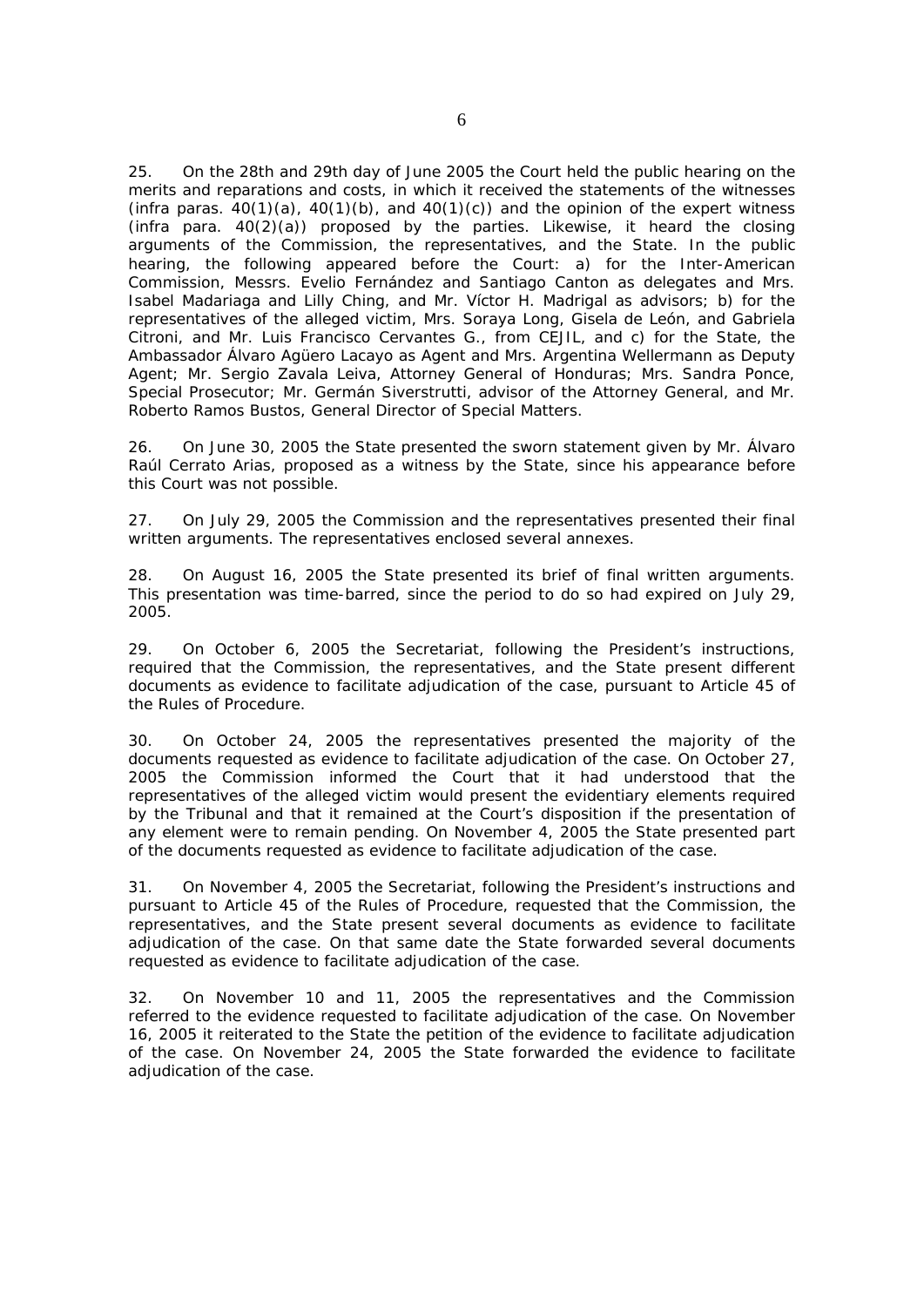### **V PROVISIONAL MEASURES**

33. On May 30, 2005 the representatives presented a brief to the Inter-American Court, in which they stated that Mrs. Gregoria Flores, General Coordinator of the OFRANEH, "was headed, in company of the Licentiate [Christian Alexander Callejas Escoto], legal advisor of this organization, from La Ceiba toward the community of Triunfo de la Cruz, in order to collect the statements that must be presented by affidavit as part of this process. […W]hile they were parked in a gas station a man, that would later be identified as the security guard of that establishment, fire[d] shots toward the inside of the vehicle [where she was sitting] injuring Mrs. Flores in her right arm […and] some of the splinters of the bullet also reached [her] […] on the side of her stomach." They also informed that the guard mentioned that "[he had] fired the weapon since he was chasing a burglar[; h]owever, neither Mrs. Flores nor Licentiate Callejas saw the person he was allegedly chasing," and they requested that the Tribunal "assess the situation exposed and determine if it is necessary to take measures that guarantee the security of the witnesses, expert witnesses, and members of OFRANEH involved in the processing of the case."

34. On June 13, 2005 the Court required that the State adopt, without delay, the measures necessary to protect the life and personal integrity of Mr. Alfredo López Álvarez, and Mrs. Teresa Reyes Reyes and Gregoria Flores Martínez, who would appear as witnesses before the Court in the public hearing that would be held as of June 28,  $2005.<sup>5</sup>$ 

35. On September 21, 2005 the Court ordered an extension, *inter alia,* of the measures necessary to protect the life and personal integrity of the mother and daughters of Mrs. Gregoria Flores Martínez.<sup>6</sup>

# **VI**

# **EVIDENCE**

36. The principle of the presence of the parties to dispute applies to evidentiary matters, and it involves respecting the parties' right to a defense. This principle is enshrined in Article 44 of the Rules of Procedure, in what refers to the time frame in which evidence must be submitted, in order to secure equality among the parties.<sup>7</sup>

37. The Court has previously pointed out, with regard to the receipt and assessment of the evidence, that the proceeding followed before them is not subject to the same formalities as domestic judicial actions, and that the incorporation of certain elements into the body of evidence must be done paying special attention to the circumstances of the specific case and taking into account the limits imposed by the respect to legal security and the procedural balance of the parties. The Court has also

<sup>5</sup> *Cf. Case of López-Álvarez et al.* Provisional Measures. Ruling of the Inter-American Court on Human Rights of June 13, 2005, first operative paragraph.

<sup>6</sup> *Cf. Case of López-Álvarez et al.* Provisional Measures. Ruling of the Inter-American Court of Human Rights of September 21, 2005, operative paragraphs one through four.

*<sup>7</sup> Cf. Case of Blanco-Romero et al.* Judgment of November 28, 2005. Series C No. 138, para. 37; *Case of García-Asto and Ramírez-Rojas.* Judgment of November 28, 2005. Series C No. 137, para. 82, and *Case of Gómez-Palomino.* Judgment of November 22, 2005. Series C No. 136, para. 45.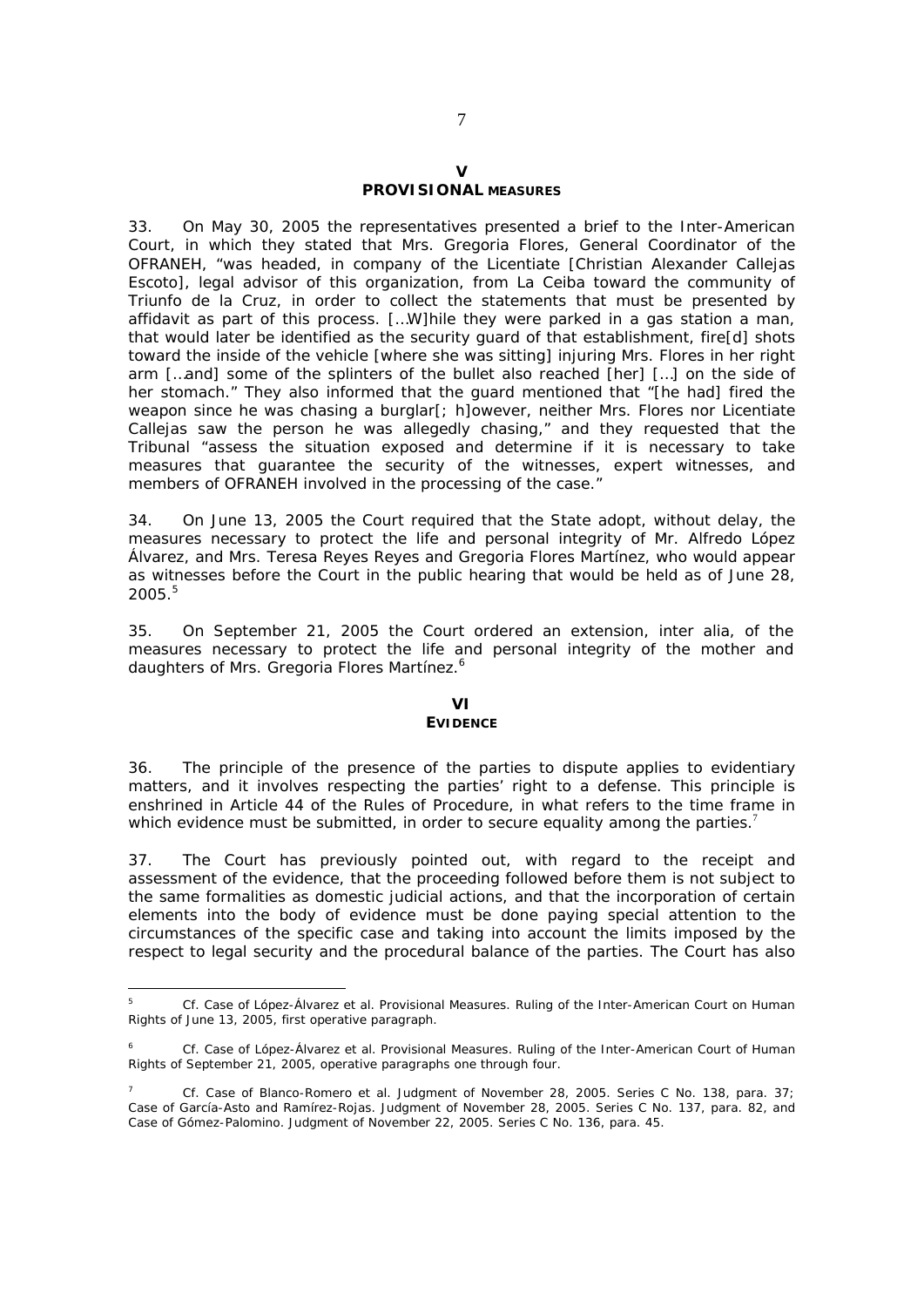taken into account that international jurisprudence, when it considers that international courts have the power to appraise and assess the evidence according to the rules of competent analysis, has not established a rigid determination of the *quantum* of the evidence necessary to substantiate a ruling. This criterion is especially valid for international human rights tribunals that have ample powers in the assessment of evidence, pursuant to the rules of logic and on the basis of experience, in order to determine the State's international responsibility.<sup>8</sup>

38. Based on the aforementioned, the Court will proceed to examine and assess the totality of the elements that make up the body of evidence of the present case.

# *A) DOCUMENTARY EVIDENCE*

39. The Commission, the representatives, and the State forwarded specific statements and an expert opinion, which are summarized below, in response to the President's Decision of May 11, 2005 (*supra* para. 19).

### *Statements*

### 1) *Proposed by the Inter-American Commission and the representatives*

# **a) Ernesta Cayetano Zúñiga,** resident of the Garifuna town of Triunfo de la Cruz

She knows Alfredo López Álvarez since he was a boy. Mr. López Álvarez has participated as leader of the Defense Committee for the Lands of Triunfo de la Cruz (hereinafter "CODETT"). He has received threats. Once, when she was with the deponent, he was arrested by police agents. They later let him go without accusing him. On that occasion the deponent did not tell anybody. The witness considers that Mr. López Álvarez was arrested for his fight for the lands and that he was slandered with an accusation of selling drugs. Mr. López Álvarez's arrest momentarily interrupted the fight for the land, which was restarted a short time later.

# **b) Secundino Torres Amaya,** resident of the Garifuna town of Triunfo de la Cruz, and president of the CODETT

There are many problems with the land in the Community of Triunfo de la Cruz. The Municipality of Tela has sold Garifuna land to the Marbella Company and through "a contract with the Franciscans" it planned to keep the lands that belong to the Garifuna people. All these problems have affected the community in a negative manner, since the geographic space of the Garifuna population has been reduced, creating an environment of suspicion, impunity, and confrontation between the members of the community.

He has known Mr. López Álvarez for ten or twelve years, and states that he has worked as a sailor, electrician, and has acted as President of the CODETT. Members of this committee have been threatened by people from within and outside the

*<sup>8</sup> Cf. Case of Blanco-Romero and others, supra* note 7, para. 39*; Case of García-Asto and Ramírez-Rojas, supra* note 7, para. 84, and *Case of Gómez-Palomino, supra* note 7, para. 46.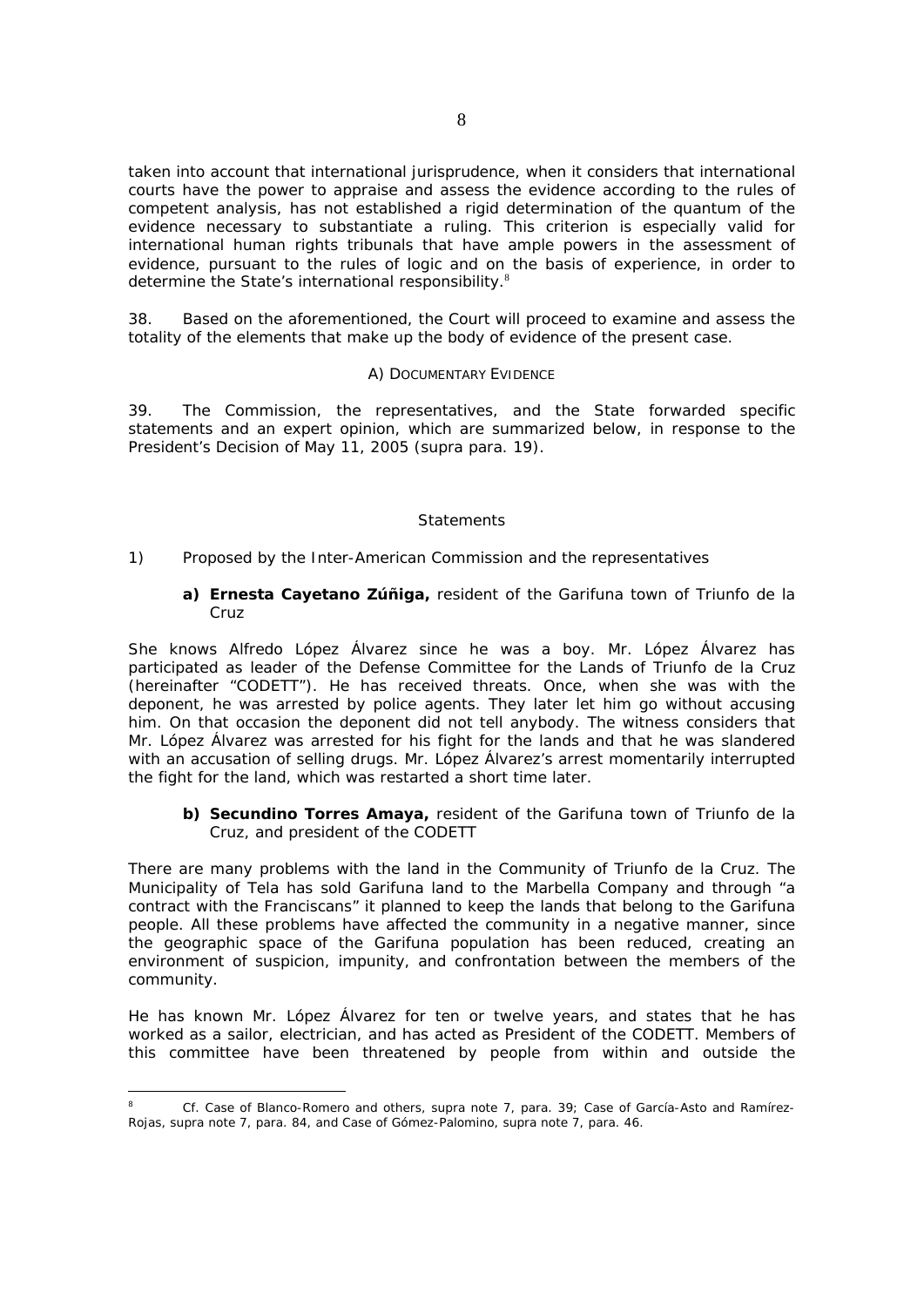community, for the work carried out in defense of the land; some have been criminally tried; there are arrest warrants against members of the CODETT. Five community leaders and a minor involved in movements of fights for lands have died. The witness attributes the arrest of Mr. López Álvarez to the fight for the defense of the land.

**c) Juan Edgardo García,** resident of the Garifuna community of Triunfo de la Cruz

He has known Mr. Alfredo López Álvarez for sixteen years, and in that time he has become aware of anonymous threats against him. He pointed out an incident that occurred nine years ago: he found out that they tried to kill Mr. López Álvarez, but the perpetrators got confused and shot a person traveling in a car the same as that of Mr. López Álvarez.

**d) Andrés Pavón Murillo,** President of the Committee for the Defense of Human Rights in Honduras (hereinafter "CODEH")

He met Mr. Alfredo López Álvarez when he was the leader of the Garifuna community and he later became aware that he had been deprived of his liberty under "non transparent" conditions. In the year 2001 a technical team of the CODEH visited the prison of Tela to carry out a workshop on inmates' human rights. In that meeting they achieved the organization of the individuals deprived of liberty and Mr. López Álvarez was appointed a directing member of the organization. For his participation in this organization, Mr. López Álvarez was the object of harassment and persecution, up to the point where he was prohibited from communicating in his own language. He was later transferred to the prison of Puerto Cortés, away from his family. He was warned that he would be submitted to cruel treatments if he were to participate again in the organization of the detainees.

- 2) *Proposed by the representatives* 
	- **a) Gilberto Antonio Sánchez Chandías,** former Assistant and Special Prosecutor at the Public Prosecutor's Office of Ethnic Groups and Cultural Heritage

In his condition of Special Prosecutor he received complaints of all nature, among them those related to the premeditated murder of leaders that fought for land. The complaints were presented before the competent authorities, but the material perpetrators were generally charged with very weak technical investigations, reason for which they were released and the intellectual perpetrators remained completely unpunished. When the investigations reached people of "social[,] economic, and political layers of the sector", they filed a complaint against the agents before their bosses and campaigns to discredit the institutions involved were created. The witness stated that the language normally used in the complaints is Spanish; the administrators of justice do not speak the languages of the Indian communities. Mr. Sánchez Chandías also stated that in the prisons and the centers of public detention Indians and Afro-Americans are beaten when they speak in their own language, because it is assumed that they are up to something; they are recommended to speak in Spanish. Mistreatments in the detention centers are common for prisoners and they are of public knowledge.

3) *Proposed by the State*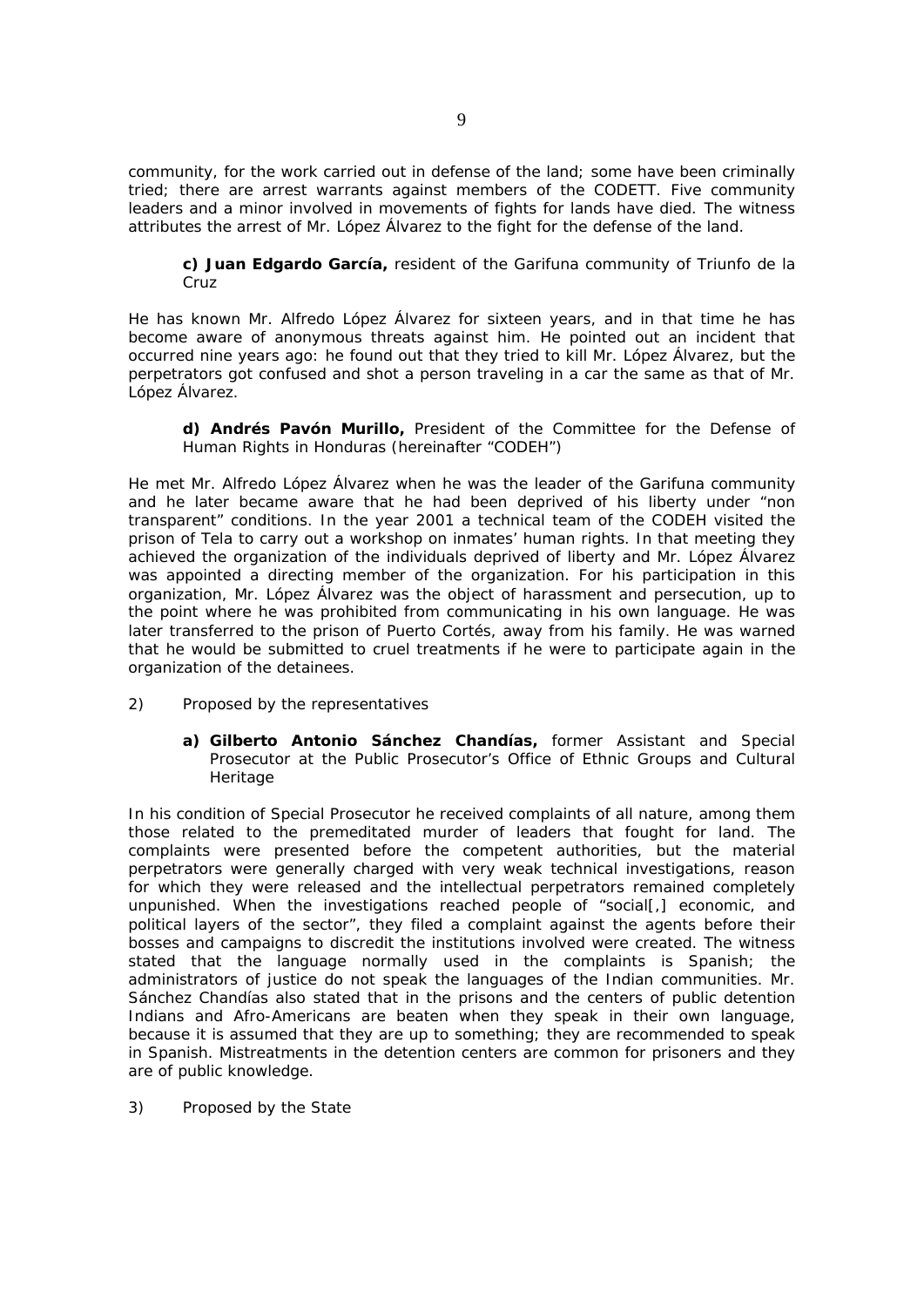### **a) José Mario Salgado Montalbán,** lawyer, prosecutor on duty in the local offices of the Office of the Public Prosecutor of the City of Tela, Atlántida

The deponent remembers that on the last Sunday of April 1997 the detectives of the Authorities for the Fight Against Drug Trafficking assigned to the city of Ceiba, Atlántida, informed him that they had carried out an operation on the beach in the surroundings of the Puerto Rico Hotel, and as a result of it they had seized two packages that allegedly contained two kilos of cocaine. The agents arrested three men, among them Mr. Alfredo López Álvarez, from who they also seized "a bit of marihuana and a portion of cocaine." Later, in his condition of prosecutor on duty, he prepared the complaint that was presented before the Sectional Court of First Instance of Tela. He sent the defendants to the same court, where they were "inquired" and sent to the criminal center. The substances seized were sent to the North-Occidental Authority of Forensic Medicine for their corresponding analysis, which resulted positive with regard to the cocaine in a 97.4% of purity, which coincides with the field trial performed at the time of the seizure. Although he did not hear the entire case, since he was transferred to the city of San Pedro Sula, he later found out that the drug had been substituted with another substance. When the arrest was carried out there was full evidence that a crime had been committed and rational evidence to consider those responsible of said illicit act.

**b) Dennis Heriberto Rodríguez Rodríguez,** former agent of the General Office of Criminal Investigation of the Office of the Public Prosecutor (hereinafter "Office of Criminal Investigation" or "the DIC")

As an agent of the DIC he remitted Messrs. Alfredo López Álvarez, Luis Ángel Acosta, and Sunny Loreto Cubas to the Sectional Court of Lower Court of Tela, Atlántida, along with the evidence collected, which consisted of two kilos of cocaine covered in rubber and with "tape". He witnessed the field test, which gave a positive result. Later, the Toxicological Laboratory of San Pedro Sula confirmed that the samples were more than 90% pure. Before the arrest, the prosecution received several calls filing a complaint against the detainees as drug traffickers, reason for which the Prosecutor José Mario Salgado called the agents of the Office for the Fight Against Drug Trafficking in order to speed up the corresponding investigations. He considers that the sample seized was switched when the court changed buildings and the evidence was not duly handled.

**c) José Roberto Cabrera Martínez,** former agent of the Office for the Fight Against Drug Trafficking

He carried out the arrest of Mr. Alfredo López Álvarez. With it he concluded an investigation that began at the end of March 1997 with a telephone call in which someone informed that Mr. López Álvarez was trafficking drugs. They proceeded then to follow Mr. López Álvarez during two weeks and they recollected evidence that he was meeting with individuals related with drug trafficking activities. He later obtained information that on April 27, 1997 Mr. López Álvarez had drugs in his power, reason for which he was intercepted along with Messrs. Acosta and Loreto Cubas. The agents checked the car they were driving; in the back seat they found two packages containing approximately one kilo of cocaine each, and then they performed a field test that came out positive. Once in the offices of the Office of Criminal Investigation they received Alfredo López Álvarez's statement, where he acknowledged he had been given the two packages of cocaine in his house and that Luis Ángel Acosta offered to find him a buyer. If he was able to sell that drug, he would be paid ten thousand lempiras for each package. The evidence was later handed over, duly packed, to the prosecutor; it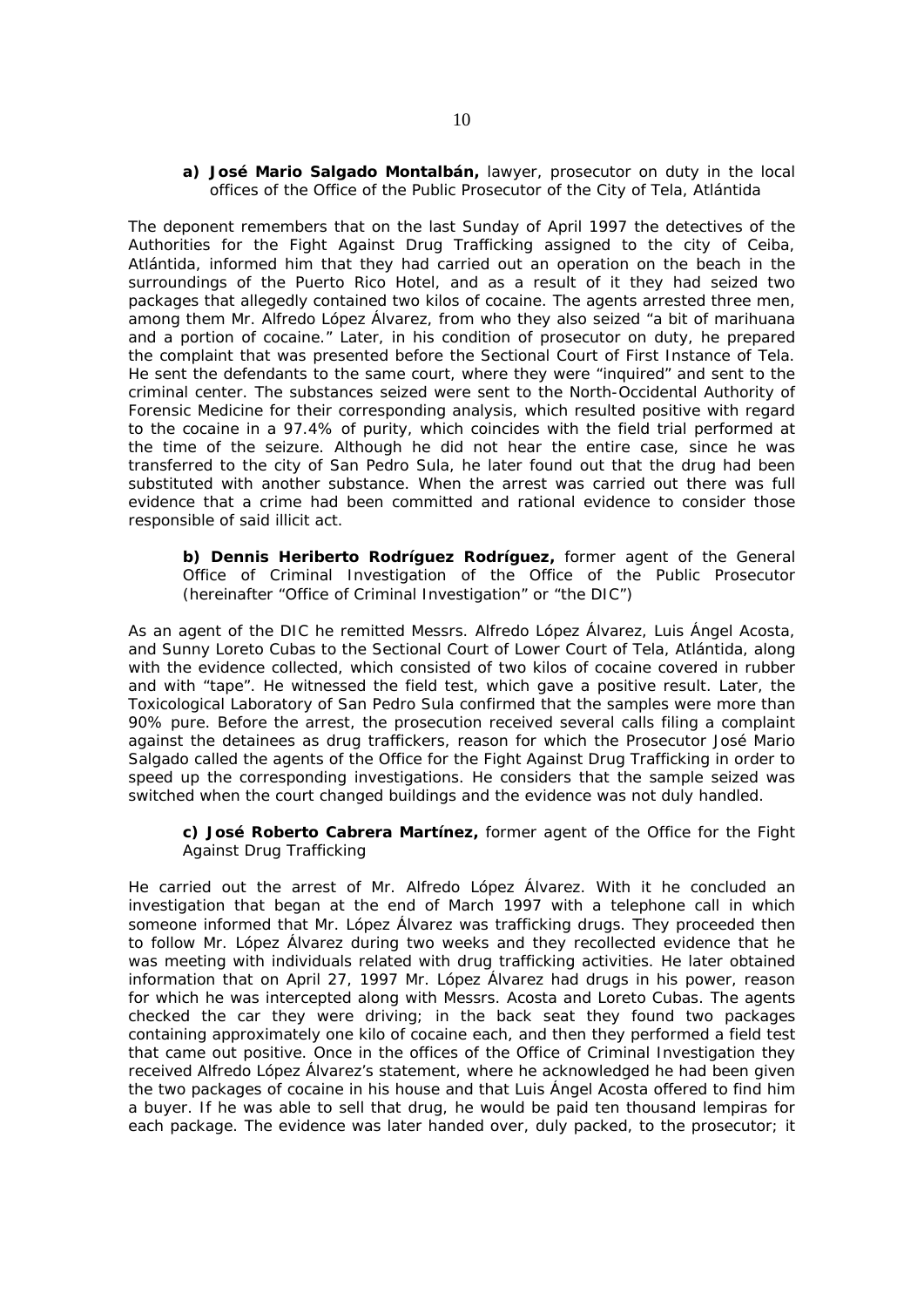was deposited in the Court. He is sure that drugs were found at the moment of Mr. López Álvarez's arrest, according to the field tests carried out on both packages, and he ignores what could have happened later with that evidence.

# **d) Álvaro Raúl Cerrato Arias,** Supernumerary Judge of First Instance of the City of Tela, Department of Atlántida in the year 1997

He examined the case opened against Messrs. Alfredo López Álvarez, Sunny Loreto Cubas, and Luis Ángel Acosta Vargas, begun for the commission of the crime of trafficking drugs and narcotics in detriment of the health of the population of Honduras. The trial against the accused was carried out within the legal parameters in force at the time of its processing. He stated that from the time of the arrest of the accused up to April 28, 1998, date set for the incineration of the drugs, they were kept in a warehouse of the Court of First Instance of Tela. The Prosecutor of the Office of Public Prosecutor and representatives of other departments of the Office of the Public Prosecutor, of the National Police, of the Honduran Institute for the Prevention and Treatment of Alcoholism and Drug Addiction, as well as members of the press were summoned to presence the incineration of the substance. At that time the expert assessment was carried out again and the results stated that they were another innocuous substance. Since the process was in full trial, the defense counsel of the accused presented evidence to exhaust the proceeding. He did not know of the further development of the case, because he presented his irrevocable resignation due to health reasons.

# *B) TESTIMONIAL EVIDENCE AND EXPERT ASSESSMENT*

40. On the 28th and 29th days of June 2005 the Court received in a public hearing the statements of the witnesses proposed by the Inter-American Commission and the representatives and the opinion of the expert proposed by the representatives (*supra* paras. 19 and 25). Below, the Tribunal summarizes the relevant parts of said statements.

# *Statements*

# 1) *Proposed by the Commission and the representatives*

# **a) Gregoria Flores Martínez,** former President of OFRANEH

She pointed out that the Honduran Garifuna community has had to undertake a fight to defend their lands, this because since 1990 the expansion of the urban area of the municipal mayoralties lead to a process of the sale of lands to businessmen, which has lead to harassments and violations of human rights in the community; for example: the destruction of the crops and the burning of coconut cultivations, thus forcing the abandonment of those lands, the murder of 52 Indian and Black leaders accused of seizing the land, arrest warrants, and processes against colleagues, and threats to Alfredo López Álvarez so he would stop the actions of the defense of the lands he was leading as president of the CODETT, of the Board of Directors of OFRANEH, and as coordinator of the unit of Garifuna boards of the sector of Tela (UPAGAT). She believes that the threats and attacks suffered by those members of the community are part of a State strategy to expel its communities from their lands. She was also a victim of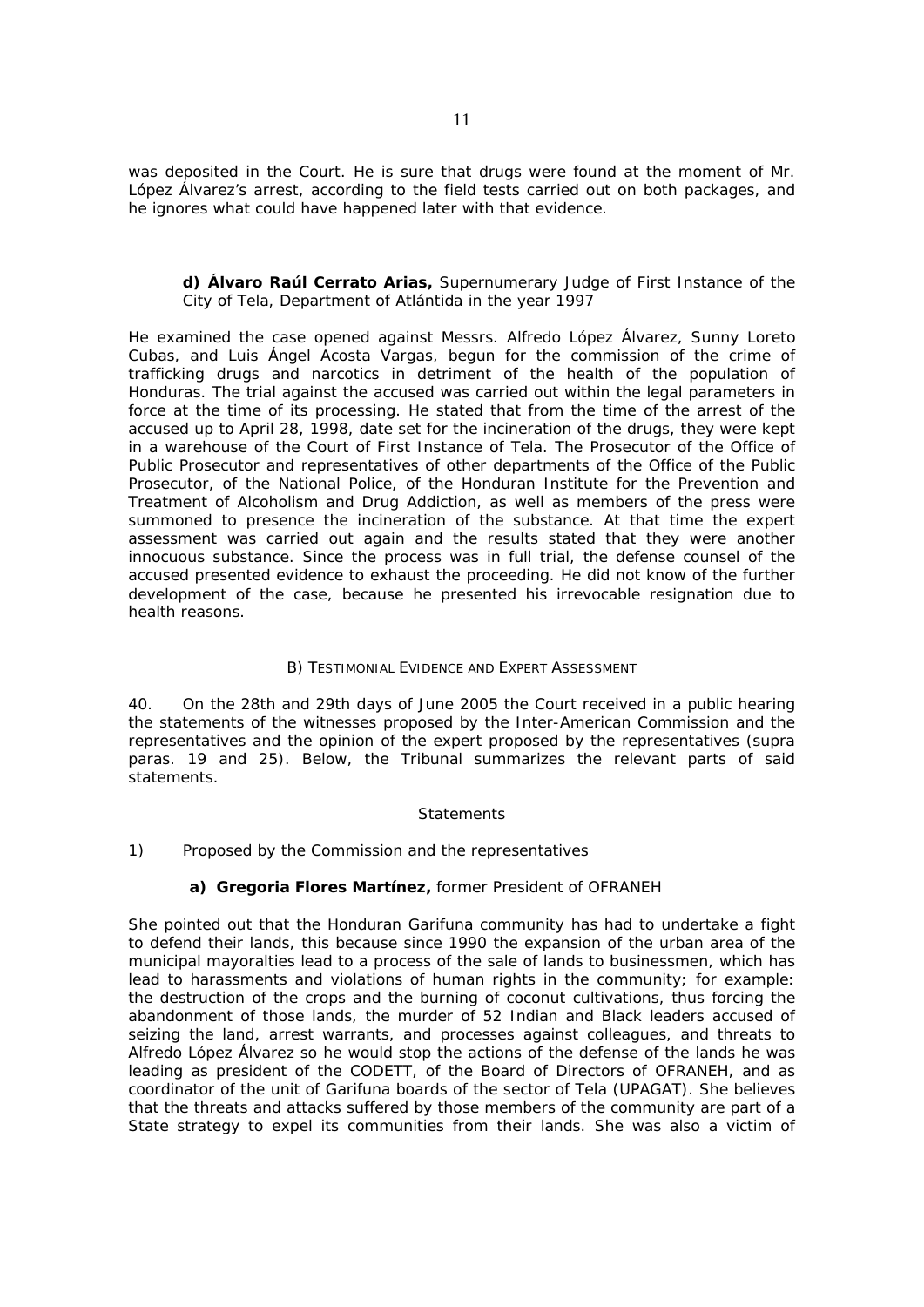threats. A security guard fired a gun against a car in which the witness was traveling and injured her, allegedly because he was following a thief.

On the day of the arrest of Mr. Alfredo López Álvarez, she went to his home and saw that the top of his car had been opened and its tires had been punctured, the tool shed and the house were open, there were damages to the floors, mattresses, furniture, and the ceiling. When she was in the house, she saw people leaving with some documents. Later, along with Mrs. Teresa Reyes Reyes, they started searching for Mr. Alfredo López Álvarez, whom they found hours later in the Office of the Public Prosecutor arrested and apparently beaten, because his hands were swollen.

# **b) Alfredo López Álvarez,** alleged victim

At the time of his arrest he held the position of Coordinator of the Committee for the Defense of the Lands of Triunfo de la Cruz (CODETT), treasurer of the Confederation of Indigenous People and Vice-President of OFRANEH. On April 26, 1994 he was intercepted by members of the Security of Tela and taken to the department of military investigation to be investigated for drug possession and for problems with the lands. He mentioned that on April 27, 1997 he left for Tela with a mechanic, who could not fix the vehicle he used for the community's activities. Upon their arrival at the town, when they were going to get out of the vehicle, armed groups surrounded the automobile; they took out the mechanic and the witness and threw them on the ground face down, putting their feet on their head and backs. The agents of the Office of Criminal Investigation of Tela handcuffed them, without presenting an arrest warrant, and took them to the offices of the DIC. There they were submitted to a detailed physical inspection, to which a police agent assigned another prisoner who was detained, and he was later questioned and coerced into acknowledging as his the two packages presented to him. He needed them to "loosen the shackles because his wrists were trapped, they were bleeding." They did not let him communicate with his lawyer or next of kin. He gave his preliminary examination statement in the presence of the secretary of the Sectional Court of First Instance of Tela, after being held for 24 hours; five days later he signed a power of attorney for the attorney Víctor Manuel Vargas Navarro.

The arrest conditions in the Criminal Center of Tela were degrading. In a room designed to hold 40 people there were 300 prisoners, either convicted or assigned to preventive detention, and there was no medical attention. He was initially allowed to speak his mother tongue in this criminal center, with some limitations, but at the end it was totally forbidden.

As a result of the claims made against the director of the penitentiary center the Committee for the Defense of the Inmates (hereinafter "CODIN") was formed; Mr. López Alvarez was elected Vice-President of that Committee. Due to his participation in this organization he was transferred to the National Penitentiary of Támara, without any warning. In the new criminal center the situation got worse. The long distance from his next of kin made it impossible for them to visit him, there was no medical assistance, the area of the cell was smaller and it did not have latrines.

During his detention, the Garifuna community remained in a vulnerable state. Several projects were lost, including the installation of a public library and the construction of a training and literacy center for the elderly. Even after being released, his next of kin, his community, and he himself have been harassed.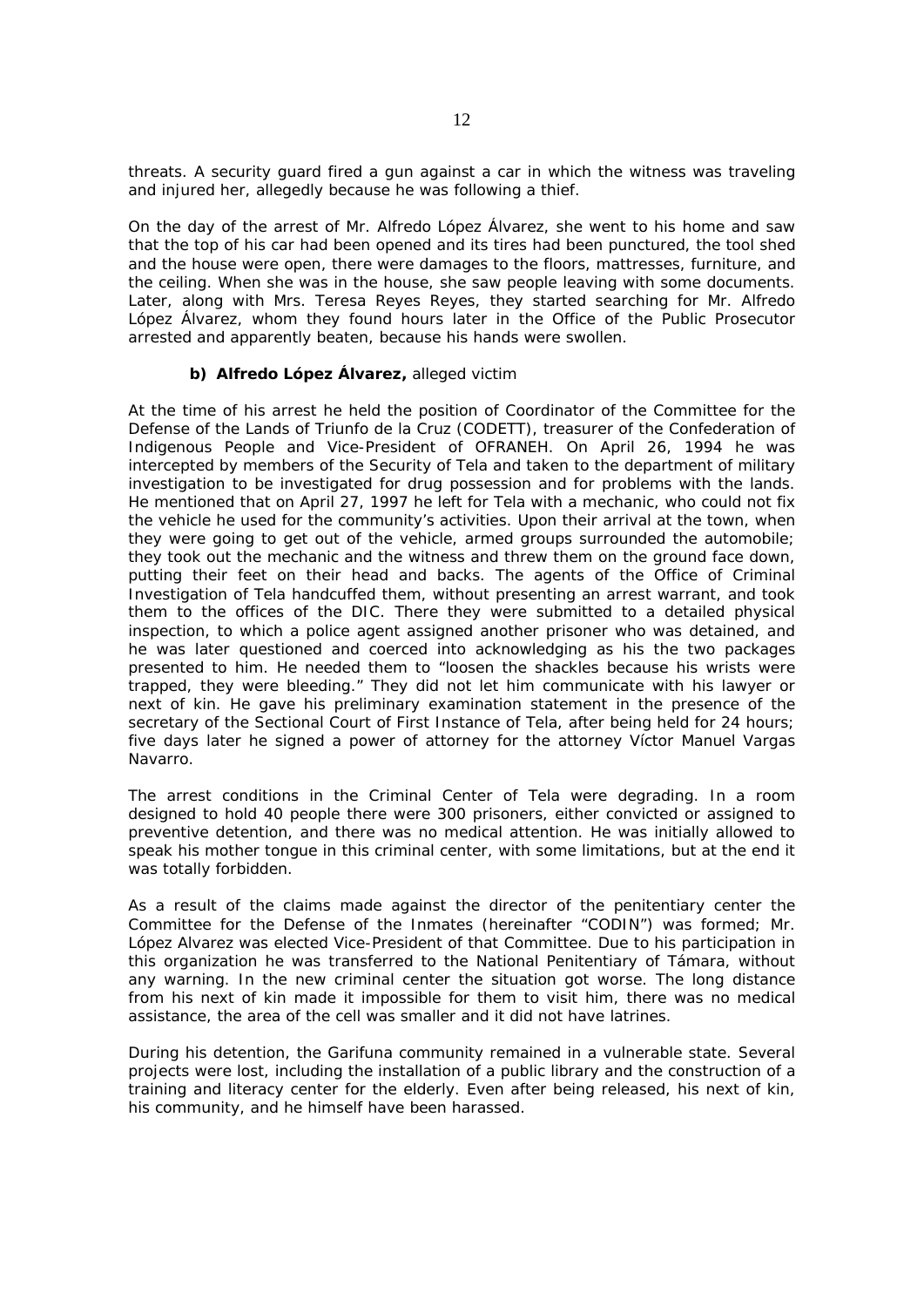During the years in which he was imprisoned, he was never personally notified of any judgment nor did he have the opportunity to go before a judge. He states that "during that time he could only see breeches, fire arms, 'stomps', and mistreatment of all types", and that there was "never any presence of a legitimate authority in the act."

# **c) Teresa Reyes Reyes,** partner of the alleged victim

The same as her partner, she worked in the defense of the Garifuna territory as secretary and member of the CODETT and OFRANEH. Due to her participation in the defense of the lands, the witness and her partner have been the victims of threats. A commitment order has been issued against her for the alleged misappropriation of a property under dispute. The day on which Mr. Alfredo López Álvarez was arrested, she found him in the Prosecutor's Office in very bad shape and beaten, and it seemed like he had murdered someone or that he had committed a serious crime; his ankles were all cracked, the handcuffs were very tight and his wrists were swollen and bleeding. The witness found her home completely "violated" and in bad conditions; the neighbors told her that it had been the police.

At the beginning of her partner's imprisonment in the Criminal Center of Tela, she used to take him water and food everyday. When she visited him, the prison guards did not allow them to carry out some of the activities of the Garifuna community, such as speaking their language, and therefore, they could not communicate freely about the community's work. Later, and especially after his transfer to the National Penitentiary of Támara, it was often difficult for her to visit him; since he was located more than three hours away and her economic situation was precarious. They did not allow them to communicate by phone. While Mr. López Álvarez was detained, the economic situation of the witness was affected, since her economic survival depended on his work.

In the six years during which Mr. Alfredo López Álvarez was imprisoned, his next of kin lived in fear. Four more colleagues were arrested in that period of time and his home was settled on several occasions. The mentioned harassment and the arrest of Mr. López Álvarez have traumatized his children. She had to support her family by working with CODETT and OFRANEH, as well as by accepting contributions of her next of kin.

She considers that Mr. López Álvarez was arrested in order to separate him from the defense of the lands of the Garifuna community, because he has been the leader that has worked the hardest in their defense and he has belonged to almost all the organizations for the restoration of the community. After being released, Mr. López Álvarez went back to the fight for the lands of Triunfo de la Cruz lands upon the request of the members of the community.

# *Expert Opinions*

# 2) *Proposed by the Commission and the representatives*

# a) **Milton Danilo Jiménez Puerto,** attorney

In the case of Mr. Alfredo López Álvarez there was a violation of the guarantees established in treaties and conventions of which Honduras is a part of. The law stated that the accused could only appoint a defense counsel once he had been "inquired", thus in the investigative stage he did not even have access to a complete knowledge of the charges against him. The accused was not allowed to appear before the judicial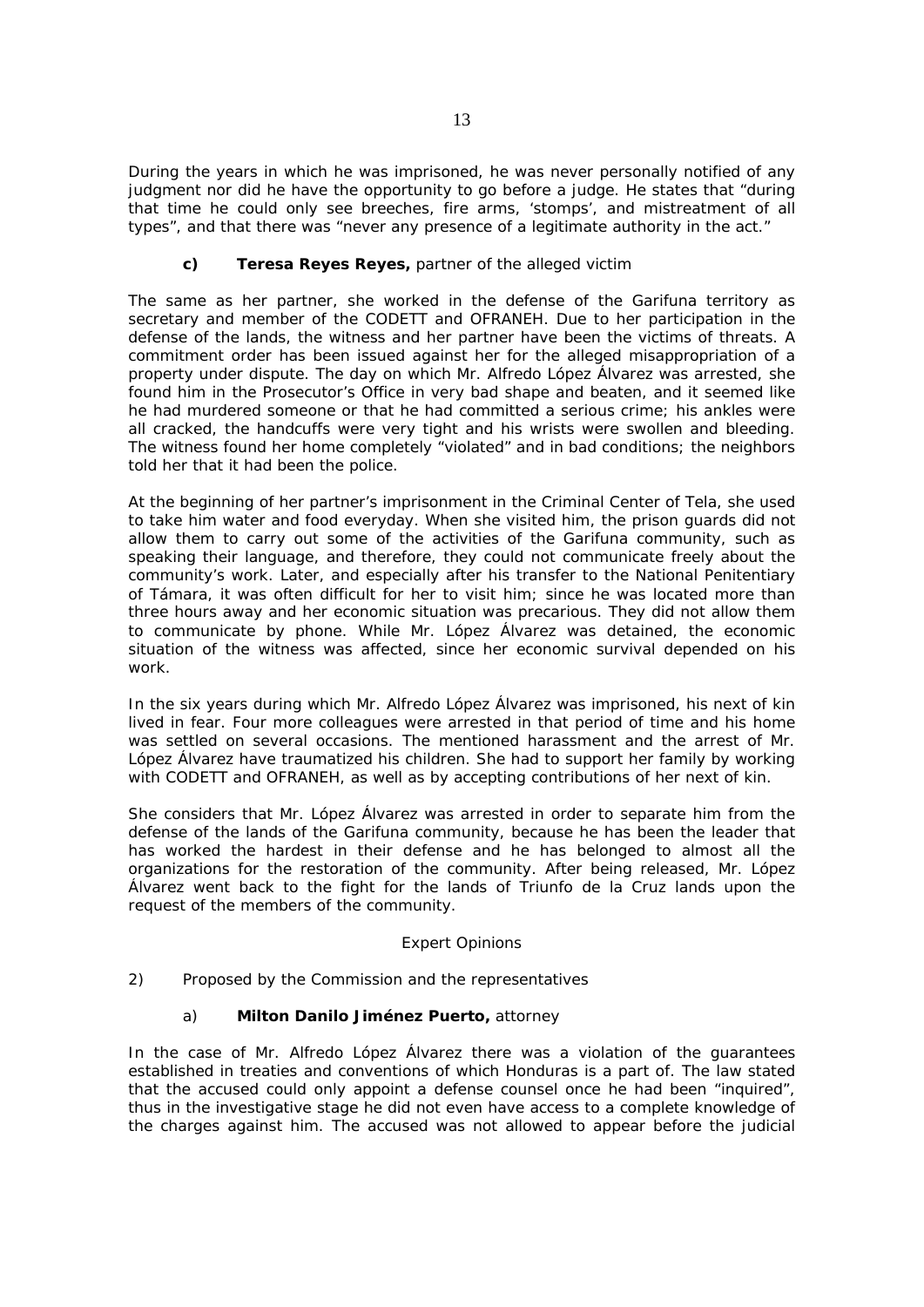authority that would be in charge of his case. He should have been informed personally of some decisions. The Political Constitution of Honduras (hereinafter "the Constitution") and the Law on Legal Protection of 1936 (hereinafter "Law on Legal Protection"), establish that the arrest warrant must be issued in writing, except in situations of flagrancy. In Mr. López Álvarez's case there was an investigation prior to his arrest, of which the police authorities should have informed the Office of the Public Prosecutor.

There is a clear constitutional stipulation regarding the separation between those being processed and those convicted. With regard to the imprisonment itself there is no legal stipulation that restricts a person's right to express themselves in their mother tongue.

Different bodies of the Office of the Public Prosecutor and of the Office of Criminal Investigation are in charge of maintaining the chain of custody of a sample of the substance seized, and its extraction must be made in the presence of a judge, of the clerk of the court, and of the defendant through his defense counsel. In this case there was a technical report from which it was concluded that the material analyzed was not a narcotic or a drug. This should have determined the release of Mr. López Álvarez, upon the request of the defense counsel or by an act ex officio of the Judge, pursuant to the stipulations included in the Code of Criminal Procedures of Honduras (hereinafter "Code of Criminal Procedures") in force at that time.

The Constitution, in force as of 1982, states the possibility that a person, even having been submitted to trial, could be released once they have offered enough bail or guarantee for said purpose. However, the Code of Criminal Procedures in force up to February 2002 limited this right only to those accused for crimes with a punishment no greater than 5 years. The Law on the Defendant without Conviction was applied to people who had not been convicted and that had already served a third of the average sentence they would be sentenced to if they were found guilty, with certain exceptions such as drug trafficking crimes, for which Mr. López Álvarez was being processed.

In order to issue a commitment order under the legislation in force in 1997, it was necessary that two requirements be present: conclusive evidence that the crime was committed and reasonable evidence of the participation of a person in the same; in the present case those requirements were not present. There were irregularities, such as excessive abuse of the reversals by the representative of the Office of the Public Prosecutor and the admission of evidence that was absolutely irrelevant. With regard to the appeal of relief presented, the Appellate Court of La Ceiba rejected it; it simply denied it, which is the same as not having admitted it.

Finally, he considers that the legislation adopted in 2002 implies great advances with regard to the one in force in 1997, but those processed in accordance with the previous procedure are not allowed to enjoy the benefits of the measures included in the new criminal legislation that may substitute the preventive detention.

# *C) EVIDENCE ASSESSMENT*

*Assessment of Documentary Evidence*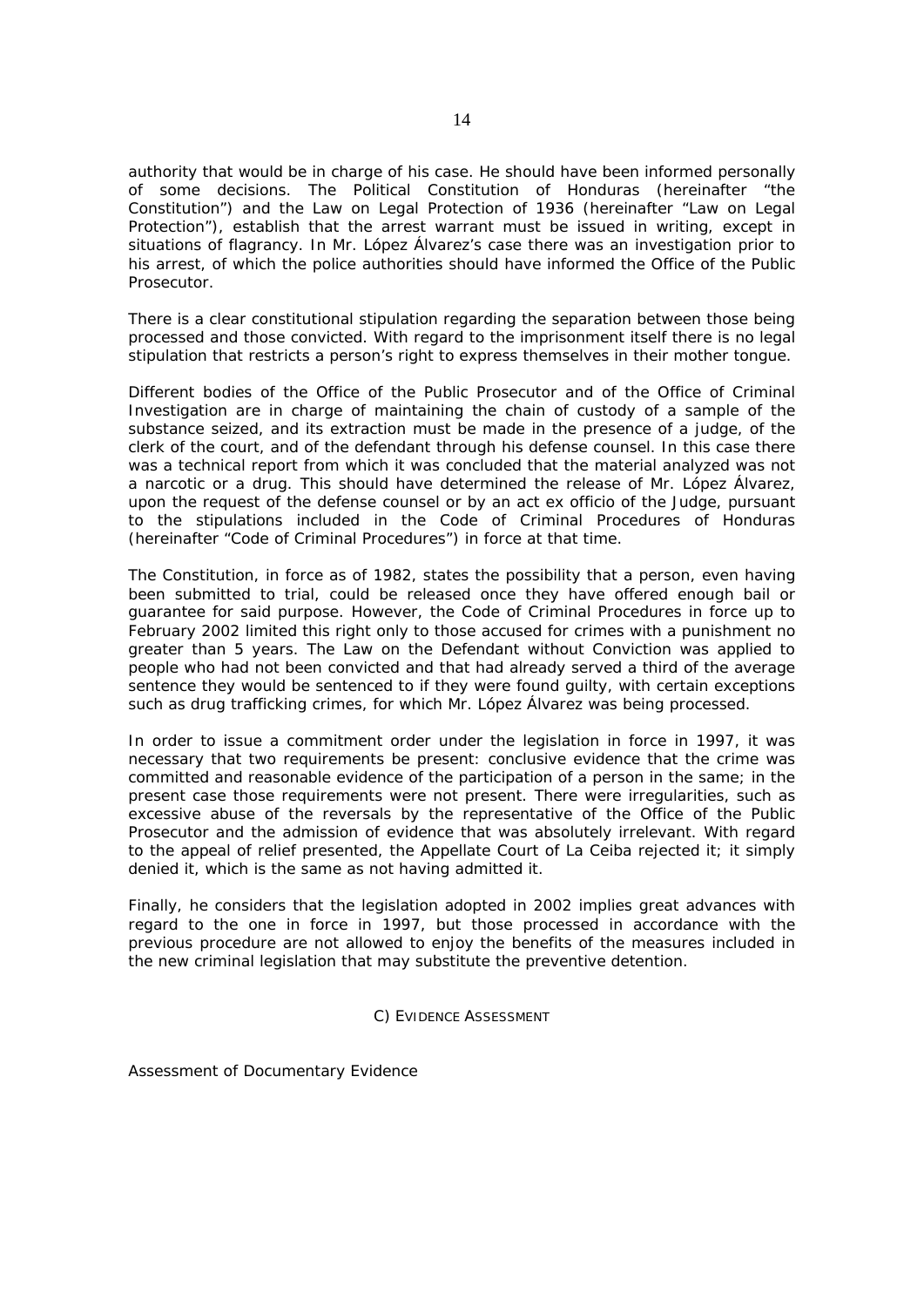41. In this case, as in others<sup>9</sup>, the Tribunal admits the probative value of the documents presented in a timely fashion by the parties, or as evidence to facilitate adjudication of the case pursuant to Article 45 of its Rules of Procedure, that were not disputed or objected, and whose authenticity was not questioned.

42. The Court adds to the body of evidence, pursuant to Article 45(1) of the Rules of Procedure and because it considers that they are useful in the issuing of a ruling in this case, the documents provided by the representatives as annexes to their final written arguments<sup>10</sup> (*supra* para. 27); the documents of the State provided as annexes in their brief of June  $28$ ,  $2005$ ,  $11$  and the documents presented during the public hearing held before the Court by Mrs. Gregoria Flores Martínez and Mr. Alfredo López Álvarez, which were made of the knowledge of all the parties present in said hearing.<sup>12</sup>

1

*<sup>9</sup> Cf. Case of Blanco-Romero et al., supra* note 7, para. 43; *Case of García-Asto and Ramírez-Rojas, supra* note 7, para. 88, and *Case of Gómez-Palomino, supra* note 7, para. 49.

<sup>&</sup>lt;sup>10</sup> Specifically: final letter of release issued by the Judge of the Sectional Court of First Instance of Tela in favor of Mr. Alfredo López-Álvarez on August 26, 2003 and several proofs of expenses incurred in by the CEJIL in the case of López-Álvarez.

Specifically: paper clippings regarding the loan granted by the Inter-American Development Bank (IDB) with the objective of orienting and developing the nine indigenous and black communities of Honduras, and documents issued by the Secretariat of Government and Justice of Honduras, regarding the presentation of securities to the OFRANEH.

<sup>&</sup>lt;sup>12</sup> Specifically: a map in which the area covered by the Garifuna communities of Honduras was highlighted; copy of two photographs of Mrs. Gregoria Flores Martínez's car; a diskette with the photographs of Mrs. Gregoria Flores Martínez's car; copy of a photograph of June 19, 2005 named "confrontation [Defense Committee for the Lands of Triunfo de la Cruz (CODETT)], Coop[erative] women. Fight between police agents of Tela and alleged owners of the land of the Cooperative [of women]. Home of Secundino Torres"; copy of a photograph named "community land/ lawsuit of Dilcia Ochoa versus Teresa Reyes"; copy of the transcripts of the hearing for the substitution of the precautionary measure of June 23, 2005 in the case against Teresa Reyes Reyes as the alleged responsible for the crime of misappropriation and damages; official letter of the Local Prosecutor's Office of Tela of September 6, 2004, through which it summoned Mrs. Gregoria Flores to appear before the Prosecutor's Office of the Office of the Public Prosecutor of Tela; document signed by Mr. Francisco Amaya Guzmán in the year 1949, received by Mr., Alfredo López-Álvarez in the year 1994; arrest warrant issued on August 25, 2004 by the Captain of the National Preventive Police of Tela Atlántida against Messrs. Jose Luis Martínez, William Blanco, Augusto Medina, and Liborio Medina Centero; report given by the Investigative Commission of the Community center of Triunfo de la Cruz, on April 23, 1994; public complaint presented by the Defense Committee for the Lands of Triunfo de la Cruz (CODETT) on June 24, 2005; paper clippings regarding the complaint made by OFRANEH regarding discrimination of the Garifunas within the Judicial Power; public complaint presented by the Defense Committee for the Lands of Triunfo de la Cruz (CODETT) on June 24, 2005 and February 11, 2005; judgment of the Sectional Court of First Instance of Tela, on March 29, 2005, through which it admitted the ordinary petition of nullity regarding the final property deed presented by Mr. Esteban Loreto Guity; record of the statement of the accused in the process against Teresa Reyes Reyes for the crime of misappropriation on February 15, 2005; final judgment of the legal action presented by Mr. Ramón Edgardo Benedit issued by the Sectional Court of First Instance of Tela on April 8, 2003; certification of the judgment issued by the Appellate Court of la Ceiba, on September 29, 2004, in which it declared the motion of appeal presented against the final judgment issued by the Sectional Court of First Instance of Tela deserted; certification of the real estate and mercantile registry of entry 2,402, issued on January 20, 2003; memorandum of the Office of the Public Prosecutor of June 10, 2004; sheet provided of the appeal for annulment against the commitment order and the arrest warrant issued against Luis Harry, Teresa Harry, Juan Martínez, and others presented by Mr. Secundino Torres; record of the initial hearing held in the city of Tela, on March 14, 2005, in the process against Teresa Reyes Reyes and others; minutes of the general meeting held by the Board for Improvement on March 8, 2005; legal action presented by Ramón Edgardo Benedit, President of the Garifuna Community, before the Sectional Judge of First Instance of Tela, on February 7, 2003; complaint filed for harassment and threats against leaders of the Community of Triunfo de la Cruz presented by Gregoria Flores Martínez, General Coordinator of the Honduran Black Fraternal Organization (OFRANEH) before the Prosecutor's Office of the Municipality of Tela, on March 21, 2001; official letter of the Local Prosecutor's Office of Tela of August 27, 2002, through which it summoned Mr. Aduardo Benedit to appear before the Prosecutor's Office of Tela; letter for the definitive release of Teresa Harry issued by the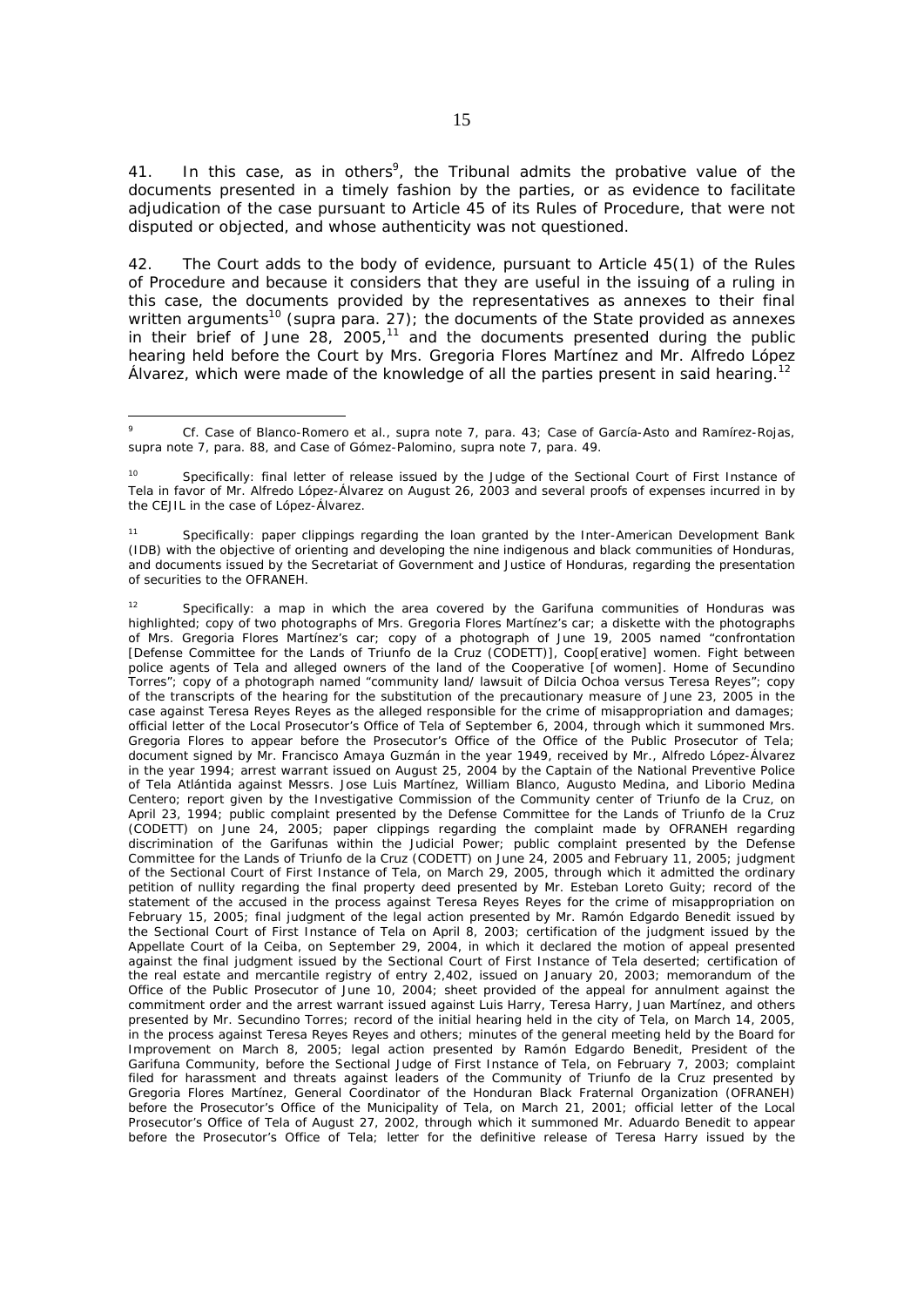43. In application of that stated in Article 45(1) of the Rules of Procedure, the Court included in the body of evidence of the case the documents presented by the representatives, which were requested by the Tribunal as evidence to facilitate adjudication of the case (*supra* paras. 30 and 32).13 The Commission stated that it understood that the representatives would present the evidentiary elements required by the Court and that it remained at the disposal of the latter if the presentation of any element were to continue pending. The State also presented part of the evidence to facilitate adjudication of the case requested (*supra* paras. 31 and 32).<sup>14</sup>

44. Likewise, the Court adds the following documents to the body of evidence, in application of Article 45(1) of the Rules of Procedures since it considers them useful for the resolution of this case: a) Law on Amparo, Decree No. 009- 1936, enacted on April 14, 1996; b) United Nations, *"El Racismo, la Discriminación Racial, la Xenofobia y todas las Formas de Discriminación", informe del Sr. Doudou Diène, Relator Especial sobre las formas contemporáneas de racismo, discriminación racial, xenofobia y formas conexas de intolerancia. Adición – MISIÓN A HONDURAS.* UN Doc. E/CN.4/2005/18/Add.5, of March 22, 2005; c) United Nations, Commission on Human Rights, Civil and Political Rights, Including the Questions of: Independence of the Judiciary, Administration of Justice, Impunity, Report of the Special Rapporteur on the independence of judges and lawyers, Leandro Despouy, submitted in accordance with Commission on Human Rights resolution *2003/43.* Addendum – Situations in specific countries or territories. UN Doc. E/CN.4/2004/60/Add.1, of March 4, 2004; d) United

Secretariat of the Sectional Court of First Instance on September 18, 2002, and claim presented by Mr. Secundino Torres Amaya against Mrs. Ana Cristina Morales for the alleged invasion of land on May 5, 2003.

l

13 Specifically: Constitution of the Republic of Honduras, Decree No. 131 of January 11, 1982 and that is currently in force; Criminal Code, Decree No. 144-83 of September 26, 1983 and that is currently in force; Code of Criminal Procedures reformed, Decree No. 144-83 of August 23, 1983, Decree No. 191-96 of October 31, 1996, and Decree No. 59-97 of May 8, 1997; New Code of Criminal Procedures, Decree No. 9-99 of February 2002; Law on the Wrongful Use and Illicit Trafficking of Drugs and Psychotropic Substances, Decree No. 126-89 of September 5, 1989 and that is currently in force; Law of the Defendant without Conviction, Decree No. 127-96, modified by Decree No. 183-97; motion of appeal admitted by the Sectional Court of First Instance of Tela on November 20, 2000 and Table of Minimum Wages for an Ordinary Workday Executive Agreement No. STSS 029-05, of March 28, 2005. Regarding the birth certificates, they presented the majority of those requested, specifically: of Cirilo Isrrael García Álvarez, Rosel Bernardo García Álvarez, Desma Apolonia García López, Amilcar Danilo García Álvarez, René López García, Oscar López García, Crecencio López García, Elsa López García, and Bernardo Secundino García Álvarez.

Specifically: report of the Supreme Court of Justice of Honduras of October 25, 2005; Code of Criminal Procedures of 1984, Decree No. 189-84 of October 31, 1984; Criminal Code of 1984, Decree No. 144-83 of August 23, 1983; Decree No. 120-94 of August 30, 1994, which reforms part of the Criminal Code; Decree No. 191-96 of October 31, 1996, which reforms part of the Criminal Code; Decree No. 59-97; Decree No. 194-94 of December 17, 2004, which reforms part of the Criminal Code; Decree No. 212-04 of December 29, 2004, which reforms part of the Criminal Code; Decree No. 127-96 of August 19, 1996, Law of the Defendant without Conviction; Decree No. 126-89 of September 5, 1989, with the reforms introduced by Decree No. 86-93 of May 24, 1993, which reforms Article 36 of the Law on the Wrongful Use and Illicit Trafficking of Drugs and Psychotropic Substances; Political Constitution of Honduras, Decree No. 131 of January 11, 1982; Bylaws to the Law of the Defendant without Conviction, Agreement No. 160-97 of the Presidency of the Republic of Honduras of December 19, 1997; Table of Minimum Wages for an Ordinary Workday, Executive Agreement No. STSS 029-05, of March 28, 2005, and the birth certificates of Crecencio López García; Teresa Siomara López García; Teresa de Jesús López García; Elsa López García; Rosa López García; René López García; Joel García López, and Cirilo Isrrael García Álvarez. Similarly, the State presented; proof of the Secretariat of the Appellate Court of la Ceiba, Mrs. Auxiliadora de Cardinale, of June 19, 2004; writ of the prosecutor of the Office of Public Prosecutors, Mr. Joel Edgardo Serrano Carcamo, of July 31, 2003; certification of the ruling of the Supreme Court of Justice of the Republic of Honduras of August 19, 2003, and other documents of the dossier that include the substantiation of the appeal for review by a higher court due to violation of Law N° 1624-2003.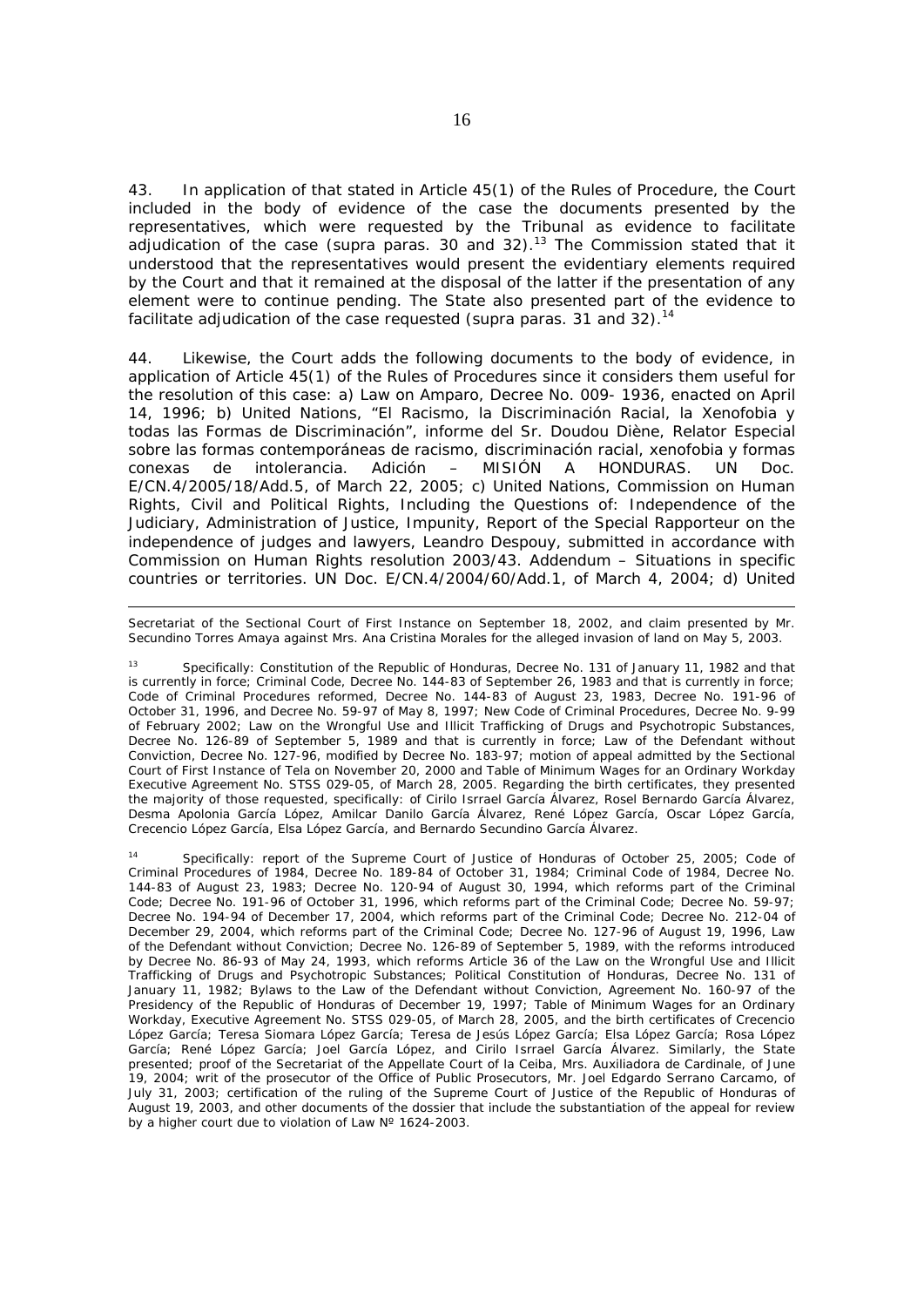Nations, Commission on Human Rights, Human Rights Defenders, Report submitted by Ms. Hina Jilani, Special Representative of the Secretary-General on the situation of human rights defenders. Addendum – Summary of cases transmitted to Governments and replies received. UN Doc. E/CN.4/2004/94/Add.3, of March 23, 2004; e) United Nations, Commission on Human Rights, Human Rights Defenders, Report submitted by Hina Jilani, Special Representative of the Secretary-General on human rights defenders, in accordance with Commission on Human Rights resolution 2000/61. Addendum – Communications to and from Governments. UN Doc. E/CN.4/2003/104/Add.1, of February 20, 2003; f) United Nations, Commission on Human Rights, *Los Derechos Humanos y las Cuestiones Indígenas, Informe del Relator Especial sobre la situación de los derechos humanos y las libertades fundamentales de los indígenas, Sr. Rodolfo Stavenhagen. Adición – Análisis de la situación de los países y otras actividades del Relator Especial.* UN. Doc. E/CN.4/2005/88/Add.1, of February 16, 2005; g) United Nations, Commission on Human Rights, Report of the Special Representative of the Secretary-General, Hina Jilani. Addendum – Summary of cases transmitted to Governments and replies received*.* UN Doc. E/CN.4/2005/101/Add.1, of March 16, 2005; h) United Nations, Program of the United Nations for Development, Honduras Office. National Report on Human Development 2003, ISBN 99926-676-0-5; i) UNESCO, *Obra maestra del patrimonio oral e inmaterial de la humanidad – "La lengua, la danza y la música de los garífunas"*, available on: http://www.unesco.org/culture/intangible-

heritage/masterpiece\_annex.php?lg=es&id=1, access on October 13, 2005, and j) *United Nations. Human Rights Committee*. *Considerations of Reports submitted by Status parties under article 4º of the Covenant. Inicial Report, Honduras.* UN Doc. CCPR/C/HND/2005/1, of April 26, 2005.

45. Regarding the statements offered before notary public (affidavit) by the witnesses Ernesta Cayetano Zúñiga, Secundino Torres Amaya, Juan Edgardo García, Andrés Pavón Murillo, Gilberto Antonio Sánchez Chandias, José Mario Salgado Montalbán, Dennis Heriberto Rodríguez Rodríguez, and José Roberto Cabrera Martínez (*supra* paras. 39(1)(b), 39(1)(c), 39(1)(a), 39(1)(d), 39(2)(a), 39(3)(a), 39(3)(b), and  $39(3)(c)$ , the Court admits them since they concur with its object and it will assess them within the totality of the body of evidence and through the application of the rules of competent analysis, considering the observations made to the statements of Messrs. Gilberto Antonio Sánchez Chandías, José Mario Salgado Montalbán, Dennis Heriberto Rodríguez Rodríguez, and José Roberto Cabrera Martínez, presented by the Commission and the representatives (*supra* para. 24).

46. In what refers to the statement offered before notary public (affidavit) by Mr. Álvaro Raúl Cerrato Arias (*supra* paras. 26 and 39(3)(d)), this Court points out that said deponent was summoned to appear in the public hearing of the present case. However, the State informed the Court that Mr. Cerrato Arias would not appear in the mentioned hearing, reason for which the Tribunal authorized the State to present a sworn statement. Based on the above, this Court admits the sworn statement, and assesses it within the totality of the body of evidence.

47. This Tribunal points out that the statement offered before notary public (affidavit) by the witness Darwin Valladares and the expert assessment of Mr. Dennis A. Castro Bobadilla, presented by the State and of Mrs. Débora S. Munczek, presented by the representatives, ordered in the Ruling of the Court of May 11, 2005 (*supra* paras. 19, 20, and 22), were not presented by them.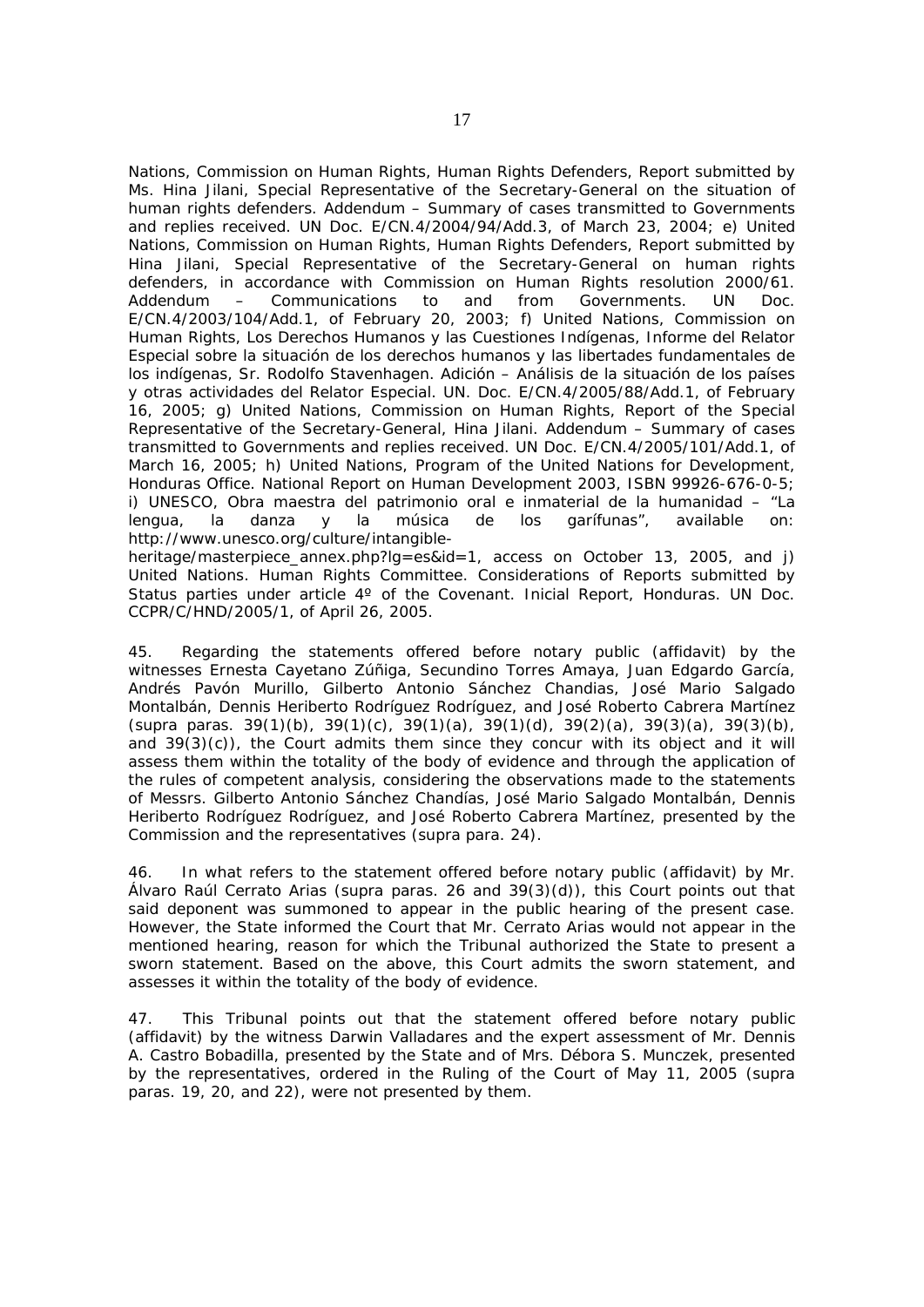48. The brief of final arguments of the State was presented in a time-barred manner; therefore, the Tribunal does not include it in the case (*supra* para. 28).

49. Regarding the articles published by the press presented by the parties, the Tribunal considers that they may be assessed when they include public or notorious facts or statements of State employees or they corroborate aspects related to the case.15

### *Assessment of the Testimonial and Expert Evidence*

-

50. Regarding the statement given by Mr. Alfredo López Álvarez (*supra* para. 40(1)(b)), this Tribunal admits it in what it concurs with its object stated in the Decision of May 11, 2005 (*supra* para. 19). Given the fact that the alleged victim has a direct interest in the case, his statement cannot be assessed in an isolated manner, but instead within the totality of the body of evidence, applying the rules of competent analysis. The statements made by the alleged victims have a special value, since they offer relevant information on the consequences of the violations that could have been committed against them.<sup>16</sup>

51. The Tribunal also admits the statement given by Mrs. Teresa Reyes Reyes (*supra* para. 40(1)(c)), in what it concurs with the object of the statement, and it will assess it within the totality of the body of evidence. The Court considers that since she is a relative of the alleged victim and she has a direct interest in this case, her statements may not be assessed in an isolated manner, but instead within the totality of the evidence collected during the process. The statements of the next of kin of the alleged victims are useful in what refers to the merits and the reparations, in the measure a in which they offer more information on the consequences of the alleged violations committed.<sup>17</sup>

52. Regarding the testimony of Mrs. Gregoria Flores Martínez (*supra* para. 40(1)(a)) and the expert report of Mr. Milton Jiménez Puerto (*supra* para. 40(2)(a)), this Tribunal admits them since it considers that they are useful in solving the present case and considering the observations made by the State in its final oral arguments regarding the statement of Mrs. Flores Martínez, and includes them in the body of evidence applying the rules of competent analysis.

53. In the terms mentioned, the Court will weigh the evidentiary value of the documents, statements, and expert reports presented to it in writing or offered before it. The evidence presented during the process has been brought together into a single body, considered a whole.<sup>18</sup>

<sup>15</sup> *Cf. Case of Palamara-Iribarne.* Judgment of November 22, 2005. Series C No. 135, para. 60*; Case of the "Mapiripán Massacre".* Judgment of September 15, 2005. Series C No. 79, para. 134, and *Case of the Girls Yean and Bosico.* Judgment of September 8, 2005. Series C No. 130, para. 96.

<sup>16</sup> *Cf. Case of Blanco-Romero et al., supra* note 7, para. 45*; Case of García-Asto and Ramírez-Rojas, supra* note 7, para. 91; and *Case of Gómez-Palomino, supra* note 7, para. 50.

<sup>17</sup> *Cf. Case of Blanco-Romero et al., supra* note 7, para. 45*; Case of García-Asto and Ramírez-Rojas, supra* note 7, para. 91; and *Case of Gómez-Palomino, supra* note 7, para. 50.

<sup>18</sup> *Cf. Case of García-Asto and Ramírez-Rojas, supra* note 7, para. 96; *Case of the Girls Yean and Bosico, supra* note 15, para. 99, and *Case of Acosta-Calderón*. Judgment of June 24, 2005. Series C No. 129, para. 49.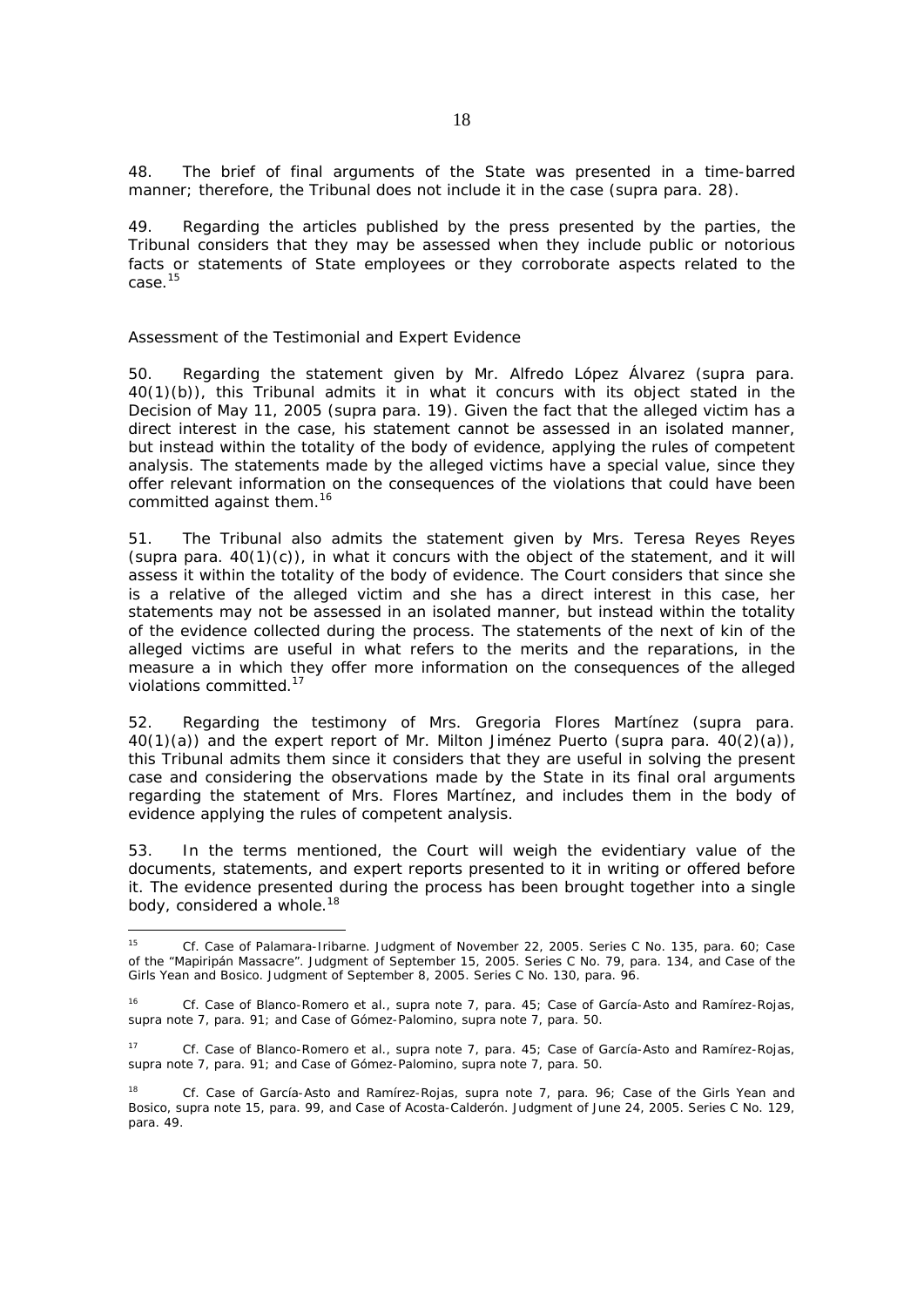# **VII Proven Facts**

54. Based on the evidence presented and considering the statements made by the parties, the Court finds that the following facts have been proven:

### *BACKGROUND – GENERAL CONTEXT*

#### *Regarding the Garifuna Community and the problems surrounding the land*

54(1) Honduras has a multiethnic and pluricultural composition. It is made up of people of mixed blood, indigenous, and afro descendents. The Garifunas are afro descendents mixed with indigenous people, whose origin goes back to the XVIII century and whose Honduran villages were developed in the North Coast of the Atlantic littoral region. Their economy is based on, among others, traditional fishing, cattle raising, the cultivation or rice, banana, and yucca, and the traditional production of fishing instruments. Male polygamy is admissible within the Garifuna culture. The Garifunas, as an ethnical minority, have their own culture, which has had great influence of the development of the Honduran culture.<sup>19</sup>

54(2) There have been divergences regarding the rights over the lands that had been given in property to members of the Garifuna communities.<sup>20</sup>

<sup>-</sup><sup>19</sup> *Cf.* Republic of Honduras, *"Perfil de los Miembros Indígenas de Honduras"*, preliminary document, December 1999 (dossier of appendixes to the petition, appendix 6, folios 689, 690, 705 through 707); United Nations, United Nations Development Program, Honduras Office. National Report on Human Development 2003, ISBN 99926-676-0-5, page 142, and UNESCO, Master works of the oral and abstract patrimony of humanity - *"La lengua, la danza y la música de los garífunas"*, available in: http://www.unesco.org/culture/intangible-heritage/masterpiece\_appendix.php?lg=es&id=1, accessed on October 13, 2005.

<sup>20</sup> *Cf.* statements of members of the Garifuna Community of Triunfo de la Cruz presented to the Local Office of the Public Prosecutor of Tela, Atlántida (dossier of appendixes to the petition, appendix 3, folios 332 through 349); official letter forwarding the complaint sent on July 8, 1999 by the Head Prosecutor of Tela, Mrs. Edith Rodríguez Valle, to the Special Prosecutor of Ethnic Groups and Cultural Heritage, Mr. Gilberto Sánchez Chandias (dossier of appendixes to the petition, appendix 17, folio 815); official letter sent on February 1, 2000 by the Special Prosecutor of Ethnic Groups and Cultural Heritage, Mr. Gilberto Sánchez Chandias, to the Executive Director of the National Agricultural Institute, Mr. Aníbal Delgado Fiallos (dossier of appendixes to the petition, appendix 18, folio 816); Title of "Guarantee of Occupation" granted by the Executive Director of the National Agriculture Institute on September 28, 1979 to the Garifuna Community of "Triunfo de la Cruz", Municipality of Tela, Department of Atlántida (dossier of appendixes to the petition, appendix 7, folio 788); "Definitive title deed in complete domain" granted by the Executive Director of the National Agriculture Institute on October 29, 1993 to the Garifuna Community of "Triunfo de la Cruz", Municipality of Tela, Department of Atlántida (dossier of appendixes to the petition, appendix 8, folios 789); "Definitive title deed in complete domain" granted by the Executive Director of the National Agriculture Institute on July 6, 2000 to the Garifuna Community of "Triunfo de la Cruz", Municipality of Tela, Department of Atlántida (dossier of appendixes to the petition, appendix 3, folios 294 through 297); official letter sent on June 26, 2000 by the Secretary General of the National Agriculture Institute, Mr. José Adolfo Guzmán Herrera, to the Mayor of the Municipality of Tela, Department of Atlántida (dossier of appendixes to the petition, appendix 19, folio 817); *United Nations. Human Rights Committee*. *Considerations of Reports submitted by States parties under article 4º of the Covenant. Inicial Report, Honduras.* UN Doc. CCPR/C/HND/2005/1, of April 26, 2005, and United Nations, *"El Racismo, la Discriminación Racial, la Xenofobia y todas las Formas de Discriminación"*, report of Mr. Doudou Diène, Special Rapporteur on the contemporary forms of racism, racial discrimination, xenophobia, and related forms of intolerance. Addition – MISSION TO HONDURAS. UN Doc. E/CN.4/2005/18/Add.5, of March 22, 2005. para. 28.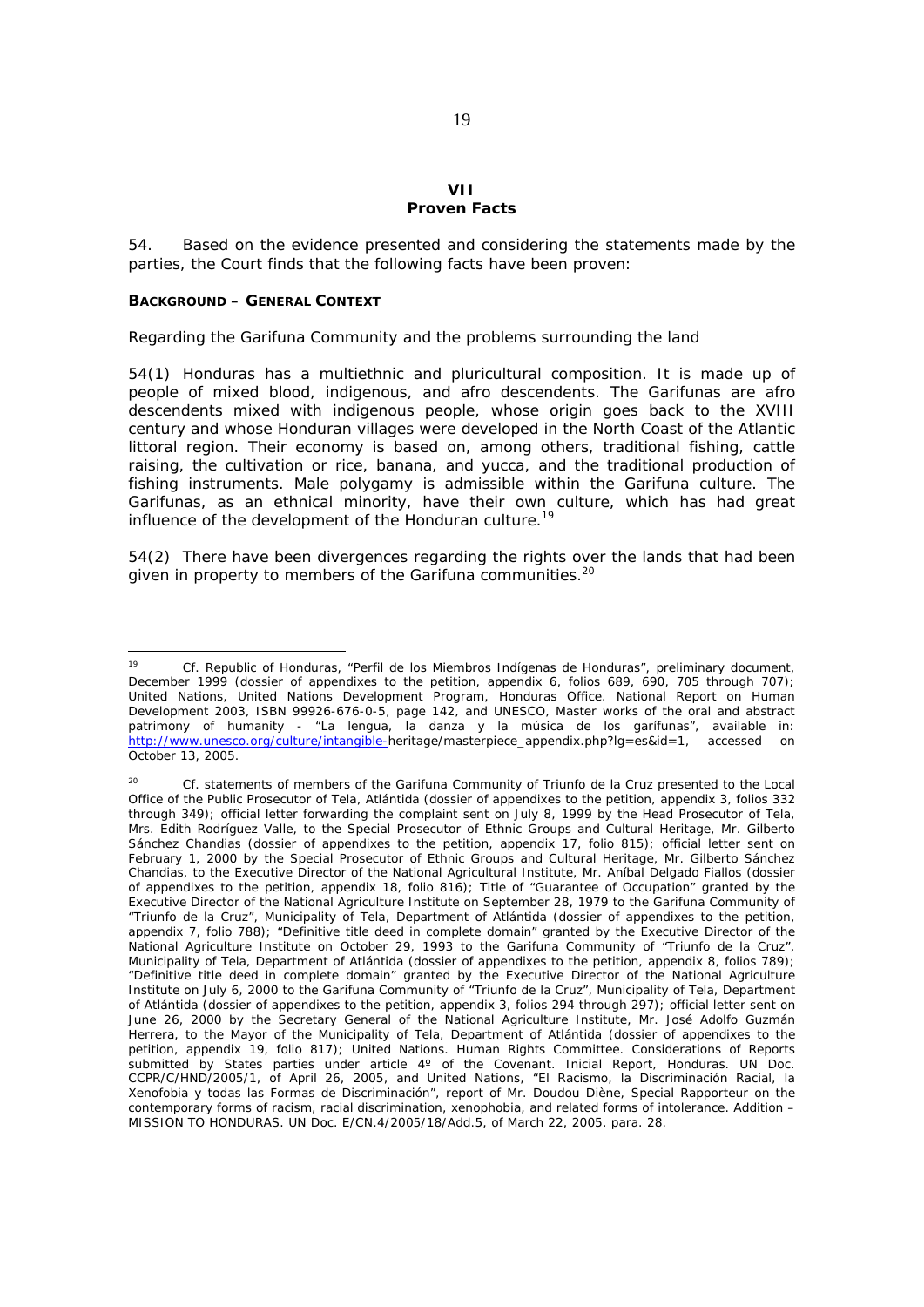54(3) There have been complaints of threats and attacks against the life of the defenders of the human rights of the Garifunas.<sup>21</sup>

*Regarding Mr. Alfredo López Álvarez, his next of kin, and his participation as a community leader* 

54(4) Mr. Alfredo López Álvarez was born on April 10, 1951, in the municipality of El Progreso, Department of Yoro, Honduras. At the time of the facts he lived in the village of Triunfo de la Cruz, city of Tela, Department of Atlántida, and he performed independent works as an electrician and in construction.<sup>22</sup>

54(5) Mrs. Teresa Reyes Reyes lived with Mr. Alfredo López Álvarez when the facts of the case occurred and she is still his partner. The children of both are Alfa Barauda López Reyes, Suamein Alfred López Reyes, and Gustavo Narciso López Reyes. Mr. Alfredo López Álvarez also has the following children: Alfred Omaly López Suazo,

<sup>21</sup> *Cf.* preliminary examination statement offered by Mr. Alfredo López-Álvarez before the Sectional Court of First Instance of Tela on April 29, 1997 (dossier of appendixes to the petition, appendix 24, folios 848 through 850); statement offered by Gilberto Antonio Sánchez Chandías before notary public (affidavit) on May 27, 1005 (dossier of merits and reparations, volume III, folios 651 through 657); statement of Mrs. Gregoria Flores Martínez given in public hearing celebrated before the Inter-American Court on June 28, 2005; argument of Mrs. Gregoria Flores in the Hearing on the merits carried out on March 8, 2002 in the 114° Regular Session of the Inter-American Commission (dossier of appendixes to the petition, appendix 3, folios 425 through 438, and dossier of appendixes to the petition, volume I, appendix 5, folios 665 through 678); statement of Mrs. Basilicia Ramos Flores in the hearing on merits held on March 8, 2002 in the 114° Regular Session of the Inter-American Commission (dossier of appendixes to the petition, appendix 3, folios 431 through 434); International Amnesty, "*Honduras: La justicia defrauda a los pueblos indígenas"*, index AI AMR 37/10/99/s, September of 1999 (dossier of appendixes to the petition, appendix 15, folios 802 through 813); United Nations, "*El Racismo, la Discriminación Racial, la Xenofobia y todas las Formas de Discriminación*", report of Mr. Doudou Diène, Special Representative on the contemporary forms of racism, racial discrimination, xenophobia, and related forms of intolerance. Addition – MISSION TO HONDURAS. UN Doc. E/CN.4/2005/18/Add.5, of March 22, 2005, para. 19; *United Nations. Human Rights Committee*. *Considerations of Reports submitted by States parties under article 4º of the Covenant. Inicial Report, Honduras.* UN Doc. CCPR/C/HND/2005/1, of April 26, 2005 United Nations, Human Rights Commission, *Report of the Special Representative of the Secretary-General, Hina Jilani. Addendum – Summary of cases transmitted to Governments and replies received*. UN Doc. E/CN.4/2005/101/Add.1, of March 16, 2005. paras. 292 through 300; United Nations, Commission on Human Rights, "*Los Derechos Humanos y las Cuestiones Indígenas*", Report of the Special Rapporteur on the situation of human rights and fundamental liberties of the indigenous people, Mr. Rodolfo Stavenhagen. Adición – Analysis of the countries' situation and other activities of the Special Representative. UN. Doc. E/CN.4/2005/88/Add.1, of February 16, 2005. paras. 49 and 50; United Nations, Commission on Human Rights, "Human Rights Defenders", *Report submitted by Ms. Hina Jilani, Special Representative of the Secretary-General on the situation of human rights defenders. Addendum – Summary of cases transmitted to Governments and replies received.* UN Doc. E/CN.4/2004/94/Add.3, of March 23, 2004, paras.. 241 through 253; United Nations, Commission on Human Rights, *"Civil and Political Rights, Including the Questions of: Independence of the Judiciary, Administration of Justice, Impunity", Report of the Special Rapporteur on the independence of judges and lawyers, Leandro Despouy, submitted in accordance with Commission on Human Rights resolution* 2003/43. *Addendum – Situations in specific countries or territories.* UN Doc. E/CN.4/2004/60/Add.1, of March 4, 2004. para. 36, and United Nations, Commission on Human Rights, *"Human Rights Defenders", Report submitted by Hina Jilani, Special Representative of the Secretary-General on human rights defenders, in accordance with Commission on Human Rights resolution 2000/61. Addendum – Communications to and from Governments.* UN Doc. E/CN.4/2003/104/Add.1, of February 20, 2003. paras. 286 through 290.

<sup>22</sup>*Cf.* Certification of the birth certificate of Mr. Alfredo López-Álvarez, number 02069, issued by the Registry of Births, Marriages, and Deaths of the Republic of Honduras on February 25, 2002 (dossier of appendixes to the petition, appendix 43, folio 1520); preliminary examination statement offered by Mr. Alfredo López-Álvarez before the Sectional Court of First Instance of Tela on April 29, 1997 (dossier of appendixes to the petition, appendix 24, folios 848 through 850), and evidence of the Figueroa Transportation Company, signed by its general manager, Mr. Rafael Figueroa, issued on March 4, 1997 (dossier of appendixes to brief of pleadings and motions, appendix 8, folio 118).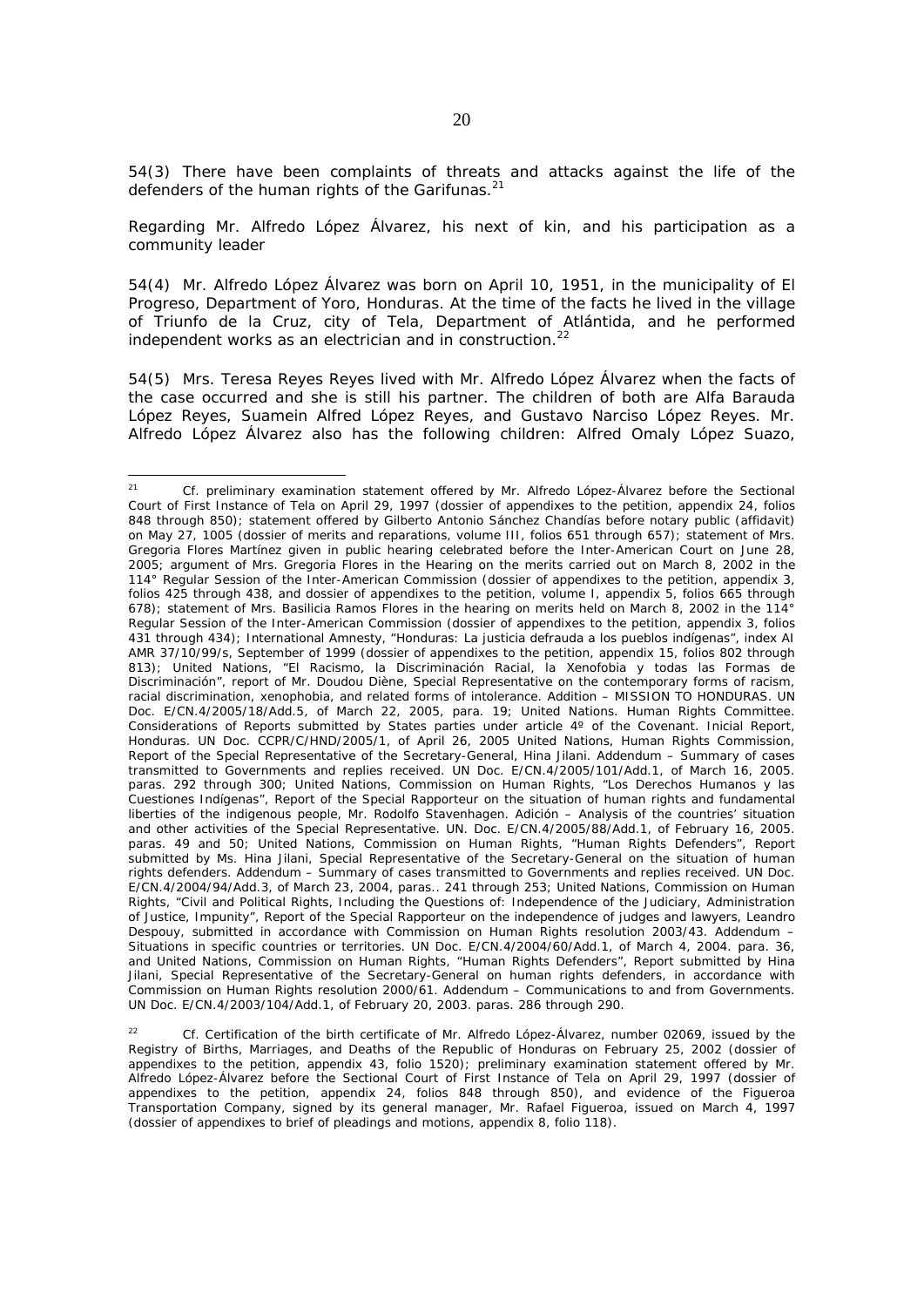Deikel Yanell López Suazo, Iris Tatiana López Bermúdez,<sup>23</sup> José Álvarez Martínez, and Joseph López Harolstohn. Likewise, Mrs. Teresa Reyes Reyes is also the mother of José Jaime Reyes Reyes and María Marcelina Reves Reves.<sup>24</sup>

54(6) Mr. Catarino López and Mrs. Apolonia Álvarez Aranda are the parents of Mr. Alfredo López Álvarez.<sup>25</sup> Some of the brothers of Mr. López Álvarez are: Alba Luz García Álvarez, Mirna Suyapa García Álvarez, Rina Maribel García Álvarez, Marcia Migdalia García Álvarez, and Joel Enrique García Álvarez.<sup>26</sup>

54(7) Mr. Alfredo López Álvarez was a leader of the Honduras Black Fraternal Organization (OFRANEH) and of the Confederation of Indigenous People of Honduras (CONPAH) for more than three years, as well as of the Lands Defense Committee of Triunfo de la Cruz (CODETT). $^{27}$  At the time of his arrest, on April 27, 1997, he was president of CODETT and Vice-president of OFRANEH.<sup>28</sup>

<sup>24</sup> *Cf.* certification of the birth certificate of José Jaime Reyes Reyes, number 01020, issued by the National Registry of People of the Republic of Honduras on March 7, 1993 (dossier of appendixes to the petition, appendix 43, folio 1533); certification of the birth certificate of María Marcelina Reyes Reyes, number 01368, issued by the National Registry of People of the Republic of Honduras on July 17, 1996 (dossier of appendixes to the petition, appendix 43, folio 1534).

<sup>25</sup> *Cf.* preliminary examination statement offered by Mr. Alfredo López-Álvarez before the Sectional Court of First Instance of Tela on April 29, 1997 (dossier of appendixes to the petition, appendix 24, folios 848 through 850), and certification of the birth certificate of Alfredo López-Álvarez, number 02069, issued by the Registry of Births, Marriages, and Death of People of the Republic of Honduras on February 25, 2002 (dossier of appendixes to the petition, appendix 43, folio 1520).

<sup>-</sup><sup>23</sup> *Cf.* statement of Mrs. Teresa Reyes Reyes offered in the public hearing held before the Inter-American Court on June 28, 2005; certification of the birth certificate of Alfa Barauda López Reyes issued by the Municipal Civil Registrator on March 1, 2002 (dossier of appendixes to the petition, appendix 43, folio 1524); certification of the birth certificate of Suamein Alfred López Reyes, number 00384, issued by the Municipal Civil Registrator on March 1, 2002 (dossier of appendixes to the petition, appendix 43, folio 1525); certification of the birth certificate of Gustavo Narciso López Reyes, number 00385, issued by the National Registry of People of the Republic of Honduras on March 1, 2002 (dossier of appendixes to the petition, appendix 43, folio 1526); certification of the birth certificate of Alfred Omaly López Suazo, number 0107-32- 02445, issued by the Municipal Civil Registrator on September 24, 1987 (dossier of appendixes to the petition, appendix 43, folio 1527); certification of the birth certificate of Deikel Yanell López Suazo, number 0501-80-013147, issued by the Municipal civil Registrator on September 21, 1987 (dossier of appendixes to the petition, appendix 43, folio 1529), and certification of the birth certificate of Iris Tatiana López Bermúdez, number 00348, issued by the National Registry of People of the Republic of Honduras on September 5, 1997 (dossier of appendixes to the petition, appendix 43, folio 1531).

<sup>26</sup>*Cf.* certification of the birth certificate of Alba Luz García Álvarez, number 1804-1954-00085, issued by the National Registry of the People of the Republic of Honduras on November 4, 2003 (dossier of appendixes to the brief of pleadings and motions, appendix 11, folio 407); certification of the birth certificate of Mirna Suyapa García Álvarez, number 00075, issued by the National Registry of People of the Republic of Honduras on May 9, 2001 (dossier of appendixes to the brief of pleadings and motions, appendix 11, folio 414); certification of the birth certificate of Rina Maribel García Álvarez, number 00274, issued by the National Registry of People of the Republic of Honduras, not dated (dossier of appendixes to the brief of pleadings and motions, appendix 11, folio 410); certification of the birth certificate of Marcia Migdalia García Álvarez, number 00061, issued by the National Registry of People of the Republic of Honduras on February 9, 2001 (dossier of appendixes to the brief of pleadings and motions, appendix 11, folio 416), and certification of the birth certificate of Joel Enrique García Álvarez, number 00455, issued by the National Registry of People of the Republic of Honduras, not dated (dossier of appendixes to the brief of pleadings and motions, appendix 11, folio 408).

<sup>27</sup> *Cf.* documentary evidence of the President of the Organization of Community Ethnic Development (ODECO), Mr. Celeo Álvarez Casildo, of May 14, 1997 (dossier of appendixes to the response to the petition, volume I, folio 157); ruling of the Lands Defense Committee of Triunfo de la Cruz signed by its president, Mr. Alfredo López-Álvarez, of June 7, 1995 (dossier of appendixes to the petition, appendix 21, folios 834 and 835); letter of the Lands Defense Committee of Triunfo de la Cruz addressed to Messrs. Nicole Sander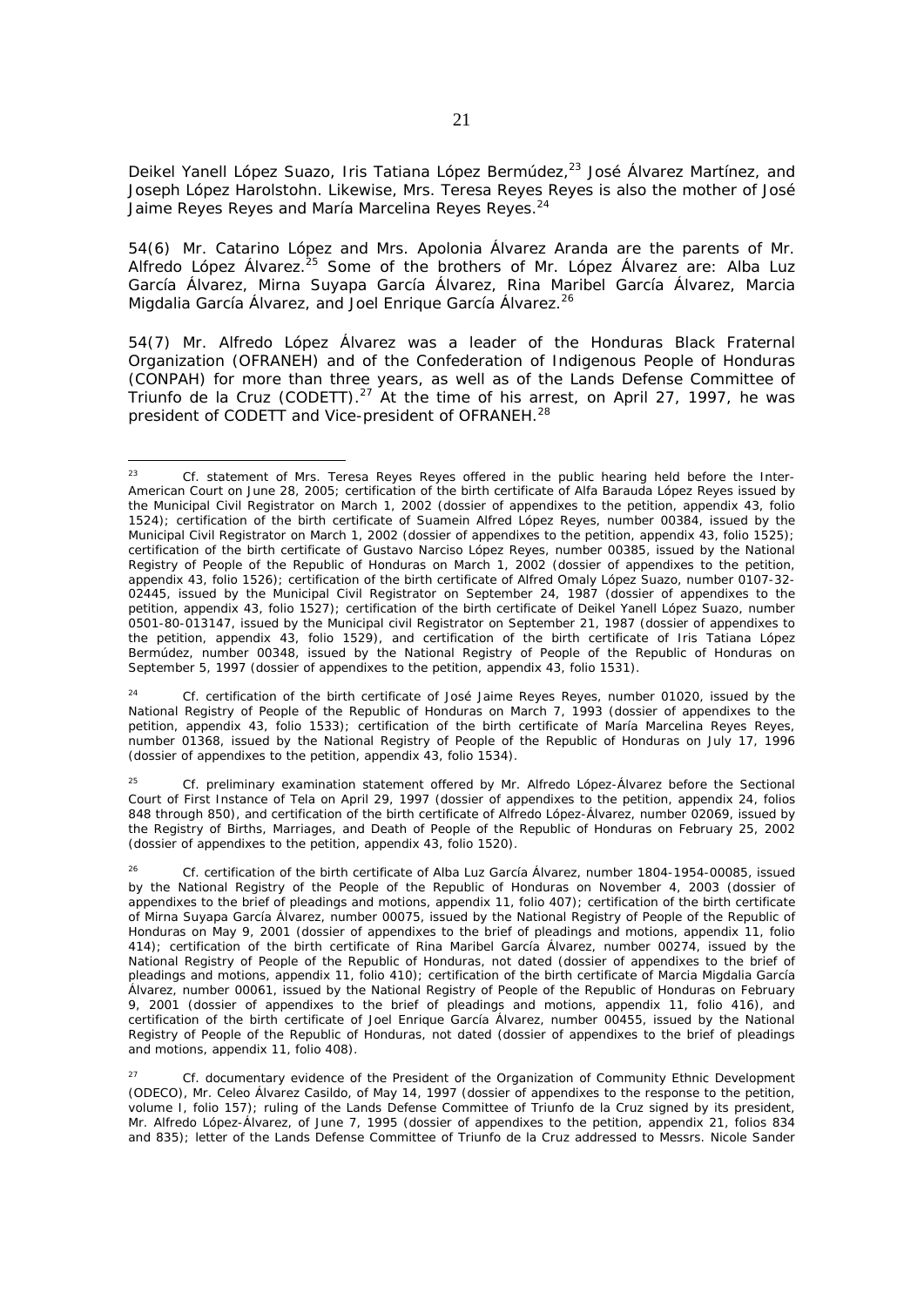54(8) Mr. Alfredo López Álvarez, while he was detained in the Criminal Center of Tela, was a member of the Committee for the Defense of the Rights of Inmates (CODIN), established in the twelve criminal centers of Honduras, within the framework of the Interinstitutional Agreement between the Secretariat of Security and the Committee for the Defense of Human Rights in Honduras (CODEH).<sup>29</sup>

#### *Regarding the arrest of Mr. Alfredo López Álvarez*

54(9) On March 31, 1997 the Office of Criminal Investigation received a telephone call from a non-identified person, who stated that "Mr. Sunny Loreto Cubas was a largescale drug dealer". On that date, officers of the Office for the Fight Against Drug-Dealing "started investigating the case, receiving other phone calls regarding the movements of the accused, [Mr. Sunny Loreto Cubas]." On April 27, 1997 the DIC received a new telephone call from a "non-identified source", who said that on that same day "[Mr.] Sunny Loreto [Cubas] would meet with two people on the beach." Consequently, the officers Fabricio Lupiac, Darwin Valladares, Alex Wilmer Bejarano, Roberto Cabrera, Omar Discua, and Angel Reyes started surveillance on the surroundings of the Puerto Rico Hotel, city of Tela, Honduras.<sup>30</sup>

54(10) On April 27, 1997 Mr. Alfredo López Álvarez looked for Mr. Luis Ángel Acosta, mechanic, in order to repair his automobile, which was not working. The latter informed him that it would be necessary to tow the automobile in order to repair it. Since it was not possible to transfer the vehicle at that time to the city of Tela, the alleged victim "hitched a ride" with Mr. Acosta, to the proximities of the Puerto Rico Hotel in said population.<sup>31</sup>

and Marie Peron, signed by its president, Mr. Alfredo López-Álvarez, of July 26, 1995 (dossier of appendixes to the petition, appendix 21, folio 836); statement offered by Ernesta Cayetano Zúñiga before notary public (affidavit) on May 30, 2005 (dossier on merits and reparations, Volume III, folios 603 through 606); statement offered by Secundino Torres Amaya before notary public (affidavit) on May 30, 2005 (dossier on merits and reparations, volume III, folios 607 through 611); statement offered by Andrés Pavón Murillo before notary public (affidavit) on May 30, 2005 (dossier on merits and reparations, volume III, folios 616 through 620); statements of the witnesses Santos Diego Valerio, Ester Valerio Martínez, Margarita Martínez Castillo, and Victoria Palacios Martínez offered before the Sectional Court of First Instance of Tela on May 23, 1997 (dossier of appendixes to the response to the petition, volume I, folios 172 through 175), and official letter presented by Mr. Víctor Vargas Navarro, representing defense counsel of Mr. Alfredo López-Álvarez, before the Sectional Judge of First Instance of Tela on May 29, 1997 (dossier of appendixes to the response to the petition, volume I, folio 197).

<sup>28</sup> *Cf.* arguments of Mrs. Gregoria Flores in hearing on the merits carried out during the 114° Regular Sessions of the Inter-American Commission on March 8, 2002 (dossier of appendixes to the petition, volume I, appendix 5, folios 665 through 678), and official letter presented by Mr. Víctor Vargas Navarro, representing defense counsel of Mr. Alfredo López-Álvarez, before the Sectional Judge of First Instance of Tela on May 29, 1997 (dossier of appendixes to the response to the petition, volume I, folio 197).

<sup>29</sup> *Cf.* official letter issued by the president of the Committee for the Defense of Human rights in Honduras (CODEH), Mr. Andrés Pavón Murillo, addressed to the Secretary of Security, Mr. Gautama Fonseca Zúñiga, on April 5, 2001 (dossier of appendixes to the petition, appendix 36, folios 885 through 888).

<sup>30</sup>*Cf.* accusation presented by the prosecutor of the Office of the Public Prosecutor of the Republic of Honduras, Mr. José Mario Salgado Montalbán, before the Sectional Judge of First Instance of Tela against Messrs. Alfredo López-Álvarez, Luis Ángel Acosta, and Sunny Loreto Cubas on April 30, 1997 (dossier of appendixes to the response to the petition, volume I, folios 126 and 127).

<sup>31</sup>*Cf.* preliminary examination statement offered by Mr. Alfredo López-Álvarez before the Sectional Court of First Instance of Tela on April 29, 1997 (dossier of appendixes to the petition, appendix 24, folios 848 through 850); production of testimonial evidence number six of Mrs. Teresa Reyes Reyes before the Sectional Court of First Instance of Tela on January 22, 1999 (dossier of appendixes to the response to the petition, volume II, folio 461), production of testimonial evidence number six of Mrs. Gregoria Martínez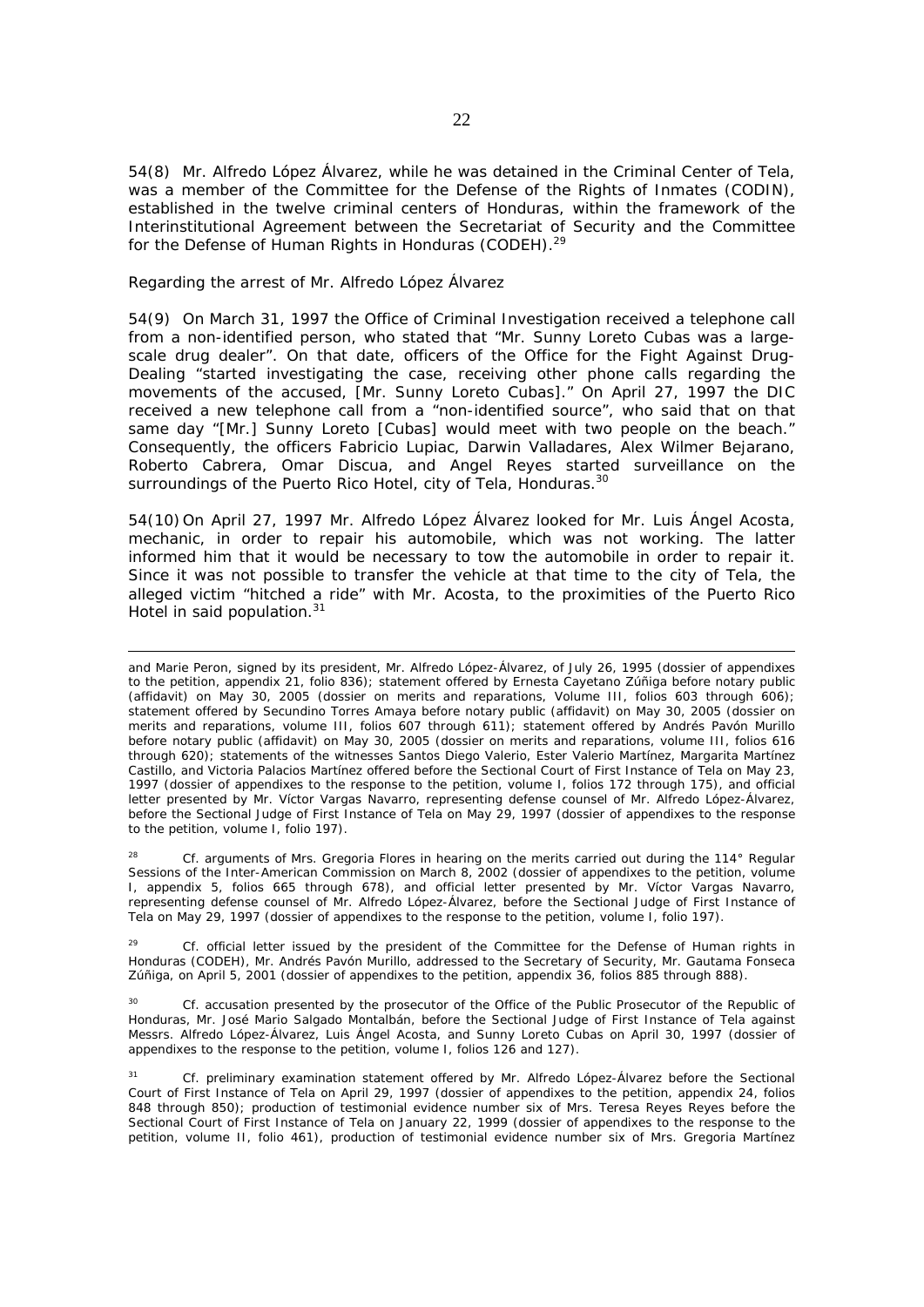54(11) On that same April 27, 1997, in hours of the afternoon, officials of the Fight Against Drug-Trafficking checked the vehicle in which Messrs. Alfredo López Álvarez and Luis Ángel Acosta were traveling and found and seized two packages that contained a white powder. They immediately detained them in the parking area of the Puerto Rico Hotel. At the time of the arrest Mr. Alfredo López Álvarez was not informed of his rights as a detainee, nor of the facts he was being charged with. On that day the Officers of the DIC arrested Mr. Sunny Loreto Cubas in the proximity of the Puerto Rico Hotel.<sup>32</sup>

54(12) When Mr. López Álvarez was detained by the officers of the State he was obliged to lay on the ground and some agents stood on his back. After his arrest, he was taken to the office of the Head of Criminal Investigation, where he was instructed to take off his clothes; once naked, he was submitted to a body inspection carried out by another detainee.<sup>33</sup>

54(13) On the night of April 27, 1997 Mrs. Teresa Reyes Reyes found out of the arrest of Alfredo López Álvarez. Since he did not return from the city of Tela, his next of kin and members of the community worried and went out to look for him. He was found in the office of the Head of Criminal Investigation. The alleged victim was not allowed to speak to his partner when she arrived at said office.<sup>34</sup>

54(14) On April 27, 1997 Mr. Alfredo López Álvarez remained at the Office of Criminal Investigation with the tight handcuffs, which caused his wrists to bleed and swell and he was coerced into confessing to the facts he was being charged with. He did not receive medical attention for the physical mistreatment he was submitted to.<sup>35</sup>

#### *Regarding the legal process followed against Mr. Alfredo López Álvarez*

54(15) On April 28, 1997, within the twenty-four hours following the arrest, Mr. Dennis H. Rodríguez Rodríguez, research officer of the Office of Criminal Investigation, brought "before the [Sectional] Court [of First Instance] Messrs: Luis Ángel Acosta, [Sunny] Loreto Cubas, and Alfredo López, considering them responsible for the Crime of [']POSSESSION AND DEALING OF NARCOTIC[S'] in detriment of THE PUBLIC

Flores before the Sectional Court of First Instance of January 22, 1999 (dossier of appendixes to the response to the petition, volume II, folios 457 through 459).

<sup>32</sup>*Cf.* accusation presented by the prosecutor of the Office of the Public Prosecutor of the Republic of Honduras, Mr. José Mario Salgado Montalbán, before the Sectional Judge of First Instance of Tela against Messrs. Alfredo López-Álvarez, Luis Ángel Acosta, and Sunny Loreto Cubas on April 30, 1997 (dossier of appendixes to the response to the petition, volume I, folios 126 and 127).

<sup>33</sup> *Cf.* statement of Mr. Alfredo López-Álvarez offered in the public hearing held before the Inter-American Court on June 28, 2005.

<sup>34</sup>*Cf.* statement of Mr. Alfredo López-Álvarez offered in the public hearing held before the Inter-American Court on June 28, 2005, and statement of Mrs. Teresa Reyes Reyes offered in the public hearing held before the Inter-American Court on June 28, 2005.

<sup>35</sup> *Cf.* preliminary examination statement offered by Mr. Alfredo López-Álvarez before the Sectional Court of First Instance of Tela on April 29, 1997 (dossier of appendixes to the petition, appendix 24, folios 848 through 850); statement of Mr. Alfredo López-Álvarez offered in the public hearing held before the Inter-American Court on June 28, 2005, and statement of Mrs. Teresa Reyes Reyes offered in the public hearing held before the Inter-American Court on June 28, 2005.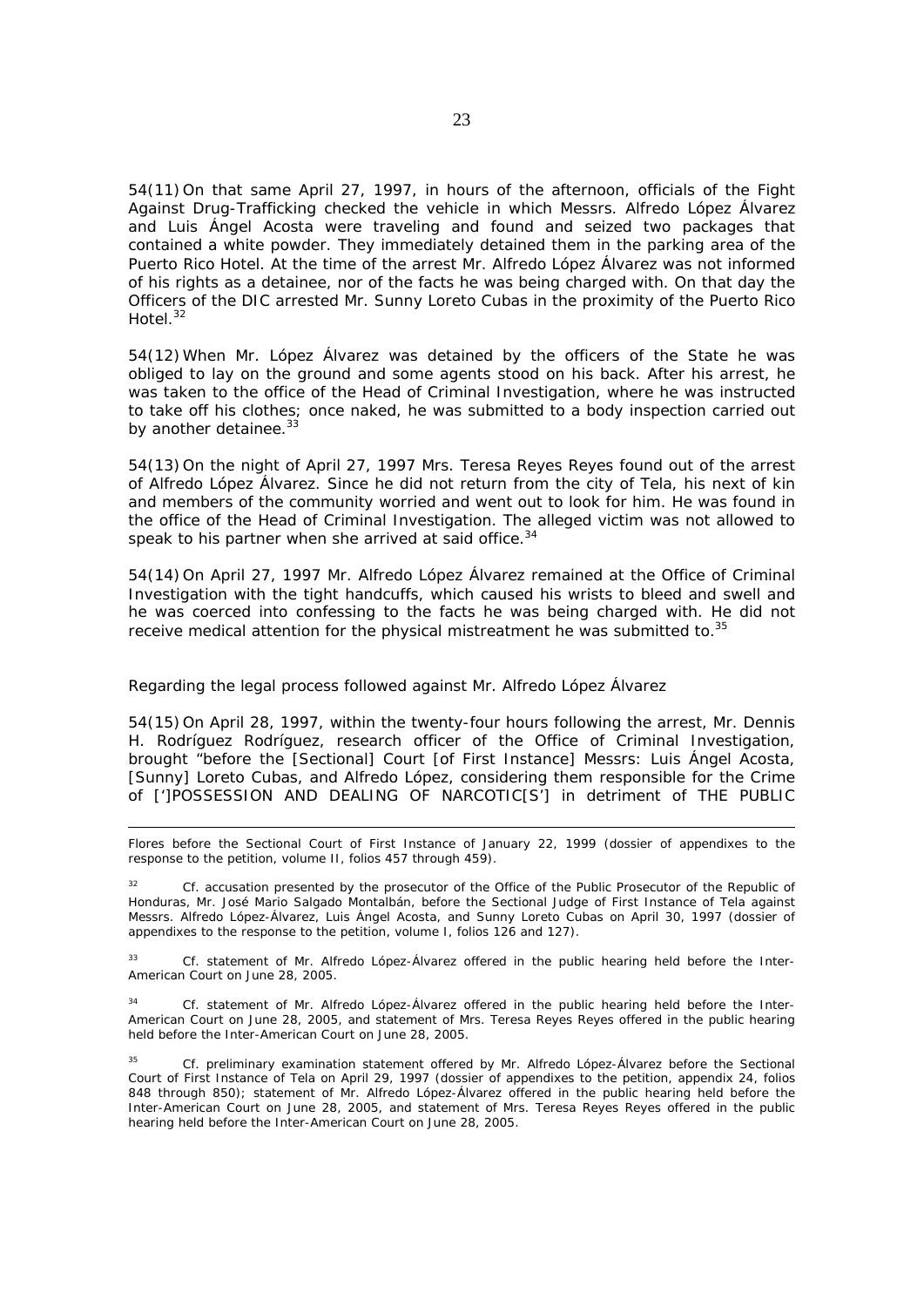HEALTH OF THE STATE OF HONDURAS", and he presented as "evidence what was allegedly "TWO KILOS OF COCAINE AND A JOINT OF 'MARIJUANA', [and] A SMALL BAG CONTAINING A ROCK THAT WAS ALLEGEDLY CRACK."36

54(16) On April 29, 1997 the Sectional Court of First Instance of Tela started the preliminary criminal proceedings, admitted the transfer of the defendants Luis Ángel Acosta, Sunny Loreto Cubas, and Alfredo López Álvarez, and of "two kilos of cocaine, a joint of Marijuana and a rock that was allegedly crack", as evidence, instructed that the preliminary examination statements be received from the defendants, and sent them to the Criminal Center of Tela for "the term of Law to inquire". For the assessment of the evidence and their economic evaluation, it sent it to the Department of Forensic Medicine of the city of San Pedro de Sula, "so that it [could] determine the purity of the cocaine and if the [a]mount [allegedly] seized of [c]ocaine, [m]arijuana, and the alleged rock of crack, is considered for consumption or for dealing," and it appointed expert witnesses for that effect. As of that date the mentioned the evidence remained under the custody of the Sectional Court of First Instance of Tela.<sup>37</sup>

54(17) On April 29, 1997 Mr. Alfredo López Álvarez offered his preliminary examination statement in the Sectional Court of First Instance of Tela before the Judge Reina Isabel Najera, and the secretary of the court, Adela E. Mejía de Murillo, without the presence of a defense counsel.<sup>38</sup>

54(18) On the same April 29, 1997 Mr. Alfredo López Álvarez granted a power of representation to Mr. Víctor Manuel Vargas Navarro. The corresponding instrument was received on April 30, 1997 in the Sectional Court of First Instance of Tela, which admitted it on May 2, 1997. Mr. Alfredo López Álvarez appointed new representatives during the criminal proceedings followed against him. During the course of the latter, his defense counsel was notified of several judicial acts.<sup>39</sup>

 $36$ <sup>36</sup> *Cf.* official letter issued by the investigation offer of the General Office of Criminal Investigation of the Office of the Public Prosecutor, Mr. Dennis H. Rodríguez R., addressed to the Sectional Judge of First Instance of Tela on April 28, 1997 (dossier of appendixes to the response to the petition, Volume I, folio 110).

<sup>&</sup>lt;sup>37</sup> *Cf.* court order to initiate preliminary proceedings issued by the Sectional Court of First Instance of Tela on April 29, 1997 (dossier of appendixes to the response to the petition, volume I, folio 111).

 $28$ <sup>38</sup>*Cf.* preliminary examination statement offered by Mr. Alfredo López-Álvarez before the Sectional Court of First Instance of Tela on April 29, 1997 (dossier of appendixes to the petition, appendix 24, folios 848 through 850), and power of attorney granted by Mr. Alfredo López-Álvarez to the attorney Víctor Manuel Vargas Navarro on April 29, 1997, and received by the Sectional Court of First Instance of Tela on April 30, 1997 (dossier of appendixes to the response to the petition, volume I, folio 129).

<sup>39</sup>*Cf.* power of attorney granted by Mr. Alfredo López-Álvarez to the attorney Víctor Manuel Vargas Navarro on April 29, 1997, and received by the Sectional Court of First Instance of Tela on April 30, 1997 (dossier of appendixes to the response to the petition, volume I, folio 129); document of revocation and granting of a power of attorney signed by Mr. Alfredo López-Álvarez in favor of Messrs. Elvin Javier Varela Rapalo and Miguel Ángel Izaguirre Fiallos on September 22, 1997 (dossier of appendixes to the response to the petition, volume I, folio 256); document substituting the power granted to Mr. Elvin Javier Varela Rapalo in favor of Mr. Dagoberto Alcides Varela Rapalo on February 13, 1998 (dossier of appendixes to the response to the petition, volume I, folio 282); document substituting the power granted to Mr. Dagoberto Alcides Varela Rapalo in favor of Mr. Humberto Cuellar Erazo on March 19, 1999 (dossier of appendixes to the response to the petition, volume II, folio 487); document substituting the power granted to Mr. Humberto Cuellar Erazo in favor of Mr. Elvin Javier Varela Rapalo on October 9, 2000 (dossier of appendixes to the response to the petition, volume II, folio 576); document substituting the power granted to Mr. Elvin Javier Varela Rapalo in favor of Mr. José Luis Mejía Herrera on September 3, 2001 (dossier of appendixes to the response to the petition, volume II, folio 624); document substituting the power granted to Mr. José Luis Mejía Herrera in favor of Mr. Nelson Martín Reyes Morales on February 5, 2003 (dossier of appendixes to the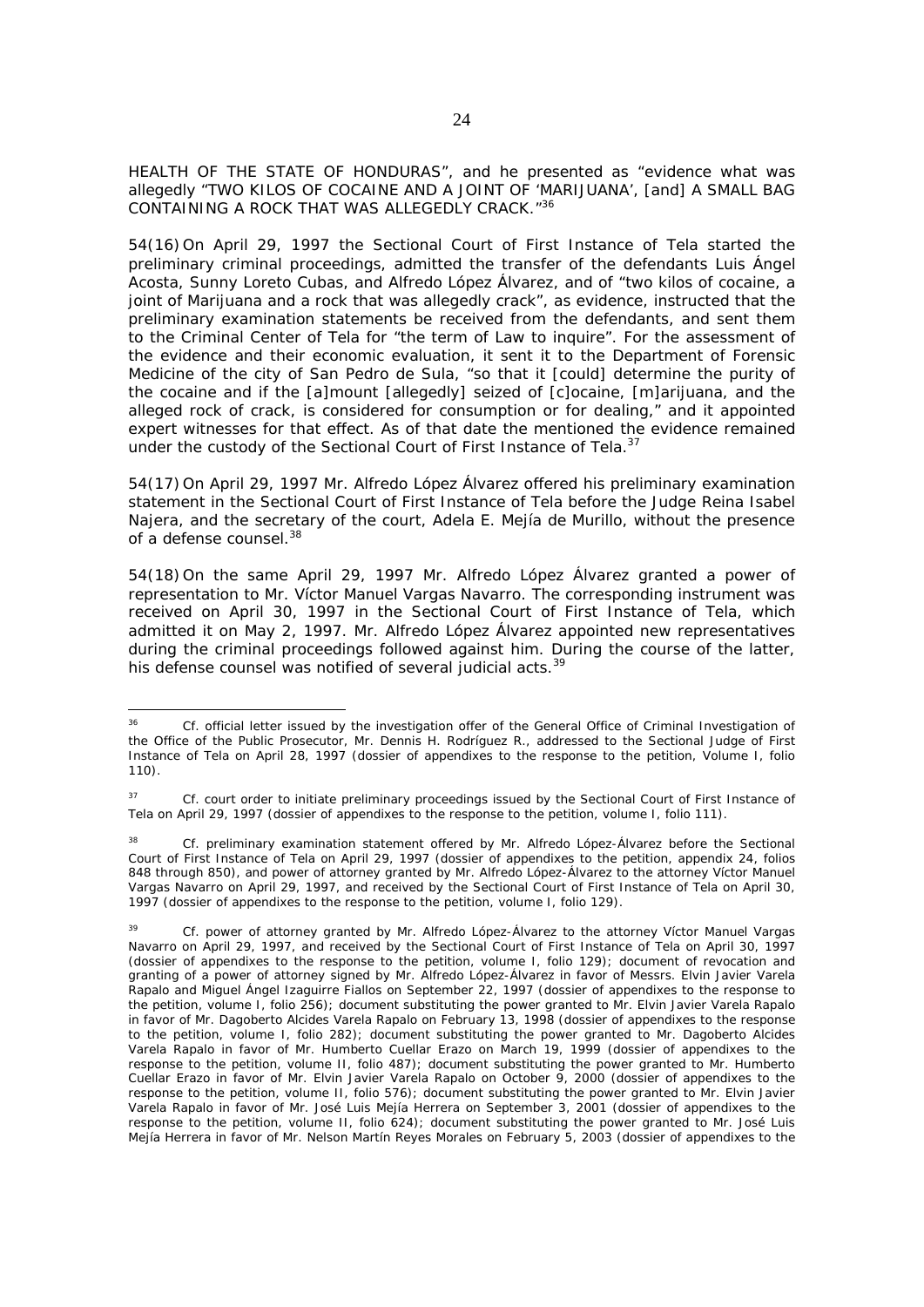54(19) On April 30, 1997 Mr. José Mario Salgado Montalbán, prosecutor of the Office of Public Prosecutors of Honduras, presented before the Sectional Judge of First Instance of Tela an accusation against Messrs. Alfredo López Álvarez, Luis Ángel Acosta Vargas, and Sunny Loreto Cubas "considering them responsible of the crimes of 'POSSESSION, SALE, AND TRAFFICKING OF COCAINE', in detriment OF THE PUBLIC HEALTH OF THE POPULATION OF THE STATE OF HONDURAS."40

54(20) On May 2, 1997 the Sectional Court of First Instance of Tela issued a commitment order against Messrs. Luis Ángel Acosta Vargas, Alfredo López Álvarez, and Sunny Loreto Cubas, "for the crime of POSSESSION AND ILLEGAL TRAFFICKING OF NARCOTICS, in detriment of the public health of the State of Honduras [; f]act that was verified on Sunday [April 27, 1997, approximately at] two [or] three in the afternoon, in front of the Puerto Rico Hotel of [the city of Tela]." Said order determined the preventive detention of the accused based on the elements of evidence supplied by the officers of the Office of Criminal Investigation in an official letter of April 28, 1997. On that opportunity, Mr. Alfredo López Álvarez was not allowed to offer bail in order to be released on conditional freedom. The alleged victim was notified of the commitment order, but he refused to sign it. Mr. López Álvarez remained detained in the Criminal Center of Tela.<sup>41</sup>

54(21) According to the set of rules in force in Honduras at the time of the facts, the judicial detention to inquire could not exceed six days as of the date in which it occurred. In the present case, on April 29, 1997 the judicial detention of the alleged victim was declared and "the term to inquire" was opened. The order of preventive detention was issued on May 2, 1997 (*supra* paras. 54(16) and 54(20)).<sup>42</sup>

54(22) "In attention to the official letter of May 2, 1997 of the Sectional Court of First Instance of Tela," the Office of the Public Prosecutor made the analysis of "a sample [of the evidence seized from] the defendants Luis Ángel Acosta, [Sunny] Loreto, and Alfredo López Álvarez" (*supra* paras. 54(11), 54(15) and 54(16)) and on May 14, 1997 the previously mentioned department passed the following report:

A) Net weight of the sample: 1.8 grams[; r]esult: positive for cannabinoids[; c]onclusion: according to the amount seized the evidence is considered for immediate personal consumption.

response to the petition, volume II, folio 845), and official letter of the Sectional Court of First Instance of Tela apparently of May 2, 1997 (dossier of appendixes to the response to the petition, volume I, folio 950).

<sup>40</sup>*Cf.* accusation presented by the prosecutor of the Office of the Public Prosecutor, Mr. José Mario Salgado Montalbán, before the Sectional Judge of First Instance of Tela against Messrs. Alfredo López-Álvarez, Luis Ángel Acosta, and Sunny Loreto Cubas on April 30, 1997 (dossier of appendixes to the response to the petition, volume I, folio 126).

<sup>41</sup>*Cf.* commitment order issued by the Sectional Court of First Instance of Tela on May 2, 1997 (dossier of appendixes to the response to the petition, volume I, folio 137), and statement of Mr. Alfredo López-Álvarez offered in the public hearing held before the Inter-American Court.

<sup>42</sup> *Cf.* Article 71 of the Political Constitution of Honduras, Decree No. 131, of January 11, 1982 (dossier of evidence to facilitate adjudication of the case of the representatives, appendix A, folio 1615); Article 117 of the Code of Criminal Procedures, Decree number 189-1984 (dossier of evidence to facilitate adjudication of the case of the representatives, appendix C, folio 1941); court order to initiate preliminary proceedings issued by the Sectional Court of First Instance of Tela on April 29, 1997 (dossier of appendixes to the response to the petition, volume I, folio 111), and commitment order issued by the Sectional Court of First Instance of Tela on May 2, 1997 (dossier of appendixes to the response to the petition, volume I, folio 137).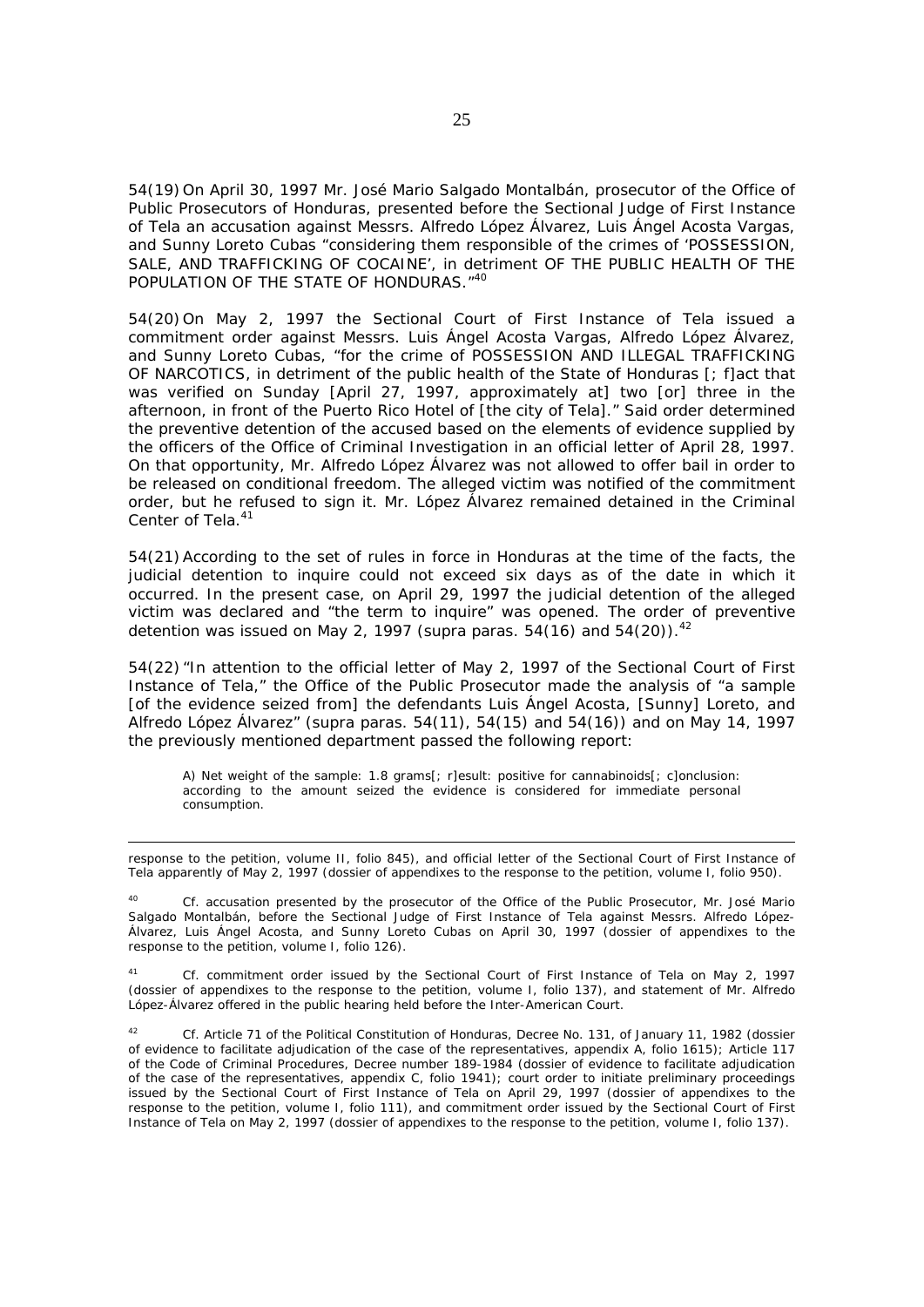B) Net weight of the sample: 1.5 grams[; w]hite powder: positive [for] cocaine 94.7% purity[; w]hite stone: positive [for] cocaine 95% purity[;c]onclusion: according to the amount seized in the official letter [.] 2 kilograms, the evidence is considered for trafficking. Note: the evidence was destroyed during the analysis.<sup>43</sup>

54(23) On June 19, 1997 the Sectional Court of First Instance of Tela ordered that the process be forwarded to full trial, informing the parties so that the accusation could be formalized and the defendants could reply to the charges presented against them, respectively, within the terms of law. On July 25, 1997 the same court declared the partial nullity of the mentioned order, since in the process some of the evidence requested in a timely manner by the parties was not practiced.<sup>4</sup>

54(24) On August 4, 1997 Mr. Alfredo López Álvarez requested before the Sectional Court of First Instance of Tela the reversal of the order of preventive detention issued on May 2, 1997 (*supra* para. 54(20)). On August 7, 1997 the referred Court considered the request presented by the alleged victim inadmissible, since the commitment order was considered according to law.<sup>45</sup>

54(25) On October 8, 1997 the Sectional Court of First Instance of Tela considered preliminary informative stage concluded, opened the full trial and informed the parties so that they could make the accusation formal and reply to the charges, whichever the case.46

54(26) On April 6, 1998 the Sectional Court of First Instance of Tela declared the first evidentiary period of ten days closed and the second evidentiary period of thirty days to furnish the evidence proposed in a timely manner and in form by the parties opened.47

54(27) On April 13, 1998, the Sectional Court of First Instance of Tela, given the fact "the [a]mount, [q]uality, and [p]urity of the drug seized from the [d]efendants LUIS ÁNGEL ACOSTA [VARGAS], [SUNNY] LORETO CUBAS, AND ALFREDO LÓPEZ [ÁLVAREZ]" had been proven in court records "and the corresponding reports and expert assessments were duly established," determined that the drug should proceed to be destroyed. On April 28, 1998, date established for the destruction, when "the two kilos of cocaine[,] evidence of the present cause, were being incinerated, the results of

<sup>46</sup> *Cf.* ruling issued by the Sectional Court of First Instance of Tela on October 8, 1997 (dossier of appendixes to the response to the petition, volume I, folio 259).

 $43$ <sup>43</sup> *Cf.* opinion issued by the Office of the Public Prosecutor and signed by Messrs. Darlan W. Membreño, toxicologist, and Francisco J. Herrera A., regional director of Forensic Medicine, on May 14, 1997 (dossier of appendixes to the response to the petition, volume I, folio 161).

<sup>44</sup> *Cf.* court order to move on from the preliminary proceedings to the full trial ordered by the Sectional Court of First Instance of Tela on June 19, 1997 (dossier of appendixes to the response to the petition, volume I, folio 207); request to annul the actions presented by Mr. José Luis Mejía Herrera on July 23, 1997 (dossier of appendixes to the response to the petition, volume I, folio 212), and ruling of partial nullity ordered by the Sectional Court of First Instance of Tela on July 25, 1997 (dossier of appendixes to the response to the petition, volume I, folio 213).

<sup>45</sup> *Cf.* appeal for annulment presented by Mr. Alfredo López-Álvarez before the Sectional Court of First Instance of Tela on August 4, 1997 (dossier of appendixes to the response to the petition, volume I, folio 246), and ruling issued by the Sectional Court of First Instance of Tela on August 7, 1997 (dossier of appendixes to the response to the petition, volume I, folio 248).

<sup>47</sup> *Cf.* ruling issued by the Sectional Court of First Instance of Tela on April 6, 1998 (dossier of appendixes to the response to the petition, volume I, folio 306).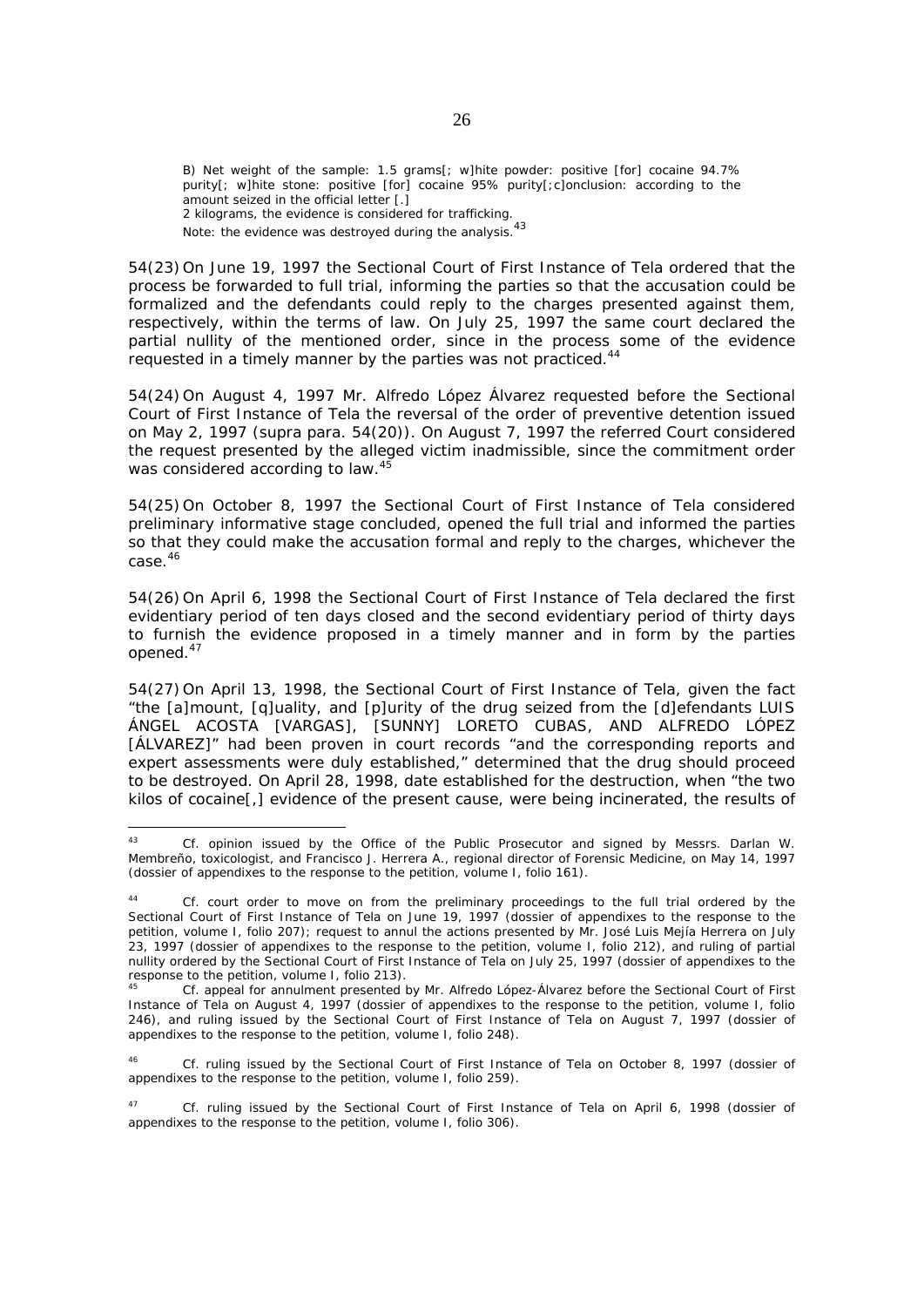the field tests [established by law] carried out by experts [of the Criminal Laboratory and that of Forensic Sciences of the Office of the Public Prosecutor] were negative." According to the report issued by said Laboratory on May 4, 1998 the material consisted of "[t]hree (3) plastic bags, containing white powder," on which an analysis was practiced pursuant to the methodology of color trials, for the identification and determination of the purity of the sample.<sup>48</sup>

54(28) On September 9, 1998 the Sectional Court of First Instance of Tela determined the absolute nullity of the actions as of and including the ruling of April 6, 1998 (*supra* para. 54(26)), in virtue of the existence of procedural irregularities in the furnishing of the evidentiary elements.<sup>49</sup>

54(29) On September 24, 1998 the Sectional Court of First Instance of Tela, considering the absolute nullity ordered (*supra* para. 54(28)), declared the first evidentiary period of ten days definitely closed and the second evidentiary period of thirty days for the furnishing of the means of evidence proposed by the parties open.<sup>50</sup>

54(30) On February 22, 1999 the Sectional Court of First Instance of Tela declared the second evidentiary period of thirty days definitely closed and notified the parties so they could present their respective conclusions. On March 10, 1999 said Court ordered the absolute nullity of the actions as of the date in which the Office of the Public Prosecutor was notified that it could prepare its conclusions, since the mentioned ruling of February 22 had not been notified to the main agent of the Office of the Attorney General of the Republic.<sup>51</sup>

54(31) On October 20, 2000 the Sectional Court of First Instance of Tela decided that having had enough time and not being able to locate the witnesses appointed, belonging to the Office of Criminal Investigation, it was convenient to summon the parties to hear the final judgment. $52$ 

<sup>48</sup> *Cf.* ruling issued by the Sectional Court of First Instance of Tela on April 13, 1998 (dossier of appendixes to the response to the petition, volume I, folio 307); report issued by the Toxicological Chemical Laboratory of the Office of the Public Prosecutor of Honduras, signed by Vivian Castillo, analyst, and Francisco Herrera, regional director, and that was sent to the attorney Álvaro Raul Cerrato on May 4, 1998 (dossier of appendixes to the response to the petition, volume I, folios 345 and 346), and judgment issued by the Sectional Court of First Instance of Tela on January 13, 2003 (dossier of appendixes to the response to the petition, volume II, folios 827 through 829) .

<sup>49</sup> *Cf.* interlocutory decision issued by the Sectional Court of First Instance of Tela on September 9, 1998 (dossier of appendixes to the response to the petition, volume I, folios 397 and 398), and brief of the representatives of Messrs. Luis Ángel Acosta and Alfredo López-Álvarez of August 11, 1998 (dossier of appendixes to the response to the petition, volume I, folios 392 and 393).

<sup>50</sup> *Cf.* ruling issued by the Sectional Court of First Instance of Tela on September 24, 1998 (dossier of appendixes to the response to the petition, volume I, folio 400).

<sup>51</sup> *Cf.* ruling issued by the Sectional Court of First Instance of Tela on February 22, 1999 (dossier of appendixes to the response to the petition, volume II, folio 477); ruling issued by the Sectional Court of First Instance of Tela on March 10, 1999 (dossier of appendixes to the response to the petition, volume II, folio 484), and brief of March 8, 1999 of the prosecutor of the Office of Public Prosecutors through which he requests that the absolute nullity of the acts be declared (dossier of appendixes to the response to the petition, volume II, folios 482 and 483).

<sup>52</sup> *Cf.* ruling issued by the Sectional Court of First Instance of Tela on October 20, 2000 (dossier of appendixes to the response to the petition, volume II, folio 579).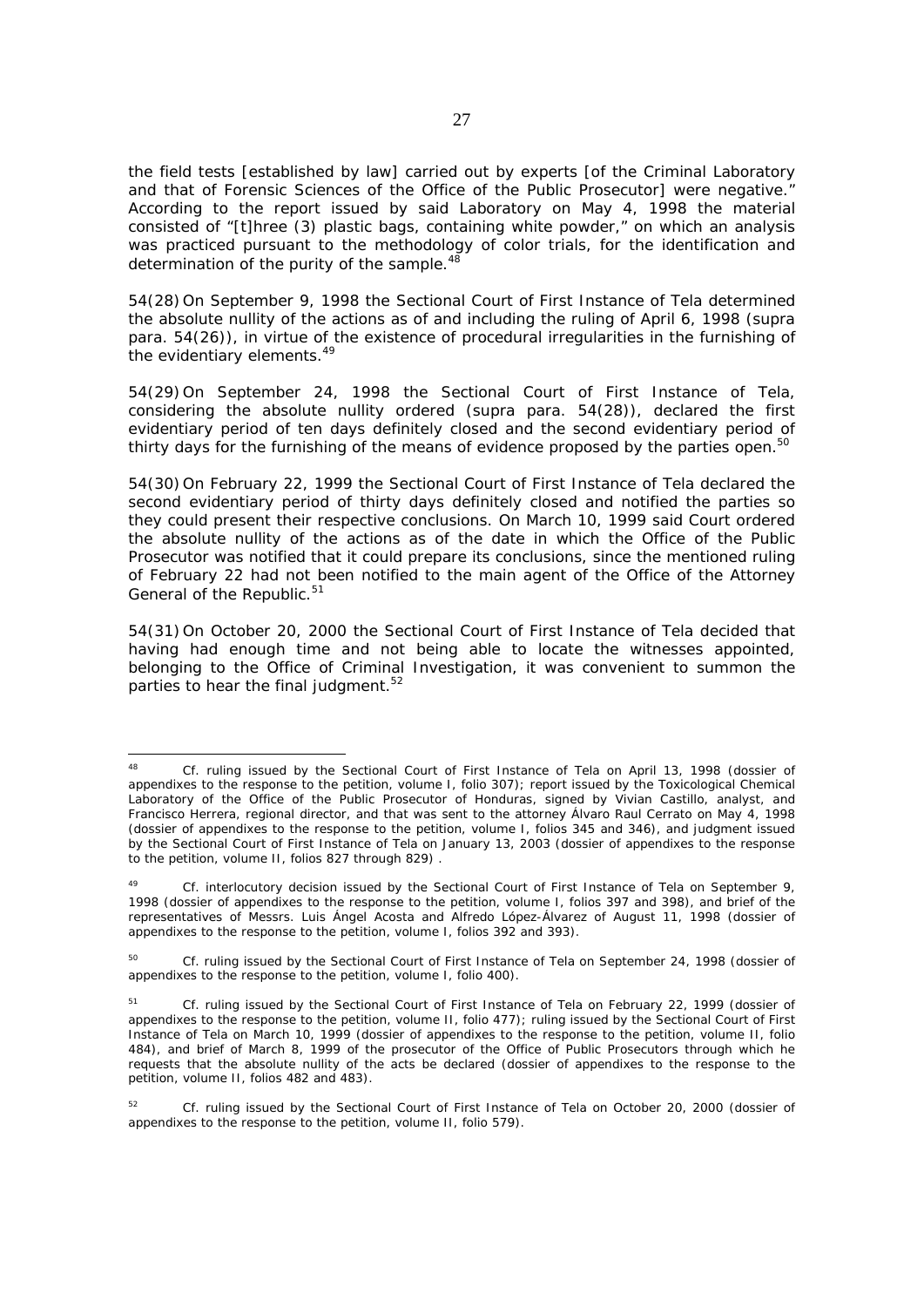54(32) On November 7, 2000 the Sectional Court of First Instance of Tela issued a conviction for the crime of possession and dealing of narcotics against the defendants, Messrs. Alfredo López Álvarez and Luis Ángel Acosta, and of acquittal with regard to Mr. Sunny Loreto Cubas, who died on June 25, 1999. The judgment was based on the testimonial description of what occurred on April 27, 1997 and on the analysis performed on May 14, 2997 on the substance seized in the arrest. The judgment convicted the defendants Luis Ángel Acosta and Alfredo López Álvarez "to serve fifteen years of imprisonment in the National Penitentiary Center of Tamara [...], prior subtraction of the time they had already served [,…] [and it imposed] a fine of one million lempiras." Said judgment did not specify the sanction for each of the convicted parties.<sup>53</sup>

54(33) On November 16, 2000 Mr. Elvin Javier Varela Rapola, defense counsel of Messrs. Alfredo López Álvarez and Luis Ángel Acosta, in the act of notification of the judgment of November 7, 2000, presented before the Sectional Court of First Instance an application for reconsideration and additionally a motion of appeal against the conviction.54 On November 20, 2000 the Sectional Court of First Instance of Tela declared the application for reconsideration inadmissible and accepted the motion of appeal, which was forwarded to the Appellate Court of La Ceiba.<sup>55</sup> On May 2, 2001 the Appellate Court of la Ceiba decided to declare, ex officio, the absolute nullity of the actions as of and including the ruling dated October 8, 1997 due to procedural irregularities that were "a violation of norms of obligatory compliance", in virtue of, among others, the fact that a) in the conviction of November 7, 2000 the participation of each of the accused in the commission of the crime was not determined, and in the operative part the sentence imposed on each of them was not determined or clarified (*supra* para. 54(32)); b) the pieces that must make up the process were not numbered successively as per their order of presentation; c) the practice of reconstruction of the facts was requested as evidence to facilitate adjudication of the case, and it was not furnished despite having set two hearings to this effect; d) there were unnecessary delays in the receipt of the statements; e) the investigation of the facts was not exhausted because the Office of the Public Prosecutor and the Judge did not present or summon the antidrug agents that carried out the operation; f) in the confrontation hearing one of the accused was sworn in, which constitutes a violation of constitutional guarantees, such as the right to a defense and the due process, and g) the parties were unduly summoned twice to hear the final judgment. This Court determined that the case be returned to the Court of origin, in order to correct the flaws mentioned for which the powers granted to the parties will survive and be considered valid "for the resulting legal effects."56

<sup>53</sup>*Cf.* judgment issued by the Sectional Court of First Instance of Tela on November 7, 2000 (dossier of appendixes to the response to the petition, volume II, folios 589 through 593), and certification of the death certificate of Sunny Loreto Cubas issued by the National Registry of People on August 30, 1999 (dossier of appendixes to the response to the petition, volume II, folio 553).

<sup>54</sup> *Cf.* manuscript note of presentation of the application for reconsideration and appeal by Mr. Elvin Javier Varela Rapola on November 16, 2000 (dossier of appendixes to the response to the petition, volume II, folio 595).

<sup>55</sup> *Cf.* ruling issued by the Sectional Court of First Instance of Tela on November 20, 2000 (dossier of appendixes to the response to the petition, volume II, folio 596).

<sup>56</sup> *Cf.* certification of the judgment of the Appellate Court of la Ceiba on May 2, 2001 (dossier of appendixes to the response to the petition, volume II, folios 609 through 611).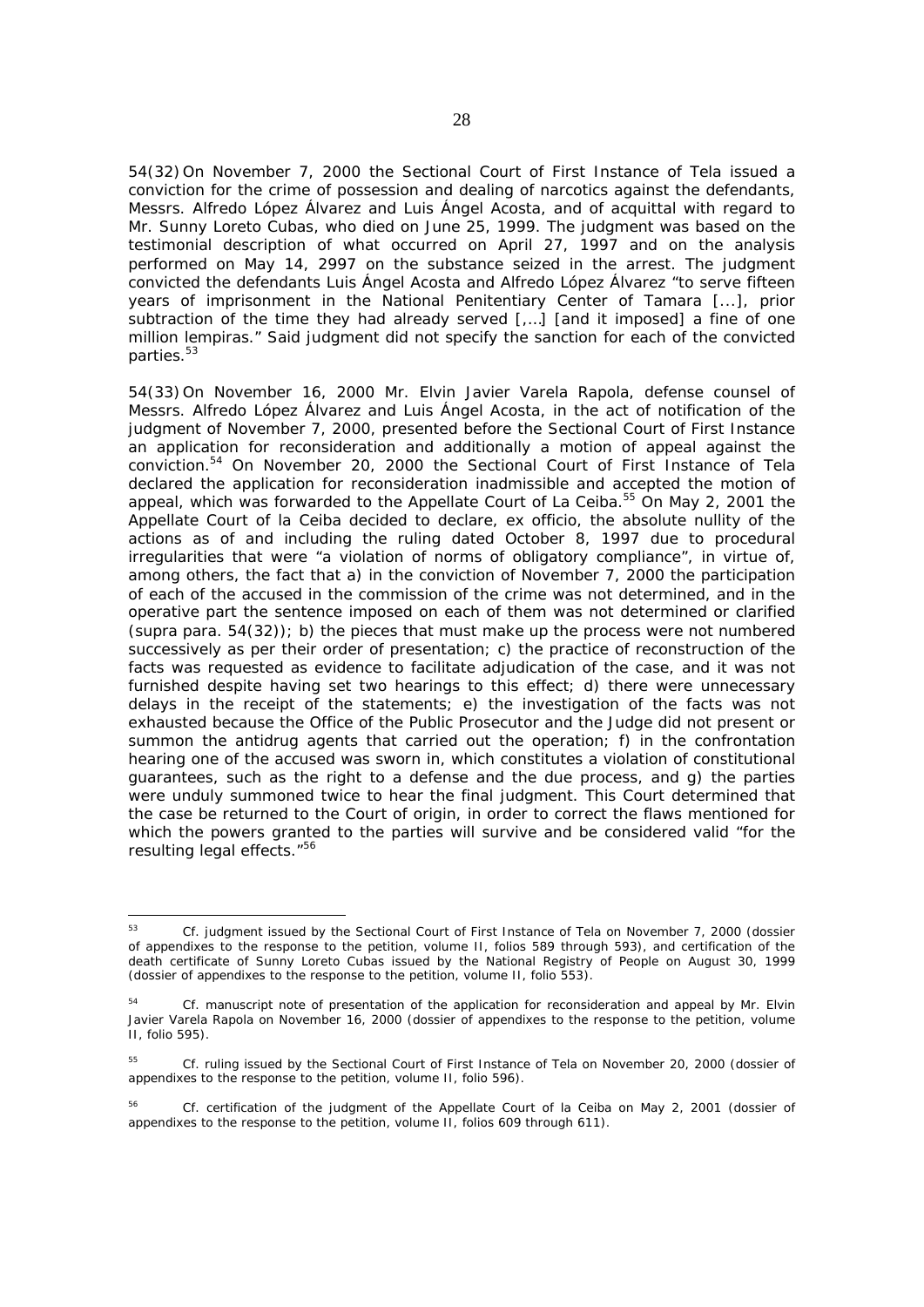54(34) On July 20, 2001 Mrs. Teresa Reyes Reyes presented an habeas corpus in favor of Messrs. Alfredo López Álvarez and Luis Ángel Acosta before the Appellate Court of la Ceiba, based on the fact that said Appellate Court had decided to "declare ex officio the absolute nullity of the actions as of and including the decision of October 08, 1997, [...] in order to correct the defects[, and] that it is clear that in the present case there had been an excessive and unjustified delay in the processing of the criminal case against the injured parties and based on that  $\left[\ldots\right]$  their detention had become illegal."<sup>57</sup>

54(35) On July 23, 2001 the Appellate Court of la Ceiba declared the appeal presented by Mrs. Reyes Reyes inadmissible, based on the fact that the procedural action of declaring ex officio the nullity of the actions due to procedural breaches "did not constitute a violation of constitutional guarantees," and that "on the other hand it did not appear that any of the alleged injured parties were illegally detained or that they were being object of humiliations or burdens by any authority."<sup>58</sup>

54(36) On January 16, 2002 Mr. José Luis Mejía Herrera, public defense counsel of Mr. Alfredo López Álvarez requested the annulment of the commitment order of May 2, 1997 (*supra* para. 54(20)) and his immediate release based on the fact the "there were no evidentiary elements valid to consider the body of the crime as completely established, […] since there would always be a reasonable doubt regarding if the substance that was allegedly seized was or was not cocaine." On January 24, 2002 the Sectional Court of First Instance of Tela declared the request for annulment of the commitment order inadmissible, since all actions ordered after October 8, 1997 lacked any legal value.<sup>59</sup>

54(37) On January 30, 2002 Mr. Luis Mejía Herrera, public defense counsel of Mr. Alfredo López Álvarez, in the act of the notification of the decision of January 24, 2002, presented before the Sectional Court of First Instance of Tela an application for reconsideration and additionally a motion of appeal against the mentioned decision. On February 1, 2002 the application for reconsideration was declared inadmissible and the motion of appeal was admitted and forwarded to the Appellate Court of la Ceiba. On June 18, 2002 the Appellate Court of la Ceiba declared the appeal presented inadmissible, and declared that "the trial would continue until the issuing of the final judgment."<sup>60</sup>

54(38) On July 30, 2002 the Sectional Court of First Instance of Tela forwarded the trial to full trial and notified the parties so they could formalize the accusation and to

<sup>57</sup> *Cf.* habeas corpus presented by Teresa Reyes Reyes in favor of Alfredo López-Álvarez and Luis Ángel Acosta before the Appellate Court of la Ceiba on July 20, 2001 (dossier of appendixes to the petition, appendix 3, folios 119 through 122).

<sup>58</sup> *Cf.* judgment on the habeas corpus issued by the Appellate Court of la Ceiba on July 23, 2001 (dossier of appendixes to the petition, appendix 3, folio 123).

<sup>59</sup> *Cf.* request for annulment of the commitment order and release of January 16, 2002 (dossier of appendixes to the response to the petition, volume II, folios 655 through 657), and decision of the Sectional Court of First Instance of Tela of January 24, 2002 (dossier of appendixes to the response to the petition, volume II, folios 658 and 659).

Cf. manuscript note of the presentation of the application for reconsideration and appeal by Mr. José Luis Mejía Herrera on January 30, 2002 (dossier of appendixes to the response to the petition, volume II, folio 665); ruling of the Sectional Court of First Instance of Tela of February 1, 2002 (dossier of appendixes to the response to the petition, volume II, folio 670), and certification of the ruling of the Appellate Court of la Ceiba of June 18, 2002 (dossier of appendixes to the response to the petition, volume II, folios 675 y 676).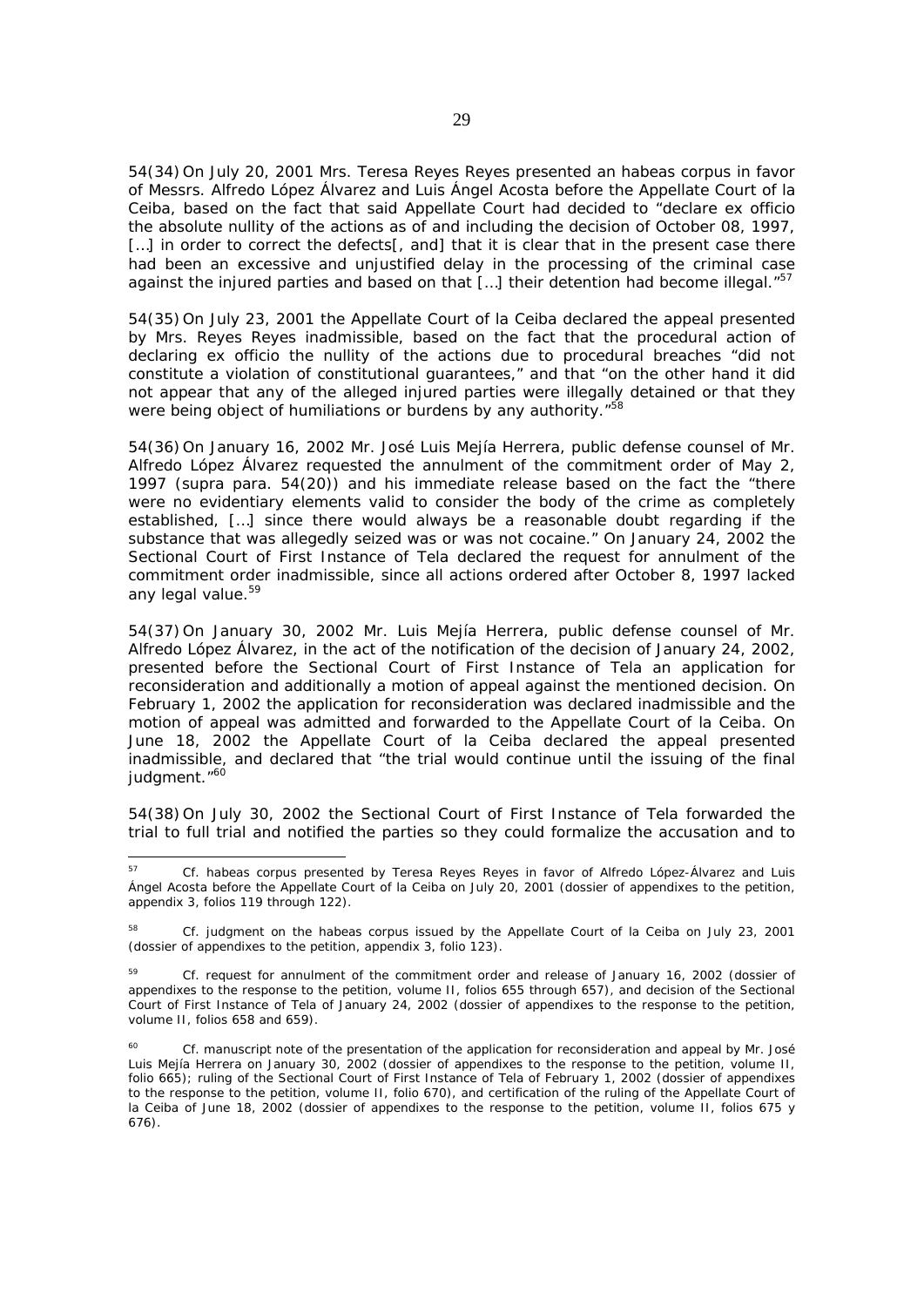reply to the charges within the term established by Law. On August 30, 2002 said Court opened the trial to evidence for twenty days. On November 5, 2002 the Sectional Court of First Instance of Tela stated that it would continue with the change of venue so that the parties could present their respective conclusions.<sup>61</sup>

54(39) On November 26, 2002 Mr. José Luis Mejía Herrera, public defense counsel of Mr. Alfredo López Álvarez requested to the Sectional Court of First Instance of Tela that it issue in his favor an acquittal based on, among other arguments, the fact that the alleged drug seized had been found within a vehicle that did not belong to Mr. López Álvarez nor was it driven by him; that he can not be considered the owner or the illegitimate possessor of the substance that was said to be cocaine; that as expressed by the prosecutor only one rock of crack was seized from him, and that once the same was analyzed it resulted for personal use, and that reasonable doubt had been established with regard to the existence of the alleged drug, since the first report did not establish any chain of custody regarding the alleged two kilos of cocaine. On November 27, 2002 the mentioned Court summoned the parties to hear its judgment.<sup>62</sup>

54(40) On January 13, 2003 the Sectional Court of First Instance of Tela issued an acquittal in favor of Messrs. Alfredo López Álvarez and Luis Ángel Acosta, and dismissed the case followed against Mr. Sunny Loreto Cubas, based on the fact that "the chain of custody was not established for the evidence seized, reason for which up to this date there was no certainty if the sample sent to the toxicological lab and that resulted positive was taken from the two kilos of white powder seized from the accused, since there was no evidence in the court records of who performed said judicial proceeding or if the same was later replaced and when the tests were redone it resulted that it was not cocaine. Therefore two toxicological reports with different results from what seemed to be the same evidence results in the fact that the body of the crime was not proven. [...] [S]ince there are two different toxicological reports, there is doubt in determining which of the two is the one actually practiced on the evidence seized in the present case."<sup>63</sup>

54(41) On January 20, 2003 the Office of the Public Prosecutor presented a motion of appeal before the Appellate Court of la Ceiba against the acquittal issued by the Sectional Court of First Instance of Tela. On January 23, 2003 that Court admitted the appeal. On May 29, 2003 the Appellate Court confirmed the acquittal based on the fact that "from the assessment of the evidence added to the trial it could not be concluded that the accused h[ad] participated in an act that constituted a crime […]." The judgment added that "even when it is true that the statements of the police agents that participated in the capture of the accused are present in the process, they

<sup>61</sup> *Cf.* ruling issued by the Sectional Court of First Instance of Tela of July 30, 2002 (dossier of appendixes to the response to the petition, volume II, folios 680); ruling issued by the Sectional Court of First Instance of Tela of August 30, 2002 (dossier of appendixes to the response to the petition, volume II, folios 698), and ruling of the Sectional Court of First Instance of Tela of November 5, 2002 (dossier of appendixes to the response to the petition, volume II, folios 793).

<sup>62</sup> *Cf.* petition of the defense counsel of Mr. Alfredo López-Álvarez, Mr. José Luis Mejía Herrera, presented before the Sectional Court of first Instance of Tela on November 26, 2002 (dossier of appendixes to the response to the petition, volume II, folios 821 through 824), and ruling of the Sectional Court of First Instance of Tela of November 27, 2002 (dossier of appendixes to the response to the petition, volume II, folios 825).

<sup>63</sup> *Cf.* judgment issued by the Sectional Court of First Instance of Tela of January 13, 2003 (dossier of appendixes to the response to the petition, volume II, folios 827 through 829).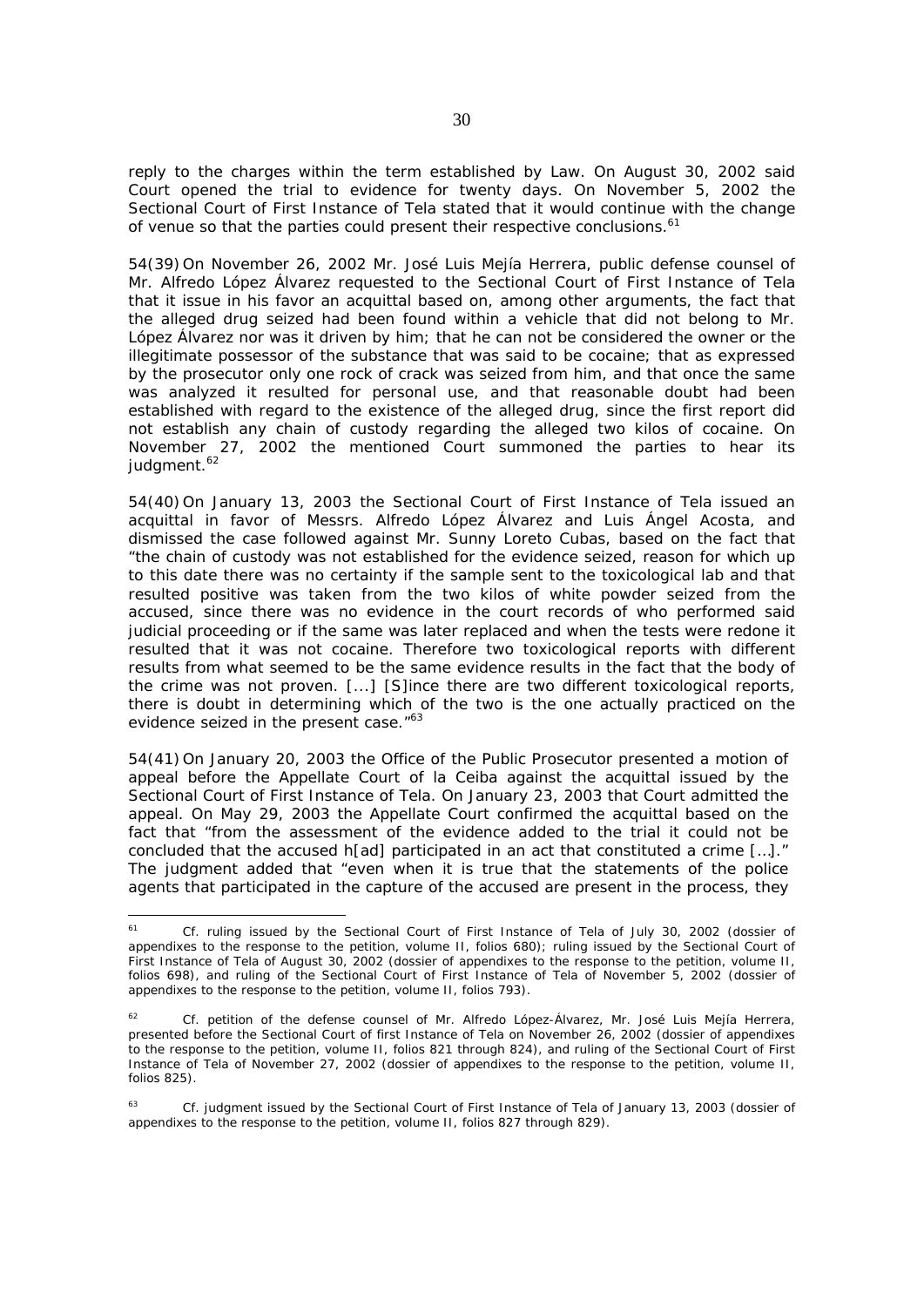differ in details or essential aspects and therefore are not worthy of credit." [… I]n the event that it is accepted that the packages [seized in the arrest] that appear as evidence in the present trial were seized from the accused, it would not be possible to determine if in effect they contained a prohibited substance, since we can not know which of the two samples analyzed was actually taken from said packages [… and] since, based on the assessment of the evidence included in the trial, we could not derive the conclusion that the accused h[ad] participated in an act that constituted a crime  $[...]$ , it is evident that what proceeds is to confirm the  $[acquittal]$ .<sup>"64</sup>

54(42) In June 2003 the Office of the Public Prosecutor announced an appeal for annulment against the decision of the Appellate Court of la Ceiba before the Supreme Court of Justice of Honduras. On July 31, 2003 the Office of the Public Prosecutor desisted from the appeal. On August 14, 2003 the Criminal Chamber of the Supreme Court of Justice considered "the appeal for annulment dismissed due to announced violation of the law" before the mentioned Appellate Court, and as definitive the judgment issued on May 29, 2003.<sup>65</sup>

> \* \* \*

54(43) On March 22, 2001 Mr. Alfredo López Álvarez was transferred from the Criminal Center of Tela to the National Penitentiary of Támara, in the city of Puerto Cortés, at dawn. While he was sleeping he was woken up and driven half naked in the "back" of a police pick up vehicle.<sup>66</sup>

54(44)This transfer prevented Mr. Alfredo López Álvarez from continuing with his tasks of Vice-President of the Committee for the Defense of the Rights of Inmates (CODIN) in the Criminal Center of Tela. Another four leaders of the CODIN were also transferred, and each of them was sent to a different criminal center.<sup>67</sup>

<sup>64</sup> *Cf.* manuscript note of the presentation of the motion of appeal by the prosecutor of the Office of the Public Prosecutor, Mr. Jacobo Jesús Erazo, of January 20, 2003 (dossier of appendixes to the response to the petition, volume II, folio 830); ruling of the Sectional Court of First Instance of January 23, 2003 (dossier of appendixes to the response to the petition, volume II, folio 832), and judgment on the appeal of the Appellate Court of la Ceiba of May 29, 2003 (dossier of appendixes to the response to the petition, volume II, folio 885 through 888).

<sup>65</sup> *Cf.* evidence of the secretary of the Appellate Court of la Ceiba, Mrs. Auxiliadora de Cardinale, of June 19, 2004 (dossier on merits and reparations and costs, volume V, folio 1151); brief of the prosecutor of the Office of the Public Prosecutor, Mr. Joel Edgardo Serrano Carcamo, of July 31, 2003 (dossier on merits and reparations and costs, volume V, folio 1157), and certification of the ruling of the Supreme Court of Justice of the Republic of Honduras of August 19, 2003 (dossier on merits and reparations and costs, volume V, folio 1195).

<sup>66</sup>*Cf.* report of Mr. Nazir López Orellana, director of the Criminal Center of Tela, of March 20, 2001 addressed to Mrs. Lizeth Gómez Robleda, Sectional Judge of First Instance of Tela, Atlántida (dossier of appendixes to the petition, volume I, folio 878); statement of Mr. Alfredo López-Álvarez offered in the public hearing celebrated before the Inter-American Court on June 28, 2005, and statement of Mrs. Teresa Reyes Reyes offered in the public hearing celebrated before the Inter-American Court on June 28, 2005.

<sup>67</sup> *Cf.* communication forwarded by the Legal Advisor of the Project of Human Rights and Prison Population of the CODEH, Mrs. Julia Gutiérrez, to the Special Prosecutor of Human Rights, Mrs. Aida Estela Romero, on May 24, 2000 (sic) (dossier of appendixes to the petition, volume I, folios 883 and 884); communication forwarded by the president of the Committee for the Defense of Human Rights in Honduras (CODEH), Mr. Andrés Pavón Murillo, to the Secretary of Security, Mr. Gautama Fonseca Zúñiga on April 5, 2001 (dossier of appendixes to the brief of petitions and motions, appendix 36, folios 885 through 888), and statement of Mr. Alfredo López-Álvarez offered in the public hearing celebrated before the Inter-American Court on June 28, 2005.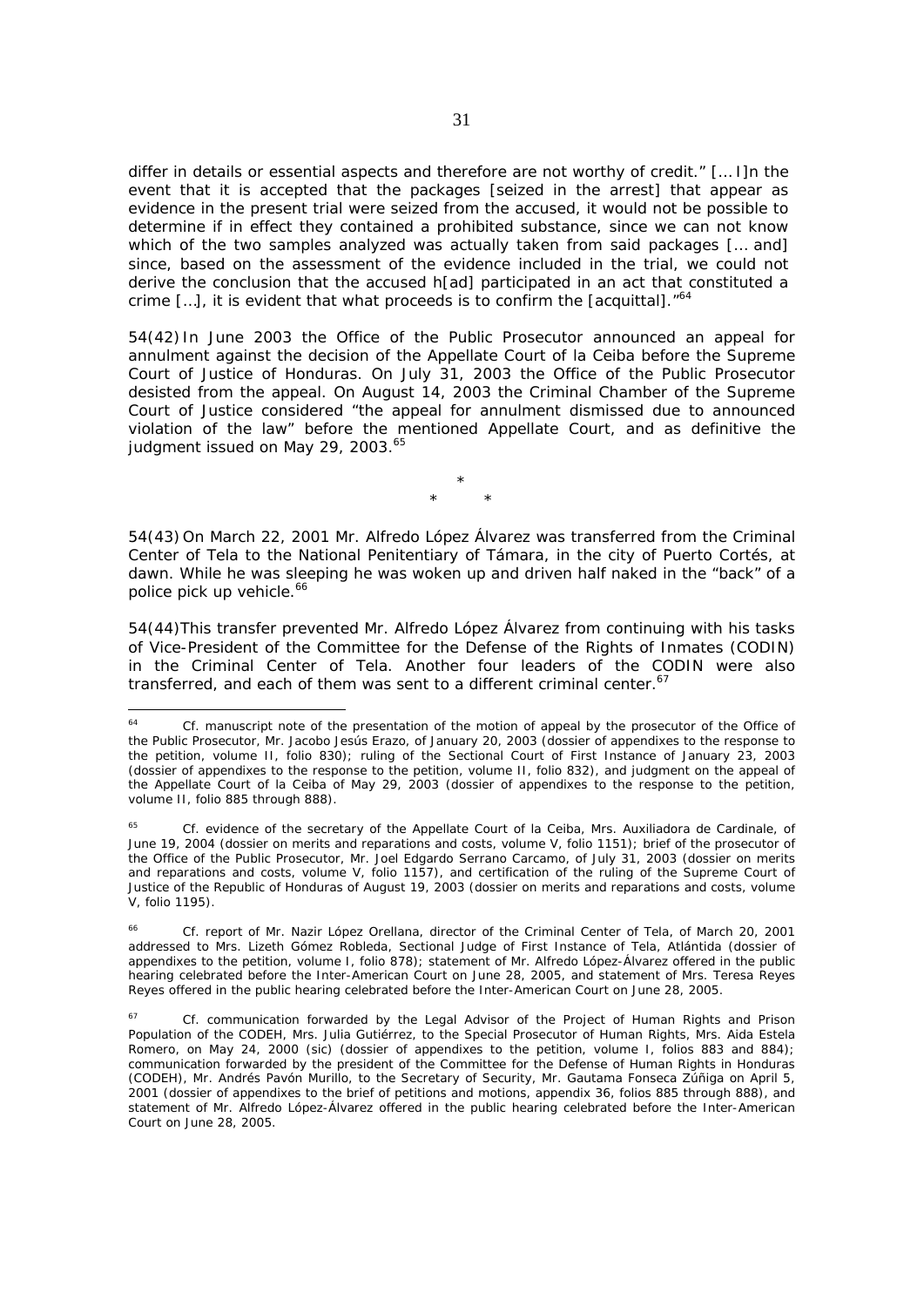54(45) Mr. Alfredo López Álvarez initially remained detained on the 27th and 28th days of April of 1997 at the Office of Criminal Investigation. On April 28, 1997 he was brought before the Sectional Court of First Instance of Tela. On the 29th of the same month and year he was sent to the Criminal Center of Tela. On May 2nd said Court issued the order of preventive detention, and therefore Mr. López Álvarez remained detained without interruption since that date, first in the Criminal Center of Tela and later in the National Penitentiary of Támara, until August 26, 2003, when he was released.<sup>68</sup> The alleged victim was imprisoned for six years and four months or seventy six months.<sup>69</sup>

#### *Regarding the prison conditions to which Mr. Alfredo López Álvarez was submitted*

54(46) Honduras approved the Law of the Defendant without Conviction in consideration of the fact that "many people who, despite the considerable period of time that had gone by since the date of their arrest, ha[d] not yet been convicted or acquitted by the tribunals and courts of justice were imprisoned in the country's penitentiaries and criminal centers." In the system of criminal procedures in force in 1997 there was no maximum term established for any case of preventive detention.<sup>70</sup>

54(47) At the centers where the alleged victim was detained no system was applied for the classification of the inmates; there was no separation between those being processed and those convicted. During his preventive detention in the Criminal Center of Tela and the National Penitentiary of Támara, Mr. Alfredo López Álvarez was imprisoned along with the convicted population. $<sup>71</sup>$ </sup>

\* \* \*

<sup>68</sup> <sup>68</sup> *Cf.* letter of definitive release issued by the Sectional Judge of First Instance of Tela in favor of Mr. Alfredo López-Álvarez on August 26, 2003 (dossier of appendixes to the brief of petitions and motions, volume I, appendix 4, folio 19).

Cf. accusation presented by the prosecutor of the Office of Public Prosecutors, Mr. José Mario Salgado Montalbán, before the Sectional Judge of First Instance of Tela against Messrs. Alfredo López-Álvarez, Luis Ángel Acosta, and Sunny Loreto Cubas on April 30, 1997 (dossier of appendixes to the response to the petition, volume I, folios 126 and 127); preliminary examination statement offered by Mr. Alfredo López-Álvarez before the Sectional Court of First Instance of Tela on April 29, 1997 (dossier of appendixes to the petition, appendix 24, folios 848 through 850); court order to initiate preliminary proceedings issued by the Sectional Court of First Instance of Tela on April 29, 1997 (dossier of appendixes to the response to the petition, volume I, folio 111); commitment order issued by the Sectional Court of First Instance of Tela on May 2, 1997 (dossier of appendixes to the response to the petition, volume I, folio 137); letter of definitive release issued by the Sectional Judge of First Instance of Tela in favor of Mr. Alfredo López-Álvarez on August 26, 2003 (dossier of appendixes to the brief of petitions and motions, volume I, appendix 4, folio 19), and statement offered by Mr. Alfredo López-Álvarez in the public hearing celebrated before the Inter-American Court on June 28, 2005.

Cf. Law of the Defendant without Conviction, Decree No. 127-96, of August 13, 1996, modified by Decree No. 183-97, of October 16, 1997, third whereas (dossier of appendixes to the petition, appendix 3, volume I, folios 246 through 250).

<sup>71</sup> *Cf.* letter addressed by the President of the Supreme Court of Justice of Honduras, Mr. José María Palacios, to the Secretary of State in the Office of Foreign Affairs, Mr. Tomas Arita Valle (dossier of appendixes to the petition, appendix 3, folios 234 through 237), and statement of Mr. Alfredo López-Álvarez offered in the public hearing celebrated before the Inter-American Court on June 28, 2005.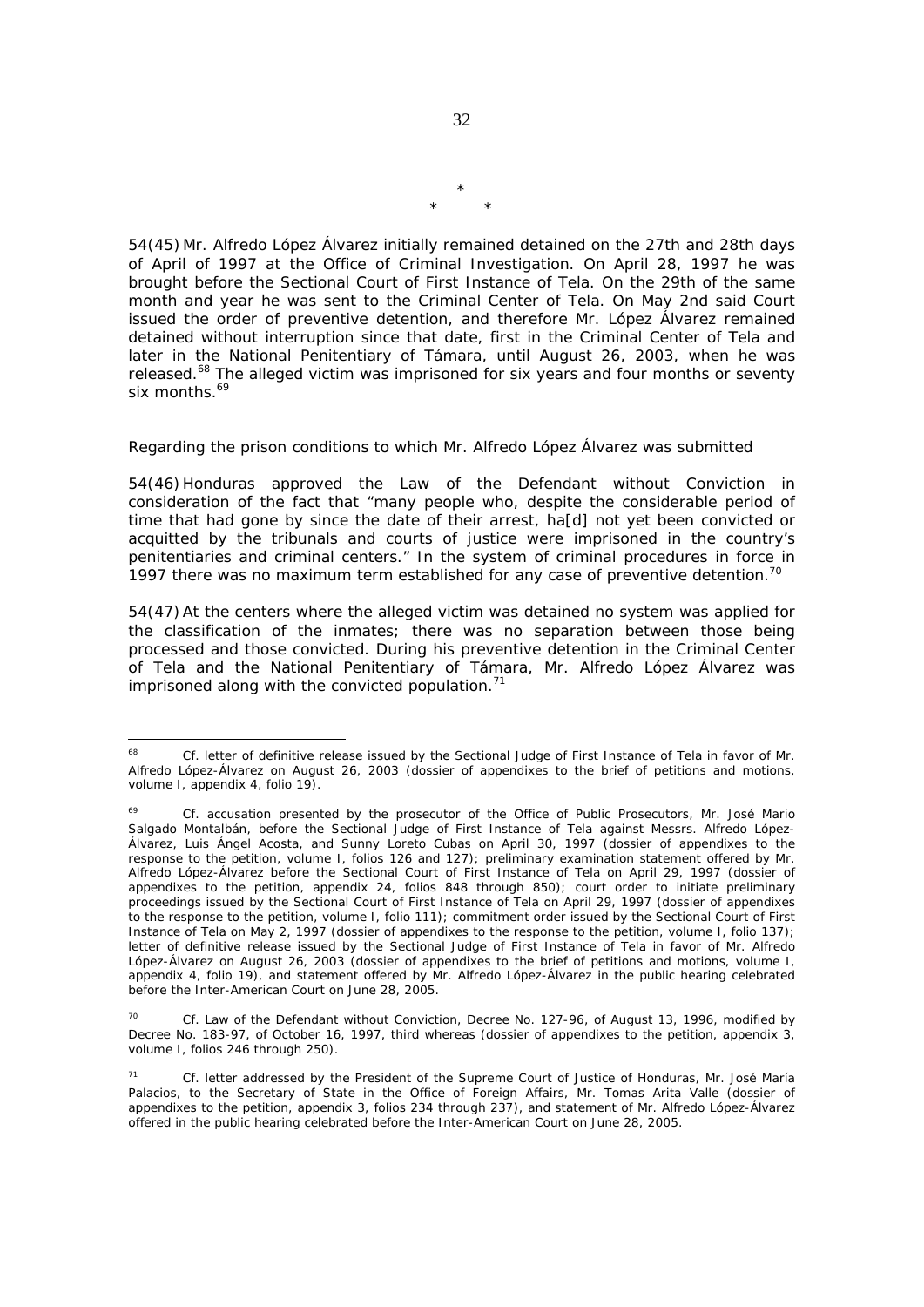54(48) During the time of his detention in the Criminal Center of Tela and in the National Penitentiary of Támara, in the city of Puerto Cortés, the alleged victim was submitted to unhealthy and overcrowded prison conditions. Both criminal establishments were overpopulated and they lacked adequate hygiene conditions. Mr. Alfredo López Álvarez had to share a reduced cell with several people, he did not have a bed to rest on and, for some time, he had to sleep on the floor. He did not receive an adequate diet. Additionally, the Criminal Center of Tela lacked drinkable water and on occasions the alleged victim had to wait for it to rain in order to take a shower.<sup>72</sup>

54(49) At the beginning of the year 2000 the director of the Criminal Center of Tela prohibited the Garifuna population imprisoned in said center, among which Mr. Alfredo López Álvarez was included, from speaking Garifuna, their native language, with the other inmates they knew and with the people that visited them.<sup>73</sup>

# *Regarding the pecuniary and non-pecuniary damages caused to Mr. Alfredo López Álvarez and his next of kin*

54(50) At the time of his arrest, Mr. Alfredo López Álvarez worked independently as an electrician and in construction activities. As a consequence of the facts he stopped receiving any income, which caused pecuniary damages. The alleged victim did not have a fixed monthly salary. He supported his partner Teresa Reyes Reyes and their family.74

54(51) Mr. López Álvarez was imprisoned for six years and four months in the criminal centers of Tela and Támara, time during which he remained detained along with those already convicted, while he was being processed, in overcrowded and unhealthy prison conditions. He was prohibited from speaking in his mother tongue. Likewise, he received physical mistreatments at the time of his arrest, as well as while he remained in the Office of Criminal Investigation, and he was kept away from his family (*supra*

 $72$ <sup>72</sup> *Cf.* statement of Mr. Alfredo López-Álvarez offered in the public hearing celebrated before the Inter-American Court on June 28, 2005; statement of Mrs. Teresa Reyes Reyes offered in the public hearing celebrated before the Inter-American Court on June 28, 2005, and the State's oral arguments during the public hearing celebrated before the Inter-American Court on June 28, 2005.

Cf. communication forwarded by the Legal Advisor of the Project of Human Rights and Prison Population of the Committee for the Defense of Human Rights in Honduras (CODEH), Mrs. Julia Gutiérrez, to the Special Prosecutor of Human Rights, Mrs. Aida Estela Romero, on May 24, 2000 (dossier of appendixes to the petition, appendix 35, folios 883 and 884); letter forwarded by the president of the Committee for the Defense of Human Rights in Honduras (CODEH), Mr. Andrés Pavón Murillo, and the Coordinator of the Project on Human Rights and Prison Population, Mr. Nelson Reyes M., to the Prosecutor of Human Rights, on behalf of Mrs. Aida Estela Romero, on March 28, 2000 (dossier of appendixes to the petition, appendix 35, folio 882); communication forwarded by the president of the Committee for the Defense of Human Rights in Honduras (CODEH), Mr. Andrés Pavón Murillo, to the Secretary of Security, Mr. Gautama Fonseca Zúñiga on April 5, 2001 (dossier of appendixes to the petition, appendix 36, folios 885 through 888); witness statement before the Local Office of Public Prosecutors of the city of Tela, offered by Mr. Alfredo López-Álvarez, undated (dossier of appendixes to the petition, appendix 33, folios 876 and 877); statement of Mr. Alfredo López-Álvarez offered in the public hearing celebrated before the Inter-American Court on June 28, 2005, and statement of Mrs. Teresa Reyes Reyes offered in the public hearing celebrated before the Inter-American Court on June 28, 2005.

<sup>74</sup> *Cf.* preliminary examination statement offered by Mr. Alfredo López-Álvarez before the Sectional Court of First Instance of Tela on April 29, 1997 (dossier of appendixes to the petition, appendix 24, folios 848 through 850); evidentiary document of the Figueroa Transportation Company, signed by its general manager, Mr. Rafael Figueroa, on March 4, 1997 (dossier of appendixes to the brief of pleadings and motions, appendix 8, folio 118); statement of Mr. Alfredo López-Álvarez offered in the public hearing celebrated before the Inter-American Court on June 28, 2005, and statement of Mrs. Teresa Reyes Reyes offered in the public hearing celebrated before the Inter-American Court on June 28, 2005.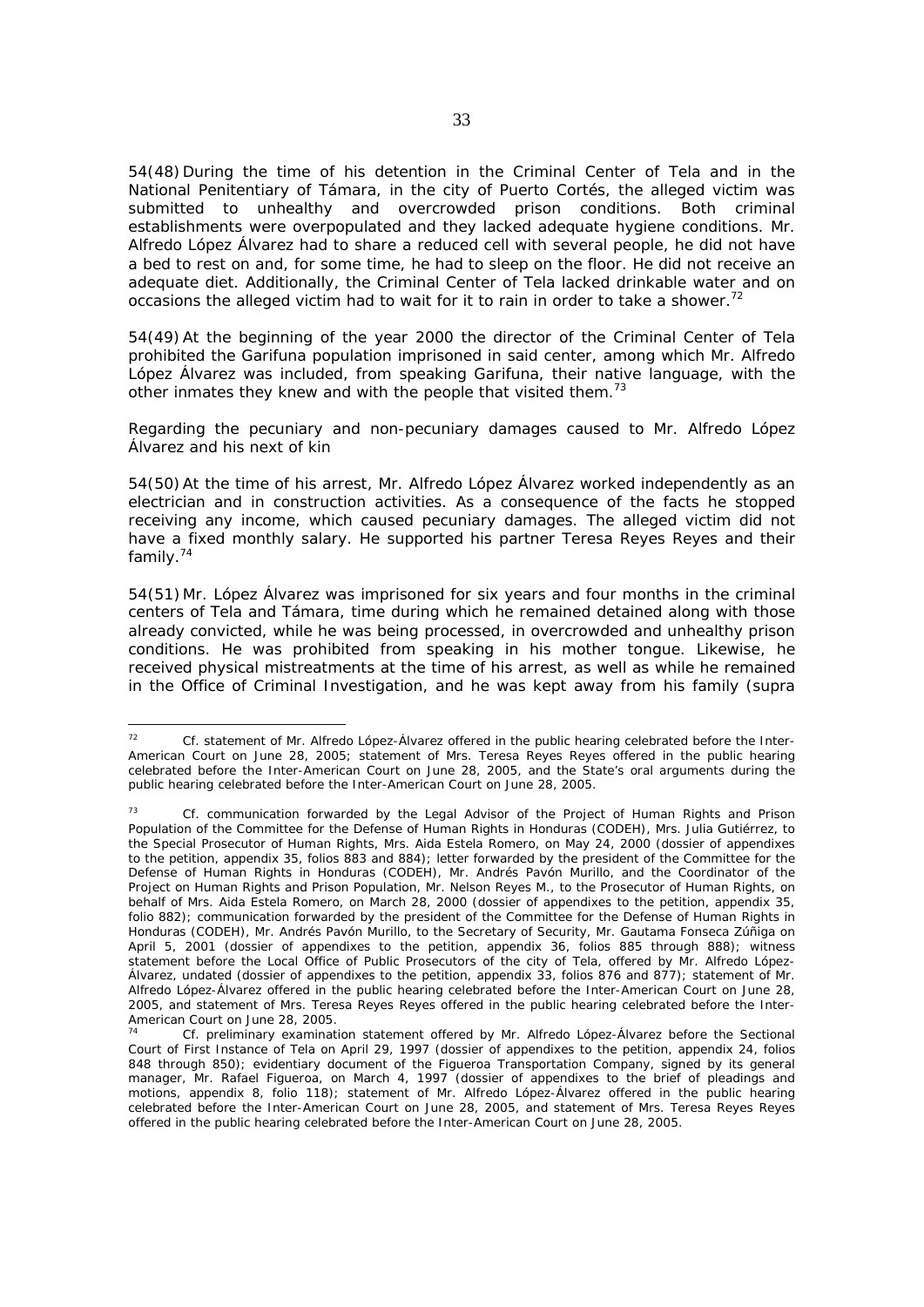paras. 54(12), 54(14), 54(47), 54(48), and 54(49)), all of which affected his dignity and personal integrity, and caused him non-pecuniary damages.<sup>75</sup>

54(52) Mrs. Teresa Reyes Reyes, partner of Mr. Alfredo López Álvarez, was affected since she had to support their family without any help due to the detention of the alleged victim. Besides, she had to make different expenditures related with the transfers to the penitentiary centers, food, and lodging, which caused her pecuniary damages. Likewise, some of Mr. López Álvarez's siblings incurred in expenses as a consequence of his imprisonment.<sup>76</sup>

54(53) The arrest and the conditions in which Mr. Alfredo López Álvarez remained imprisoned in the penitentiary centers of Tela and Támara and other facts derived from that situation, such as: that Mrs. Teresa Reyes Reyes was pregnant at the time of the arrest of Mr. López Álvarez; that she also had to take care of her children without the support of their father; that they have not had a father figure close by, and three of them, Alfa Barauda, Suamein Alfred, and Gustavo Narciso, all López Reyes were even born while their father was detained, and the fact that the alleged victim remained under preventive detention for more than six years, has caused suffering and feelings of helplessness in Mrs. Teresa Reyes Reyes, the children of the alleged victim with said women and the children of the latter. Besides, said situation also affected the other children of Mr. López Álvarez, as well as the alleged victim's parents and some of his siblings.<sup>77</sup>

*Regarding the representation of Mr. Alfredo López Álvarez before the domestic courts and before the Inter-American system and the expenses incurred in during said procedures* 

54(54) The Honduran Black Fraternal Organization (OFRANEH) incurred in expenses related to the different administrative and judicial procedures carried out in the scope of the domestic jurisdiction.<sup>78</sup>

54(55) The alleged victim and his next of kin have been represented in the procedure before the Inter-American Commission by the Honduran Black Fraternal Organization (OFRANEH) and before the Court by the OFRANEH and by the Center for Justice and International Law (CEJIL), which have incurred in expenses related to this representation.79

 $75$ <sup>75</sup> *Cf.* statement of Mr. Alfredo López-Álvarez offered in the public hearing celebrated before the Inter-American Court on June 28, 2005, and statement of Mrs. Teresa Reyes Reyes offered in the public hearing celebrated before the Inter-American Court on June 28, 2005.

<sup>76</sup>*Cf.* proof of the expenses of Mrs. Teresa Reyes Reyes (dossier of appendixes to the brief of petitions and motions, volume I, appendix 7, folios 68 through 116); statement of Mr. Alfredo López-Álvarez offered in the public hearing celebrated before the Inter-American Court on June 28, 2005, and statement of Mrs. Teresa Reyes Reyes offered in the public hearing celebrated before the Inter-American Court on June 28, 2005.

<sup>77</sup> *Cf.* statement of Mrs. Teresa Reyes Reyes offered in the public hearing celebrated before the Inter-American Court on June 28, 2005, and statement of Mr. Alfredo López-Álvarez offered in the public hearing celebrated before the Inter-American Court on June 28, 2005.

<sup>78</sup> *Cf.* proof of the expenses incurred in by OFRANEH (dossier of appendixes to the brief of petitions and motions, volume I, appendix 9, folios 120 through 391).

<sup>79</sup> *Cf.* proof of the expenses incurred in by CEJIL (dossier on merits and reparations and costs, volume IV, folios 905 through 921), and notarial testimony of the granting of a power of attorney by Mr. Alfredo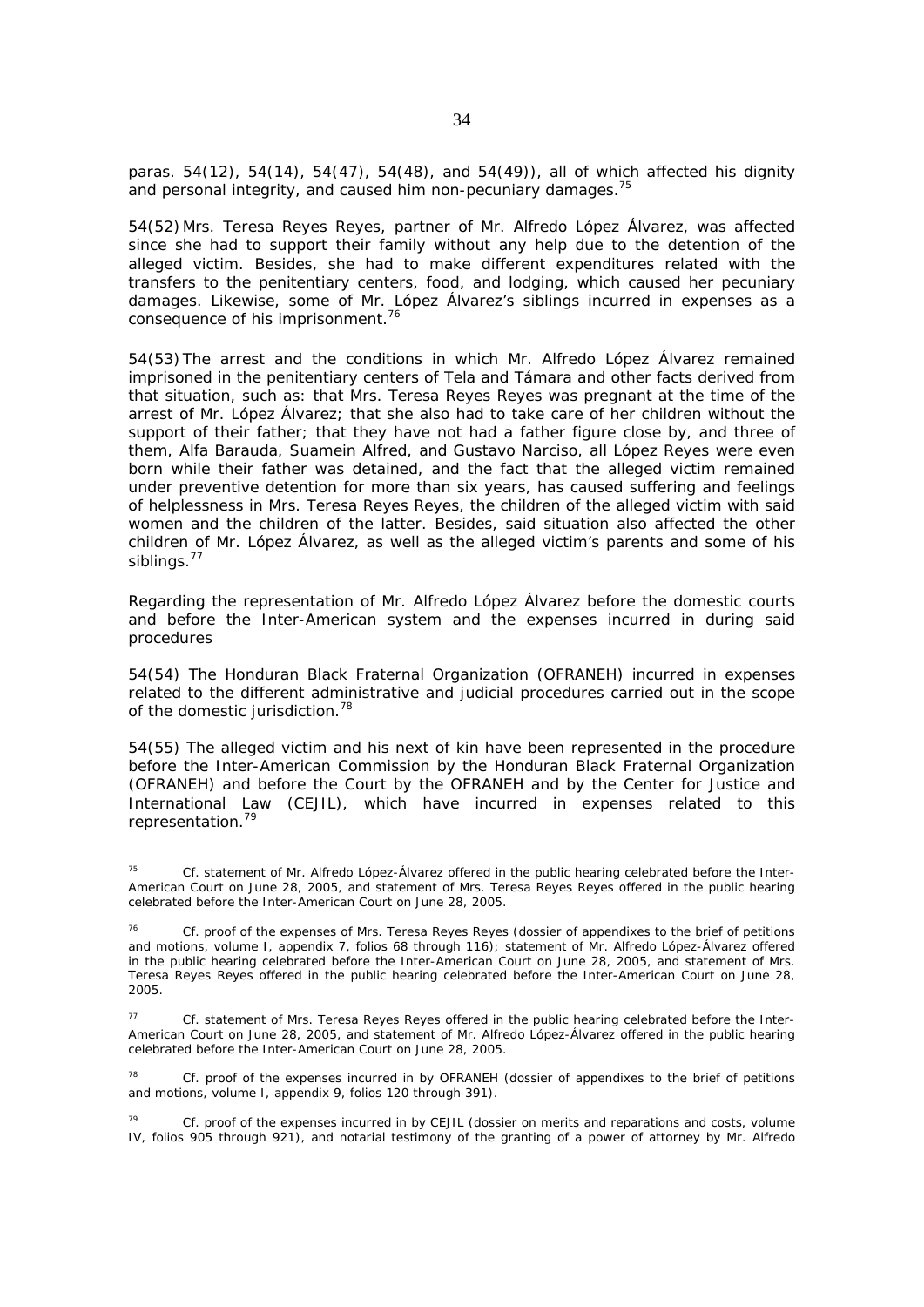# **VIII VIOLATION OF ARTICLE 7 OF THE AMERICAN CONVENTION IN RELATION WITH ARTICLE 1(1) OF THE SAME** *(Right to Personal Liberty and Obligation to Respect Rights)*

#### 55. *Arguments of the Commission*

#### a) Regarding the characteristics of the arrest:

i) Mr. López Álvarez was arrested by State agents on April 27, 1997 without an arrest warrant issued by a competent authority. The State has not proven that it was an *infragranti* arrest; the agents in charge of the detention were looking for people with physical characteristics different to those of Mr. López Álvarez and his participation in the acts he was charged with have not been proven. There is evidence that allows us to consider that the detainment of Mr. López Álvarez was carried out with the objective of inhibiting him from his participation as defender of the community lands of his people, and from the criminal procedure followed against the alleged victim we can conclude that the courts of justice did not investigate the possibility that public power could have been used for purposes different to those established in the legal system, through acts endowed of legal appearance, that seeked to deprive Mr. López Álvarez of his personal liberty, and

ii) No field tests were performed on the alleged drugs seized when the arrest was made. Both the officers of the Office of the Public Prosecutor and the judge that ordered the preliminary criminal proceedings prejudged the nature of said substance.

### b) Regarding the preventive detention

i) In reason of that stated in the Criminal Code and the Code of Criminal Procedures in their Articles 425 and 433, respectively, and of the application of the same, Mr. López Álvarez was excluded of the benefit of being released on bail, and

ii) the lower court acquitted Mr. López Álvarez on January 13, 2003, and the judgment was confirmed on May 29th of the same year, despite which the alleged victim remained imprisoned until August 26, 2003.

### 56*. Arguments of the representatives*

a) Regarding the characteristics of the arrest

i) the objective of the arrest of Mr. López Álvarez was to involve him in a crime he did not commit and coerce him into declaring himself guilty of the facts he was charged with, and

López-Álvarez to CEJIL, OFRANEH, and Mr. Nelson Martín Reyes Morales (dossier of appendixes to the brief of petitions and motions, appendix 1, folio 3).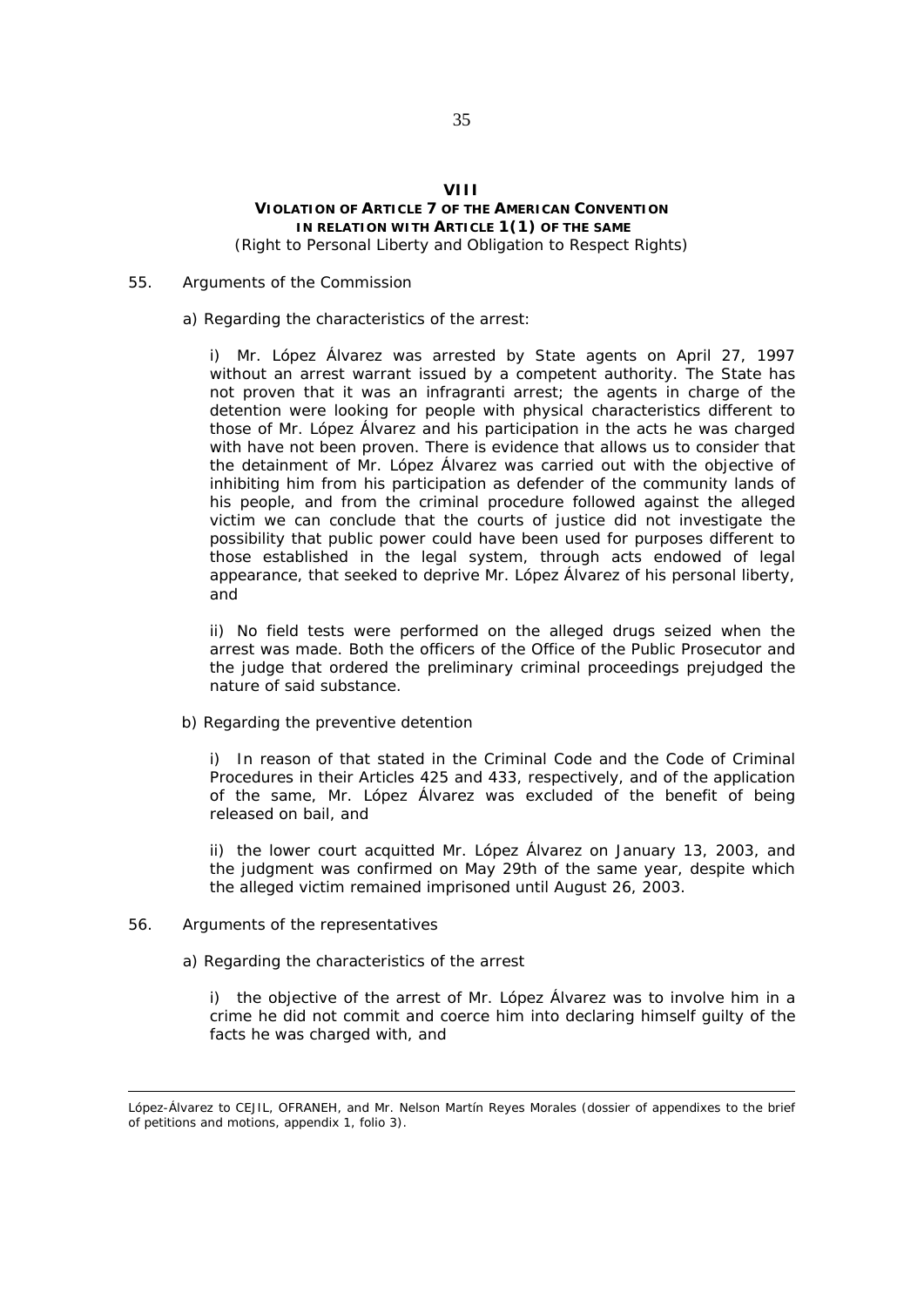ii) the competent authorities did not produce additional elements of evidence after the arrest to make the preventive detention, which was arbitrary, legal since there was no consistent, univocal, and direct evidence that could result in serious, precise, and concurrent presumptions against Mr. López Álvarez.

b) Mr. López Álvarez was not notified without delay of the charges against him;

c) Mr. López Álvarez could not be released on bail, and he remained imprisoned for seventy six months, in violation of Article 7(5) of the Convention. In the practice, the guarantee of a judicial revision of the imprisonment means sending the dossier to the judge of the case so that it may decide on the appropriateness of issuing a temporary commitment order, and

d) the appeal for legal protection or the habeas corpus presented to protect the rights of the alleged victim were unsuccessful; this constitutes a joint violation of Articles 7(6) and 25(1) of the American Convention.

### 57. *Arguments of the State*

The assertion that the arrest of Mr. López Álvarez was the consequence of a setup carried out in virtue of his actions as a social leader is false, since prior to the criminal trial followed against him it had carried out a police investigation in order to capture the alleged victim *infragranti*.

### *Considerations of the Court*

- 58. Article 7 of the American Convention states that:
	- 1. Every person has the right to personal liberty and security.

2. No one shall be deprived of his physical liberty except for the reasons and under the conditions established beforehand by the constitution of the State Party concerned or by a law established pursuant thereto.

3. No one shall be subject to arbitrary arrest or imprisonment.

4. Anyone who is detained shall be informed of the reasons for his detention and shall be promptly notified of the charge or charges against him.

5. Any person detained shall be brought promptly before a judge or other officer authorized by law to exercise judicial power and shall be entitled to trial within a reasonable time or to be released without prejudice to the continuation of the proceedings. His release may be subject to guarantees to assure his appearance for trial.

6. Anyone who is deprived of his liberty shall be entitled to recourse to a competent court, in order that the court may decide without delay on the lawfulness of his arrest or detention and order his release if the arrest or detention is unlawful. In States Parties whose laws provide that anyone who believes himself to be threatened with deprivation of his liberty is entitled to recourse to a competent court in order that it may decide on the lawfulness of such threat, this remedy may not be restricted or abolished. The interested party or another person in his behalf is entitled to seek these remedies.

[…]

59. The Court has stated that the protection of a person's liberty covers both their physical liberty as well as their personal security, in a situation in which the absence of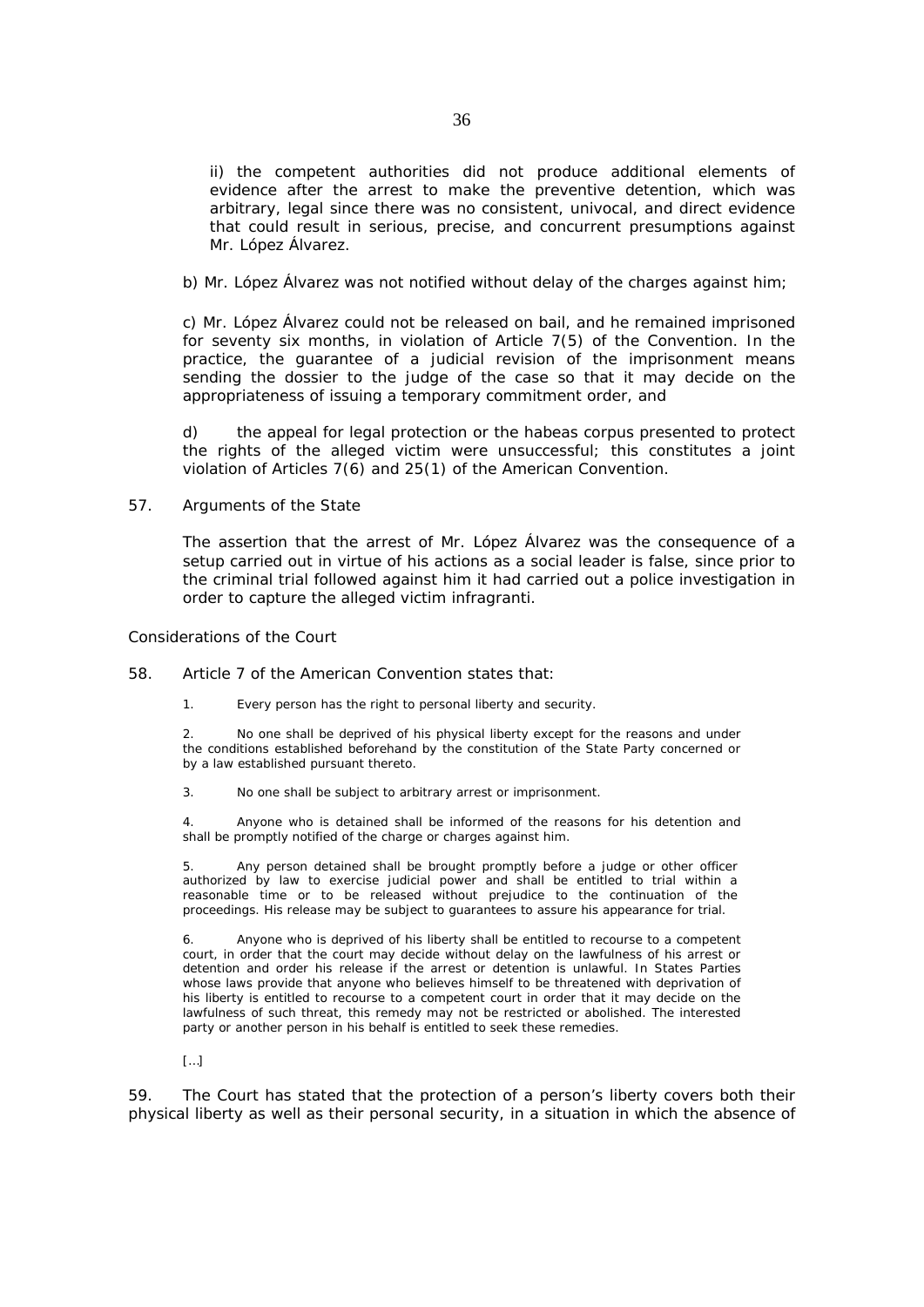guarantees may subvert the rules of law and deprive the detainees of legal protection.<sup>80</sup>

60. Article 7(2) of the Convention establishes the material and formal conditions for the deprivation of liberty.<sup>81</sup>

61. Article 84 of the Political Constitution in force when Mr. Alfredo López Álvarez was detained establishes that

[n]obody may be arrested or detained if not in virtue of a written order issued by a competent authority, issued with the legal formalities and due to a motive previously established by Law.

However, the infraganti criminal may be arrested by any person with the only effect of handing him over to the authorities.

The person arrested or detained must be informed in the act and with clarity of his rights and of the charges against him; and the authorities must also allow them to communicate the arrest to a family member or person of their choice.

62. Article 11 of the Code of Criminal Procedures, Decree No. 189 of 1984, in force at the time of the facts, established that

[t]he infranganti criminal may be arrested by any person with the sole effect of handing him over to the authorities. The person arrested or detained must be informed in the act with all clarity of his rights and of the charges against him; and the authorities must also allow him to communicate his arrest to a family member or a person of his choice. An infraganti criminal will be understood as a person found in the act itself of committing a crime or that has just committed it, or when he is still being chased by the roar of the crowd as author or accomplice, or he is surprised with the weapons, instruments, or documents that imply said participation. […]

63. Pursuant to that mentioned in Articles 84 of the Constitution and 11 of the Code of Criminal Procedures, in force at the time of the facts, it can be concluded that in order to arrest a person there must be an arrest warrant, except when dealing with a crime detected in the act.

64. In a legitimate *in flagrante* arrest it is precise that there be an immediate judicial control of said arrest, in order to avoid the arbitrariness or illegality of the measure.

65. In the present case, according to the facts established (*supra* para. 54(11)), Mr. Alfredo López Álvarez was detained in conditions that let us reasonably assume, the flagrantness required for that purpose by the domestic law, taking into account that the arrest coincided with the seizure of a substance that appeared to be an illegal drug by the State agents; therefore, the arrest in itself was not illegal.

> \* \* \*

66. Article 7(3) of the Convention prohibits the arrest or imprisonment by methods that although qualified as legal, may in the practice result unreasonable or out of

 $80<sub>o</sub>$ <sup>80</sup> *Cf. Case of García-Asto and Ramírez-Rojas, supra* note 7, para. 104; *Case of Acosta-Calderón, supra* note 18, para. 56, and *Case of Tibi.* Judgment of September 7, 2004. Series C No. 114, para. 97.

<sup>81</sup> *Cf. Case of García-Asto and Ramírez-Rojas, supra* note 7, para. 105; *Case of Palamara-Iribarne, supra* note 15, para. 196, and *Case of Acosta-Calderón, supra* note 18, para. 57.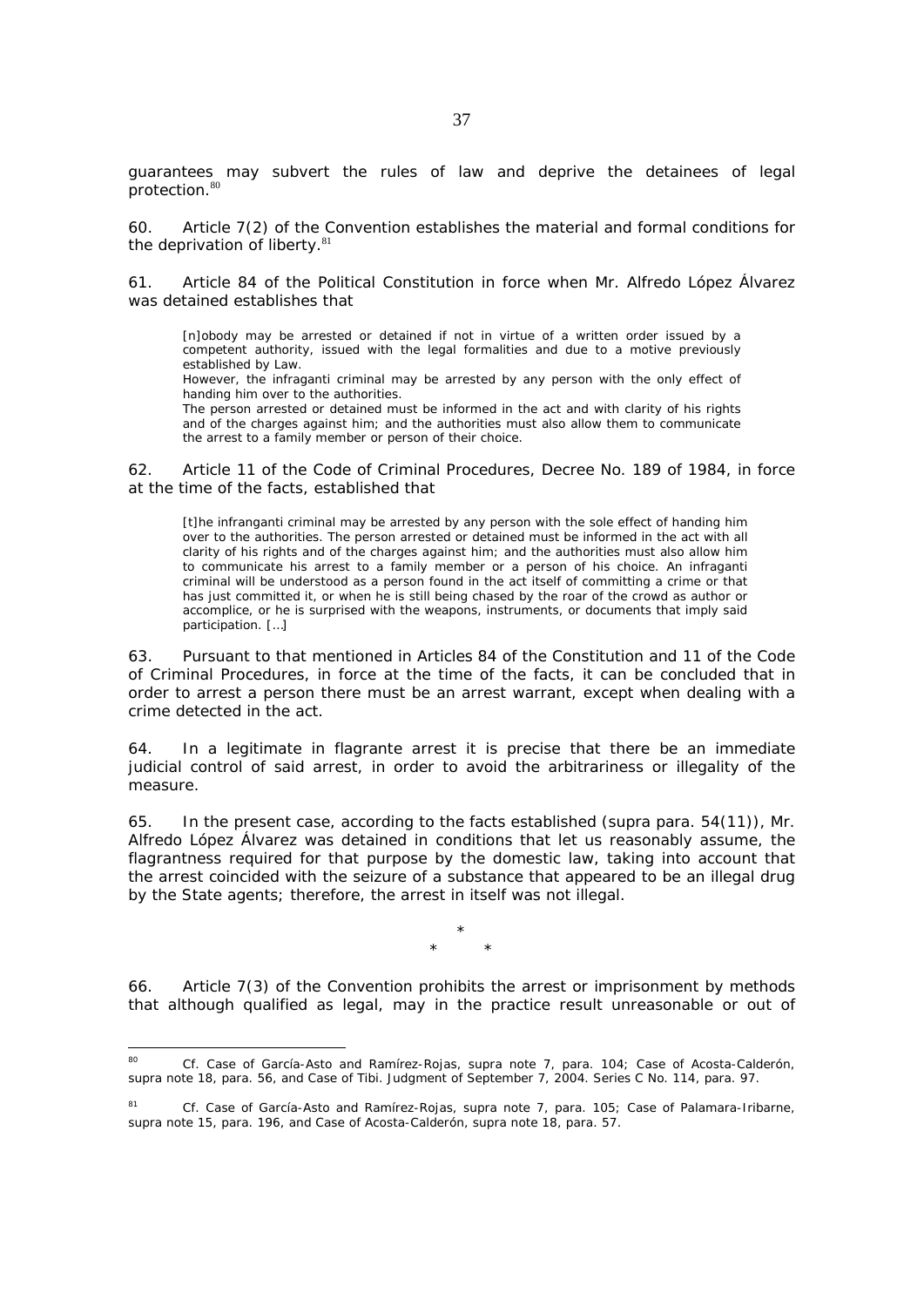proportion.<sup>82</sup> Besides, the arrest may become arbitrary if in its course facts attributable to the State, considered incompatible with the respect to the detained person's human rights, occur.

67. The preventive detention is limited by the principles of legality, the presumption of innocence, need, and proportionality, all of which are strictly necessary in a democratic society.83 It is the most severe measure that can be applied to the person accused of a crime, reason for which its application must have an exceptional nature.<sup>84</sup> The rule must be the defendant's liberty while a decision is made regarding his criminal responsibility.

68. The legitimacy of the preventive detention does not arise only from the fact that the law allows its application under certain general hypotheses. The adoption of this precautionary measure requires a judgment of proportionality between said measure, the evidence to issue it, and the facts under investigation. If the proportionality does not exist, the measure will be arbitrary.

69. The State's obligation to not restrict the detainee's liberty beyond the limits strictly necessary to ensure that he will not impede the efficient development of the investigations and that he will not evade justice is inferred from Article 7(3) of the Convention.85 The personal characteristics of the alleged author and the seriousness of the crime that he is charged with are not, in themselves, sufficient justification for the preventive detention. The preventive detention is a precautionary measure, not a punitive one.<sup>86</sup> The Convention is violated when a person whose criminal responsibility has not been established is kept detained for an excessively prolonged, and therefore disproportionate, period of time. This would be tantamount to anticipating a sentence. 87

70. Pursuant to Article 71 of the Constitution of Honduras, when an arrest is performed, the person can not remain detained or incommunicated for more than 24 hours without being brought before a competent authority, which must issue a legal commitment order to inquire, which may not exceed six days. In the present case, the Sectional Court of First Instance of Tela issued an order of preventive detention against Mr. Alfredo López Álvarez, on May 2, 1997, five days after the arrest.

71. Once the preventive detention was ordered, the substance seized was object of two analysis, according to the reports issued by the Office of the Public Prosecutor, one

 $82$ <sup>82</sup> *Cf. Case of García-Asto and Ramírez-Rojas, supra* note 7, para.. 105; *Case of Palamara-Iribarne, supra* note 15, para. 215, and *Case of Acosta-Calderón, supra* note18, para. 57.

<sup>83</sup> *Cf. Case of García-Asto and Ramírez-Rojas, supra* note 7, para. 106; *Case of Palamara-Iribarne, supra* note 15, para. 197, and *Case of Acosta-Calderón, supra* note 18, para. 74.

<sup>84</sup> *Cf. Case of Palamara-Iribarne, supra* note 15, para. 196; *Case of Acosta-Calderón, supra* note 18, para. 74, and *Case of Tibi, supra* note 80, para. 106.

<sup>85</sup> *Cf. Case of Palamara-Iribarne, supra* note 15, para. 198; *Case of Acosta-Calderón*, *supra* note 18, para. 111, and *Case of Tibi*, *supra* note 80, para. 180.

<sup>86</sup> *Cf. Case of García-Asto and Ramírez-Rojas, supra* note 7, para. 106; *Case of Acosta-Calderón, supra* note 18, para. 75, and *Case of Tibi, supra* note 80, para. 180.

<sup>87</sup> *Cf. Case of Acosta-Calderón, supra* note 18, para. 111*; Case of Tibi*, *supra* note 80, para. 180, and *Case of Suárez Rosero.* Judgment of November 12, 1997. Series C No. 35, para. 77.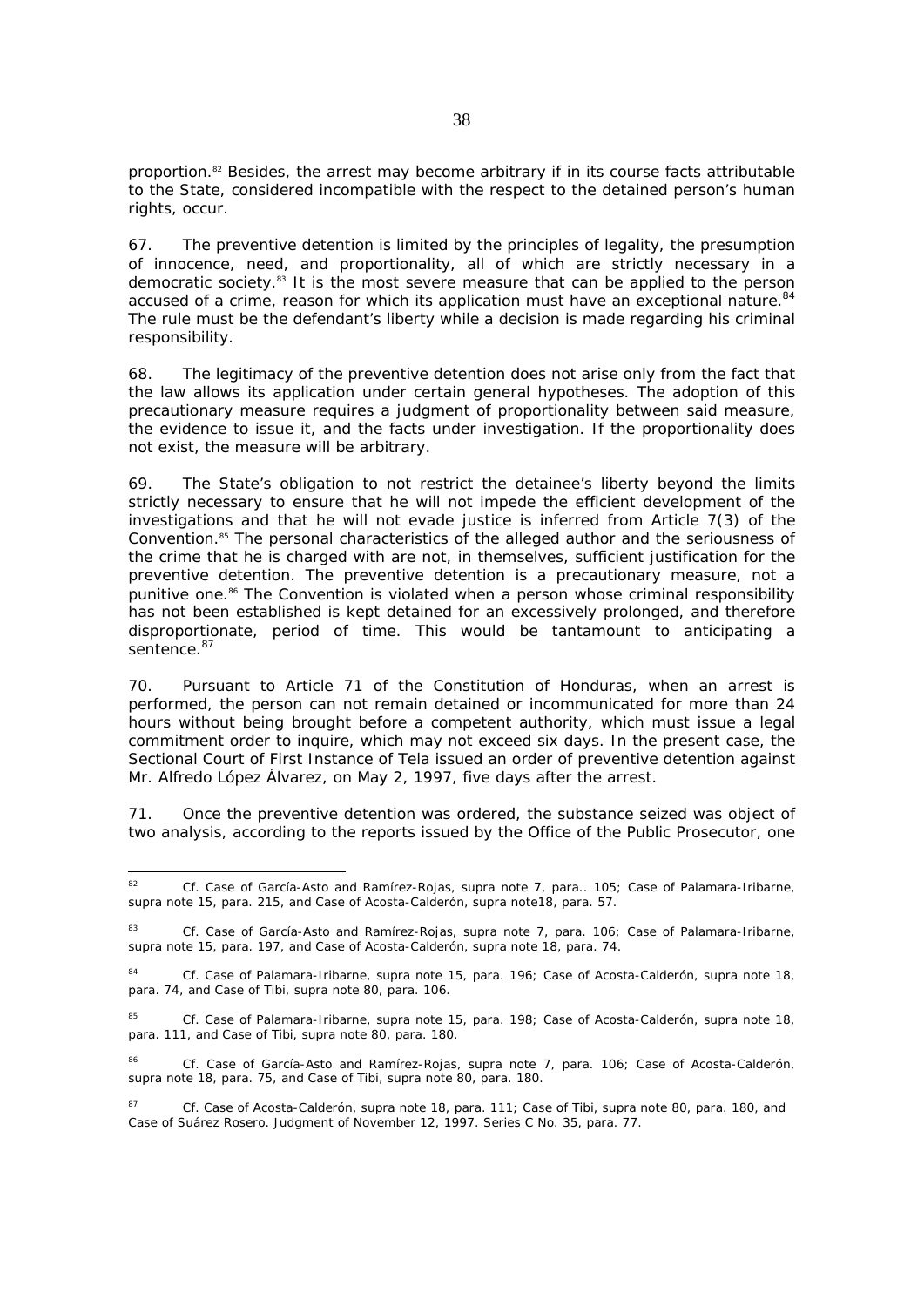on May 14, 1997 and another on May 4, 1998, respectively, whose results were contradictory (*supra* paras. 54(22) and 54(27)).

72. The first report stated that the substance seized was cocaine; the second stated the contrary. Mr. Alfredo López Álvarez was processed for the crime of drug trafficking. In these cases the processing is based on the existence of a prohibited substance, which was disproved in the second report.

73. The tribunal of the case did not evaluate in a timely manner the evidentiary contradiction pursuant to the parameters of the domestic law and the American Convention, in order to precise if the conditions that justified Mr. López Álvarez's preventive detention still existed.

74. It was not until January 13, 2003, almost five years after the appearance of the evidentiary problem on May 4, 1998, that the Sectional Court of First Instance of Tela referred to the contradiction of the evidence and issued an acquittal in favor of Mr. Alfredo López Álvarez based on the fact that "there [were …] two toxicological reports with different results and being that they referred […] to the same evidence the body of the crime was not proven." (*supra* para. 54(40)). Said decision was confirmed on May 29, 2003 (*supra* para. 54(41)) through the judgment of the Appellate Court of la Ceiba, which stated that

[... i]n the event that it is accepted that the packages [seized in the arrest] that appear as evidence in the present trial were seized from the accused, it would not be possible to determine if in effect they contained a prohibited substance, since we can not know which of the two samples analyzed was actually taken from said packages [… and] since, based on the assessment of the evidence included in the trial, we could not derive the conclusion that the accused h[ad] participated in an act that constituted a crime […], it is evident that what proceeds is to confirm the [acquittal].

75. By maintaining the alleged victim under preventive detention in these circumstances, his right to not be subject to an arbitrary and illegal arrest or imprisonment was violated.

> \* \* \*

76. Article 178 of the Code of Criminal Procedures of Honduras, at the time of the facts, stated that

[a] commitment order may not be issued without the existence of conclusive evidence that a crime or simple offense that deserves the punishment of deprivation of liberty has been committed and without the existence of rational evidence of who the author is. [… E]vidence will be understood as any fact, act, or circumstance that helps the Examining Judge acquire the conviction that a person has participated in committing a crime.

77. The Code of Criminal Procedures of Honduras distinguished between the degrees of conviction necessary to arrest in flagrante, which could be done based on the mere presumption of having committed a crime (*supra* para. 62), and those necessary to issue an order of preventive detention. The latter should be based, according to domestic law, on "conclusive evidence" of the execution of the crime and "rational evidence" of its wrongdoing, that is, on evidence more determining than that necessary to make an arrest in the case of a crime detected in the act.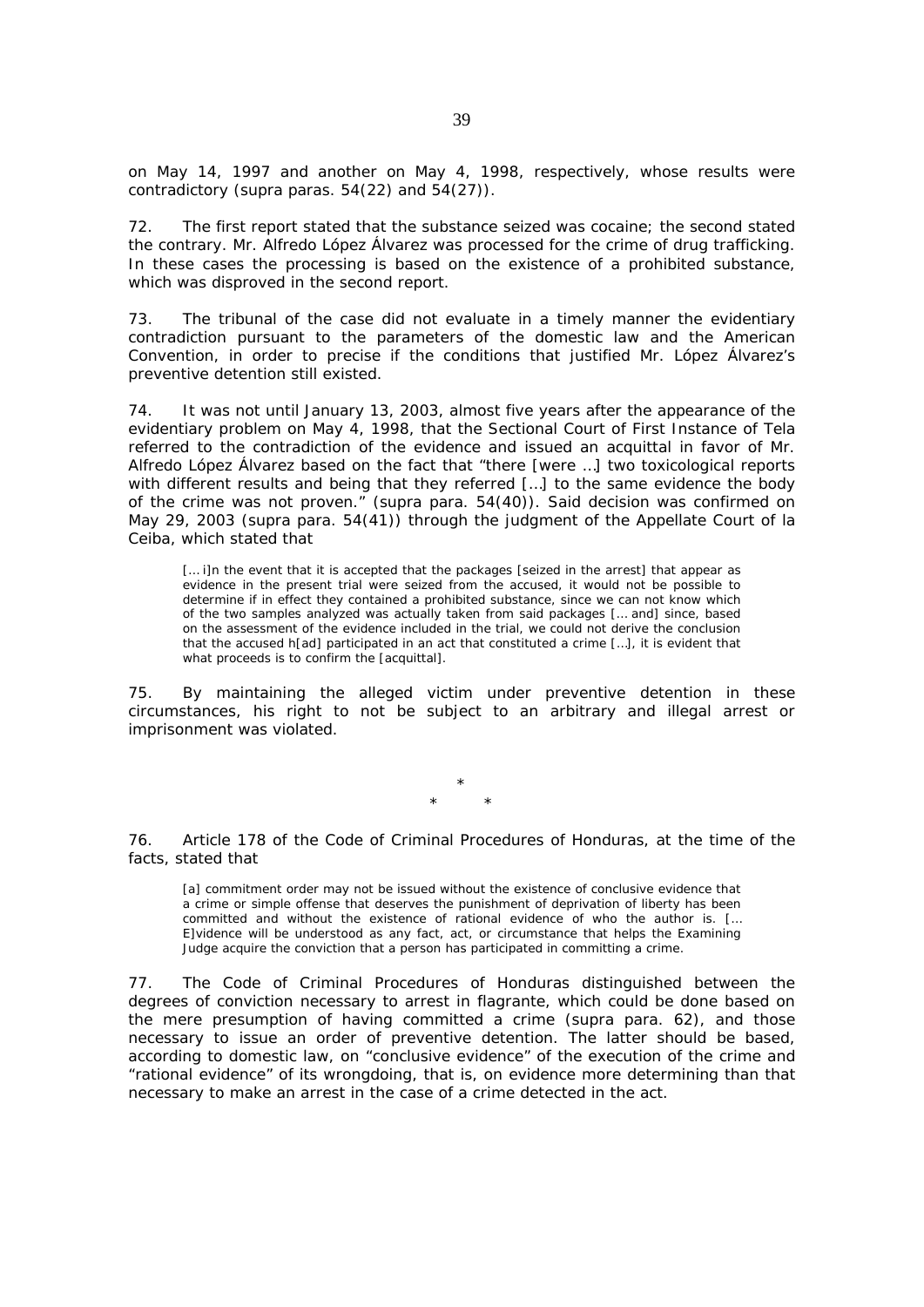78. The Judge of the case issued an order of preventive detention against Mr. Alfredo López Álvarez "for the crime of possession and illegal trafficking of narcotics, in detriment of the public health of the State of Honduras," based on the "fact that was proven on the day of Sunday, April [27, 1997]," that is, on the fact that Mr. Alfredo López Álvarez was detained by police agents in the act of committing the crime. The judicial authority did not take into account new evidentiary elements that could justify the detention, instead it only considered the same elements that supported the arrest in flagrante (*supra* para. 54(11) and 54(20)).

79. In the circumstances of the present case, the above violates the principles and the norms applicable to the preventive detention, pursuant to the American Convention and the corresponding domestic law (*supra* paras. 67, 68, 69, and 77).

80. On the other hand, the same criteria and norms that apply to the preventive detention must give content to the legislation that regulates it (*supra* paras. 67, 68, and 69).

81. In the present case, although Article 93 of the Constitution of Honduras states that "[e]ven with a commitment order, no person may be imprisoned or detained […], if they offer sufficient bail," Article 433 of the Code of Criminal Procedures only permits the concession of said benefit in the event of crimes that "do not deserve a prison sentence that exceeds five years." The sentence that may be applied for illicit drugtrafficking, of which the alleged victim was accused, was of 15 to 20 years in prison. Therefore, the imprisonment to which Mr. Alfredo López Álvarez was subject was also a consequence of that stated in the legislation on criminal procedures. Said legislation ignored the need, enshrined in the American Convention, that the preventive detention be justified in each specific case, through the weighing of the elements that concurred in the same, and that in no case shall the application of said precautionary measure be determined by the crime with which the individual is being charged.

> \* \* \*

82. In what refers to the alleged violation of Article 7(4) of the Convention, this Tribunal reiterates that the representatives of the alleged victims may argument rights different to those stated by the Commission, always in relation to the facts considered in the application made by the latter.<sup>88</sup>

83. The right of the person detained or retained to be informed of the reasons for his arrest and notified, without delay, of the charges against him is enshrined in Article 7(4) of the American Convention, which does not distinguish between the arrest made through a court order and that practiced *infragranti*. Therefore, we can conclude that the person arrested in a crime detected in the act conserves that right.

84. Taking into account that said information permits an adequate right to defense, it is possible to state that the obligation to inform the person of the motives and reasons for his arrest and of his rights does not accept exceptions and must be observed independently of the way in which the arrest occurs.

 $98$ <sup>88</sup> *Cf. Case of García-Asto and Ramírez-Rojas, supra note* 7, para. 218; *Case of Gómez-Palomino, supra note* 7, para. 59, and *Case of the girls Yean and Bosico, supra note 15*, para. 181.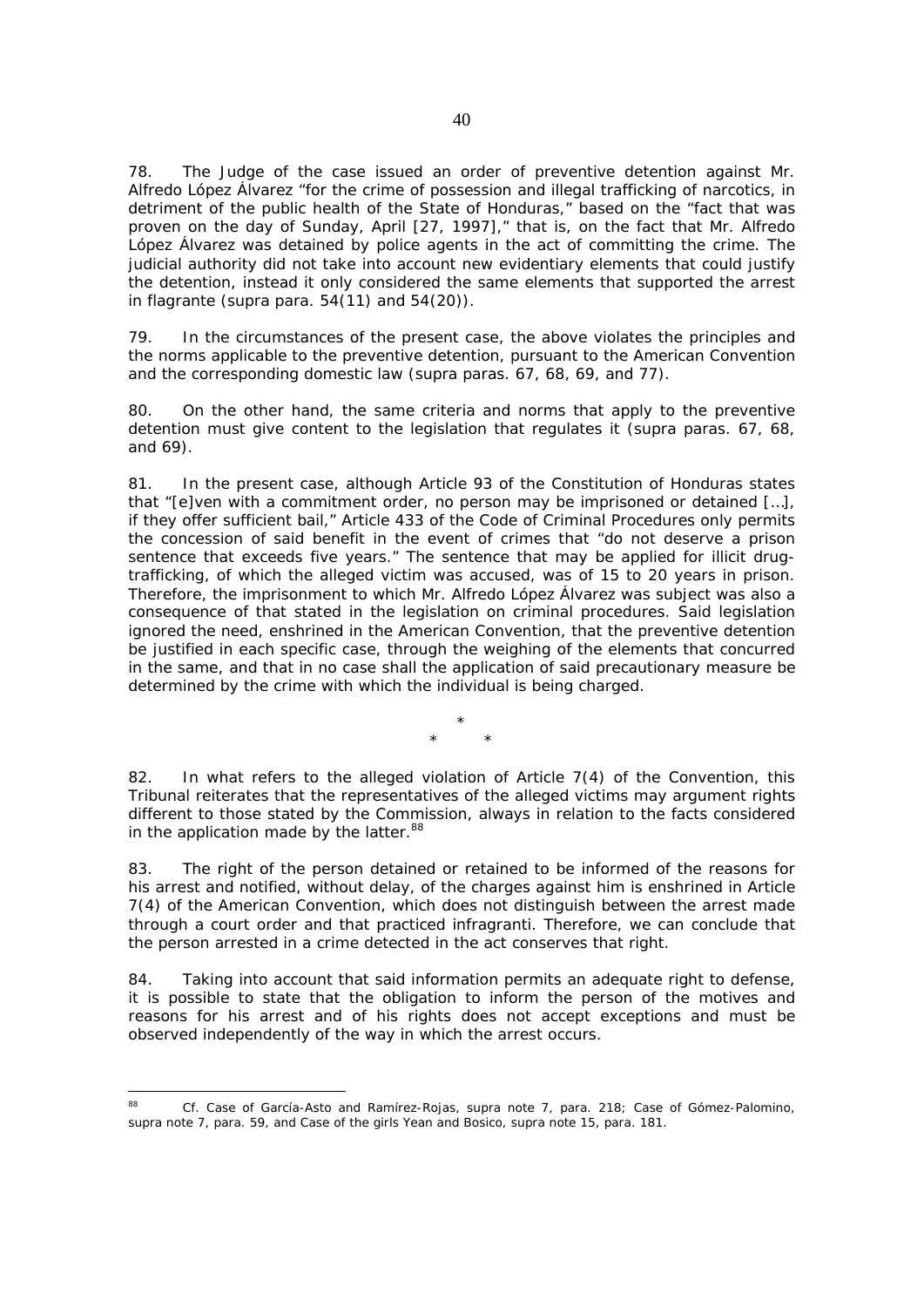85. Article 84 of the Constitution of Honduras also stipulates said guarantee when it establishes with regard to any form of deprivation of liberty, including the one that occurs when the crime is detected in the act, that "the person arrested or detained must be informed in the act and with all clarity of his rights and the charges against him; and the authorities must also allow him to communicate his arrest to a family member or a person of his choice."

86. In the case *sub judice* it was proven that the state authorities that detained Mr. Alfredo López Álvarez did not notify him of the reasons of his arrest or of the charges against him (*supra* para. 54(11)). Therefore, the State violated Article 7(4) of the Convention in detriment of Mr. Alfredo López Álvarez.

> \* \* \*

87. Pursuant to Article 7(5) of the Convention and according to the principles of judicial control and procedural immediacy, the person arrested or retained must be taken, without delay, before a competent judge or judicial authority. This is essential for the protection of the right to personal liberty and of other rights, such as life and personal integrity. The simple awareness of a judge that a person is detained does not satisfy this guarantee; the detainee must appear personally and give his statement before the competent judge or authority.<sup>89</sup>

88. The immediate judicial revision of the arrest has particular relevance when it is applied to captures *infraganti* (*supra* para. 64) and it is a State duty in order to guarantee the detainee's rights.

89. In the present case the Commission and the representatives argued that Mr. López Álvarez was not taken before a competent judge. The alleged victim stated, during the public hearing celebrated in the Court, that he offered his preliminary examination statement before the secretary of the Sectional Court of First Instance of Tela, who he knew, and added that at no time, during the process, was he brought before a judge (*supra* para. 40(1)(b)).

90. On its part, the State held that during the validity of the previous legislation, which was applied to the alleged victim, "it was very frequent, [...] and it was [the] common practice that the statements were […] in their majority, […] given before clerks or secretaries of the Court, which occurred not only in Honduras […]", but that in the case *sub judice,* Mr. López Álvarez appeared before the judge to offer his preliminary examination statement, and that the records drawn up to this effect is signed by the judicial employee himself, the defendant, and the secretary of the court.

91. In the present case it has been proven that on April 28, 1997 the Office of the Public Prosecutor brought Mr. López Álvarez before the Sectional Court of First Instance of Tela, and that on April 29, 1997 the alleged victim gave his preliminary examination statement before the Judge of the mentioned Court, pursuant to what appears in the corresponding record (*supra* para. 54(17)), in which the signatures of the Judge Reina Isabel Najera, the secretary of the court, Mrs. Adela E. Mejía Murillo and Mr. Alfredo López Álvarez appear, without there being enough evidence to invalidate the existence or authenticity of the signature of the Judge or her absence in

-

<sup>89</sup> *Cf. Case of García-Asto and Ramírez-Rojas, supra note* 7, para. 109; *Case of Palamara-Iribarne, supra* note 15, para. 221, and *Case of Acosta-Calderón, supra* note 18, para. 78.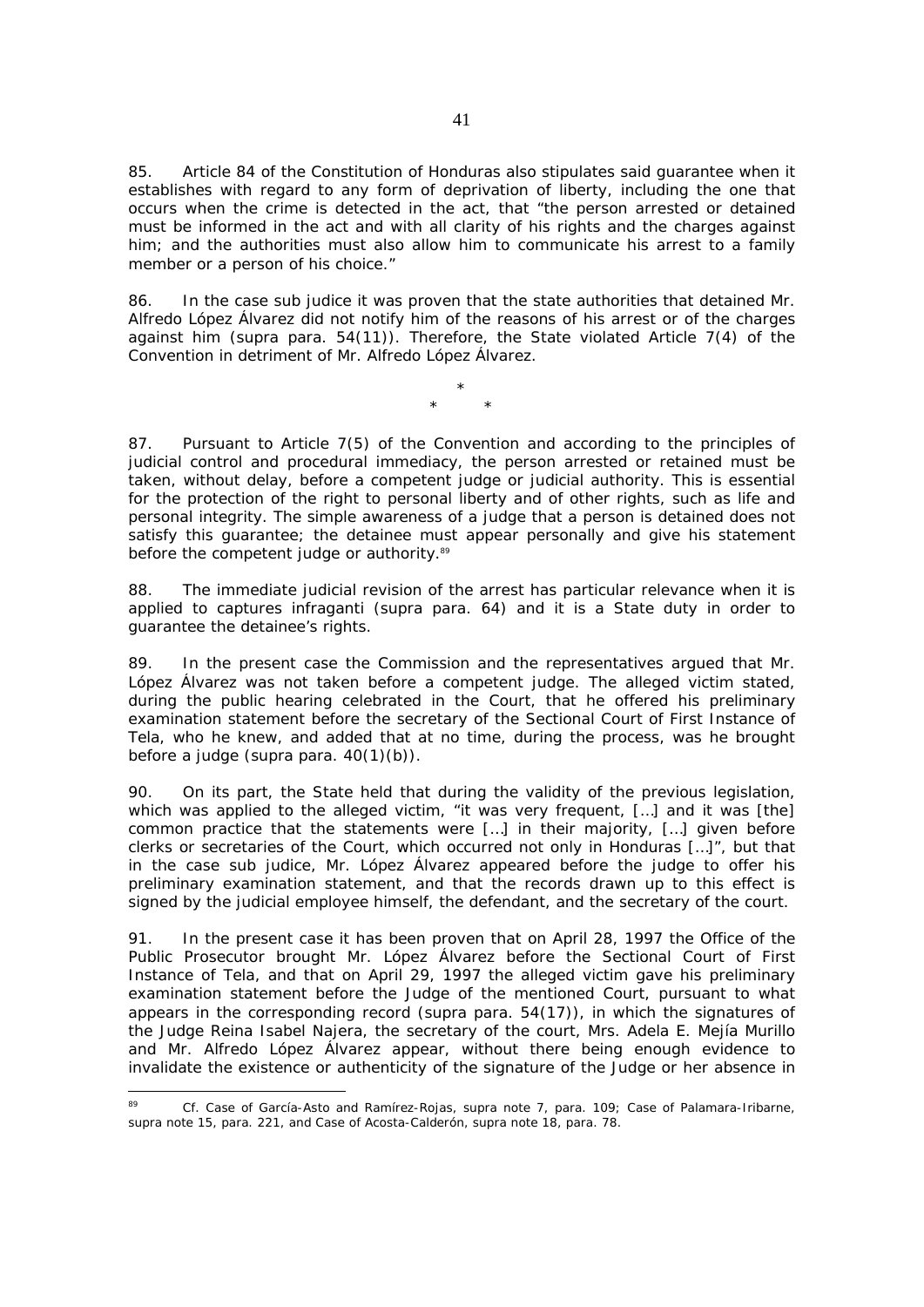the judicial proceeding, and therefore the existence of a violation of Article 7(5) of the Convention is not proven.

> \* \* \*

92. In relation to the right of all detainee to appear before a competent judge or court, enshrined in Article 7(6) of the Convention, the Court has considered that "the proceedings of habeas corpus and legal protection are judicial guarantees essential for the protection of several rights whose suspension is reserved by Article 27(2) and they also help to preserve legality in a democratic society."<sup>90</sup>

93. According to the facts, the alleged victim presented several recourses with the objective of obtaining the annulment of the preventive detention and being granted his freedom, including that of habeas corpus (*supra* paras. 54(24), 54(34), and 54(36)), which were unsuccessful.

94. In what refers to the habeas corpus, in the present case Mrs. Teresa Reyes presented it on behalf of Mr. Alfredo López Álvarez, on July 20, 2001, to "obtain the personal liberty of the aggrieved party[…]." Said recourse was based on the fact that "there had been an unjustified delay in the processing of the criminal case against [the] injured party[...] and based on that she state[d] that his imprisonment had become illegal," since "as of the date on which the accused was placed in legal custody, until [the moment at which the *habeas corpus* was presented] more than 50 months had gone by, situation that was made worse with the judgment of nullity issued by the […] [Appellate] Court [of la Ceiba issued on May 2, 2001]" (*supra* paras. 54(33) and 54(34)).

95. On July 23, 2001 the Appellate Court of la Ceiba declared "said recourse inadmissible[,] considering it out of order." In this regard, it limited itself to stating that the statement of nullity "did not constitute a violation [of] the constitutional guarantees," and that "nothing else indicated that the alleged aggrieved parties we[re] illegally detained or that they we[re] being object of abuses or burdens by any authority" (*supra* para. 54(35)).

96. The analysis by the competent authority of a judicial recourse that debates the legality of the imprisonment can not be reduced to a mere formality, instead it must examine the reasons invoked by the claimant and make express statements regarding the same, according to the parameters established by the American Convention.

97. When examining the habeas corpus the Appellate Court omitted going on record regarding that argued by the alleged victim in the sense that the arrest term was excessive and could constitute a violation of the Convention. This omission shows that the recourse was not effective, in this specific case, in fighting the alleged violation.

98. The Court considers that the different remedies presented in said process were not effective in terminating the preventive detention and obtaining the alleged victim's freedom.

 $\circ$ <sup>90</sup> *Cf. Case of García-Asto, supra* note 7, para. 112; *Case of Acosta-Calderón, supra* note 18, para. 90, and *Case of Tibi, supra* note 80, para. 128.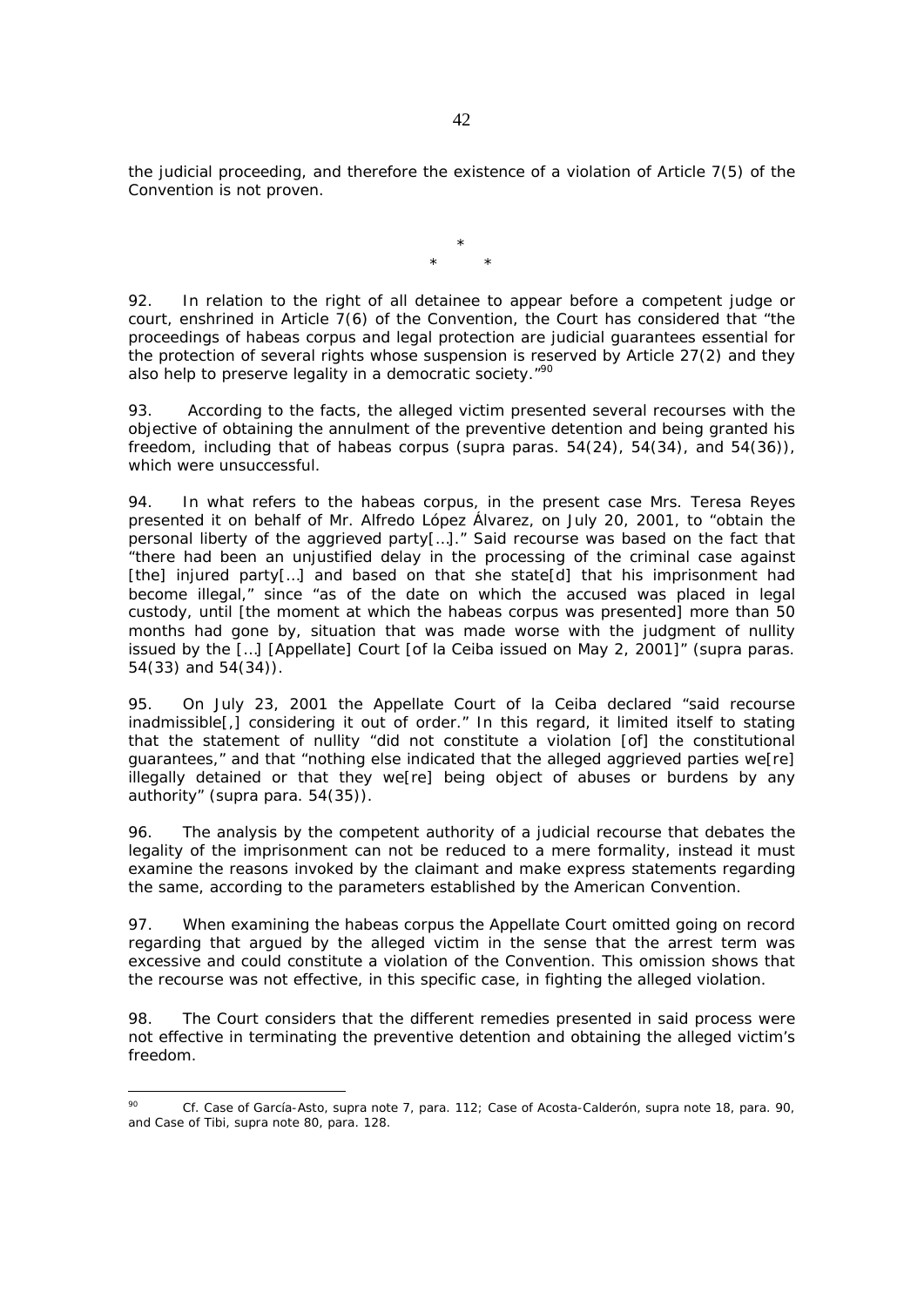\* \* \*

99. The previous consideration lead the Court to conclude that the State is responsible for the violation of the right to personal liberty enshrined in Article 7(1), 7(2), 7(3), 7(4), and 7(6) of the American Convention in relation to Article 1(1) of said treaty, in detriment of Mr. Alfredo López Álvarez.

#### **IX**

# **VIOLATION OF ARTICLE 5(1) OF THE AMERICAN CONVENTION IN RELATION TO ARTICLE 1(1) OF THE SAME** *(Right to Personal Integrity and Obligation to Respect Rights)*

### 100*. Arguments of the Commission:*

a) Respect to the physical and moral integrity of the alleged victim:

i) Mr. López Álvarez claimed he was coerced by police agents in the offices of the Department of Criminal Investigation, through physical and mental mistreatment so that he would incriminate himself. However, there is no evidence that the courts of justice urged the competent employees to carry out an investigation on the facts claimed;

ii) Mr. López Álvarez was not allowed to speak in his native language while he was in the Criminal Center of Tela and his participation in the Committee of Defense for the Rights of the Inmates (CODIN) was prohibited, when he was transferred to the National Penitentiary of Támara, in Puerto Cortés, which is a violation to the right to personal integrity;

iii) Mr. Alfredo López Álvarez was submitted to a period of preventive detention that escapes any reasonable parameter and he was later acquitted based on facts occurred in 1998 and that were recorded in the criminal process followed against him. This equals the application of inhumane treatment that affected the personal dignity and integrity of the alleged victim and caused a serious alteration in the course his life would have followed, and

iv) Mr. López Álvarez was subject to continuous psychological torture for more than six years, for having been deprived of his liberty despite being innocent.

b) Mr. Alfredo López Álvarez was imprisoned along with persons that had already been sentenced.

#### 101*. Arguments of the representatives:*

a) Regarding the physical, mental, and moral integrity of Mr. Alfredo López Álvarez:

i) the violations to the physical, mental, and moral integrity of Mr. López Álvarez are a consequence of the inhumane treatment suffered at the time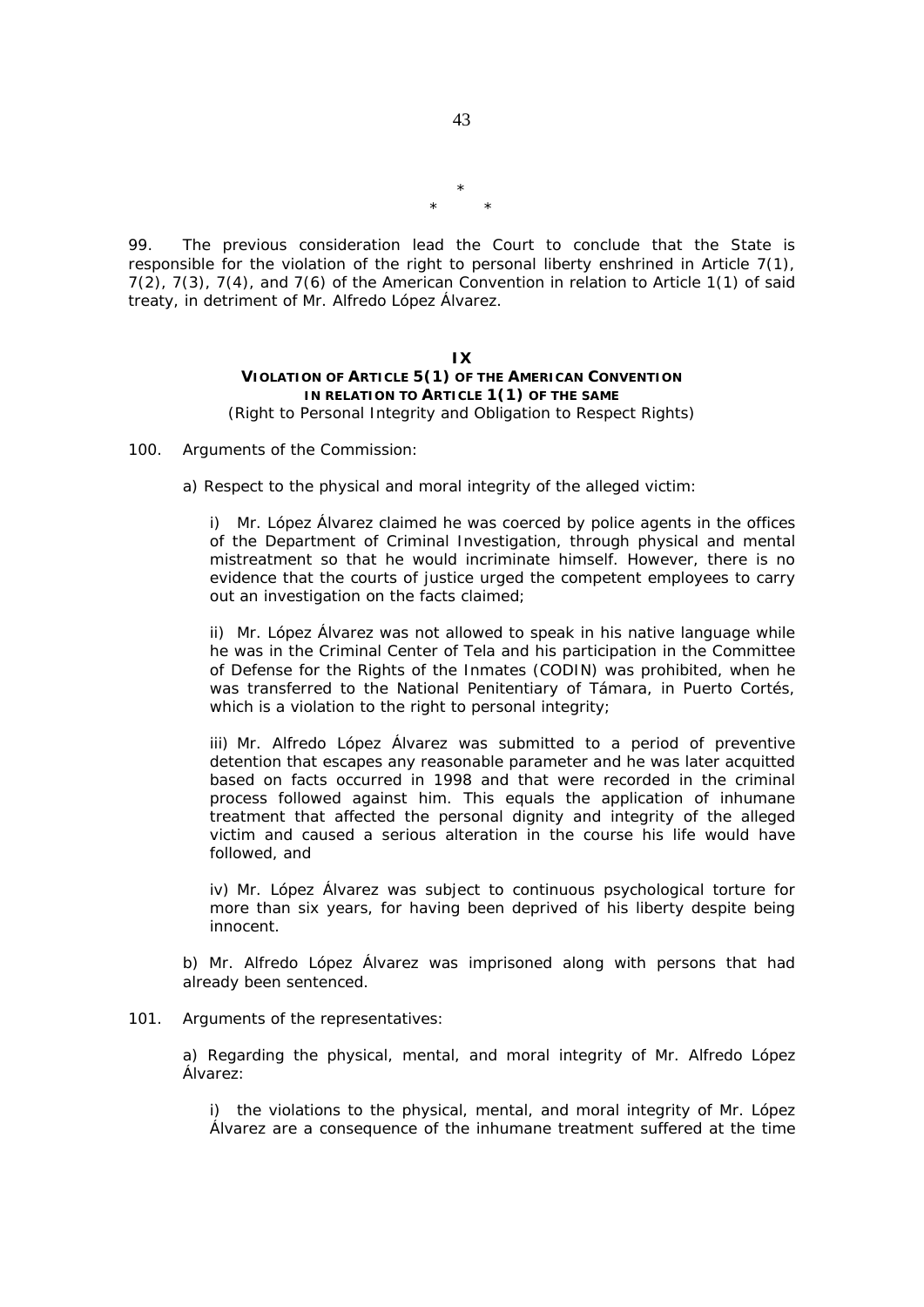of his arrest; of the lack of psychological treatment for the consequences of said treatment; of having been coerced to declare against himself; of the lack of medical assistance; of the imprisonment in a penitentiary center for convicts, even when he was still being processed, and of the prohibition to speak in his mother tongue in the Criminal Center of Tela;

ii) Mr. López Álvarez was submitted to "miserable" prison conditions, which worsened with his transfer to the National Penitentiary of Támara, and

iii) The transfer of Mr. López Álvarez to the National Penitentiary of Támara helped to the purpose of dismantling a committee for the defense of the human rights of the inmates and was accompanied by an inhumane and degrading treatment in detriment of the alleged victim, who was moved away from his next of kin and community.

b) Mr. López Álvarez was not given a treatment adequate to his condition of defendant, and

c) the right to the mental integrity of the next of kin of Mr. Alfredo López Álvarez has been violated as a direct consequence of his illegal and arbitrary detention, the anguish caused by watching the consequences of the violence he was submitted to; the separation of the family, which was aggravated by the physical distance between the place of detention and the residence of the members of the same; the lack of investigation and sanctions of those responsible for the facts; the slowness and arbitrary acts within the criminal procedure. All that generated suffering, anguish, insecurity, frustration, and helplessness among the next of kin of the alleged victim, reason for which they requested that the next of kin, parents, partner, children, and some siblings be considered victims in the present case.

### 102*. Arguments of the State:*

a) the transfer of Mr. Alfredo López Álvarez to the National Penitentiary of Támara, in the city of Puerto Cortés was not arbitrary; it was ordered to protect his life and physical integrity since he was constantly in fights with other detainees, and

b) "the truth is that the [imprisonment] conditions of the criminal centers of practically the entire Republic are not the best."

#### *Considerations of the Court*

103. Article 5 establishes, in what is relevant here, that:

1. Every person has the right to have his physical, mental, and moral integrity respected.

2. No one shall be subjected to torture or to cruel, inhuman, or degrading punishment or treatment. All persons deprived of their liberty shall be treated with respect for the inherent dignity of the human person.

 $[...]$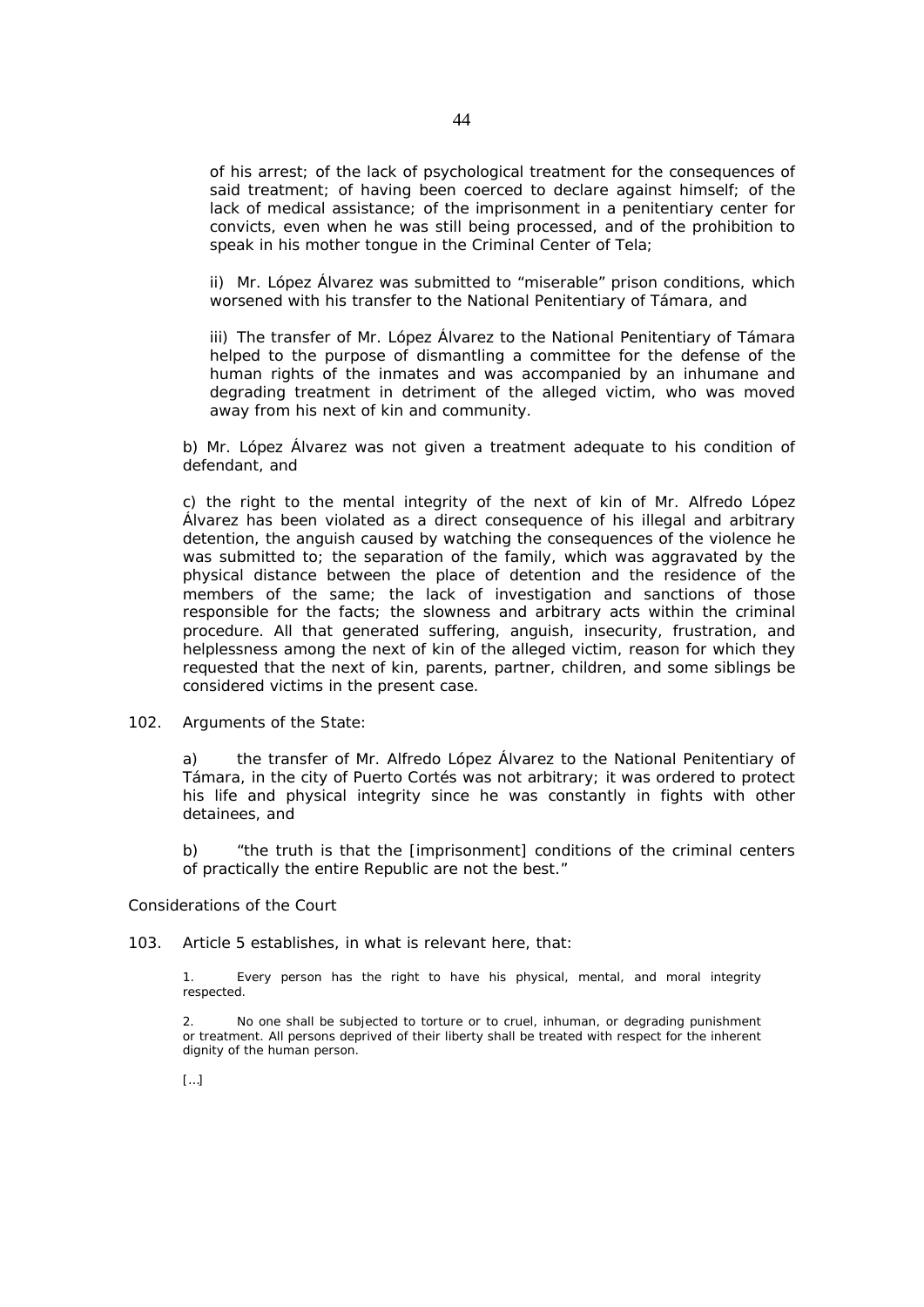4. Accused persons shall, save in exceptional circumstances, be segregated from convicted persons, and shall be subject to separate treatment appropriate to their status as unconvicted persons.

 $[...]$ 

104. This Tribunal has established that a "person who is unlawfully detained is in an exacerbated situation of vulnerability creating a real risk that his other rights, such as the right to humane treatment and to be treated with dignity, will be violated."<sup>91</sup> Also, the Court has indicated that the restriction of the rights of the detainee, as a consequence of the deprivation of liberty or a collateral effect of it, must be rigorously limited; the restriction of a human right is only justified when it is absolutely necessary within the context of a democratic society. $92$ 

105. The international organizations for the protection of human rights have established that detainees have the right to live in conditions of imprisonment compatible with their personal dignity and that the State must guarantee them the right to personal integrity.<sup>93</sup>

106. The State is the guarantor of the rights of the detainees, and it must offer them life conditions compatible with their dignity.<sup>94</sup> The European Court of Human Rights has indicated that

according to [Article 3 of the Convention], the State must ensure that a person is detained in conditions compatible with the respect to his human dignity, that the manner and methods used to exercise the measure does not submit them to anguish or difficulty that exceed the inevitable level of suffering intrinsic to the detention, and that, given the practical demands of the imprisonment, his health and well-being are adequately insured, offering him, among other things, the medical assistance required.

#### *a) Arrest and custody in the Office of Criminal Investigation*

107. This Tribunal considers that the acts committed by the State agents against Mr. Alfredo López Álvarez in virtue of his arrest and custody referred to in the section of facts proven of the present Judgment (*supra* paras. 54(12) and 54(14)) did not adjust to the stipulations included in Articles 5(1) and 5(2) of the Convention.

### *b) Conditions of the detention*

1

108. It has been proven that during the detention of Mr. Alfredo López Álvarez in the criminal centers of Tela and of Támara there was prison overpopulation; the alleged

<sup>91</sup> *Case of Tibi, supra* note 80, para. 147; *Case of the Gómez-Paquiyauri Brothers.* Judgment of July 8, 2004. Series C No. 110, para. 108, and *Case of Maritza Urrutia.* Judgment of November 27, 2003. Series C No. 103, para. 87.

<sup>92</sup> *Cf. Case of the "Juvenile Reeducation Institute".* Judgment of September 2, 2004. Series C No. 112, para. 154, and *Case of the "Five Pensioners"*. Judgment of February 28, 2003. Series C No. 98, para. 116.

<sup>93</sup> *Cf. Case of García-Asto and Ramírez-Rojas, supra* note 7, para. 221; *Case of Raxcacó-Reyes.*  Judgment of September 15, 2005. Series C No. 133, para. 95, and *Case of Fermín Ramírez.* Judgment of June 20, 2005. Series C No. 126, para. 118. In that same sense: United Nations, Basic Principles for the Treatment of Prisoners, adopted and proclaimed by the General Assembly in its Resolution 45/111, of December 14, 1990, Principle 1.

<sup>94</sup> *Cf. Case of the "Juvenile Reeducation Institute", supra* note 92, para. 159.

<sup>95</sup> *Eur. Court H.R. Kudla v. Poland, judgment of 26 October 2000*, No. 30210/96, para. 94.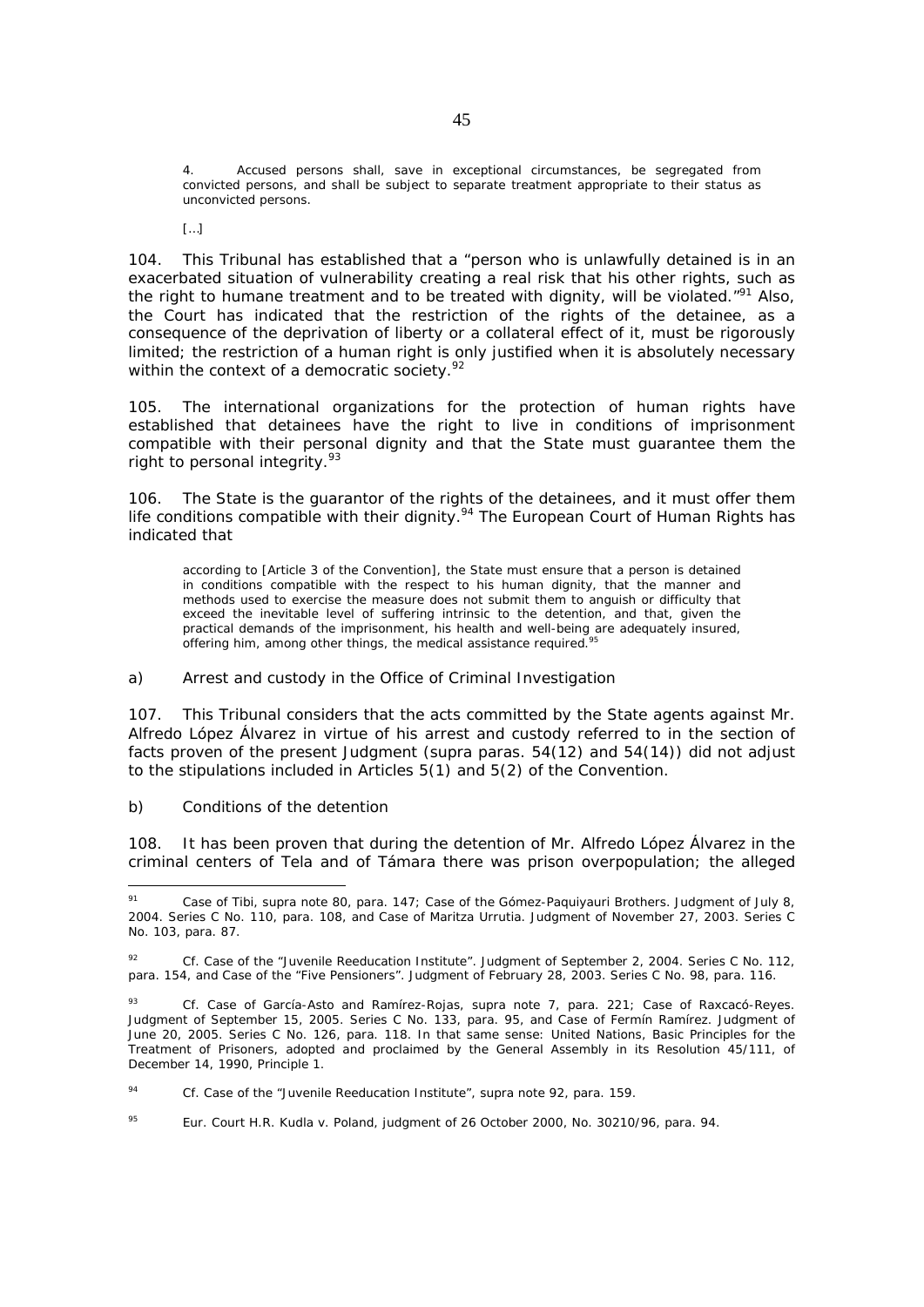victim was in a situation of permanent overcrowding; he was in a reduced cell, inhabited by numerous inmates; he had to sleep on the floor for a long period of time; he did not receive an adequate diet or drinkable water, nor did he have essential hygiene conditions (*supra* para. 54(48)).

109. In the public hearing held on June 28, 2005 before the Court, the State not only acknowledged that Mr. Alfredo López Álvarez suffered "real hardships" during his detention, but it also stated that "the truth is that the conditions in the criminal centers of practically all the Republic are not the best."

110. From that previously stated we can conclude that the alleged victim was not treated with the due respect to his human dignity, and that the State did not comply with the duties that correspond to it in its condition of guarantor of the rights of the detainees.

*d) Lack of separation between the accused and the convicted in the criminal centers* 

111. Article 5(4) of the American Convention states that "save in exceptional circumstances", the accused persons must be segregated from convicted persons, and be subject to a treatment appropriate to their status.<sup>96</sup>

112. It has been proven that in the penitentiary centers where Mr. Alfredo López Álvarez was incarcerated there was no classification system for the detainees. For more than six years and four months during which he was deprived of his liberty, he remained in company of convicted inmates, without the State having invoked and proved the existence of exceptional circumstances (*supra* para. 54(47)).

> \* \* \*

113. The previous consideration lead the Court to conclude that the State is responsible for the violation of the right to personal integrity, enshrined in Articles 5(1), 5(2), and 5(4) of the American Convention, with relation to Article 1(1) of said instrument, in detriment of Mr. Alfredo López Álvarez.

> \* \* \*

114. The representatives argued the violation of Article 5(1) of the Convention due to the breach of the mental and moral integrity of the closest family members of Mr. Alfredo López Álvarez (*supra* para. 101(c)).

115. Although the Inter-American Commission did not argue said violation, the Court has established that the alleged victims, their next of kin, or their representatives may invoke rights different to those included in the Commission's application, based on the facts presented by the latter (*supra* para. 82).

 $96$ Cf. Minimum Rules for the Treatment of Prisoners adopted by the First United Nations Congress on the Prevention of Crimes and the Treatment of Offenders, held in Geneva in 1955, and approved by the Economic and Social Council in its resolutions 663C (XXIV) of July 31, 1957 and 2076 (LXII) of May 13, 1977, 85. 1), and the Body of Principles for the Protection of all Persons Under any Form of Detention or Imprisonment adopted by the General Assembly in its resolution 43/173, December 9, 1988, Principle 8.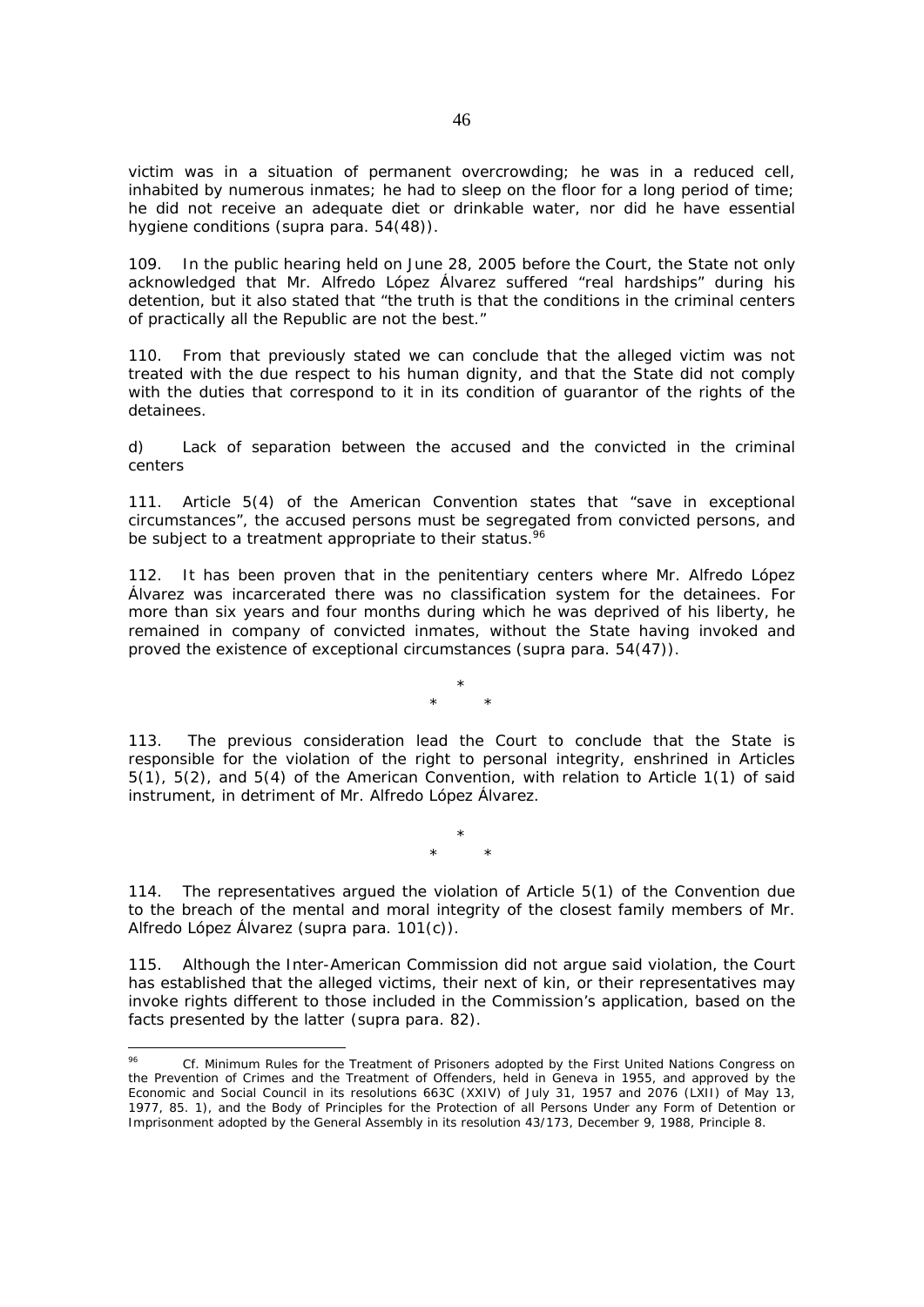116. This Tribunal acknowledges the situation that Mrs. Teresa Reyes Reyes, partner of the alleged victim, and the children of both and of Mr. Reyes Reyes went through. As a consequence of the detention of Mr. López Álvarez for more than six years, Mrs. Reyes Reyes assumed the responsibility of taking care of her family without the support of her partner; she had three pregnancies while the alleged victim was detained, and she suffered the precarious conditions of the penitentiary centers when she visited Mr. Alfredo López Álvarez; this situation turned worse when the alleged victim was transferred to the National Penitentiary of Támara. The children of Mr. López Álvarez and Mrs. Reyes Reyes, as well as those of the latter, have not had a father figure and have suffered the emotional and economic consequences of the situation the alleged victim was submitted to. Mrs. Reyes Reyes stated before the Court that her children are anxious and traumatized (*supra* paras. 40(1)(b), 40(1)(c), 54(5), 54(52), and 54(53)).

117. This Tribunal considers that it has been reasonably proven that the other children of Mr. Alfredo López Álvarez, as well as the parents of the alleged victim, were affected by what happened to Mr. López Álvarez in the present case, since they suffered for more than six years due to the prison conditions and the arbitrary nature of the detention suffered by the alleged victim (*supra* paras. 54(5), 54(6), and 54(53)).

118. Likewise, the Court considers as proven that there has been a bond of closelessness with four sisters and one of the brothers of Mr. López Álvarez, especially because Alba Luz, Rina Maribel, Marcia Migdali, and Joel Enrique, all with the surnames García Álvarez, visited their brother while he was detained in Tela and Támara, and they knew the prison conditions suffered by him (*supra* paras. 54(6) and 54(53)).

119. This Court has mentioned that the next of kin of the victims of violations of human rights may be, at the same time, victims. It has considered as violated the right to mental and moral integrity of the next of kin of the victims for the suffering caused by the violations perpetrated against their loved ones and the subsequent actions or omissions of the state authorities.<sup>97</sup> In consideration of that exposed, this Tribunal considers that the personal integrity of specific family members of Mr. López Álvarez has been affected.

120. The previous consideration lead the Court to conclude that the State is responsible for the violation of the right to personal integrity enshrined in Article 5(1) of the American Convention, in relation with Article 1(1) of said treaty, in detriment of Mrs. Teresa Reyes Reyes, partner of Mr. López Álvarez; of Alfa Barauda López Reyes, Suamein Alfred López Reyes, and Gustavo Narciso López Reyes, children of Mrs. Reyes Reyes and Mr. López Álvarez; of Alfred Omaly López Suazo, Deikel Yanell López Suazo, Iris Tatiana López Bermúdez, José Álvarez Martínez, and Joseph López Harolstohn, children of the alleged victim, and of José Jaime Reyes Reyes, and María Marcelina Reyes Reyes, children of Mrs. Teresa Reyes Reyes, who will also be considered children of the alleged victim; of Apolonia Álvarez Aranda and Catarino López, parents of Mr. López Álvarez, and of his sisters and his brother: Alba Luz, Rina Maribel, Marcia Migdali, Mirna Suyapa, and Joel Enrique, all with the surnames García Álvarez.

1

<sup>97</sup> *Cf. Case of Gómez-Palomino, supra* note 7, para. 60; *Case of the "Mapiripán Massacre"*, *supra* note 15, paras. 144 and 146, and *Case of the Serrano-Cruz Sisters*. Judgment of March 1, 2005. Series C No. 120, paras. 113 and 114.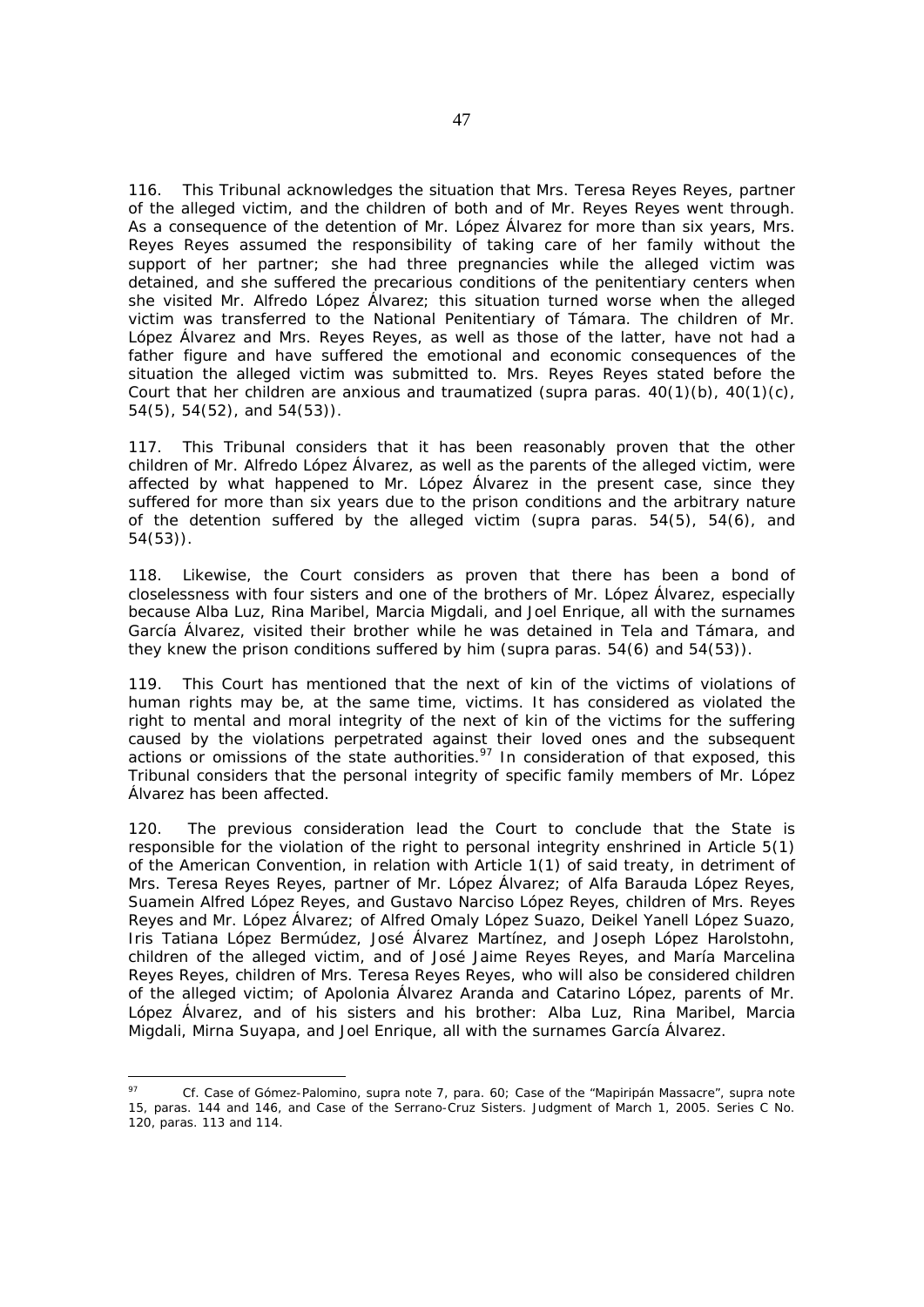\* \* \*

121. On the other hand, the representatives of the alleged victim argued the violation of Article 17(1) of the Convention, which enshrines the Protection of the Family, adducing that the transfer of Mr. Alfredo López Álvarez to the National Penitentiary of Támara worsened his separation with regard to his next of kin and his community. They indicated that the alleged victim could not carry out work activities while detained, he left his family unprotected, and he was not with them during difficult times. Neither the Commission nor the State referred to this violation.

122. The facts argued by the representatives as violations of Article 17 of the Convention were already examined in relation to the right to personal integrity of Mr. Alfredo López Álvarez and his next of kin (*supra* paras. 113 through 120), reason for which the Court will not issue a ruling regarding the alleged violation to this precept.

### **X VIOLATION OF ARTICLES 8 AND 25 OF THE AMERICAN CONVENTION IN RELATION WITH ARTICLE 1(1) OF THE SAME**

 *(Right to a Fair Trial, Right to Judicial Protection, and Obligation to Respect Rights)* 

### 123. *Arguments of the Commission:*

a) regarding the reasonable time, the States must pay special attention when dealing with trials where there are people subject to preventive detention. The criminal procedure followed against Mr. Alfredo López Álvarez lasted more than seventy months, reason for which the State has violated in detriment of the alleged victim the right to a reasonable time for the judgment;

b) the factual and judicial simplicity of the charges presented against the accused, and his procedural behavior of constantly pushing the procedure forward through recourses, including the habeas corpus, so that the domestic court would issue a ruling regarding the rights argued and would grant him his freedom, contrasts the behavior of the judicial authorities, which during the six years of process did not prove the effective participation of the alleged victim in the crime he was charged with, nor the existence of the body of the crime;

c) the prolonged preventive detention to which Mr. López Álvarez has been subject, implies that the State has presumed his guilt and has treated him as guilty of a crime, in violation of the principle of presumption of innocence enshrined in the Convention, that is also stipulated in Article 6 of the Code of Criminal Procedures;

d) the Honduran courts acquitted the defendant, after six years of trial and imprisonment. During this entire period of time they did not attend to the arguments presented by the defense counsel of the alleged victim. The remedies presented by him were unsuccessful, thus existing a violation to the right to a fair trial, and

e) the alleged victim was not assisted by an attorney during his statement before the Tribunal.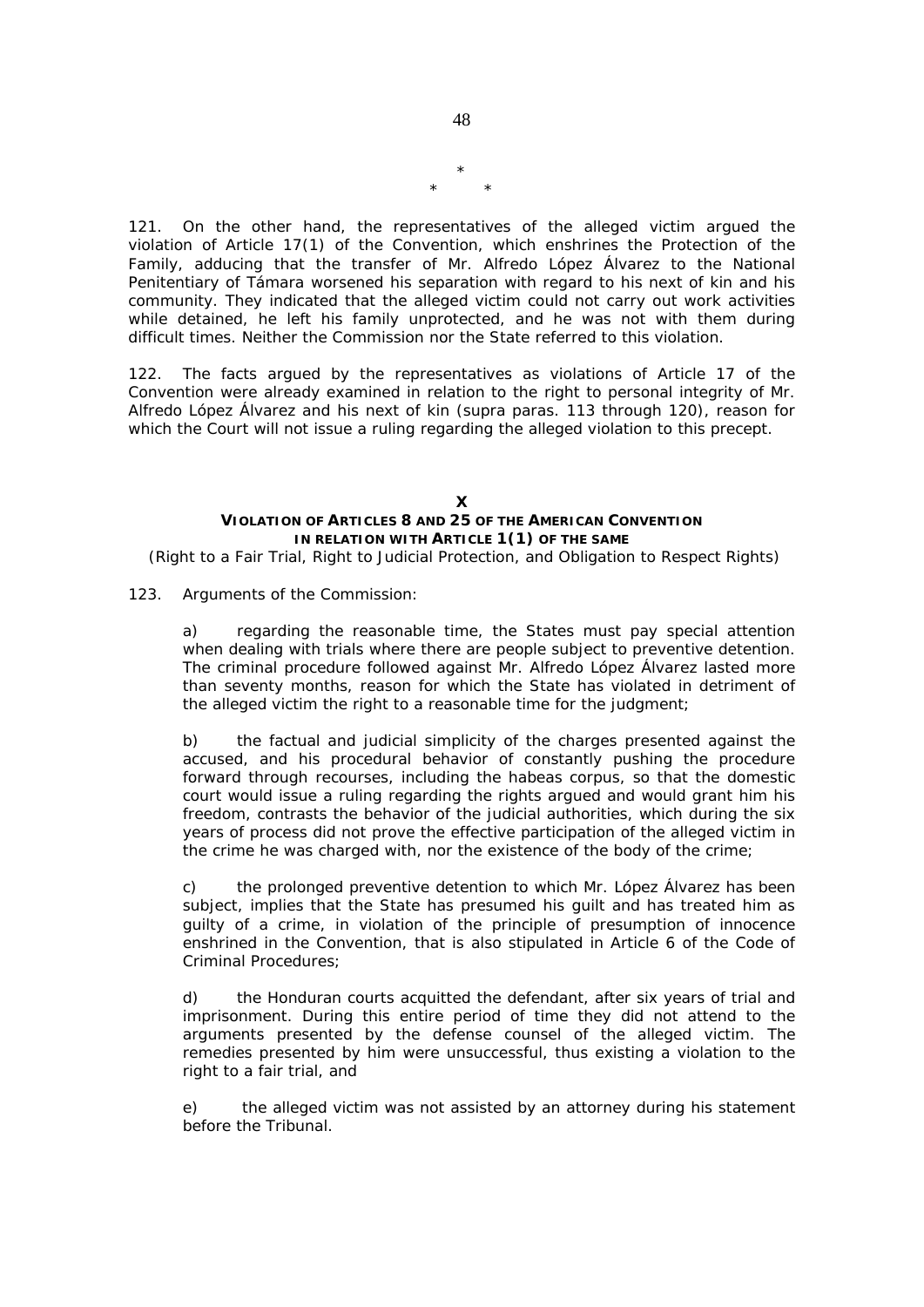#### 124. *Arguments of the representatives:*

a) the State violated Article 8(1) of the Convention by imprisoning Mr. Alfredo López Álvarez for more than six years and four months, as well as for not observing the reasonable time for the issuing of a judgment;

b) the excessive duration of the preventive detention of Mr. López Álvarez is a violation to the presumption of innocence;

c) the authorities did not comply with the legal times for the processing of the trial, which produced an excessive delay in the decision of the case, and

d) Mr. López Álvarez was not provided with legal representation during the first moments of his arrest, nor at the time of his statement; nor was he assigned a public defender when he did not have an attorney; besides, he was coerced into declaring himself guilty of the crime he was being charged with.

### 125. *Arguments of the State:*

a) the state authorities showed good faith in deciding on the present case. It tried to prevent the Attorney General of the Republic from presenting an appeal for annulment before the maximum Court of Justice. The immediate release of Mr. López Álvarez could only be granted after the discontinuance of the appeal for annulment;

b) the trial against Mr. López Álvarez was processed with all the guarantees and rights granted by law, and there is no evidence that his rights were violated. For example, the Appellate Court of la Ceiba annulled ex officio part of the accusations as a consequence of the alleged substitution of the substance seized for another powder, which determined the issuing of an acquittal, and

c) during the validity of the legislation prior to the year 2002 there was no immediacy, the judicial proceedings were not always practiced by judges, but by other judicial employees, however this did not occur in the case of Mr. Alfredo López Álvarez.

*Considerations of the Court* 

#### *a) Reasonable time of the criminal process*

#### 126. Article 8(1) of the American Convention states that

[e]very person has the right to a hearing, with due guarantees and within a reasonable time, by a competent, independent, and impartial tribunal, previously established by law, in the substantiation of any accusation of a criminal nature made against him or for the determination of his rights and obligations of a civil, labor, fiscal, or any other nature.

# 127. Article 25(1) of the Convention establishes that

[e]veryone has the right to simple and prompt recourse, or any other effective recourse, to a competent court or tribunal for protection against acts that violate his fundamental rights recognized by the constitution or laws of the state concerned or by this Convention,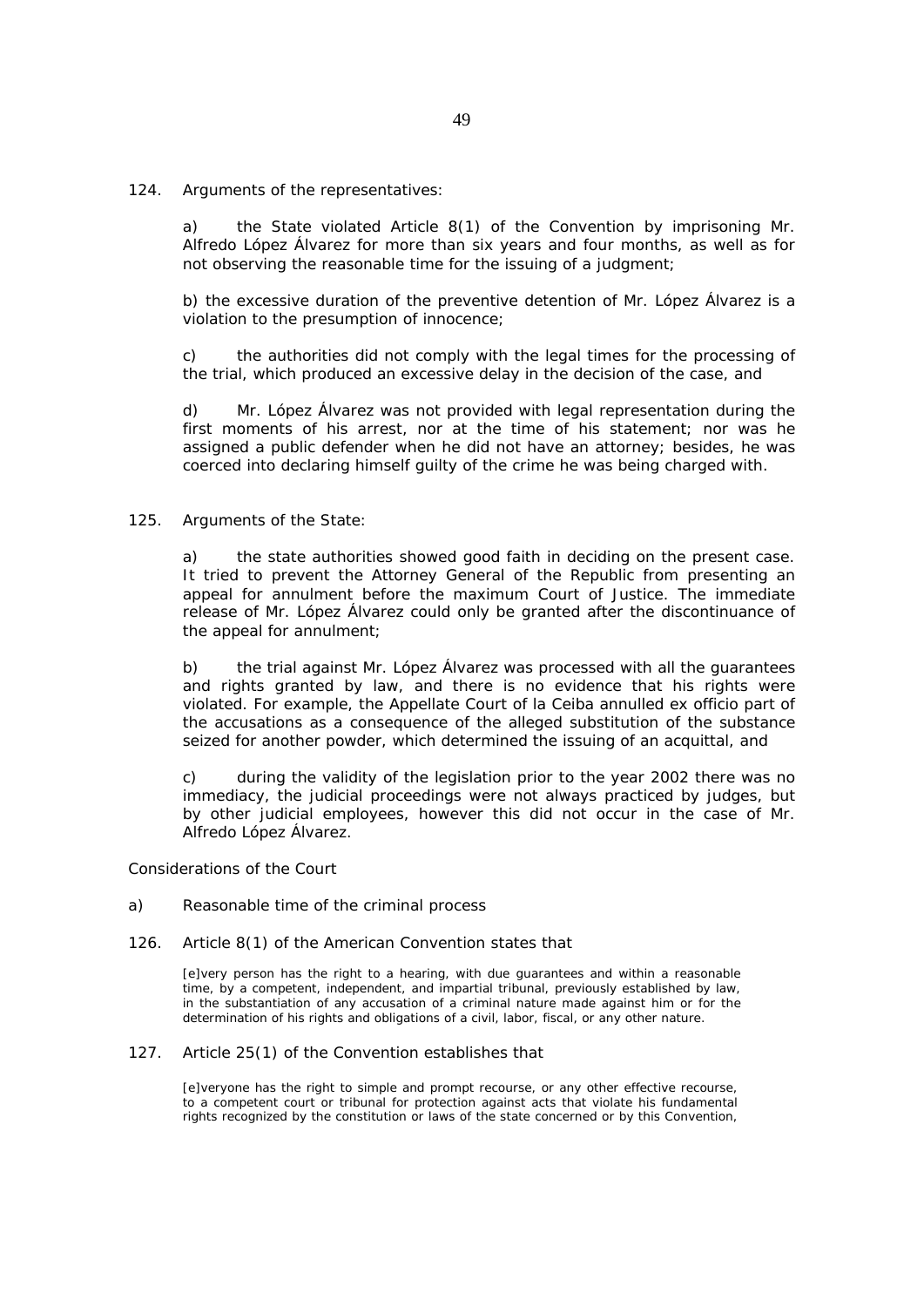even though such violation may have been committed by persons acting in the course of their official duties.

128. The right to access justice implies that the solution of the controversy be reached in a reasonable time<sup>98</sup>; a prolonged delay may constitute, in itself, a violation to the right to a fair trial.<sup>99</sup>

129. The reasonability of the time period referred to in Article 8(1) of the Convention must be analyzed with regard to the total duration of the criminal process developed against a certain accused party, up to the issuing of a definitive judgment.<sup>100</sup> In criminal matters this period of time starts when the first procedural act against a specific person as the probable responsible of a certain crime is presented.

130. In the present case, the first procedural act was the apprehension of Mr. Alfredo López Álvarez on April 27, 1997, date as of which the time period must be analyzed, even when we are here dealing with the time period for the realization of the process, not the duration of the detention, since that was the first proceeding of which there is news within the totality of the acts of the criminal procedure corresponding to Mr. López Álvarez. In order to determine if the term was reasonable it is precise to take into account that the process concludes with the issuing of the definitive judgment; when the exercise of the jurisdiction of acquaintance with the case concludes.<sup>101</sup> In criminal matters the term must include the entire procedure, including all the recourses of review that may be presented.

131. On January 13, 2003 the Sectional Court of First Instance of Tela issued an acquittal in favor of Mr. Alfredo López Álvarez, judgment that was confirmed on May 29, 2003 by the Appellate Court of la Ceiba. In June 2003, the Office of the Public Prosecutor announced an appeal of annulment against the judgment of the Appellate Court of la Ceiba, but it abandoned it on July 31, 2003. On August 14, 2003 the Criminal Chamber of the Supreme Court of Justice considered "the appeal of annulment dismissed due to violation of the law announced" before the mentioned Appellate Court, and confirmed the judgment issued on May 29, 2003. Mr. López Álvarez was released on August 26, 2003 (*supra* paras. 54(40), 54(41), 54(42), and 54(45)).

132. To examine the reasonability of the time period in this process pursuant to the terms of Article 8(1) of the Convention, the Court takes into account three elements: a) the complexity of the matter, b) the procedural activity of the interested party, and c) the behavior of the judicial authorities.<sup>102</sup>

<sup>98</sup> 98 *Cf. Case of Myrna Mack-Chang*. Judgment of September 25, 2003. Series C No. 101, para. 209; *Case of Bulacio.* Judgment of September 18, 2003. Series C No. 100*,* para. 114; and *Case of Hilaire, Constantine, and Benjamin et al.* Judgment of June 21, 2002. Series C No. 94, paras. 142 through 145.

<sup>99</sup> *Cf. Case of García-Asto and Ramírez-Rojas, supra* note 7, para. 166; *Case of Gómez-Palomino, supra* note 7, para. 85; *Case of the Moiwana Community.* Judgment of June 15, 2005. Series C No. 124*,* para. 160.

<sup>100</sup> *Cf. Case of Acosta-Calderón, supra* note 18, para. 104; *Case of Tibi, supra* note 80, para. 168, and *Case of Suárez Rosero*, *supra* note 87, para. 70.

<sup>101</sup> *Cf. Case of Tibi, supra* note 80, para. 168, and *Case of Suárez Rosero, supra* note 87, para. 71.

<sup>102</sup> *Cf. Case of García-Asto and Ramírez-Rojas, supra* note 7, para. 166; *Case of Acosta-Calderón, supra* note 18, para. 105, and *Case of the Serrano-Cruz Sisters, supra* note 97, para. 67.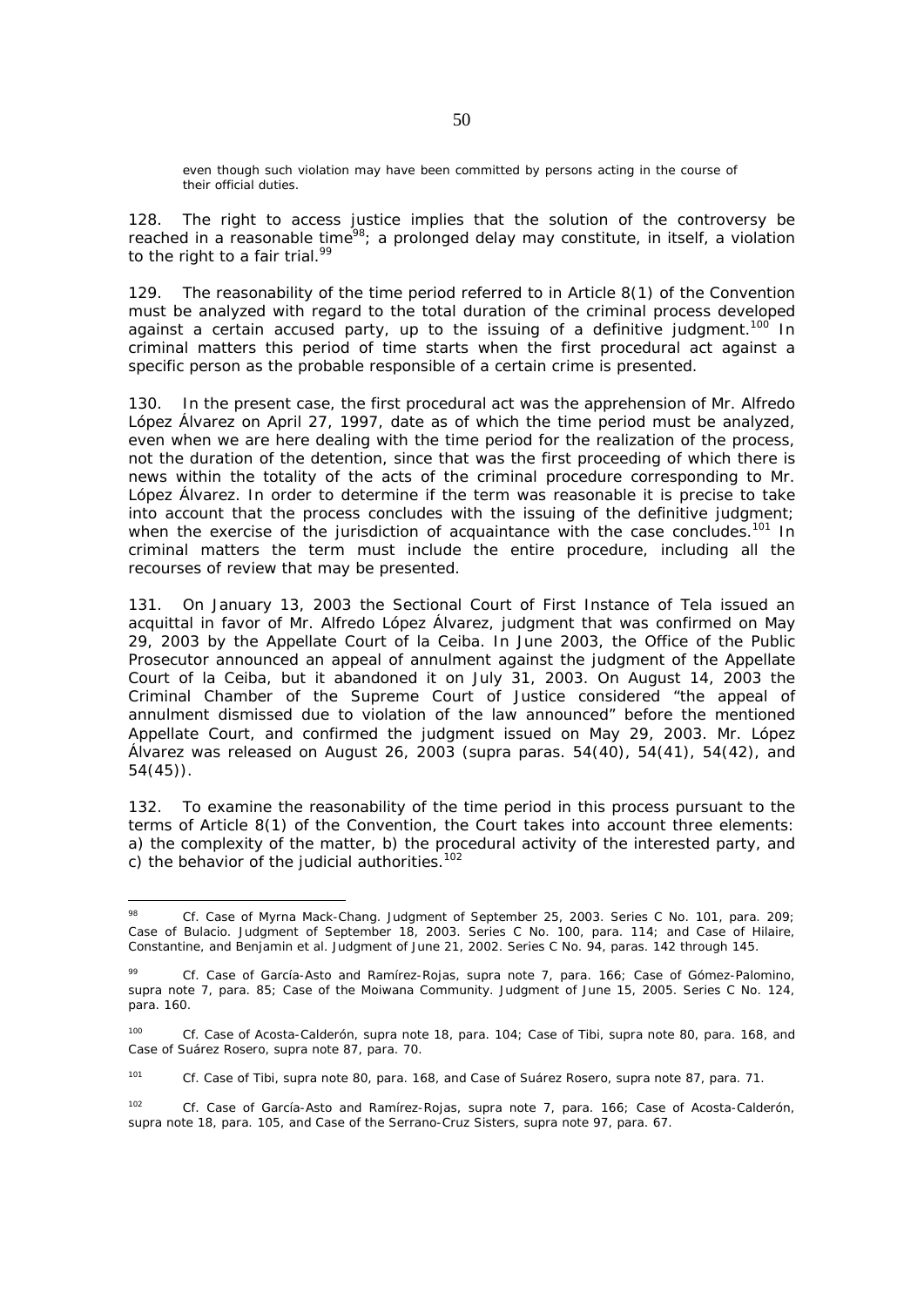133. The case was not marked by a special complexity. There were only two defendants (*supra* para. 54(32)). The substance had been seized and once it was identified it would determine the appropriateness of the procedures. There is no evidence in the dossier that Mr. López Álvarez carried out procedures that delayed or slowed down the processing of the case.

134. On the other hand, in the criminal procedure at least four annulments were issued due to different procedural irregularities: a partial one on July 25, 1997 and three absolute ones on September 9, 1998, March 10, 1999, and May 2, 2001 (*supra*  paras. 54(23), 54(28), 54(30), and 54(33)).

135. The nullities which served to the purposes of adjusting the procedures to the due process were motivated by the lack of diligence in the actions of the judicial authorities in charge of the case. The internal judge, when carrying out the actions later annulled, did not comply with the duty of directing the process pursuant to law. This was determining in the fact that the alleged victim was obliged to wait more than six years for the State to administrate justice.

136. Based on the above considerations, and on the global study of the criminal procedure against Mr. Alfredo López Álvarez, we point out that the same lasted more than six years. The State did not observe the principle of reasonable time enshrined in the American Convention, due to the sole responsibility of the judicial authorities who should have administrate justice.

137. Article 25(1) of the Convention establishes the obligation of the States to offer all people submitted to its jurisdiction an effective judicial recourse against acts that violate their fundamental rights.103 It is not enough for the recourses to exist formally; it is necessary that the be effective,<sup>104</sup> that is, the person must be given a real opportunity to present a simple and prompt recourse that allows them to obtain, in their case, the judicial protection required.<sup>105</sup>

138. The existence of this guarantee "represents one of the basic mainstays, not only of the American Convention, but also of the Rule of Law in a democratic society in the sense set forth in the Convention."<sup>106</sup>

139. In this regard, this Court has reiterated that said obligation does not end with the legal existence of a remedy; it is necessary that it be suitable to fight the violation, and its application by the competent authority must be effective.<sup>107</sup>

<sup>103</sup> <sup>103</sup> *Cf. Case of García-Asto and Ramírez-Rojas, supra* note 7, para. 113; *Case of Palamara-Iribarne, supra* note 15, para. 183, and *Case of Acosta-Calderón, supra* note 18, para. 92.

<sup>104</sup> *Cf. Case of Palamara-Iribarne, supra* note 15, para. 184; *Case of Acosta-Calderón, supra* note 18, para. 92, and *Case of Tibi, supra* note 80, para. 131.

<sup>105</sup> *Cf. Case of Acosta-Calderón, supra* note 18, para. 93; *Case of the Serrano-Cruz Sisters, supra* note 97, para. 75, and *Case of Tibi, supra* note 80, para. 131.

<sup>106</sup> *Cf. Case of Palamara-Iribarne, supra* note 15, para. 184; *Case of Acosta-Calderón, supra* note 18, para. 93, and *Case of the Serrano-Cruz Sisters, supra* note 97, para. 75.

<sup>107</sup> *Cf. Case of Palamara-Iribarne, supra* note 15, para. 184; *Case of Acosta-Calderón*, *supra* note 18, para. 93, and *Case of Tibi, supra* note 80, para. 131.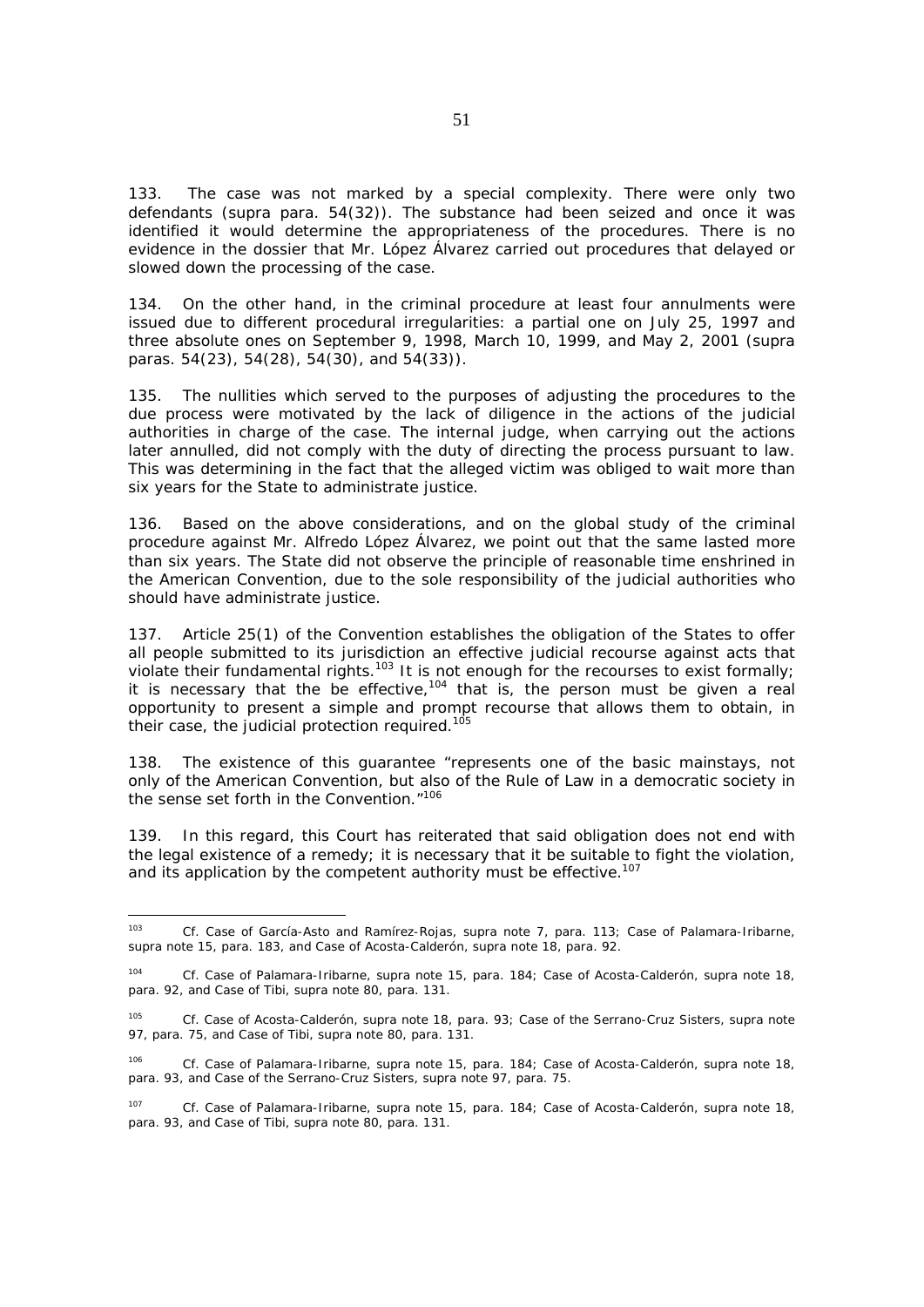140. Therefore, the Court considers that the State violated Article 25 of the American Convention, in detriment of Mr. Alfredo López Álvarez, since it did not guarantee his access to effective judicial recourses that could protect him against the violations to his rights.

### *b) Presumption of innocence*

### 141. Article 8(2) of the Convention states that

[e]very person accused of a criminal offense has the right to be presumed innocent so long as his guilt has not been proven according to law.

142. In their domestic law and in the application of the same by the competent authorities, the States must observe the exceptional nature of the preventive detention and respect the principle of presumption of innocence all throughout the process (*supra* paras. 67, 68, and 69).

143. In the present judgment it was established that Mr. Alfredo López Álvarez suffered an illegal and arbitrary preventive detention and that he remained imprisoned until August 26, 2003 (*supra* paras. 75 and 54(45)).

144. The alleged victim was detained for more than 6 years, without a reason that justified the preventive detention (*supra* paras. 74 and 78), which violated his right to be presumed innocent of the criminal offense he was being charged with.

### *c) Right to a fair trial in the criminal process*

145. This Court reiterates that the alleged victims or their representatives may invoke rights different to those included in the Commission's application, as long as they stick to the facts included in the latter (*supra* para. 82). Therefore, the Court will analyze the violation of Article 8, subparagraphs  $2(b)$ ,  $2(d)$ ,  $2(e)$ , and  $2(g)$  of the Convention, claimed by the representatives.

146. Article 8 establishes, in what is relevant, that:

2. […] During the proceedings, every person is entitled, with full equality, to the following minimum guarantees:

- […]
- b) prior notification in detail to the accused of the charges against him;
- […]
- d) the right of the accused to defend himself personally or to be assisted by legal counsel of his own choosing, and to communicate freely and privately with his counsel;
- e) the inalienable right to be assisted by counsel provided by the state, paid or not as the domestic law provides, if the accused does not defend himself personally or engage his own counsel within the time period established by law;
- […]
- g) the right not to be compelled to be a witness against himself or to plead guilty [.]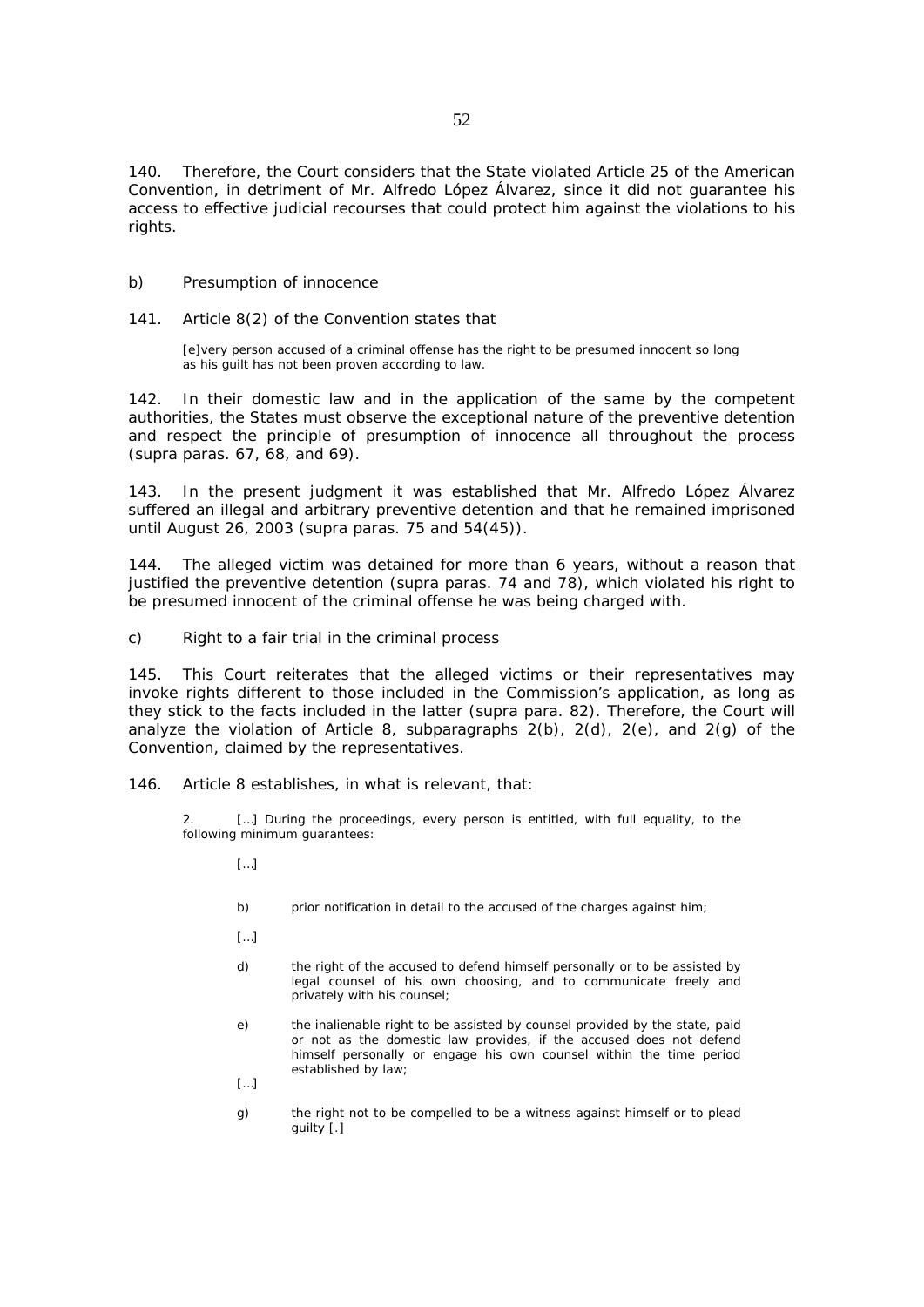147. The States Parties in the American Convention have an obligation to comply with the rules of the due process of law (Article 8(1)), within the general obligation of such States to quarantee the free and full exercise of the rights recognized by the Convention to all persons subject to their jurisdiction (Article  $1(1)$ ).<sup>108</sup>

148. All organs that exercise functions of a substantially jurisdictional nature have the obligation to adopt just decisions based on full respect for the guarantee of due process established in Article 8 of the Convention.<sup>109</sup>

> \* \* \*

149. Article 8(2)(b) of the American Convention orders that the competent judicial authorities notify the accused of the charges presented against him, their reasons, and the crimes or offenses he is charged with.<sup>110</sup> In order for this right to satisfy its inherent purposes, it is necessary that this notification be given before the accused offers his first statement.<sup>111</sup> This guarantee is essential for the effective exercise of the right to a defense. It is precise to especially consider the application of this guarantee when measures that restrict the right to personal liberty are adopted, as in this case.

150. In the present case, it was proven that Mr. Alfredo López Álvarez offered his preliminary examination statement on April 29, 1997, without the assistance of legal counsel (*supra* para. 54(17)). The evidence offered proves that on that same day the alleged victim appointed his legal counsel, whose accreditation before the Sectional Court of First Instance of Tela was presented on April 30, 1997 and this Court admitted the writ on May 2, 1997 (*supra* para. 54(18)). On the mentioned April 30, 1997 the Office of the Public Prosecutor presented before the Sectional Court of First Instance of Tela an accusation for the possession, sale, and trafficking of cocaine against Mr. Alfredo López Álvarez and others (*supra* para. 54(19)). Therefore, Mr. López Álvarez gave his preliminary examination statement without a previous and detailed knowledge of the accusation against him.

> \* \* \*

151. Article 229 of the Code of Criminal Procedures, in force in 1998, established that "[…] once he has given his preliminary examination statement, the accused person may appoint his defense counsel and he will be allowed to request the corresponding copy." At the same time, Article 253 of the same Code stated that "[i]n

<sup>108</sup> <sup>108</sup> *Cf. Case of Palamara-Iribarne, supra* note 15, para. 163*; Case of the "Mapiripán Massacre"*, *supra* note 15, para. 195, and *Case of the Moiwana Community, supra* note 99, para. 142.

<sup>109</sup> *Cf. Case of Palamara-Iribarne, supra* note 15, para. 164; *Case of Yatama.* Judgment of June 23, 2005. Series C No. 127, para. 149; *Case of Ivcher Bronstein*. Judgment of February 6, 2001. Series C No. 74, para. 104.

<sup>110</sup> *Cf. Case of Palamara-Iribarne, supra* note 15, para. 225; *Case of Acosta-Calderón*, *supra* note 18, para. 118, and *Case of Tibi, supra* note 80, para. 187.

<sup>111</sup> *Cf. Case of Palamara-Iribarne, supra note* 15, para. 225; *Case of Acosta-Calderón*, *supra* note 18, para. 118, and *Case of Tibi*, *supra* note 80, para. 187.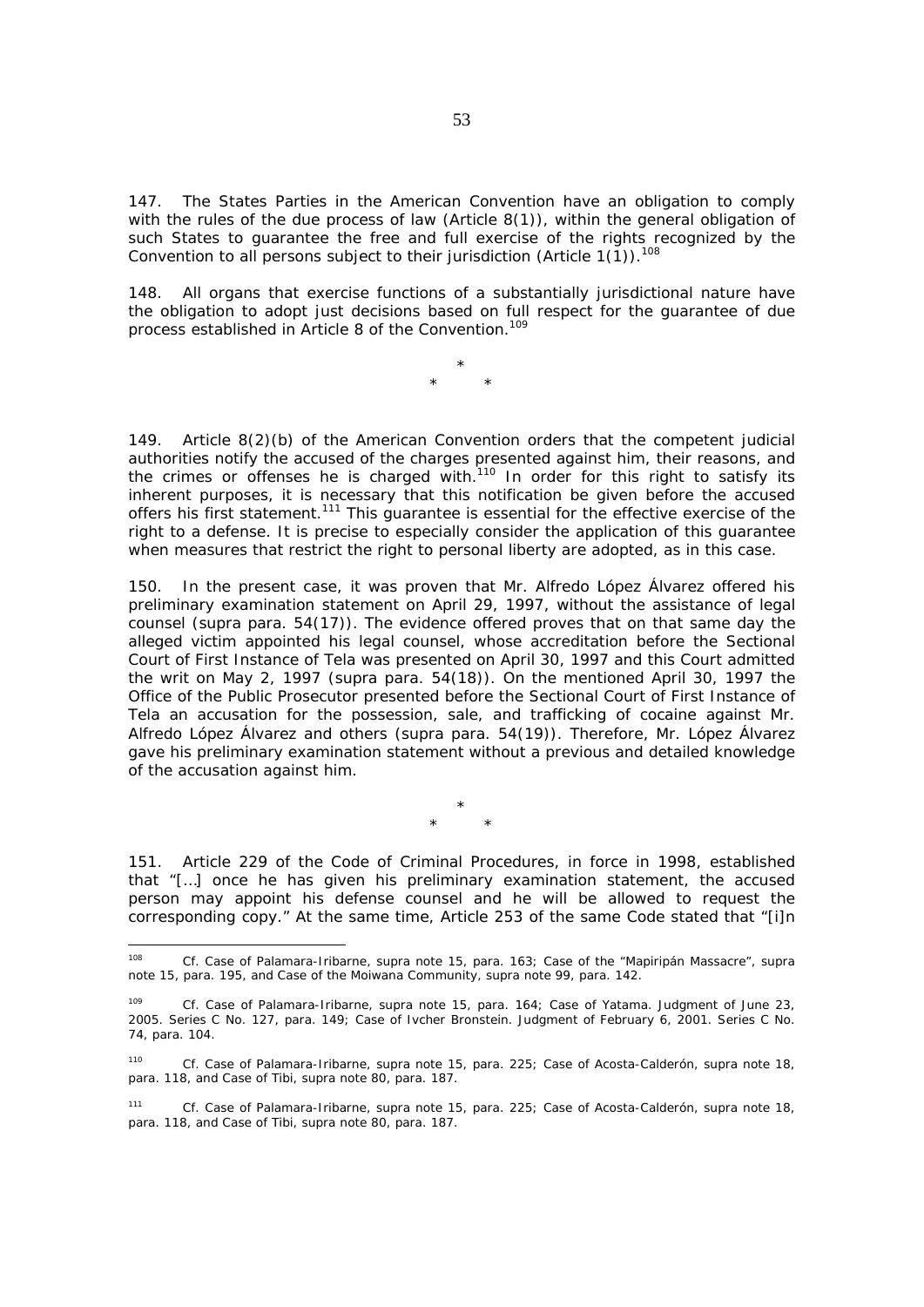the court order in which the full trial is opened the Judge will order, in its case, that the accused party appoint his defense counsel or that the state do so if it must be appointed ex officio. If this statement were affirmative, he will immediately proceed to make the appointment."

152. It is stated that Mr. López Álvarez did not have the opportunity to offer his preliminary examination statement in the presence of his defense counsel, with whom he had communication some days after his arrest. Therefore, he was not guaranteed the right to have legal counsel pursuant to Article 8(2)(d) of the Convention.

153. On the other hand, it has also been proven that Mr. López Álvarez made several appointments and substitutions of legal counsel throughout the process (*supra* para. 54(18)), reason for which this Court does not have sufficient elements of evidence to determine if the right of the alleged victim to be assisted by legal counsel in the terms of Article 8(2)(e) of the Convention was violated.

154. This Tribunal considers that the mentioned Articles 229 and 253 of the Code of Criminal Procedures were incompatible with the parameters of the American Convention, and it also observes that said internal norms are no longer valid in Honduras for the processes followed under the current Code of Criminal Procedures.

> \* \* \*

155. Mr. Alfredo López Álvarez stated in his preliminary examination statement that "he was strongly coerced [in the Office of Criminal Investigation], through physical and mental mistreatment, into incriminating [himself...] with the questions that [the state agents were] making […]," despite which the alleged victim did not accept the charges (*supra* para. 54(14)). In consideration of that expressed by Mr. López Álvarez, which was not debated by the State, and the specifics of the present case, this Court considers that the alleged victim was subject to said acts with the purpose of weakening his mental resistance and making him incriminate himself for the fact he was being charged with, in violation of the stated in Article 8(2)(g) of the Convention.

> \* \* \*

156. The previous consideration lead the Court to conclude that the State is responsible for the violation of the rights enshrined in Articles  $8(1)$ ,  $8(2)$ ,  $8(2)(b)$ ,  $8(2)(d)$ , and  $8(2)(g)$ , and  $25(1)$  of the American Convention, in relation to Article 1(1) of the same, in detriment of Mr. Alfredo López Álvarez.

> **XI VIOLATION OF ARTICLES 13 AND 24 OF THE AMERICAN CONVENTION IN RELATION WITH ARTICLE 1(1) OF THE SAME** *(Freedom of Thought and Expression, Right to Equal Protection and Obligation to Respect Rights)*

- 157*. Arguments of the Commission:* 
	- a) it did not argue violation of Article 13 of the Convention;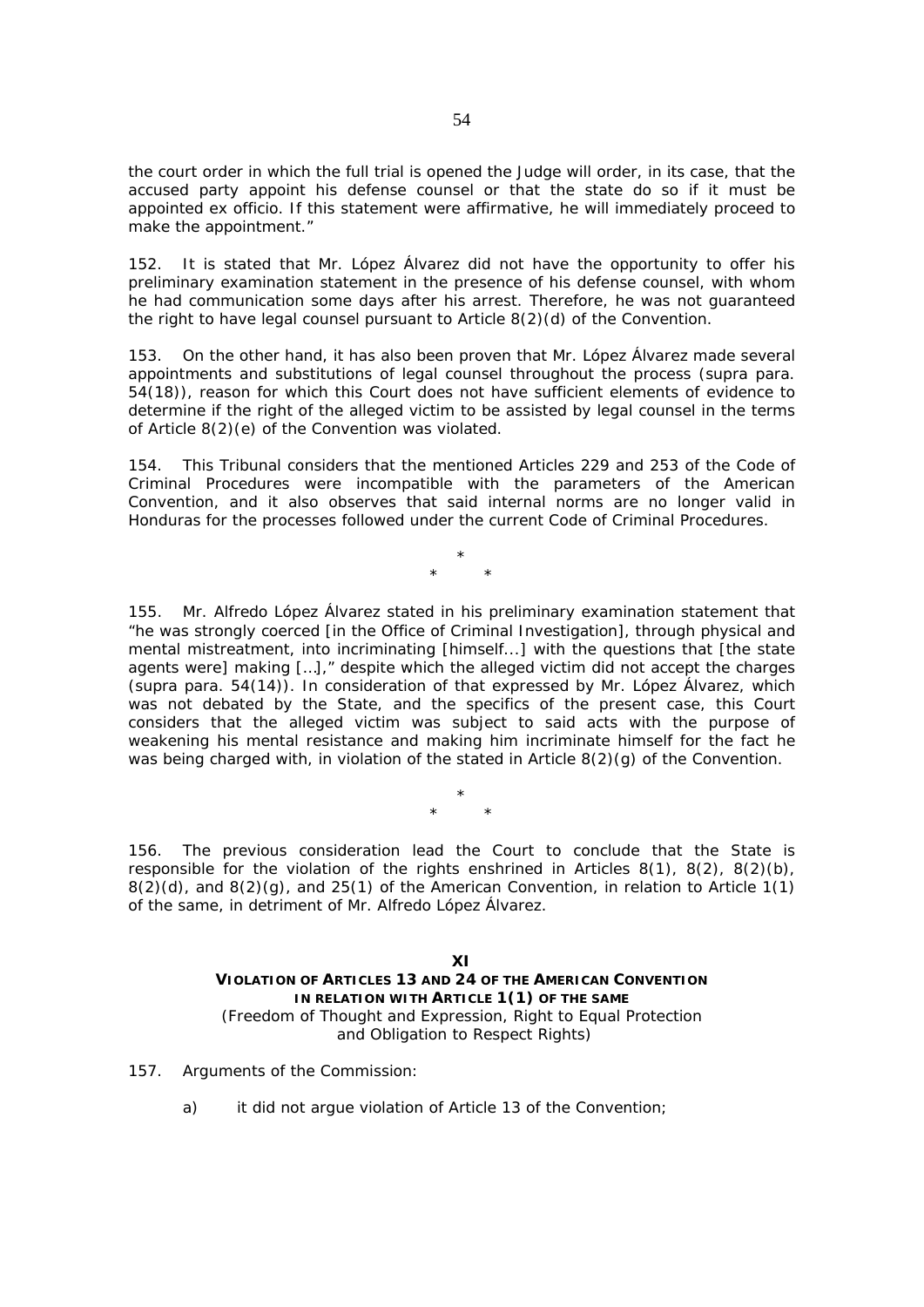b) the general prohibition of discrimination established in Article 1(1) of the Convention extends to the domestic law of the States Parties, who have made a commitment to not introduce discriminatory norms in their legal systems. In order for a distinction in treatment not be discriminatory, the State must prove an interest particularly important or an imperious social need, that may justify the distinction, and that the measure adopted be the less restrictive of the right in question, and

c) Mr. López Álvarez was not allowed to use his native language during his stay in the prison. The State has argued security reasons to justify said restriction; even if there can be legitimate reasons to restrict certain rights within a criminal establishment, the State did not prove that the prohibition to use the language was "evidently necessary" or that it was the less restrictive measure possible. The prohibition suffered by the alleged victim violated Article 24 of the Convention and the general prohibition of discrimination for reasons of language, established in Article 1(1) of the same.

### 158. *Arguments of the representatives:*

a) the State is the guarantor of the people detained under its custody, reason for which any measure adopted tending to restrict rights must be pursuant to human dignity, have a reasonable justification and it should be the measure that implies the least burden possible;

b) language is one of the constitutive elements of the identity of the Garifuna people, therefore the liberty of expression has an individual and social dimension. The prohibition directed to the Garifuna people of speaking in their mother tongue, was not justified and up to this date the State has not been able to invalidate the arbitrary nature that characterized it, and

c) the principles of right to equal protection and non discrimination belong to the field of the *jus cogens.* The arbitrary prohibition of the use of the Garifuna language in the Criminal Center of Tela was a discriminatory act. The State violated Mr. Alfredo López Álvarez's right to no discrimination. The representatives referred to Articles 4, 5, and 28(3) of Agreement 169 of the International Labor Organization and Article 173 of the Constitution of Honduras.

#### 159. *Arguments of the State:*

a) it condemns that Mr. López Álvarez's right was limited and states that an investigation was carried out by the Office of the Public prosecutor in order to attribute responsibilities. However, since it has been proven before the Court that the alleged victims also speak perfect Spanish, the damages argued by them and their representatives are not of the magnitude and seriousness affirmed by them;

c) it acknowledges that ethnical minorities may express themselves in their native language. The State has put into action, through the Ministry of Education, programs for the implementation of a bilingual education, and

c) it totally and absolutely respects the Garifuna people and other ethnic groups of Honduras. There is no type of segregation or discrimination for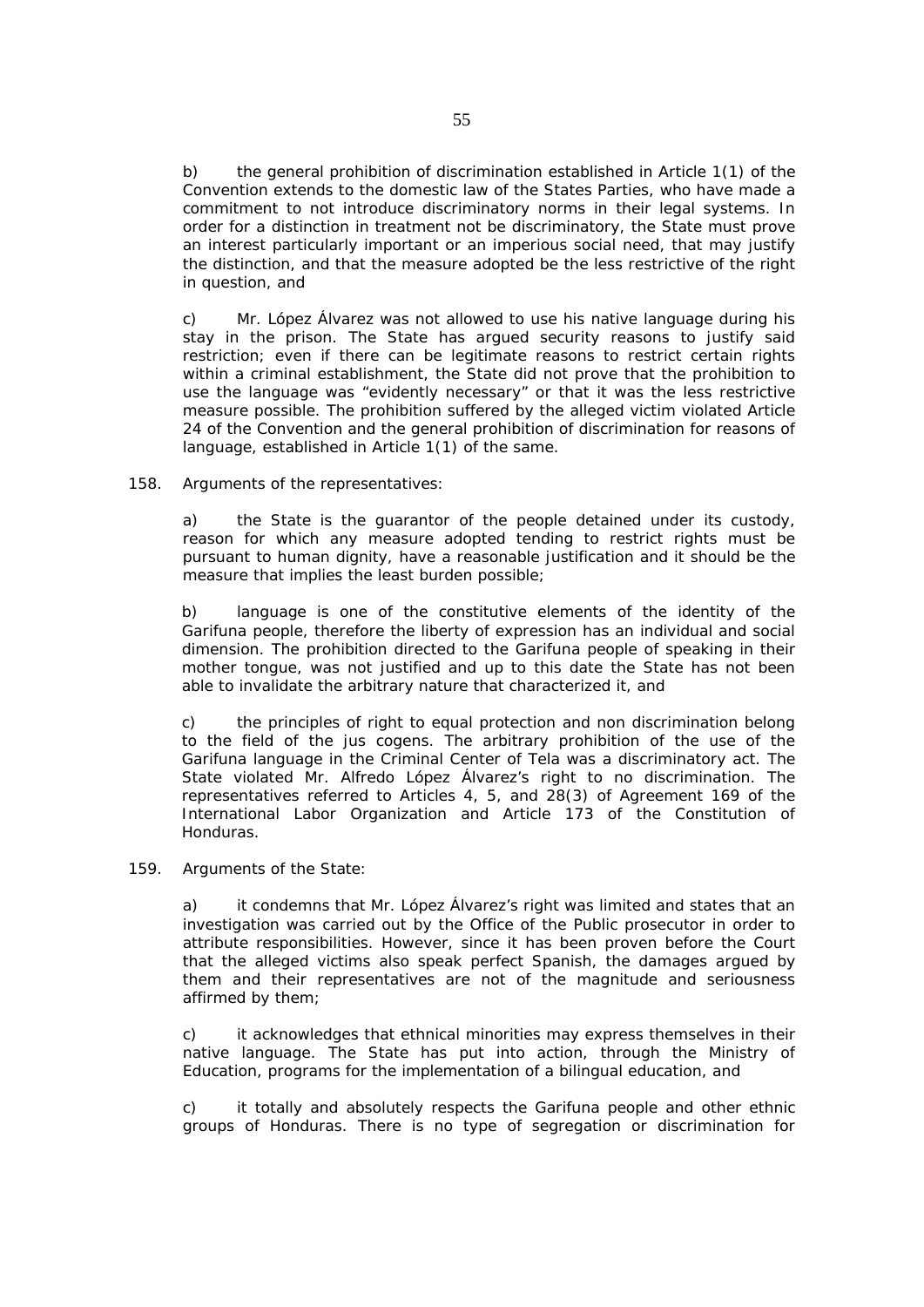reasons of sex, race, religion, or social condition. An equal treatment is a guarantee enshrined in the Constitution.

#### *Considerations of the Court*

160. Although the Inter-American Commission did not argument the violation of Mr. López Álvarez's right to express himself in the Garifuna language, the alleged victims, his next of kin, or representatives may argument violations based on the facts considered in the Commission's application (*supra* para. 82).

### 161. Article 13 of the American Convention states that:

1. Everyone has the right to freedom of thought and expression. This right includes freedom to seek, receive, and impart information and ideas of all kinds, regardless of frontiers, either orally, in writing, in print, in the form of art, or through any other medium of one's choice.

2. The exercise of the right provided for in the foregoing paragraph shall not be subject to prior censorship but shall be subject to subsequent imposition of liability, which shall be expressly established by law to the extent necessary to ensure:

a) respect for the rights or reputations of others; or

b) the protection of national security, public order, or public health or morals.

[…]

#### 162. Article 24 of the American Convention states that

[a]ll persons are equal before the law. Consequently, they are entitled, without discrimination, to equal protection of the law.

163. The Court has previously stated, regarding the content of the right to freedom of thought and expression, that it contains a double dimension: the individual one, which consists in the right to disseminate information and the social one that consists in the right to seek, receive and disseminate information and ideas of all types.<sup>112</sup> Both aspects are equally important and must be guaranteed in full simultaneously in order to grant total effectiveness to the right to freedom of thought and expression in the terms of Article 13 of the Convention.<sup>113</sup>

164. Article 13(1) expressly enshrines the liberty to orally impart information. The Court considers that one of the mainstays of the freedom of expression is precisely the right to speak, and that the latter necessarily implies the right of people to use the language of their choice when expressing their thoughts. The expression and dissemination of thoughts and ideas are indivisible; therefore a restriction to the possibilities of spreading information directly represents, in the same measure, a limit to the right to express oneself freely.<sup>114</sup>

 $112$ 112 *Cf. Case of Ricardo Canese*. Judgment of August 31, 2004. Series C No. 111, para. 77; *Case of Herrera Ulloa*. Judgment of July 2, 2004. Series C No. 107, para. 108, and *Case of Ivcher Bronstein, supra*  note 109, para. 146.

<sup>113</sup> *Cf. Case of Ricardo Canese, supra* note 112, para. 80; *Case of Herrera Ulloa*, *supra* note 112, para. 111, and *Case of Ivcher Bronstein, supra* note 109, para. 149.

<sup>114</sup> *Cf. Case of Palamara-Iribarne, supra* note 15, para. 72; *Case of Ricardo Canese, supra* note 112, para. 78, and *Case of Herrera Ulloa, supra* note 112, para. 109.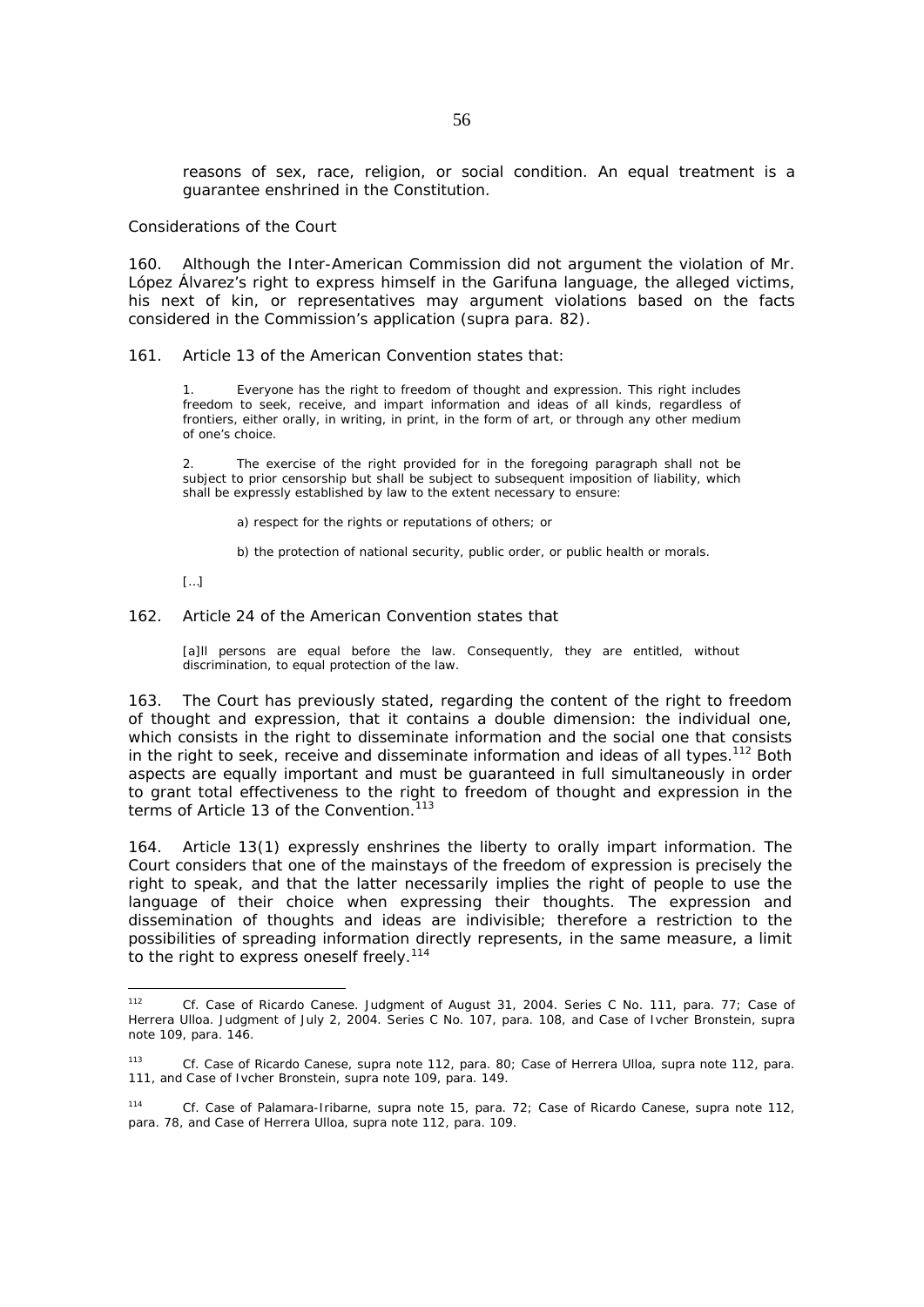165. The "need" and, therefore, the legality of the restrictions to the freedom of expression based on Article 13(2) of the American Convention, will depend on if they are oriented to satisfying an imperative public interest, which clearly predominates over the social need of the complete enjoyment of the right guaranteed in Article 13. Among several options to reach this objective, the one that least restricts the right protected is the one that must be chosen.<sup>115</sup> The above applies to laws, as well as administrative decisions, and acts, and acts or decisions of any other nature, that is, to all demonstration of state power.

166. In the present case, in the year 2000 the Director of the Criminal Center of Tela prohibited the Garifuna population of said criminal center, among which Mr. Alfredo López Álvarez was included, from speaking their mother tongue (*supra* para. 54(49)). Said measure denied the alleged victim from expressing himself in the language of his choice. This measure was not justified by the State. Said prohibition infringes the detainee's individuality and does not obey to security conditions or treatment needs.

167. The penitentiary authorities exercise a strong control over the people subject to their custody. Therefore, the State must guarantee the existence of adequate conditions so that the person deprived of his liberty may develop a decent life, ensuring him the exercise of the rights whose restriction is not a necessary consequence of the deprivation of liberty, pursuant to the rules that are characteristic of a democratic society.<sup>116</sup>

168. The Court considers that the observance of rules in the collective treatment of the detainees within a criminal center, does not give the State, in the exercise of its power to punish, the legal authority to limit, in an unjustified manner, the freedom of the people to express themselves through any means and in the language chosen by them.

169. According to the facts of this case, the prohibition was issued regarding the native language of Mr. Alfredo López Álvarez, which is the form of expression of the minority to which the alleged victim belongs. Therefore the prohibition acquires a special seriousness, since the mother tongue represents an element of identity of Mr. Alfredo López Álvarez as a Garifuna. In this way, the prohibition affected his personal dignity as a member of that community.

170. This Tribunal has reiterated that the peremptory legal principle of the equal and effective protection of the law and non-discrimination determines that the States must abstain from producing regulations that are discriminatory or have discriminatory effects on certain groups of the population when exercising their rights. Moreover, States must combat discriminatory practices and must adopt the measures needed to ensure the effective right to equal protection for all individuals before the law.<sup>117</sup>

-

<sup>115</sup> *Cf. Case of Palamara-Iribarne, supra* note 15, para. 85; *Case of Ricardo Canese*, *supra* note 112, para. 96, and *Case of Herrera Ulloa, supra* note 112, paras. 121 and 123.

<sup>116</sup> *Cf. Case of García-Asto and Ramírez-Rojas, supra* note 7, para. 221; *Case of Raxcacó-Reyes, supra*  note 93, para. 95, and *Case of Fermín Ramírez*, *supra* note 93, para. 118.

<sup>117</sup> *Cf. Case of the Girls Yean and Bosico*, *supra* note 15, para. 141; *Case of Yatama*, *supra* note 109, para. 185, and *Juridical Condition and Rights of the Undocumented Migrants*. Advisory Opinion OC-18/03 of September 17, 2003, Series A No. 18, para. 88.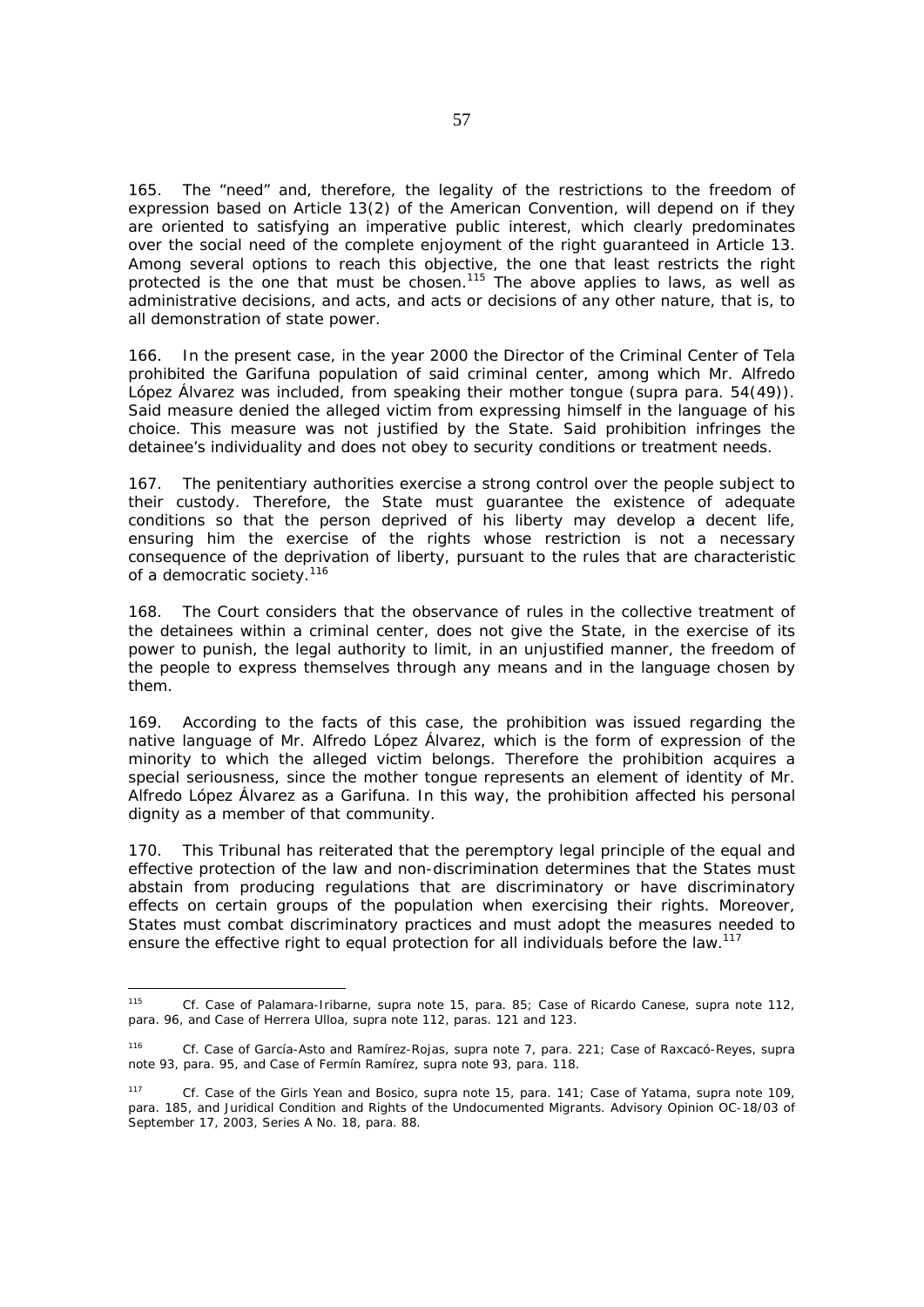171. The States must take into consideration the information that differentiates the members of the Indian populations from that of the population in general, and that make up their cultural identity.<sup>118</sup> Language one of the most important elements of identity of any people, precisely because it guarantees the expression, diffusion, and transmission of their culture.

172. In the present case, the restriction on the liberty to speak Garifuna applied to some inmates of the Criminal Center of Tela was discriminatory in detriment of Mr. Alfredo López Álvarez, as a member of the Garifuna community.

173. The Court finds that by prohibiting Mr. Alfredo López Álvarez to express himself in the language of his choice, during his detention in the Criminal Center of Tela, the State applied a restriction to the exercise of his liberty of expression incompatible with the guarantee established in the Convention and that, at the same time, constituted a discriminatory act against him.

174. The above considerations lead the Court to conclude that the State is responsible for the violation of the rights to liberty of thought and expression and equal protection before the law, enshrined in Articles 13 and 24 of the American Convention, and for the non-compliance of the general obligation to respect and guarantee the rights and liberties established in Article 1(1) of the same instrument, in detriment of Mr. Alfredo López Álvarez.

### **XII VIOLATION OF ARTICLE 16 OF THE AMERICAN CONVENTION IN RELATION WITH ARTICLE 1(1) OF THE SAME** *(Freedom of Association and Obligation to Respect Rights)*

### 175. *Arguments of the representatives:*

a) the arrest of Mr. Alfredo López Álvarez had the purpose of separating him from his tasks as a defender of human rights in his quality of member of the Committee of Lands and of the Honduran Black Fraternal Organization. His transfer to the National Penitentiary of Támara, in Puerto Cortés, helped to the objective of separating him from the Committee of Defense of the Rights of the Inmates, and

b) the actions of the Honduran authorities are part of a pattern of persecution and harassment against the defenders of human rights; said persecution is not limited to the present case, since it has cost some Honduran indigenous leaders their life.

### 176. *Arguments of the Commission:*

It did not present arguments regarding this Article.

<sup>118</sup> <sup>118</sup> *Cf. Case of the Indigenous Community Yakye Axa.* Judgment of June 17, 2005. Series C No. 125*,*  para. 51.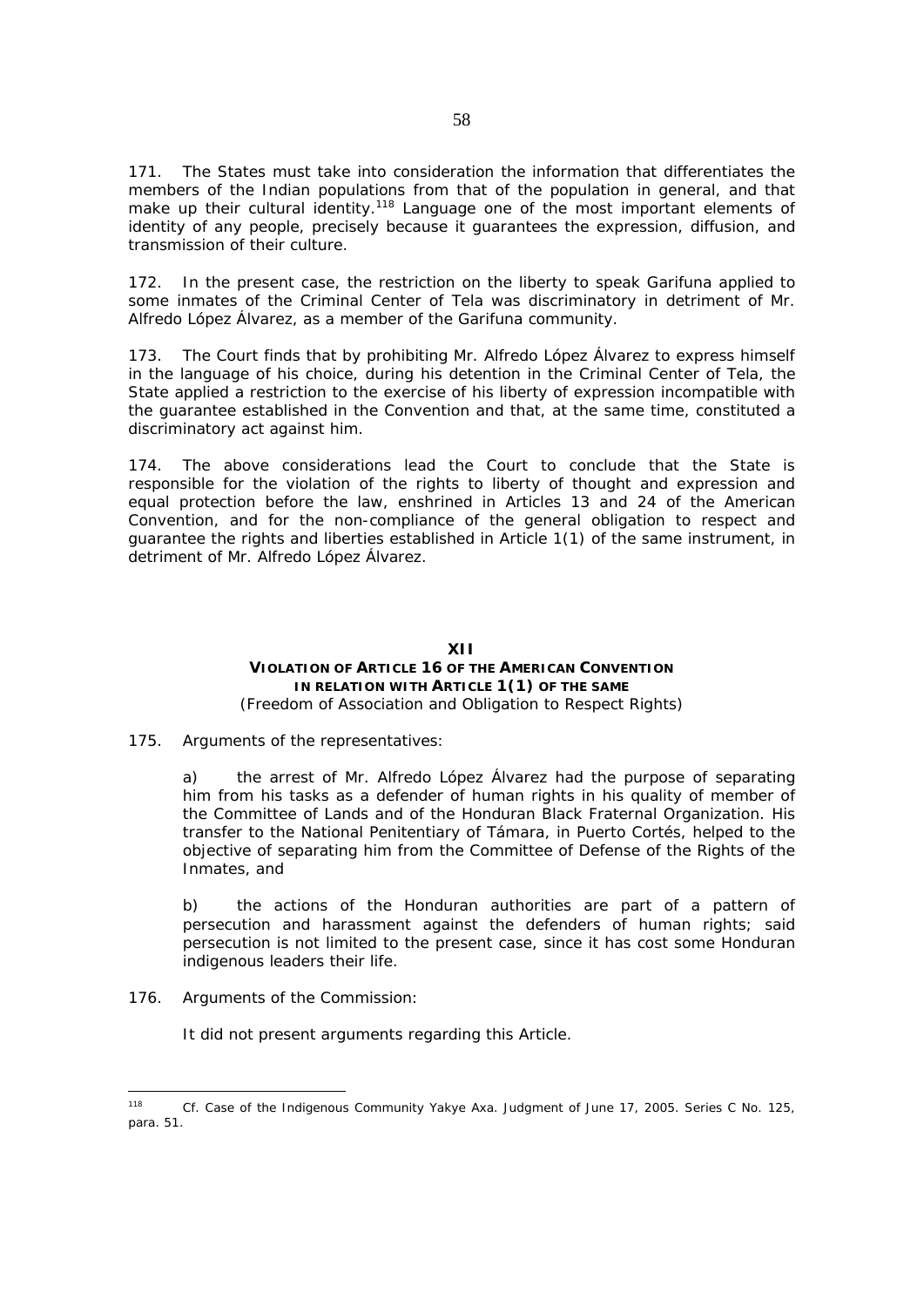#### 177. *Arguments of the State:*

The transfer was a security measure since Mr. Alfredo López Álvarez and other inmate leaders of CODIN allegedly maintained disputes with other detainees in the Criminal Center of Tela.

#### *Considerations of the Court*

178. Even though the representatives may claim rights not presented by the Commission in its application (*supra* para. 82), the Court considers that the facts argued as violations of Article 16 of the Convention do not correspond to the suppositions established in this precept.

# **XIII**

#### **REPARATIONS** *APPLICATION OF ARTICLE 63(1)*

#### *Obligation to Repair*

179. It is a principle of International Law that all violation of an international obligation that has produced damage involves the duty to adequately repair it.<sup>119</sup> In this sense, the Court has based its decisions on Article 63(1) of the American Convention, according to which:

[i]f the Court finds that there has been a violation of a right or freedom protected by this Convention, the Court shall rule that the injured party be ensured the enjoyment of his right or freedom that was violated. It shall also rule, if appropriate, that the consequences of the measure or situation that constituted the breach of such right or freedom be remedied and that fair compensation be paid to the injured party.

180. Article 63(1) of the American Convention constitutes a rule of customary law that enshrines one of the fundamental principles in contemporary international law on state responsibility. Thus, when an illicit act is imputed to the State, its international responsibility arises, together with the subsequent duty of reparation and to put an end to the consequences of said violation.<sup>120</sup> The obligation to repair is regulated by International Law and may not be modified or not complied with by the State invoking for said purpose stipulations of its domestic law.<sup>121</sup>

181. Reparations consist in those measures necessary to make the effects of the committed violations disappear. Their nature and amount depend on the characteristics of the violation and of the harm caused at both material and moral levels. Reparations cannot entail either enrichment or impoverishment of the victim or

 $119$ <sup>119</sup> *Cf. Case of Blanco-Romero et al., supra* note 7, para. 67; *Case of García-Asto and Ramírez-Rojas, supra* note 7, para. 246, and *Case of Gómez-Palomino, supra* note 7, para. 112.

<sup>120</sup> *Cf. Case of Blanco-Romero et al., supra* note 7, para. 68; *Case of García-Asto and Ramírez-Rojas, supra* note 7, para. 247, and *Case of Palamara-Iribarne, supra* note 15, para. 234.

<sup>121</sup> *Cf. Case of Blanco-Romero et al., supra* note 7, para. 98; *Case of García-Asto and Ramírez-Rojas, supra* note 7, para. 248, and *Case of Gómez-Palomino, supra* note 7, para. 113.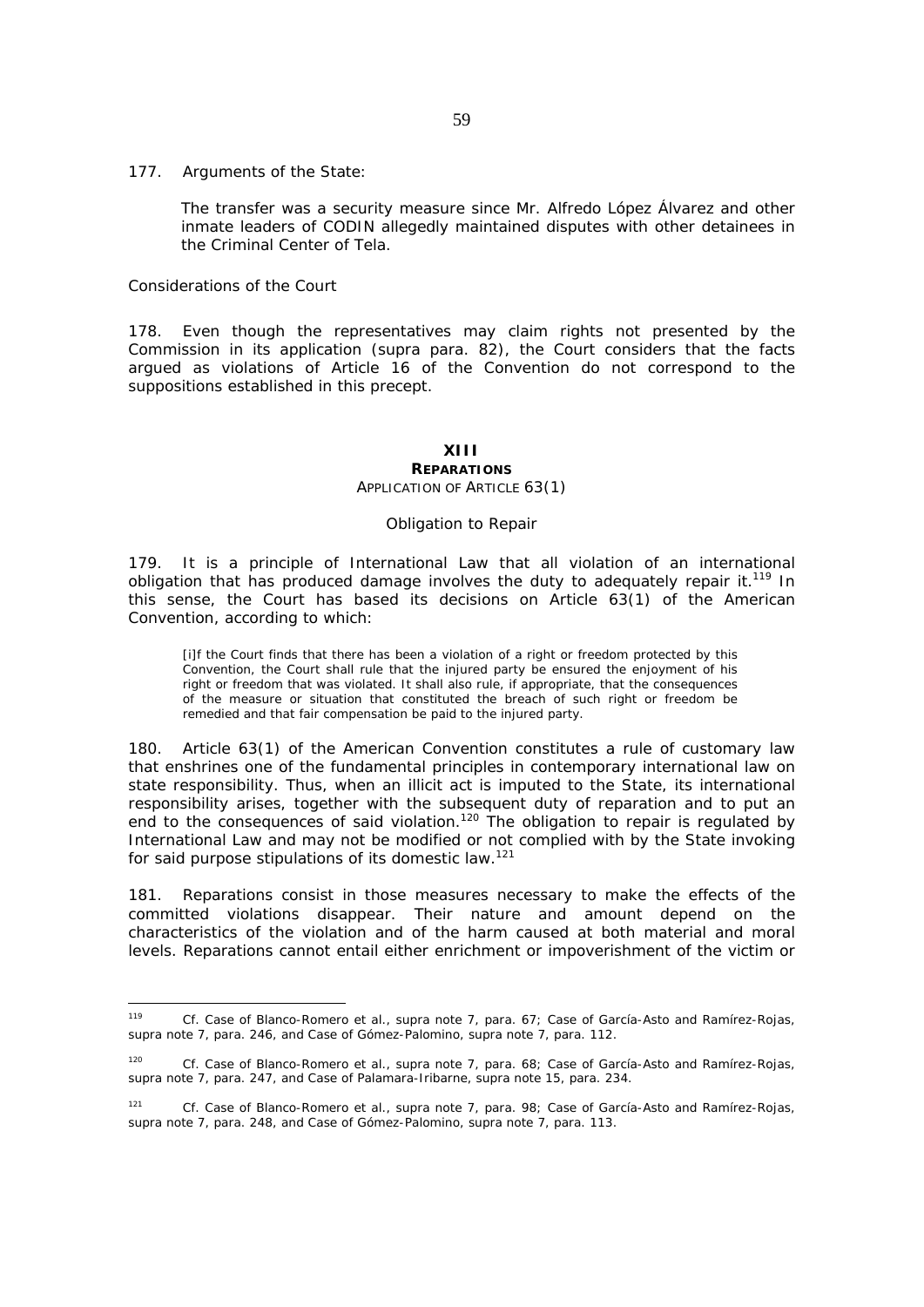his successors, and they must be coherent with the violations stated in the Judgment.<sup>122</sup>

182. The reparation of the damage caused by a violation of an international obligation requires, whenever possible, full restitution (*restitutio in integrum),* which consists in the restoring the situation that existed before the violation occurred. When this is not possible, as in the majority of the cases, among those the present case, the international court will determine the measures to guarantee the rights violated, repair that the consequences caused by the infractions, and establish payment of an indemnity as compensation for the harm caused.<sup>123</sup> It is necessary to add measures of a positive nature that the State must adopt in order to ensure that detrimental acts like those of the present case do not occur again.<sup>124</sup>

#### *A) BENEFICIARIES*

#### 183*. Arguments of the Commission:*

The right of reparation in the terms of Article 63(1) of the Convention vests in Alfredo López Álvarez and his next of kin.

184*. Arguments of the representatives:* 

The State must repair Mr. Alfredo López Álvarez for the violation of Articles 5, 7, 8, 13, 16, 17, 24, and 25 of the American Convention in relation with Article 1(1) of the Convention, as well as for non-compliance of Article 2 of the same, and the following members of his family for violation of Articles 5(1) and 5(2) of the American Convention: Teresa Reyes Reyes, partner; Alfa Barauda López Reyes, Suamein Alfred López Reyes, Gustavo Narciso López Reyes, José Álvarez Martínez, Alfred Omaly López Suazo, Deikel Yanell López Suazo, Joseph López Harolstohn, and Iris Tatiana López Bermúdez, his children, and José Jaime Reyes Reyes and María Marcelina Reyes Reyes, children of his partner Teresa Reyes Reyes and adopted by Mr. López Álvarez; Apolonia Álvarez Aranda and Catarino López, his parents, and Alba Luz García Álvarez, Mirna Suyapa García Álvarez, Rina Maribel García Álvarez, Marcia Migdali García Álvarez, and Joel Enrique García Álvarez, his siblings.

185*. Arguments of the State:* 

It did not refer to the persons entitled to reparations.

#### *Considerations of the Court*

186. The Court considers Mr. Alfredo López Álvarez as the "injured party" in his nature of victim of the violations of the rights enshrined in Articles 5, 7, 8, 13, 24, and 25 of the American Convention, in relation to Article 1(1) of this instrument, reason for

 $122$ 122 *Cf. Case of Blanco-Romero et al., supra* note 7, para. 67; *Case of García-Asto and Ramírez-Rojas, supra* note 7, para. 246, and *Case of Gómez-Palomino, supra* note 7, para. 112.

<sup>123</sup> *Cf. Case of Blanco-Romero et al., supra* note 7, para. 69; *Case of García-Asto and Ramírez-Rojas, supra* note 7, para. 248, and *Case of Palamara-Iribarne, supra* note 15, para. 234.

<sup>124</sup> *Cf. Case of Blanco-Romero et al., supra* note 7, para. 69; *Case of García-Asto and Ramírez-Rojas, supra* note 7, para. 248, and *Case of Palamara-Iribarne, supra* note 15, para. 234.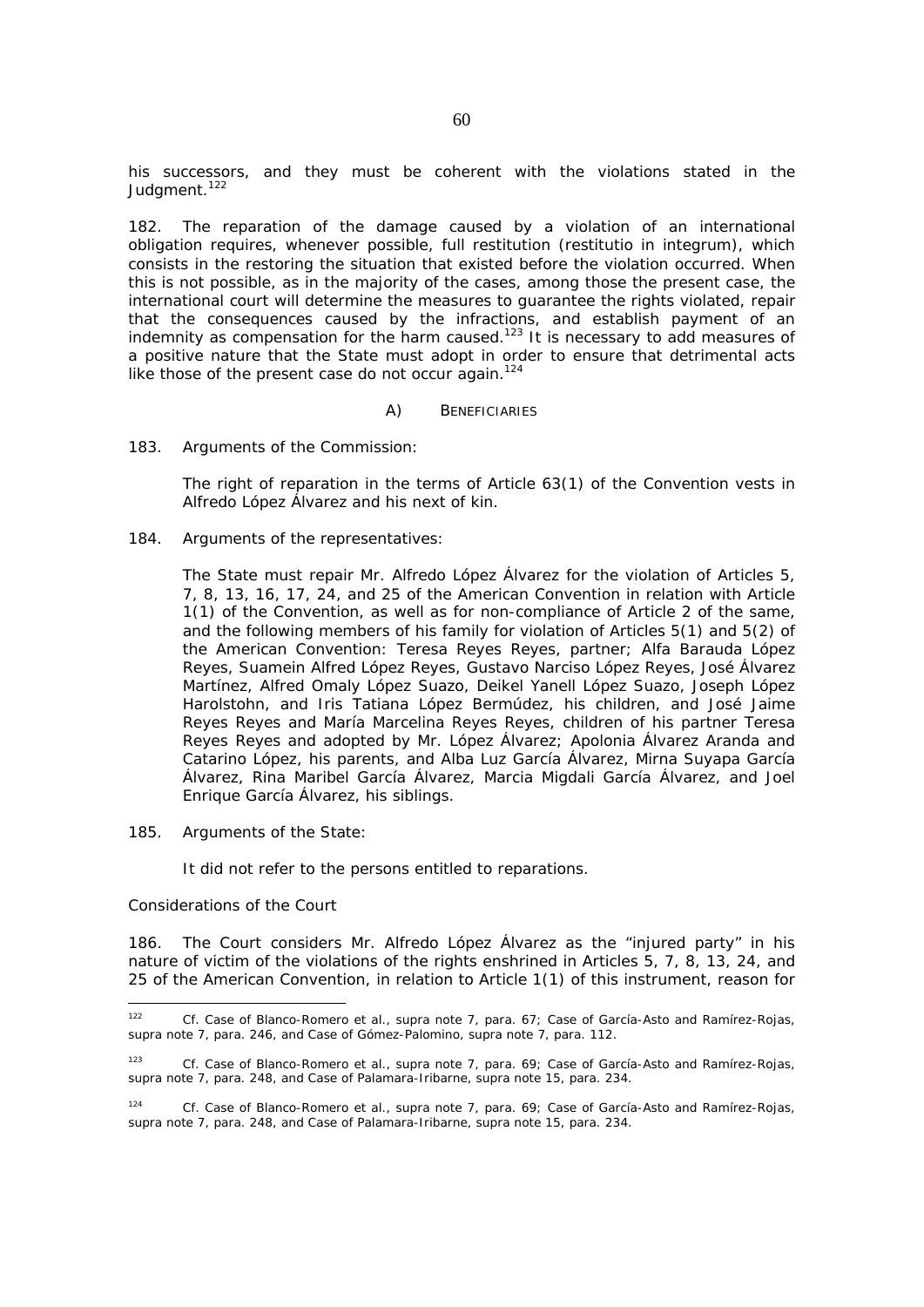which he will be the creditor of the reparations established by the Tribunal for pecuniary and non-pecuniary damages.

187. Likewise, Teresa Reyes Reyes, the partner of Mr. López Álvarez; Alfa Barauda López Reyes, Suamein Alfred López Reyes, and Gustavo Narciso López Reyes, children of Mrs. Reyes Reyes and Mr. López Álvarez; Alfred Omaly López Suazo, Deikel Yanell López Suazo, Iris Tatiana López Bermúdez, José Álvarez Martínez, and Joseph López Harolstohn, other children of the victim; José Jaime Reyes Reyes and María Marcelina Reyes Reyes, children of Teresa Reyes Reyes, who will also be considered as children of the victim; Apolonia Álvarez Aranda and Catarino López, the parents of Mr. López Álvarez, and Alba Luz García Álvarez, Rina Maribel García Álvarez, Marcia Migdali García Álvarez, Mirna Suyapa García Álvarez, and Joel Enrique García Álvarez, his siblings, are the victims of the violation of the right enshrined in Article 5(1) of the American Convention, in relation to Article 1(1) of the same (*supra* para. 120). All of them must be considered as included within the category of injured party and are creditors of the reparations determined by the Court, both in relation to the pecuniary damage and the non-pecuniary damage, whichever the case.

> \* \* \*

188. The next of kin that have not proven the family ties with Mr. López Álvarez, and who the Court considers beneficiaries of reparations (*supra* para. 187 and *infra* paras. 201(c) and 202(c)) must appear before the State within the one-year period after the date on which this Judgment is notified and provide authentic evidence, pursuant to domestic law, of their condition of family members of the victim, in the terms of the previously mentioned Article 2(15) of the Rules of Procedure in force. Said family members are the sons of the victim: José Álvarez Martínez and Joseph López Harolstohn.

### *B) PECUNIARY DAMAGE*

### 189*. Arguments of the Commission:*

It requested that the Court determine that the victims receive adequate and timely reparation that would satisfy them completely for the violations committed, as well as payment of a just compensation for the pecuniary damages.

- 190*. Arguments of the representatives:* 
	- a) in what refers to pecuniary damages they stated that:

i) Mr. Alfredo López Álvarez interrupted his professional activity (construction contractor and specialist in electricity) and therefore did not receive income for his own support or that of his family. He approximately received the amount of US\$400.00 (four hundred Dollars of the United States of America) per month, which means US\$30,400.00 (thirty thousand four hundred Dollars of the United States of America) in the 76 months while he was detained. They requested that the Court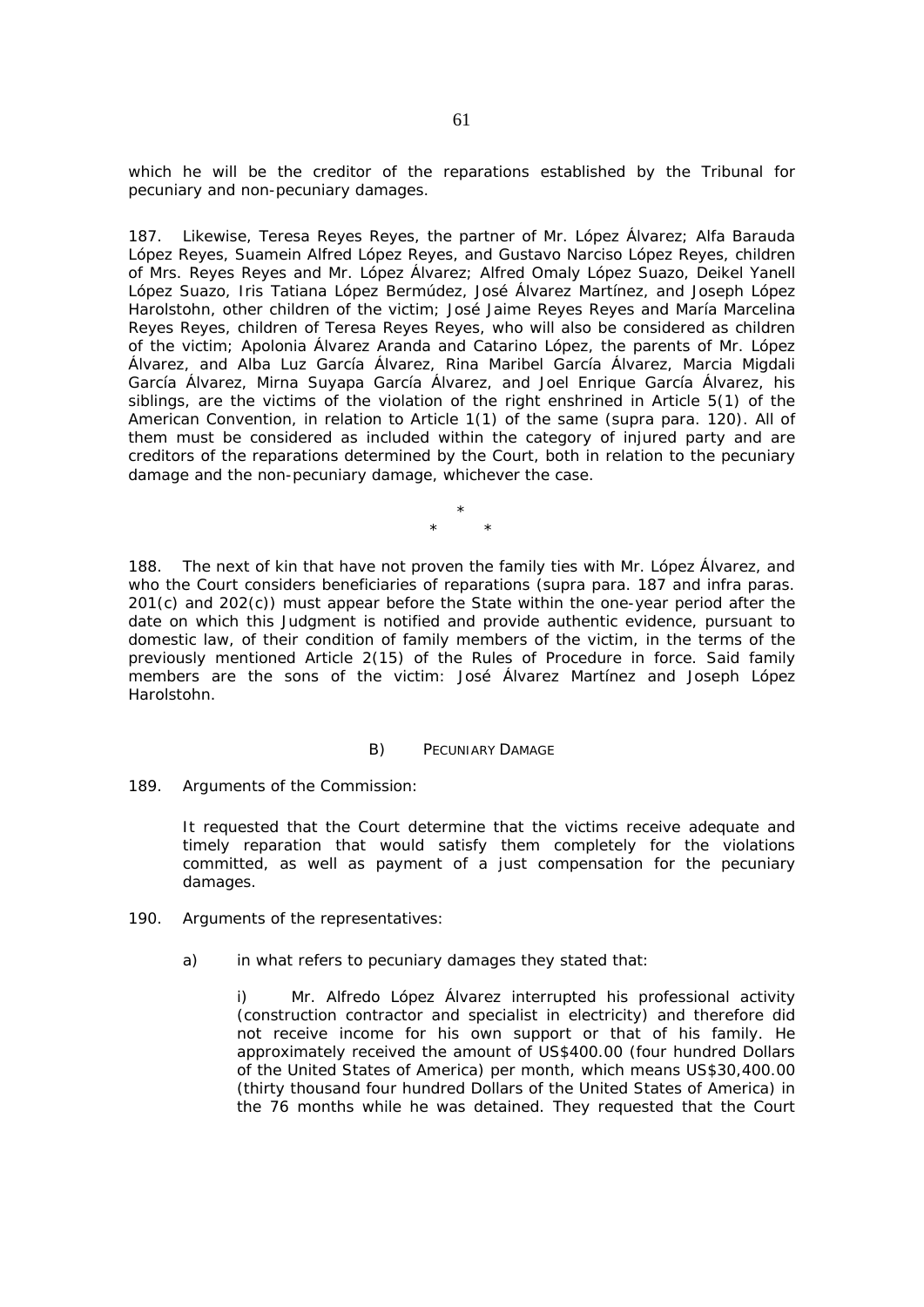based on this calculation determine in equity the compensation for the concept of "lost earnings" in favor of the victim;

ii) the damages for loss of the vehicle and home of Mr. López Álvarez amount to US\$10,000.00 (ten thousand Dollars of the United States of America), and

iii) the expenses related to transfer, lodging, and food of the next of kin, specifically, of Mrs. Teresa Reyes Reyes, the sisters of the victim, Mrs. Alba Luz García Álvarez, Rina Maribel García Álvarez, and Marcia Migdali García Álvarez and his brother Mr. Joel Enrique García Álvarez in order to visit Mr. López Álvarez, during 6 years and 4 months, in the criminal centers of Tela and of Támara, amount to approximately US\$12,930.56 (twelve thousand nine hundred and thirty Dollars of the United States of America with fifty six cents). They requested the Court to determine in equity the amount corresponding to this concept, since they do not have the corresponding receipts, and that the value be distributed in equal proportions.

### 191. *Arguments of the State:*

It stated that the pecuniary damages referred to in the application do not proceed.

# *Considerations of the Court*

192. This Court enters to determine the pecuniary damage, which assumes the loss or detriment of the victim's income and, in his case, of his next of kin, and the expenses incurred in virtue of the facts of the case *sub judice.*125 In this respect, it will determine a compensatory amount that seeks to recompense the pecuniary consequences of the violations declared in the present Judgment. In order to decide on the pecuniary damages, it will take into account the body of evidence, the jurisprudence of the same Tribunal and the arguments of the parties.

### *a) Loss of income*

193. The representatives of the victim and the Inter-American Commission requested compensation for Mr. Alfredo López Álvarez's loss of income and stated that besides the different activities he carried out in the organizations to which he belonged, at the time of the facts he worked as an electrician and construction contractor. The representatives stated that Mr. Alfredo López Álvarez received a monthly salary of approximately US\$400.00 (four hundred Dollars of the United States of America).

194. The dossier does not include any suitable receipts that may help determine with exactness the income perceived by Mr. Alfredo López Álvarez at the time of the facts. Taking into consideration the activity carried out by the victim as his means of survival, as well as the circumstances and specifics of the present case (*supra* para. 54(4)), the Court establishes in equity US\$25,000.00 (twenty-five thousand Dollars of

<sup>125</sup> 125 *Cf. Case of Raxcacó-Reyes, supra* note 93, para. 129; *Case of Gutiérrez Soler.* Judgment of September 12, 2005. Series C No. 132, para. 74, and *Case of Acosta-Calderón*, *supra* note 18, para. 157.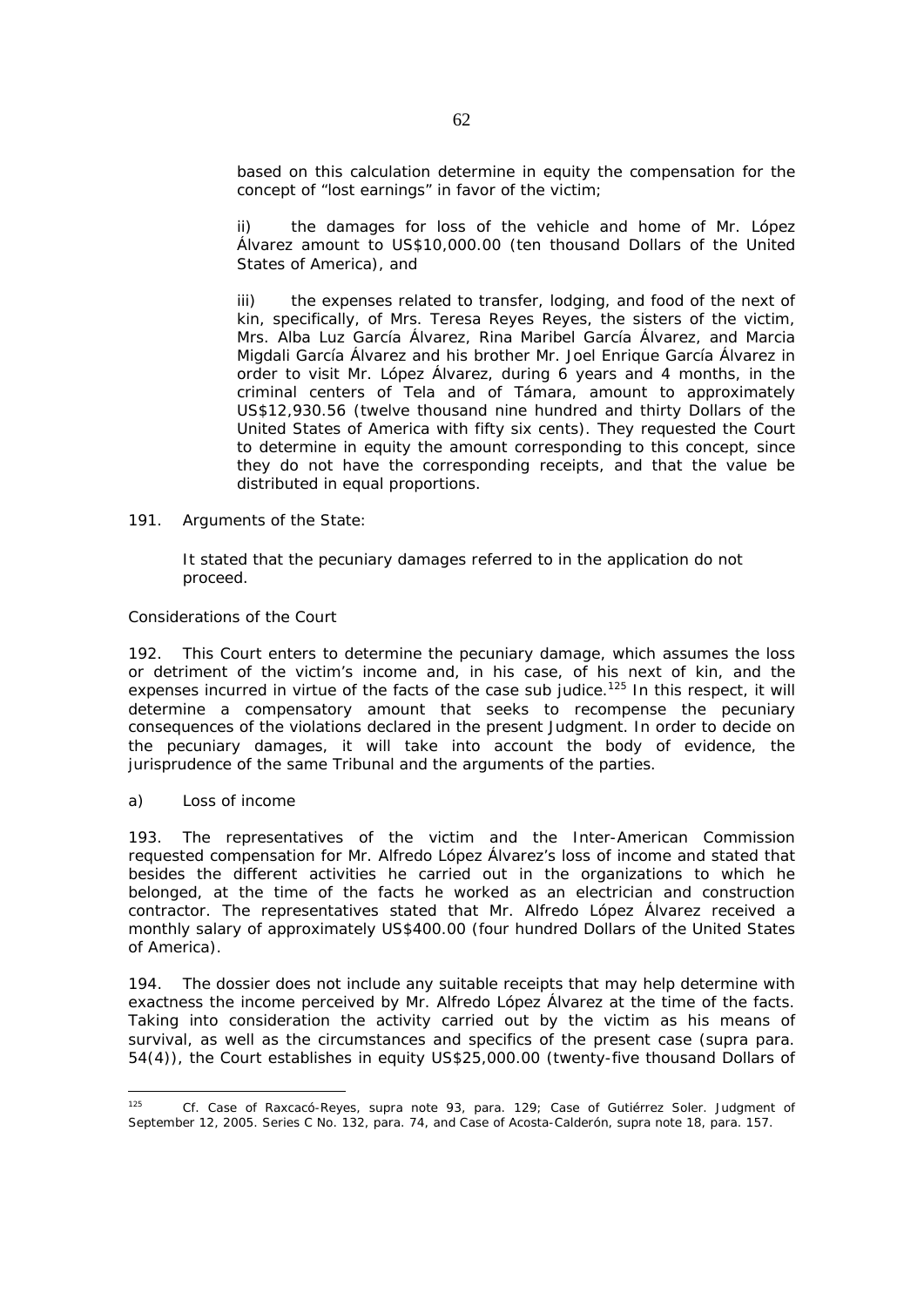the United States of America) in favor of Mr. Alfredo López Álvarez, for loss of income, which must be given to him by the State.

### *b) Emerging damage*

195. Considering the facts of the case, the information received, and its established jurisprudence, this Tribunal estimates that the compensation for pecuniary damage must also include:

a) an amount of money corresponding to the expenses made by Mrs. Teresa Reyes Reyes to travel to the Criminal Center of Tela and later to the National Penitentiary of Támara, to visit Mr. Alfredo López Álvarez, as well as the expenses related with her food, lodging, and telephone calls (*supra* para. 54(52)). In this respect, the Court considers it correct to set in equity the amount of US\$2,000.00 (two thousand Dollars of the United States of America) as compensation, which must be paid to her, and

b) an amount of money corresponding to the expenses incurred in by Mrs. Alba Luz García Álvarez, Rina Maribel García Álvarez, and Marcia Migdali García Álvarez and by Mr. Joel Enrique García Álvarez, for the concept of transfers, food, and lodging to visit their brother Alfredo López Álvarez in the criminal centers of Tela and Támara (*supra* para. 54(52)). In this point, the Court considers it pertinent to set in equity the amount of US\$8,000.00 (eight thousand dollars of the United States of America) that must be distributed in equal parts between the mentioned ladies Alba Luz, Rina Maribel, and Marcia Migdali, and Mr. Joel Enrique, all of them García Álvarez, as compensation for this concept. The amounts set must be handed over to each of them, as established.

### *C) NON-PECUNIARY DAMAGES*

### 196*. Arguments of the Commission:*

It requested that the Court pay a just compensation for non-pecuniary damages.

- 197*. Arguments of the representatives:* 
	- a) regarding the non-pecuniary damages they stated:

i) the reparation must consider the victim's sufferings due to the humiliations against his physical and emotional integrity, suffered while he was detained, the prohibition to express himself in his native language, the separation from his family, and his arbitrary transfer to a detention center located further away. Likewise, the process started against the alleged victim for the alleged criminal offense of possession and trafficking of narcotics, without any grounds, caused damages to his honor and reputation, which must be repaired by the State;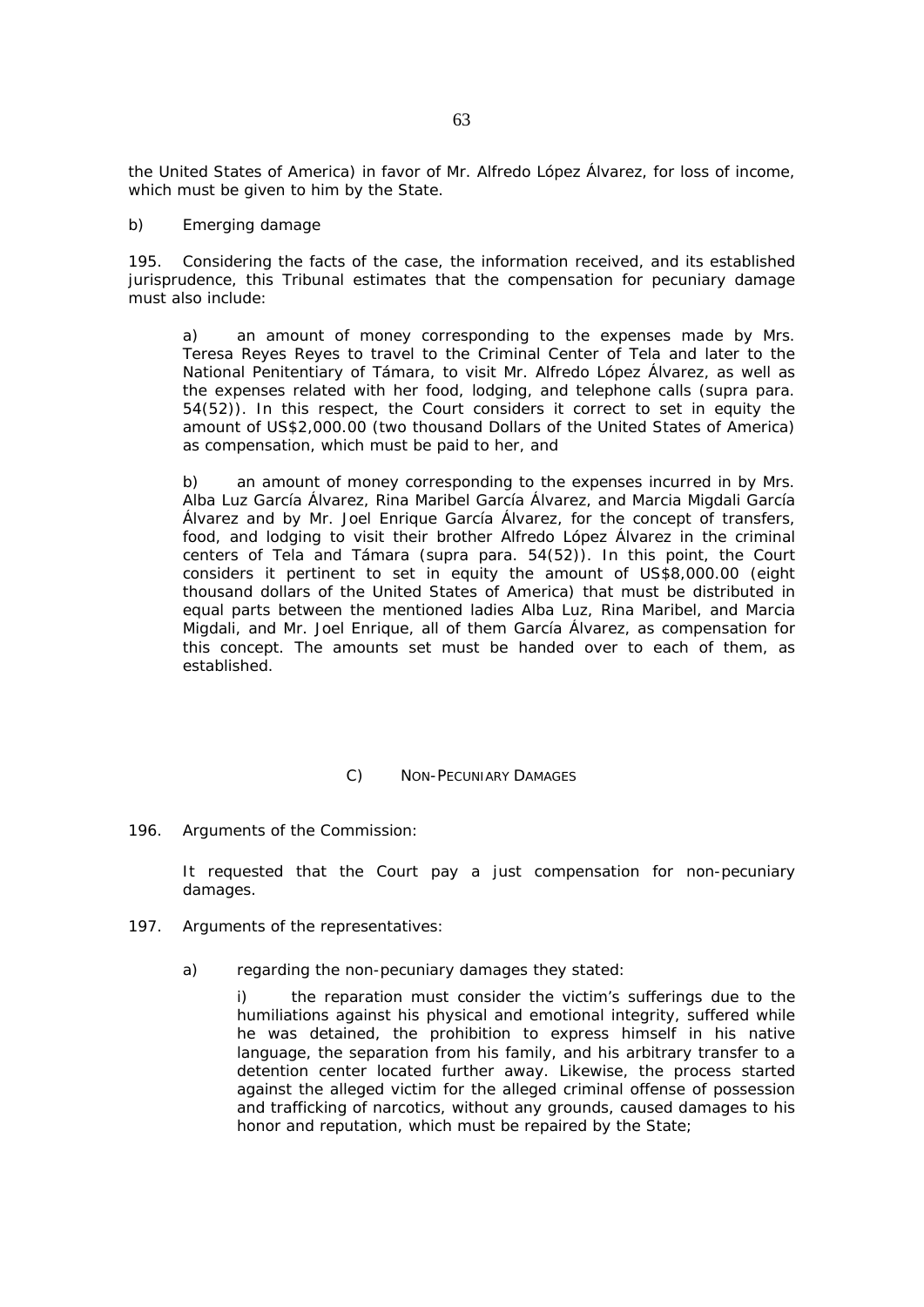ii) the State must pay US \$50,000.00 (fifty thousand dollars of the United States of America) to repair the physical and mental infringement suffered by Mr. Alfredo López Álvarez. They requested that the Court set in equity the "moral damage" caused to Mrs. Teresa Reyes Reyes, as well as to Mr. López Álvarez's children, and those of Mrs. Reyes Reyes. However, in the closing arguments they requested that the Court set in equity US\$100,000.00 (one hundred thousand dollars of the United States of America) in favor of Alfredo López Álvarez for "moral damage" and US\$50,000.00 (fifty thousand dollars of the United States of America) in reparation to Mrs. Teresa Reyes Reyes for that same concept. Finally, they requested that the Tribunal set in equity an amount for the other next of kin of the victim, his parents, children, and siblings for their "moral damage", and

iii) the violations to the human rights of Mr. Alfredo López Álvarez deprived him of the possibility to develop his life project, therefore not being able to reach his personal, professional, and family objectives that he had set for himself along with his family, reason for which they requested the Court to, in equity, order the State to repair the damage caused to the life project of the alleged victim.

198*. Arguments of the State:* 

It stated that the non-pecuniary damages referred to in the application do not proceed.

### *Considerations of the Court*

199. Non-pecuniary damages may include both suffering and affliction, detriment to very significant personal values, as well as non-pecuniary alterations in the conditions of existence of a victim. Since it is not possible to assign a precise monetary equivalent to non-pecuniary damages, for the purposes of a comprehensive reparation to the victims, it can only be the object of compensation in two forms. First, through payment of an amount of money or delivery of goods or services that can be estimated in monetary terms, which the Tribunal will establish through reasonable application of judicial discretion and equity. And, second, through acts or works which are public in their scope or effects, which among other effects have that of acknowledging the victim's dignity and avoiding the repetition of the violations.<sup>126</sup>

200. International jurisprudence has repeatedly established that the judgment constitutes, per se, a form of reparation.<sup>127</sup> However, due to the circumstances of the case *sub judice*, the suffering that the facts have caused the victim and his next of kin, the change in their living conditions, and the other non-pecuniary consequences suffered by them, the Court considers it convenient to determine the payment of a compensation, set with equity, for non-pecuniary damages.

 $126$ <sup>126</sup> *Cf. Case of García-Asto and Ramírez-Rojas, supra* note 7, para. 276; *Case of Palamara-Iribarne, supra* note 15, para. 234; and *Case of the "Mapiripán Massacre", supra* note 15, para. 282.

<sup>127</sup> *Cf. Case of Blanco-Romero et al., supra* note 7, para. 69; *Case of García-Asto and Ramírez-Rojas, supra* note 7, para. 268; and *Case of Palamara-Iribarne, supra* note 15, para. 258.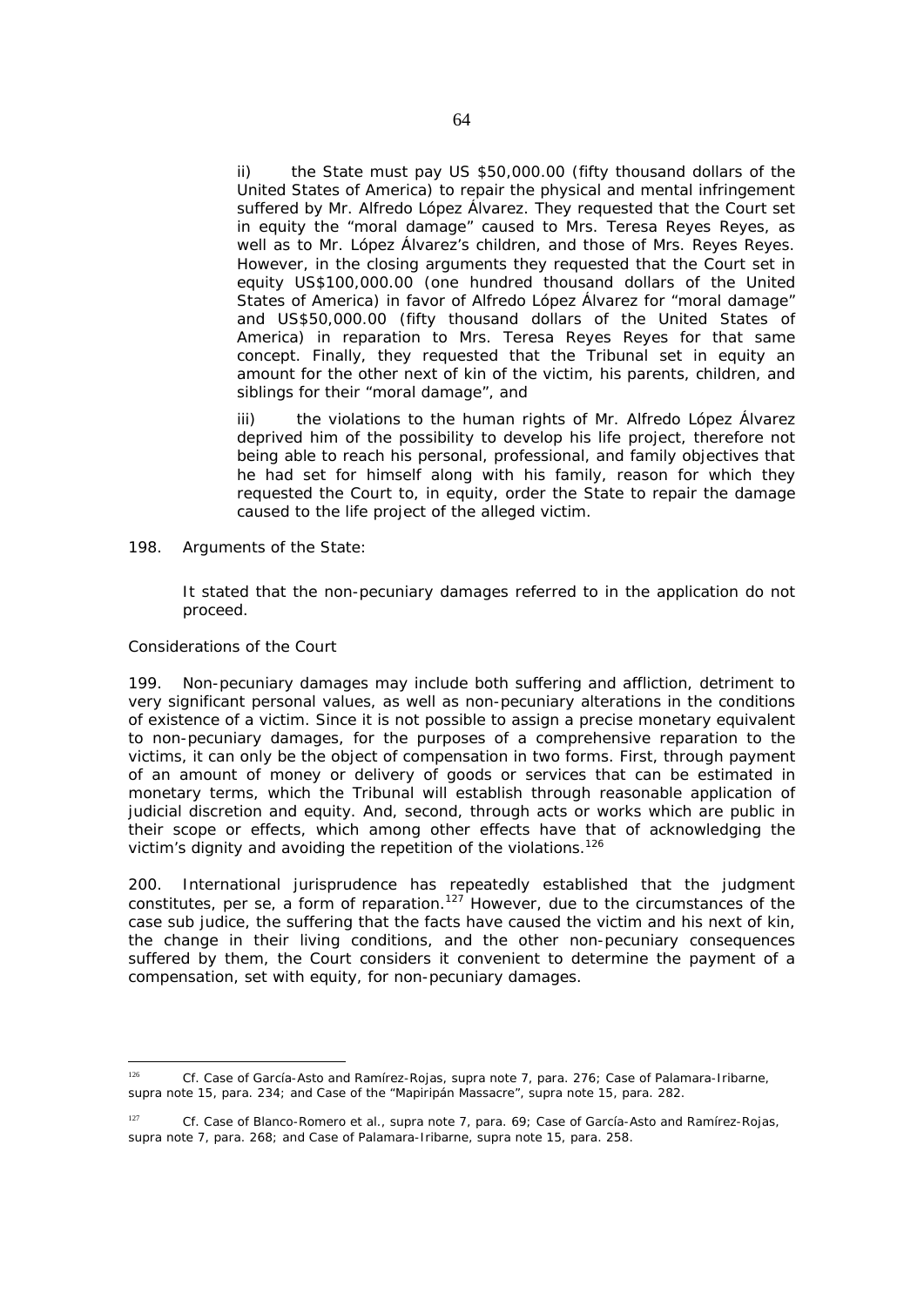201. Taking into account the different aspects of the damage argued by the Commission and the representatives, the Court sets in equity the value of the compensations for non-pecuniary damages, pursuant to the following parameters:

a) to determine the compensation for the non-pecuniary damage suffered by Mr. Alfredo López Álvarez, the Court has present, *inter alia,* that: i) he was subject to cruel, inhuman, or degrading treatments; ii) during his detention and while he remained at the Office of Criminal Investigation he was subject to physical and mental mistreatment so that he would incriminate himself, he did not receive medical attention, and he was object of a physical inspection by another detainee (*supra* paras. 54(12) and 54(14)); iii) during his detention in the Criminal Center of Tela and in the National Penitentiary of Támara he was subject to infrahuman, unhealthy, and overcrowded conditions of imprisonment, without a bed to rest on, he did not receive an adequate diet, nor did he have the essential hygienic conditions (*supra* para. 54(48)); and in the Criminal Center of Tela he was prohibited from speaking in his native language, Garifuna (*supra* para. 54(49)); iv) he was imprisoned with persons that had already been convicted, despite the fact that he was still being processed (*supra* para. 54(47)), and v) he was illegally and arbitrarily imprisoned for more than six years in those conditions and kept away from his family, all of which affected his personal dignity and integrity. Therefore, this Tribunal considers that an amount must be set in equity for the reparation of the non-pecuniary damage;

b) in the determination of the compensation for non-pecuniary damage that corresponds to Mrs. Teresa Reyes Reyes, it is necessary to consider that she had to assume the care of her children without the support of the victim, that at the time of Mr. Alfredo López Álvarez's arrest she was pregnant, and that she experimented anguish and pain for the inhuman and unhealthy conditions to which Mr. López Álvarez was subject in the penitentiary centers were he was imprisoned, and which she suffered when she visited the victim (*supra* para. 54(53));

c) in what refers to Mr. Alfredo López Álvarez's children, that is: Alfa Barauda López Reyes, Suamein Alfred López Reyes, Gustavo Narciso López Reyes, Alfred Omaly López Suazo, Deikel Yanell López Suazo, Iris Tatiana López Bermúdez, José Álvarez Martínez, and Joseph López Harolstohn, and the children of Teresa Reyes Reyes, José Jaime Reyes Reyes and María Marcelina Reyes Reyes, who are considered children of Mr. López Álvarez, this Court considers that their father's situation caused them suffering and insecurity; for the more than six years that the victim remained detained they did not have a father figure by their side (*supra* para. 54(53)). This was worse in the case of the children Alfa Barauda, Suamein Alfred, and Gustavo Narciso López Reyes, who were born when their father was incarcerated. Therefore, an amount must be set in equity for the reparation of the non-pecuniary damage;

d) regarding the parents of the victim, Messrs. Apolonia Álvarez Aranda and Catarino López, in this case, due to the conditions of imprisonment and the penalties imposed on the detainee in the criminal centers of Tela and Támara (*supra* para. 54(53)), it is considered that they should be compensated for nonpecuniary damages, and

e) finally, in what refers to the victim's siblings the Tribunal considers that Mrs. Alba Luz García Álvarez, Rina Maribel García Álvarez, Marcia Migdali García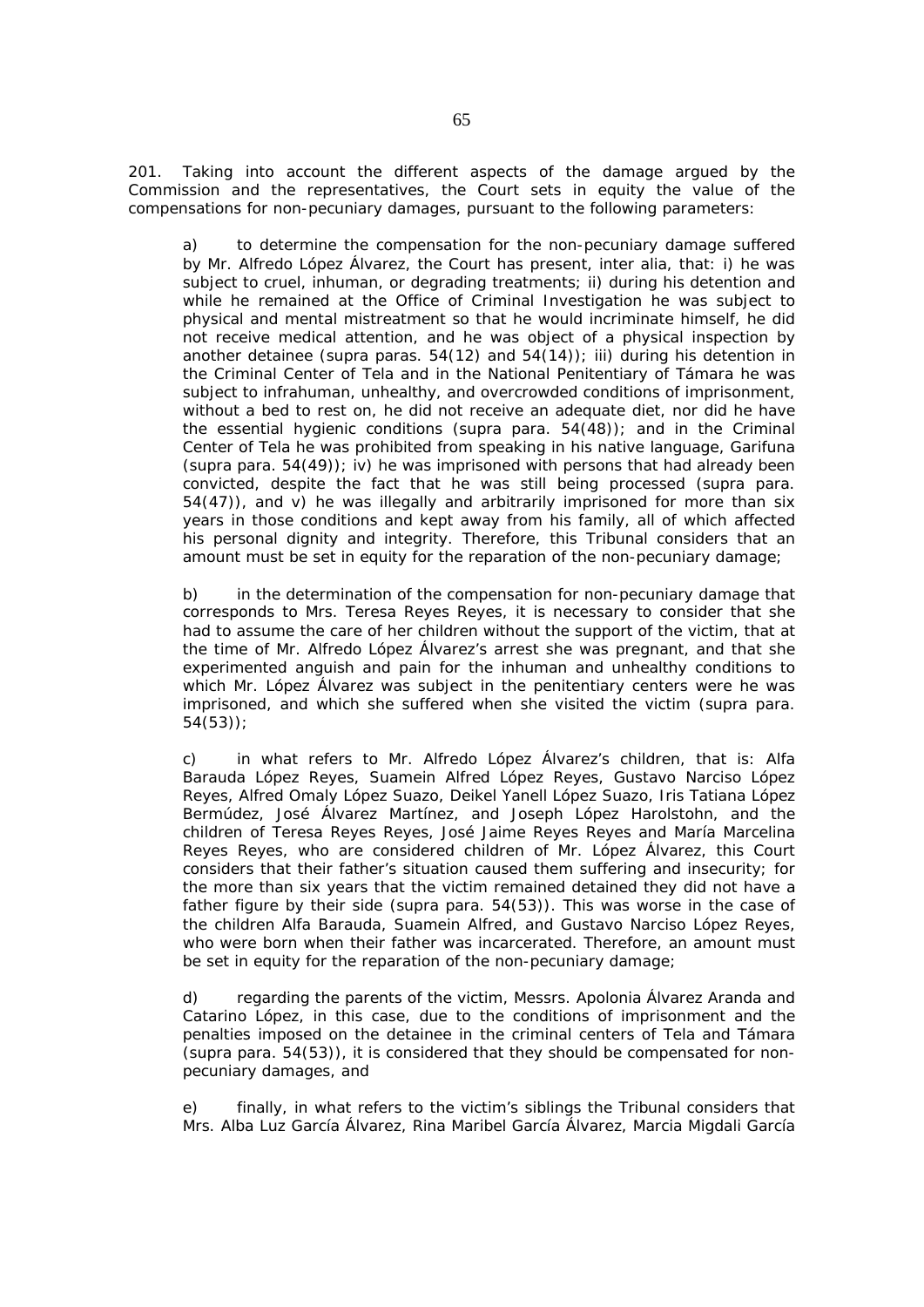Álvarez, Mirna Suyapa García Álvarez, and Mr. Joel Enrique García Álvarez, were not indifferent to the sufferings of Mr. Alfredo López Álvarez; they visited him in the two criminal centers were he was imprisoned and they knew up close the detention conditions he suffered (*supra* para. 54(53)). In this virtue, the Court must determine a compensation to repair the non-pecuniary damage caused to the victim's siblings.

202. Considering the different aspects of the non-pecuniary damage caused, the Court sets in equity the value of the compensations for said concept in the following terms:

a) US\$15,000.00 (fifteen thousand dollars of the United States of America) in favor of Mr. Alfredo López Álvarez, victim;

b) US\$10,000.00 (ten thousand dollars of the United States of America) in favor of Mrs. Teresa Reyes Reyes, partner of Mr. Alfredo López Álvarez;

c) US\$4,000.00 (four thousand dollars of the United States of America) in favor of each of the children of Mr. Alfredo López Álvarez, that is: Alfa Barauda López Reyes, Suamein Alfred López Reyes, Gustavo Narciso López Reyes, Alfred Omaly López Suazo, Deikel Yanell López Suazo, Iris Tatiana López Bermúdez, José Álvarez Martínez, Joseph López Harolstohn, José Jaime Reyes Reyes, and María Marcelina Reves Reves:

d) US\$7,000.00 (seven thousand dollars of the United States of America) in favor of each of the parents of Mr. Alfredo López Álvarez, Mrs. Apolonia Álvarez Aranda and Mr. Catarino López, and

e) US\$1,000.00 (one thousand dollars of the United States of America) in favor of each of the siblings of Alfredo López Álvarez, that is: Alba Luz García Álvarez, Rina Maribel García Álvarez, Marcia Migdali García Álvarez, Mirna Suyapa García Álvarez, and Mr. Joel Enrique García Álvarez.

203. The compensation determined in the previous paragraph will be delivered to each beneficiary. If any of them were to die before the corresponding compensation is given to them, the amount that would have corresponded to them will be distributed pursuant to the national legislation applicable.<sup>128</sup>

# *D) OTHER FORMS OF REPARATION (SATISFACTION MEASURES AND NON-REPETITION GUARANTEES)*

204. *Arguments of the Commission:* 

a) it requested that the Court order the State to:

i) investigate, process, and punish those responsible for the violation to human rights committed against Mr. Alfredo López Álvarez;

 $128$ <sup>128</sup> *Cf. Case of Gómez-Palomino, supra* note 7, para. 123; *Case of Palamara-Iribarne, supra* note 15, para. 263; and *Case of Myrna Mack-Chang, supra* note 98, para. 294.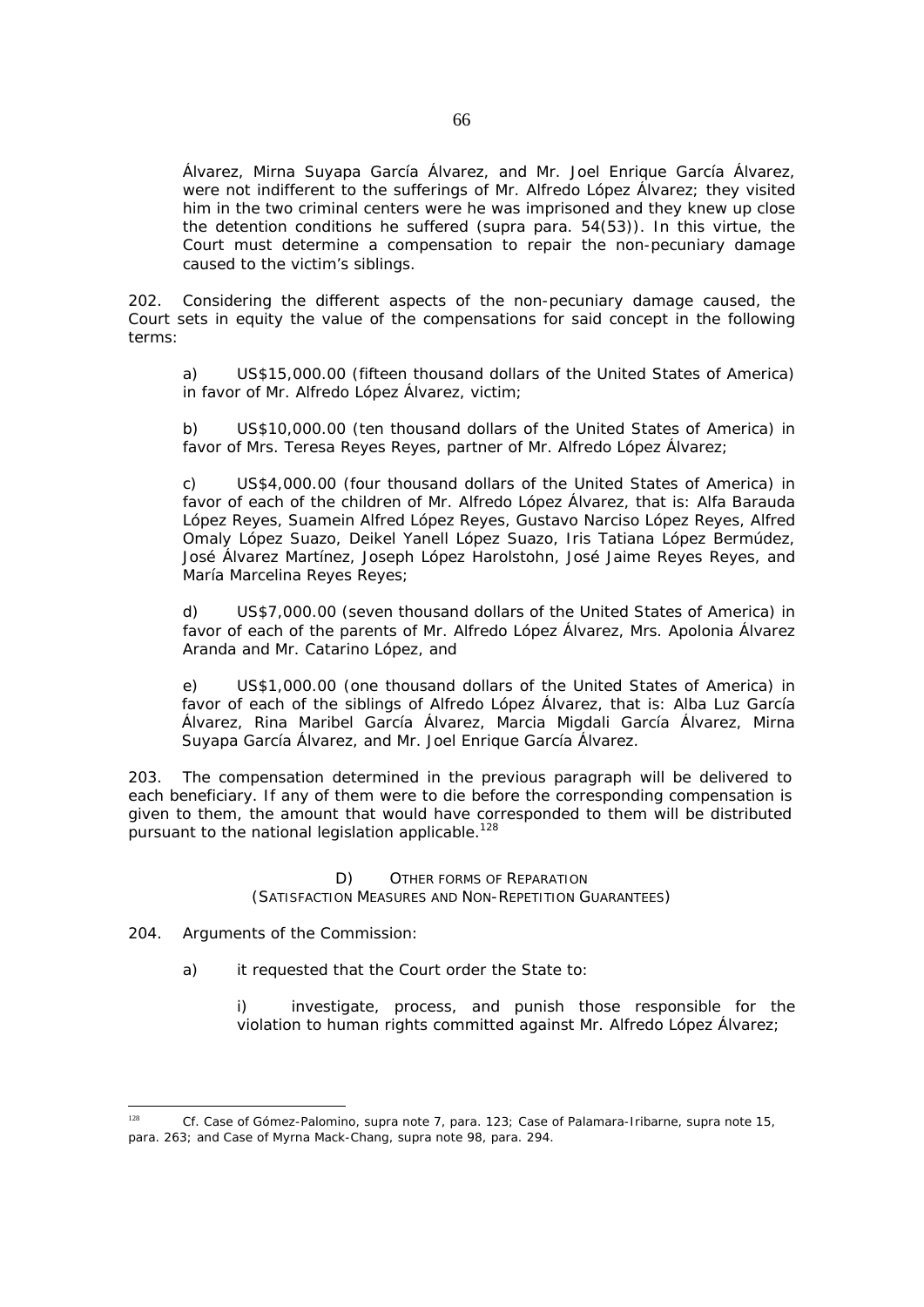ii) make a public acknowledgment to Mr. Alfredo López Álvarez, through a symbolic act, previously agreed on with the victim and his representatives;

iii) take the measures necessary to adapt the domestic legal system to the norms of human rights that protect the right to personal liberty. In this sense, modify the norms included in Articles 425 of the Criminal Code and 433 of the Code of Criminal Procedures of the year 1984, which are not compatible with the American Convention;

iv) adopt the measures necessary so that the members of the Indian communities that are imprisoned are not prohibited from using their native language;

v) give awareness courses to the prison guards so that they can understand the culture of the members of the Indian groups imprisoned through a court order, and

vi) comply with all the satisfaction measures and non-repetition guarantees, so that facts like those of the present case do not repeat themselves.

- 205. *Arguments of the representatives:* 
	- a) they requested the Court to order the State to:

i) clarify the facts, investigate them in a serious, fast, impartial, and effective manner and apply the corresponding judicial, administrative, or disciplinary sanctions to those that committed the acts that constituted the violations imputed to the State, and to all those that have permitted, in a malicious or ommissive way, the impunity of this case to prevail;

ii) publish the judgment of the Court in its totality in three newspapers with the highest circulation in the country, and make a public acknowledgement of its international responsibility for the violations to the personal liberty and physical integrity of Mr. López Álvarez, which produced effects on the victim and the community of Triunfo de la Cruz and the different organizations involved in the defense process of their territory, as a measure to restore the good name of the alleged victim and his credibility as a defender of human rights;

iii) adopt measures that improve the prison conditions in Honduras, like those referring to the separation between convicted persons and persons being processed;

iv) take up, in a serious and decided manner, the formulation of a short, medium, and long-term policy in penitentiary matters, following the minimum rules of the United Nations for the treatment of inmates and the criteria defined by the Inter-American Court regarding the conditions of imprisonment, in order to advance in aspects such as: modernization and adjustment of the penitentiary legal framework to the international standards in this subject; improvement of the physical, sanitary, and dietary conditions provided in the criminal centers, as well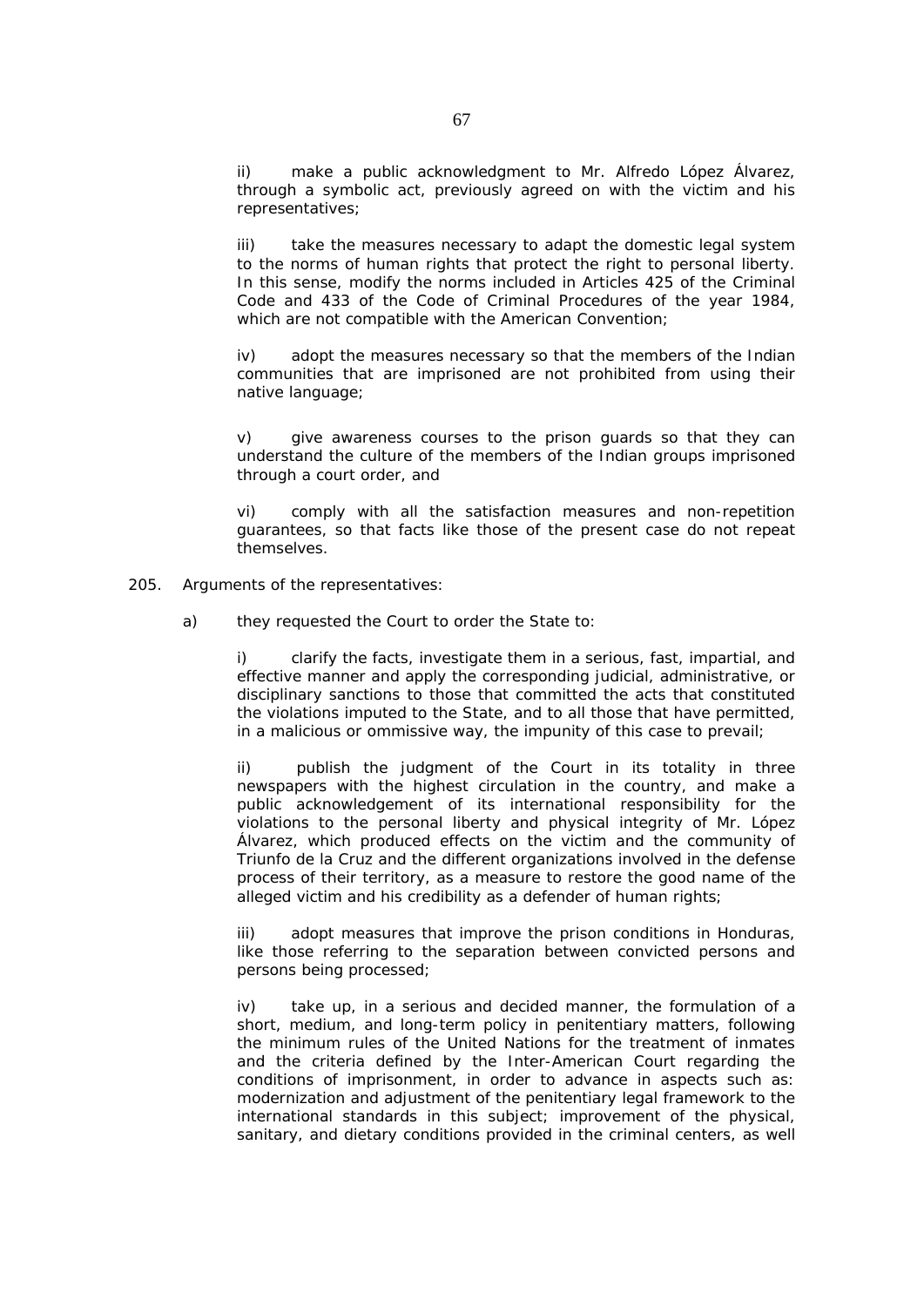as offering medical assistance to those incarcerated, and formation of the penitentiary personnel in the respect of human rights of the inmates, including the protection of cultural identity;

iv) implement the measures necessary so that the Indian and Black populations may have complete access to justice; and especially so that they be allowed to use their mother tongue in all procedural actions and in the detention centers;

v) offer the technical facilities of basic equipment and use of frequencies that allow the community of Triunfo de la Cruz to reinstate the community radio station and therefore reactivate the service for which this means of communication was initially established;

vi) correct the processes begun and followed by the municipality of Tela that affect the territories legally acknowledged as property of Triunfo de la Cruz, returning the situation to that stated in the guarantee deeds of occupation. The State must abstain from carrying out new acts that tend to the appropriation of those territories;

vii) revoke or reform the Articles of the Transition Law of the new Code of Criminal Procedures so it will permit the retroactive application of the regimen of preventive detention established in it, and

viii) adopt the measures necessary in order to guarantee that the violations suffered by the victims of this case do not repeat themselves.

206. *Arguments of the State:* 

a) it did not refer to the measures of non-repetition or satisfaction.

*Considerations of the Court* 

*a) Obligation of the State to investigate the facts of the case*

207. The State must investigate, within a reasonable period of time, the facts of the present case, and apply the measures that result from that investigation to those responsible for said facts.

*b) Publication of this Judgment* 

208. As a satisfaction measure,<sup>129</sup> the State must publish, within six months as of the notice of the present Judgment, both Chapter VII regarding the facts proven, without footnotes, and the operative part of the present Judgment, once, in the Official Newspaper and in another newspaper of national circulation in Honduras.

*c) Improvement of the physical, sanitary, and diet conditions in the criminal centers and formation of the prison officers* 

 $129$ <sup>129</sup> *Cf. Case of Blanco-Romero et al., supra* note 7, para. 101; *Case of García-Asto and Ramírez-Rojas, supra* note 7, para. 282; and *Case of Gómez-Palomino, supra* note 7, para. 142.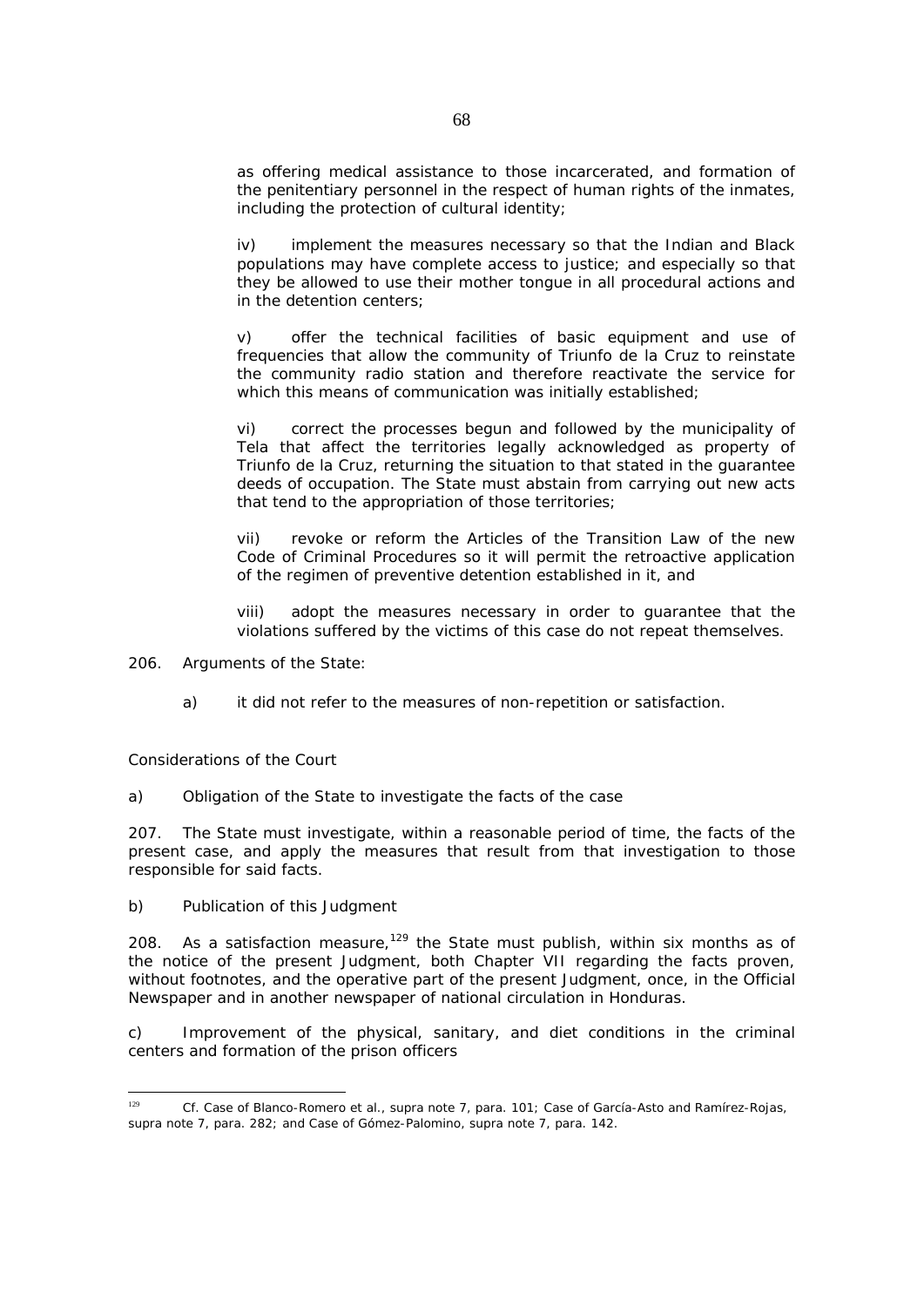209. In attention to the right of people imprisoned to a decent life in the criminal establishments, the State must adopt, within a reasonable time, measures tending to create conditions that ensure the inmates an adequate diet, medical attention, and physical and sanitary conditions pursuant with the international standards on this subject.<sup>130</sup>

210. Within the measures of non-repetition adopted in the present case, the State must implement, within a reasonable period of time, a training program on human rights for the officers that work in the penitentiary centers.

# *F) Costs and Expenses*

# 211*. Arguments of the Commission:*

It requested that the Court, once it had heard the representatives and the victim, order the State to pay the costs originated in the domestic jurisdiction, as well as those incurred in at an international level before the Commission and the Court.

# 212. *Arguments of the representatives:*

a) during the processing of the judicial dossier No. 1205/97 before the Sectional Court of First Instance of Tela and the process before the Commission, Alfredo López Álvarez was assisted by various legal representatives. OFRANEH requested the amount of US\$64,117.00 (sixty four thousand one hundred and seventeen dollars of the United States of America) for professional fees;

b) OFRANEH incurred in administrative expenses for the defense of Alfredo López Álvarez, such as: mobilization of leaders to carry out procedures before the judicial system, photocopies, communication, lobbying meetings, meetings with the communities and with international organizations. For this concept it requested US\$18,628.00 (eighteen thousand six hundred and twenty eight dollars of the United States of America), and

c) CEJIL incurred in expenses related with the obtainment of information and evidence in Honduras in order to attend to the process before the Court, which includes purchase of airplane tickets, travel expenses, and expenses related to the trip of a witness that appeared before the Court. In this respect, it requested the amount of US\$5,250.25 (five thousand two hundred and fifty dollars of the United States of America with twenty-five cents).

### 213. *Arguments of the State*

a) it stated that the costs and expenses referred to in the application do not proceed.

# *Considerations of the Court*

 $130$ <sup>130</sup> *Cf. Case of Raxcacó-Reyes, supra* note 93, para. 134; *Case of Fermín Ramírez, supra* note 93, para. 130(f); and *Case of Caesar.* Judgment of March 11, 2005. Series C 123, para. 134.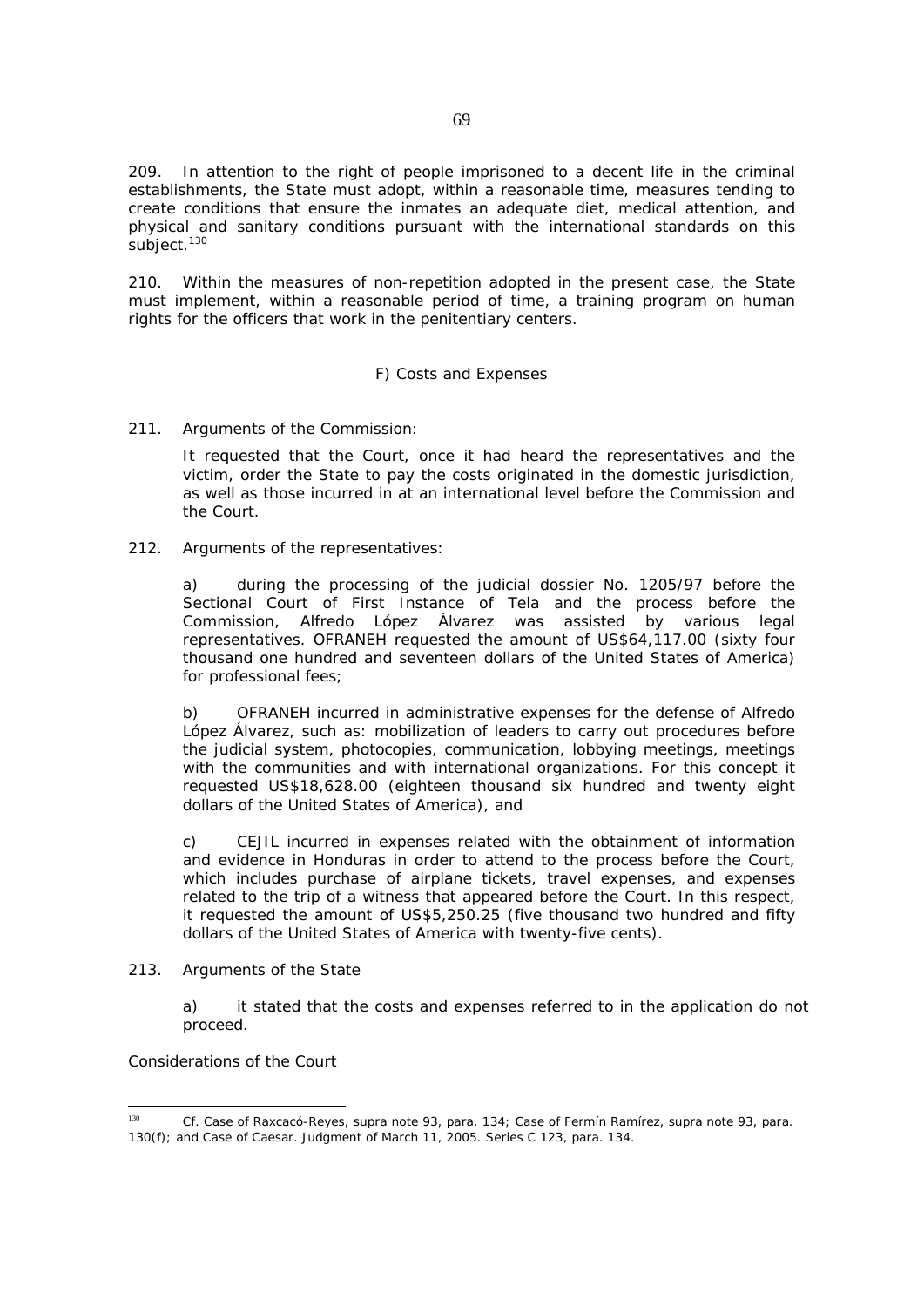214. The costs and expenses are included within the concept of reparation enshrined in Article 63(1) of the American Convention. The Tribunal must prudently and based on equity appraise their scope, considering the expenses generated before the domestic and Inter-American jurisdictions, and taking into account their verification, the circumstances of the specific case, and the nature of the international jurisdiction for the protection of human rights. $131$ 

215. In this respect, the Tribunal considers it in equity to order the State to reimburse the amount of US\$10,000.00 (ten thousand dollars of the United States of America) or its equivalent in Honduran currency to Mr. Alfredo López Álvarez, who will give OFRANEH and CEJIL the amounts he considers appropriate to compensate the expenses incurred in by them.

# *D) Method of Compliance*

216. The State shall pay the compensations and reimburse the costs and expenses (*supra* paras. 194, 195(a), 195(b), 202(a), 202(b), 202(c), 202(d), and 202(e), and 215) within one year, as of the notification of this Judgment. In the case of the other reparations ordered the measures must be complied with in a reasonable period of time (*supra* paras. 207, 209, and 210), or in the one specifically stated in the Judgment (*supra* para. 208).

217. Payment of the compensations established in favor of the victim and his next of kin will be made directly to them. If any of them were to pass away, payment will be made to their successors.

218. In what refers to the compensation ordered in favor of the minors Alfa Barauda López Reyes, Suamein Alfred López, Gustavo Narciso López Reyes, Iris Tatiana López Bermúdez, José Jaime Reyes Reyes, and María Marcelina Reyes Reyes, the State must deposit it in a solvent Honduran institution. The investment will be made within a oneyear period, in the most favorable financial conditions allowed by legislation and bank practices, and it will be kept there while the beneficiaries are minors. It may be withdrawn by them when they become of legal age, in its case, of before if it is in the best interest of the child, established through the determination of a competent judicial authority. If the compensation is not claimed after ten years as of the turning of legal age, the amount will be returned to the State, along with the interests earned.

219. If due to causes attributable to the other beneficiaries of the compensation it were not possible for them to receive it within the mentioned one-year term, the State will deposit said amounts in favor of those in an account or certificate of deposit in a solvent Honduran bank institution, and in the most favorable financial conditions permitted by the legislation and bank practices. If the compensation has not been claimed after ten years, the corresponding amount will be returned to the State, along with the interests earned.

220. Payments destined to paying the costs and expenses made by the representatives in the internal and international proceedings will be made to Mr. Alfredo López Álvarez (*supra* para. 215), who will make the corresponding reimbursements.

 $131$ <sup>131</sup> *Cf. Case of Blanco-Romero et al., supra* note 7, para. 114; *Case of García-Asto and Ramírez-Rojas, supra* note 7, para. 223; and *Case of Gómez-Palomino, supra* note 7, para. 150.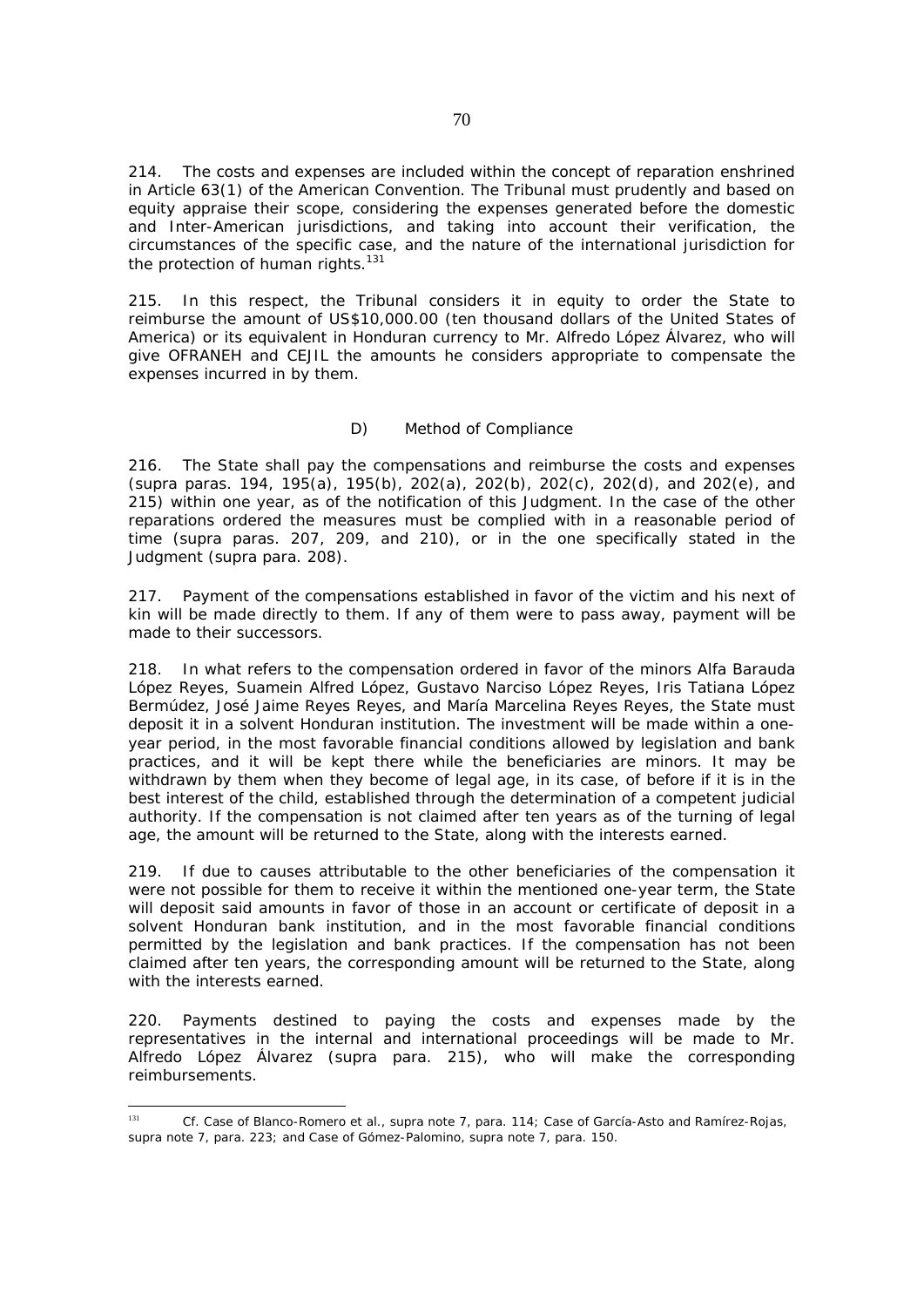221. The State must comply with the economic obligations stated in this Judgment through payment in dollars of the United States of America or its equivalent in the national currency of Honduras.

222. The amounts assigned in the present Judgment under the concepts of compensations, expenses, and costs must be delivered to the beneficiaries in their totality pursuant to that established in the Judgment. Therefore, they may not be affected, reduced, or conditioned by current or future fiscal reasons.

223. If the State falls in arrears, it shall pay interests over the amount due, corresponding to bank interest on arrears in the Republic of Honduras.

224. In accordance with its consistent practice in all cases subject to its knowledge, the Court will monitor compliance of the present Judgment in all its aspects. This supervision is inherent to the Tribunal's jurisdictional attributions and necessary so that it may comply with the obligation assigned to it in Article 65 of the Convention. The case will be closed once the State has fully implemented all of the provisions of this Judgment. Within one year of notification of this Judgment, the State must present a first report of the measures taken in compliance of this Judgment.

### **XIV OPERATIVE PARAGRAPHS**

225. Therefore,

**THE COURT,** 

### **DECLARES:**

Unanimously, that:

1. The State violated the right to personal liberty enshrined in Article  $7(1)$ ,  $7(2)$ , 7(3), 7(4), and 7(6) of the American Convention on Human Rights, in detriment of Mr. Alfredo López Álvarez, in relation with the general obligation to respect and guarantee the rights and liberties established in Article 1(1) of the same, in the terms of paragraphs 59 through 99 of the present Judgment.

Unanimously, that:

2. The State violated the right to personal integrity enshrined in Article 5(1), 5(2), and 5(4) of the American Convention on Human Rights, in detriment of Mr. Alfredo López Álvarez, in relation with the general obligation to respect and guarantee the rights and liberties established in Article 1(1) of the same, in the terms of paragraphs 104 through 113 of the present Judgment.

Five votes against one, that:

3. The State violated the right to a fair trial and judicial protection enshrined in Articles 8(1), 8(2), 8(2)(b), 8(2)(d), 8(2)(g), and 25(1) of the American Convention on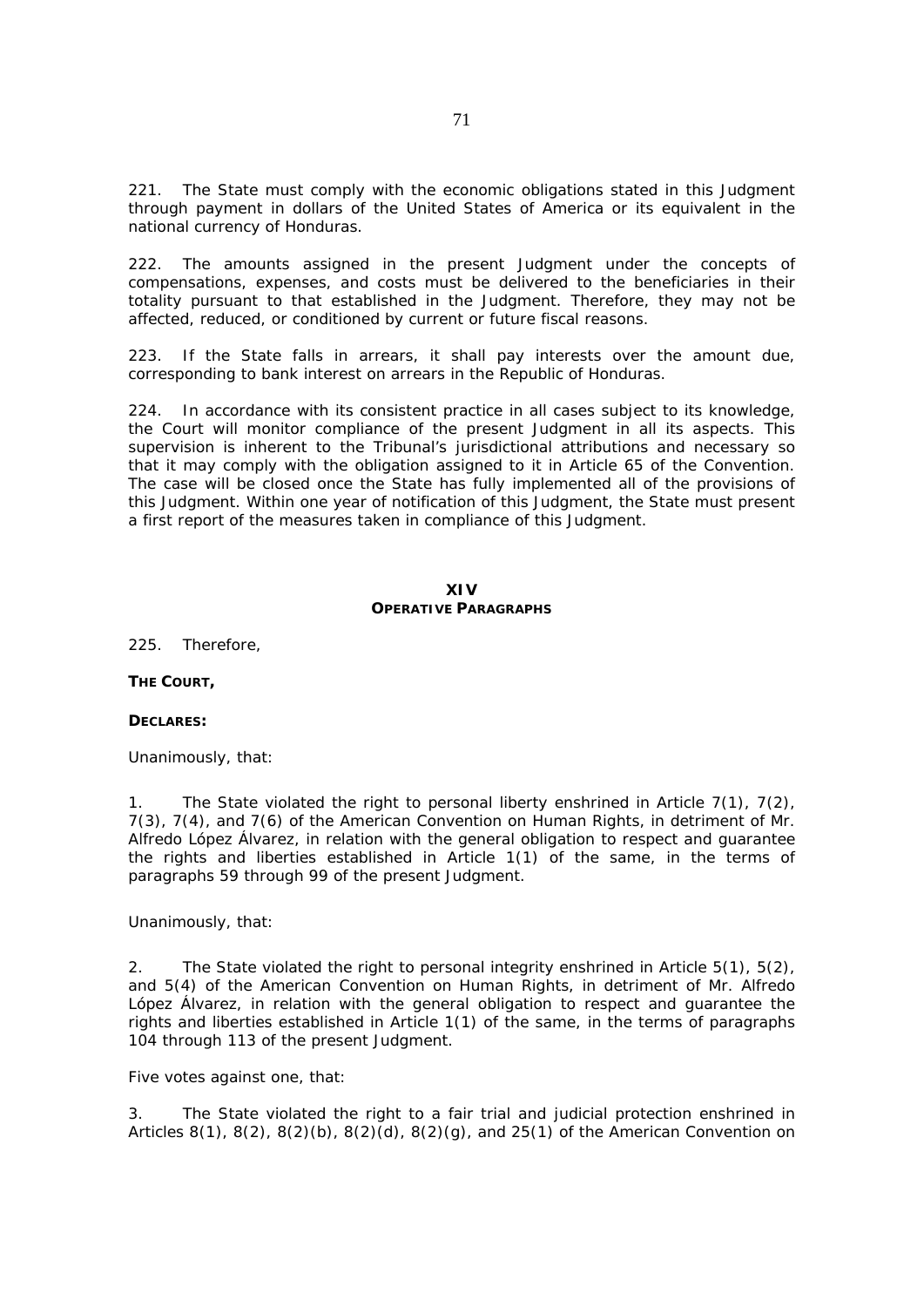Human Rights, in detriment of Mr. Alfredo López Álvarez, in relation with the general obligation to respect and guarantee the rights and liberties established in Article 1(1) of the same, in the terms of paragraphs 128 through 156 of the present Judgment. Judge Medina Quiroga Disagrees.

Unanimously, that:

4. The State violated the rights of freedom of thought and expression and of equal protection enshrined in Articles 13 and 24 of the American Convention on Human Rights, and did not comply with the general obligation to respect and guarantee the rights and liberties established in Article 1(1) of the same, in detriment of Mr. Alfredo López Álvarez, in the terms of paragraphs 163 through 174 of the present Judgment.

### Unanimously, that:

5. The State violated the right to personal integrity enshrined in Article 5(1) of the American Convention, in relation with 1(1) of the same, in detriment of Teresa Reyes Reyes, Alfa Barauda López Reyes, Suamein Alfred López Reyes, Gustavo Narciso López Reyes, Alfred Omaly López Suazo, Deikel Yanell López Suazo, Iris Tatiana López Bermúdez, José Álvarez Martínez, Joseph López Harolstohn, José Jaime Reyes Reyes, María Marcelina Reyes Reyes, Apolonia Álvarez Aranda, Catarino López, Alba Luz García Álvarez, Rina Maribel García Álvarez, Marcia Migdalia García Álvarez, Mirna Suyapa García Álvarez, and Joel Enrique García Álvarez, in the terms of paragraphs 114 through 120 of the present Judgment.

Unanimously, that:

6. This Judgment is, *per se,* a form of reparation in the terms of paragraph 210 of the same.

### **AND DECIDES:**

Unanimously, that:

7. The State must investigate the facts of the present case and apply the measures that result from those investigations to those responsible for said acts, in the terms of paragraph 207 of the present Judgment.

Unanimously, that:

8. The State must publish in the Official Newspaper and in another newspaper of national circulation, a single time, Chapter VII regarding the proven facts, without the corresponding footnotes, and the operative paragraphs of this Judgment, in the terms of paragraph 208 of the same.

### Unanimously, that:

9. The State must adopt measures tending to create the conditions that can ensure the inmates of the criminal centers of Honduras an adequate diet, medical attention, and physical and sanitary conditions consistent with the international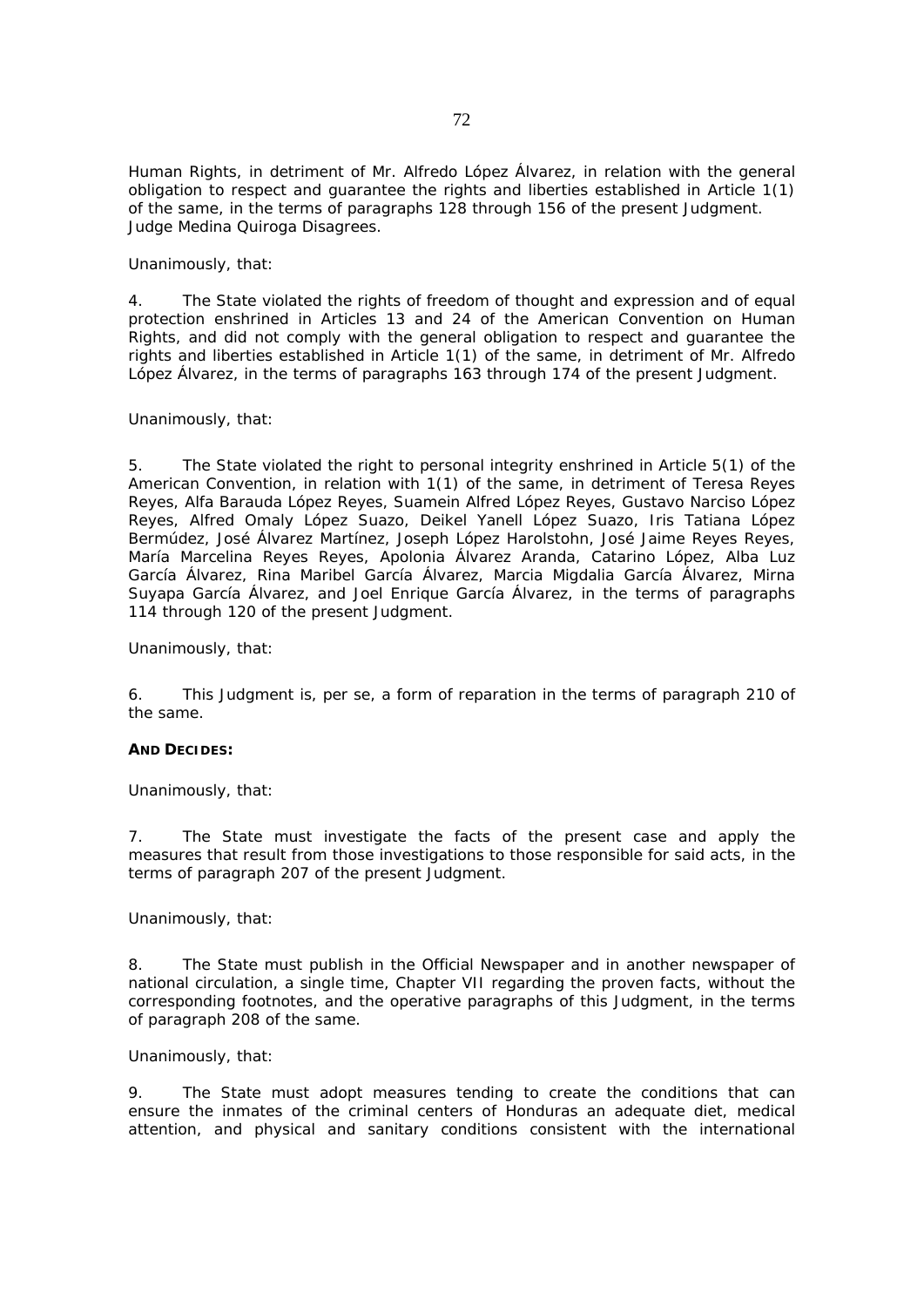standards on the subject, and implement a training program on human rights for the officers that work in the penitentiary centers, in the terms of paragraphs 209 and 210 of the present Judgment.

Unanimously, that:

10. The State must pay Mr. Alfredo López Álvarez, for pecuniary damages, the amount set in paragraph 194 of the present Judgment, in the terms of paragraphs 192, 193, and 194 of the same.

Unanimously, that:

11. The State must pay Mr. Alfredo López Álvarez, for non-pecuniary damages, the amount set in paragraph 202(a) of the present Judgment, in the terms of paragraphs 201(a) and 202(a) of the same.

Unanimously, that:

12. The State must pay Mrs. Teresa Reyes Reyes, Alba Luz García Álvarez, Rina Maribel García Álvarez, Marcia Migdalia García Álvarez, and Mr. Joel Enrique García Álvarez, for pecuniary damages, the amount set in paragraphs 195(a) and 195(b) of the present Judgment, in the terms of paragraph 195 of the same.

Unanimously, that:

13. The State must pay Teresa Reyes Reyes, Alfa Barauda López Reyes, Suamein Alfred López Reyes, Gustavo Narciso López Reyes, Alfred Omaly López Suazo, Deikel Yanell López Suazo, Iris Tatiana López Bermúdez, José Álvarez Martínez, Joseph López Harolstohn, José Jaime Reyes Reyes, María Marcelina Reyes Reyes, Apolonia Álvarez Aranda, Catarino López, Alba Luz García Álvarez, Rina Maribel García Álvarez, Marcia Migdalia García Álvarez, Mirna Suyapa García Álvarez, and Joel Enrique García Álvarez, for non-pecuniary damages, the amount set in paragraphs 202(b), 202(c), 202(d), and 202(e) of the present Judgment, in the terms of paragraphs 188, 201(b), 201(c), 201(d), 201(e), 202(b), 202(c), 202(d), and 202(e) of the same.

Unanimously, that:

14. The State must pay Mr. Alfredo López Álvarez, for costs and expenses, the amount set in paragraph 215 of the present Judgment, in the terms of paragraphs 214 and 215 of the same.

Unanimously, that:

15. It will monitor the compliance of the present Judgment in all its aspects, and it will close the present case once the State has fully implemented all of the provisions of this Judgment. Within one year of notification of this Judgment, the State must present a report of the measures taken in compliance of this Judgment, in the terms of paragraph 224 of the present Judgment.

Judges García-Ramírez and Cançado Trindade advised the Court of their Concurring Opinions and Judge Medina-Quiroga advised the Court of her Dissenting Opinion, which accompany this Judgment.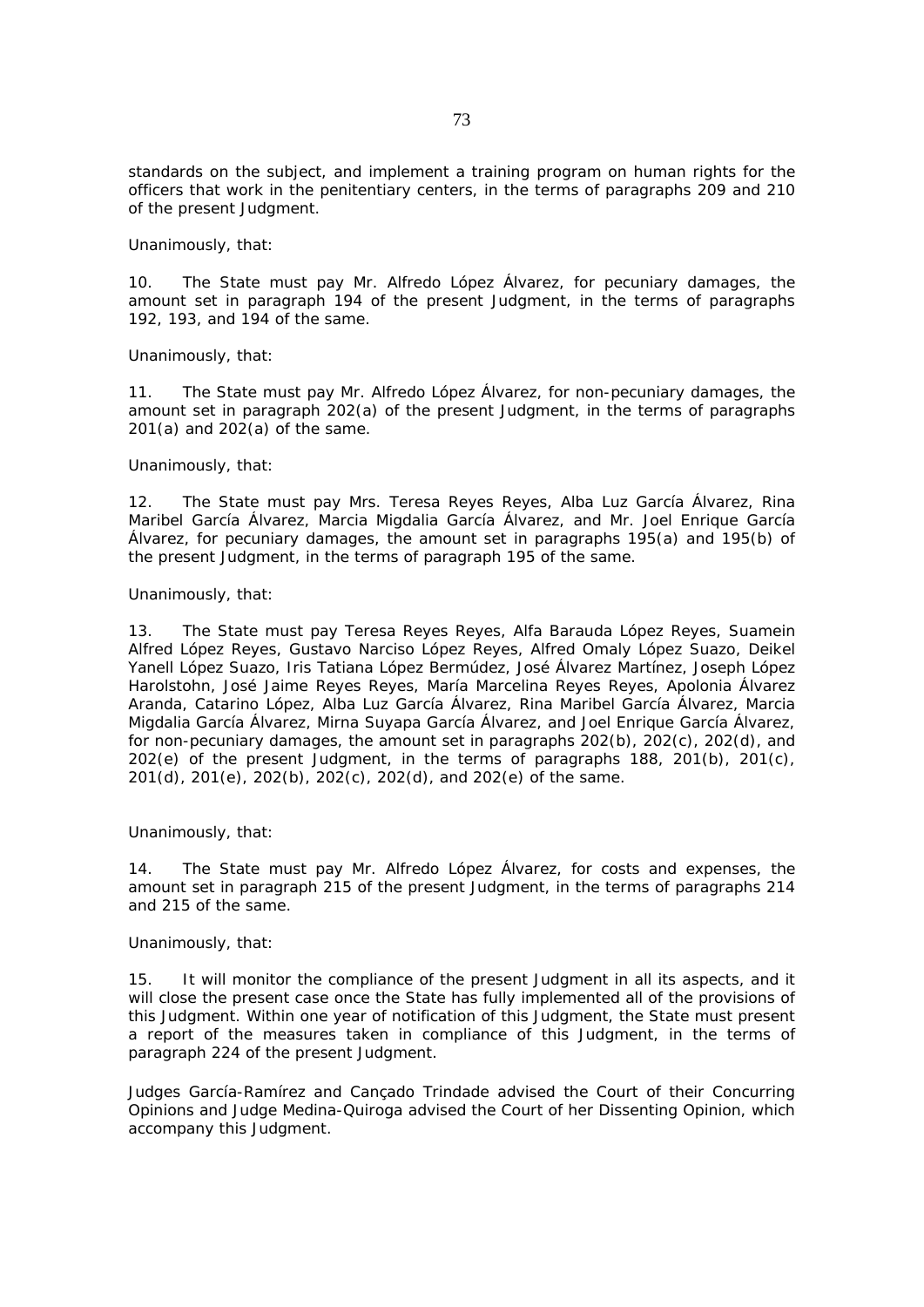Prepared in Spanish and English, bearing witness to the text in Spanish, in San José, Costa Rica, on February 1, 2006.

#### Sergio García-Ramírez President

Alirio Abreu-Burelli **Oliver Jackman** 

Antônio A. Cançado Trindade **Cecilia Medina-Quiroga** 

Manuel E. Ventura-Robles

# Pablo Saavedra-Alessandri **Secretary**

So ordered,

Sergio García-Ramírez President

Pablo Saavedra-Alessandri **Secretary**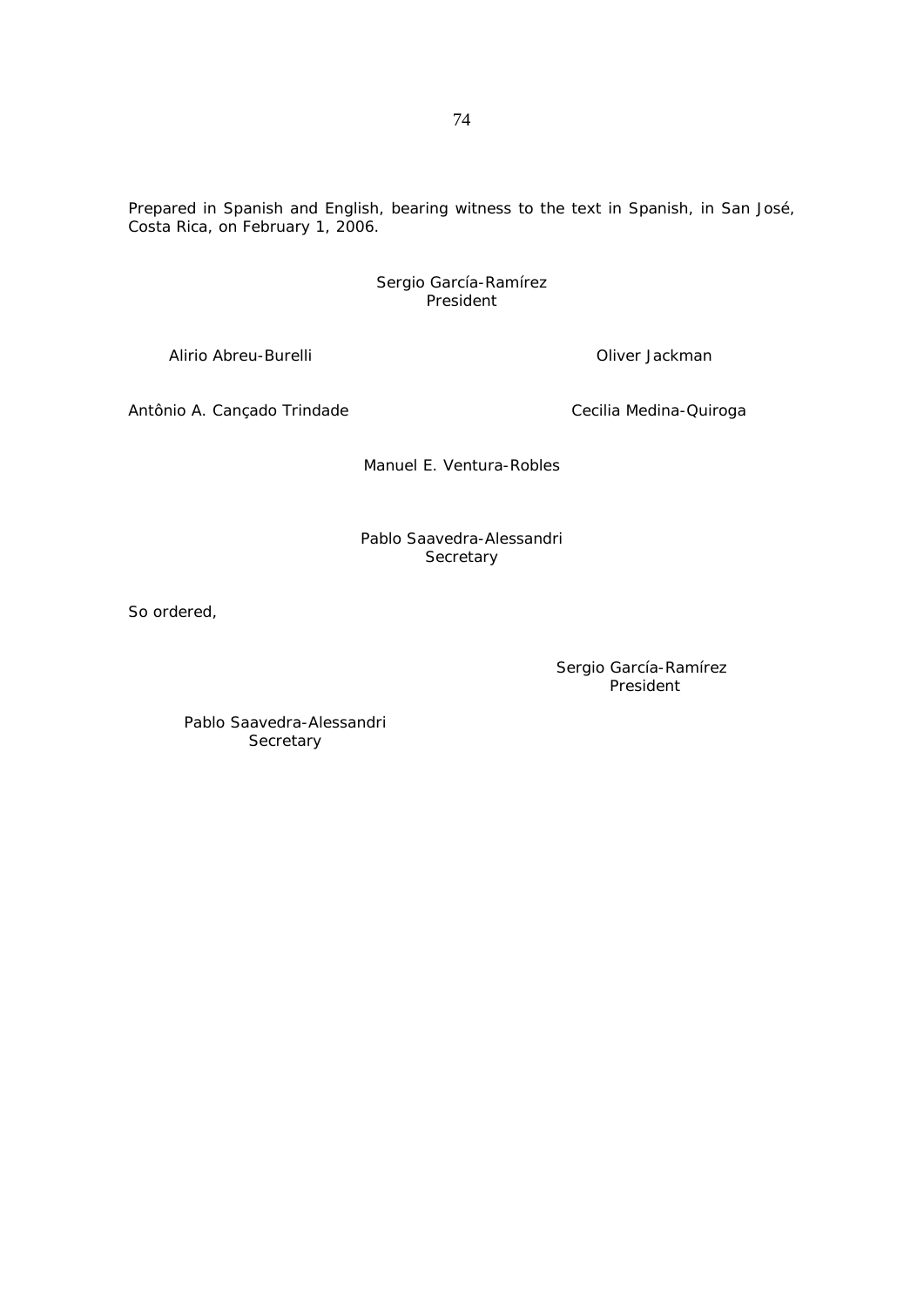#### **CONCURRING OPINION OF JUDGE SERGIO GARCÍA-RAMÍREZ IN THE JUDGMENT OF THE INTER-AMERICAN COURT OF HUMAN RIGHTS IN THE** *CASE OF LÓPEZ ÁLVAREZ v. HONDURAS***, OF FEBRUARY 1, 2006**

## **I. THE DUE PROCESS**

1. The due process constitutes an instrumental and secondary guarantee that becomes, in all honesty, material and primary, as an "access key" to the national and international protection of the rights and the claim on the duties. Its relevance has been constantly pointed out. The jurisprudence of the Inter-American Court has done it, and it has been pointed out by different members of this Tribunal. The judge Alirio Abreu Burelli observes that "the due process, fundamental guarantee of the human being is also a guarantee of respect for the other rights" ("Responsibility of the judge and human rights", in *Revista de Derecho*. Supreme Court of Justice, No. 19, Caracas, Venezuela, 2005, p. 44), and the judge Cecilia Medina Quiroga points out that "the due process is an angular stone of the human right's protection system; it is, by excellence, the guarantee of all human rights and a requirement *sine qua non* for the existence of a Constitutional State" (*The American Convention: theory and jurisprudence. Life, personal integrity, due process, and judicial recourse*, University of Chile, Law School, Human Rights Center, San Jose, Costa Rica, 2003, p. 267).

2. The matters of the due process keep on appearing in a significant manner in the jurisdictional work of the Inter-American Court on Human Rights: meaningful in a double dimension; on one hand, in what refers to the number of cases in which matters of the due process are discussed; on the other hand, in what refers to the subject of cases --and even of the advisory opinions --, that concur to form a good part of the Inter-American case-law, with a notable repercussion –growing and evident, in the last years – in the judgments of many national courts.

3. In different *Concurring and reasoned opinions* I have taken up these matters. I have also done so, in some recent presentations on behalf of the Inter-American Court or in relation to its tasks: thus, the XII Encounter of Presidents and Magistrates of the Constitutional Courts and Constitutional Chambers of Latin America "The constitutional guarantees of the criminal due process", summoned by the Supreme Court of Uruguay and the Konrad Adenauer Foundation (Punta del Este, Uruguay, October 10-14, 2005), and the "International Training Course on Reforms to the System of Criminal Justice in Latin America", organized by the Latin American Institute of the United Nations for the Prevention of Crime and Treatment of the Criminal, Institute of the United Nations for Asia and the Far East for the Prevention of Crime and Treatment of the Criminal and the International Cooperation Agency of Japan (San Jose, Costa Rica, July 27, 2005).

4. On those opportunities, among others, I have mentioned the quantitative importance of this matter in the Inter-American Court on Human Rights' case-law. The statistics recollected by it –that is now found in the volume *The Inter-American Court on Human Rights. A Quarter of a Century. 1979-2004* (San Jose, Costa Rica, 2006), which puts in evidence that the Tribunal has declared the existence of a violation to Article 8 ("Right to a Fair Trial") of the American Convention on Human Rights in 43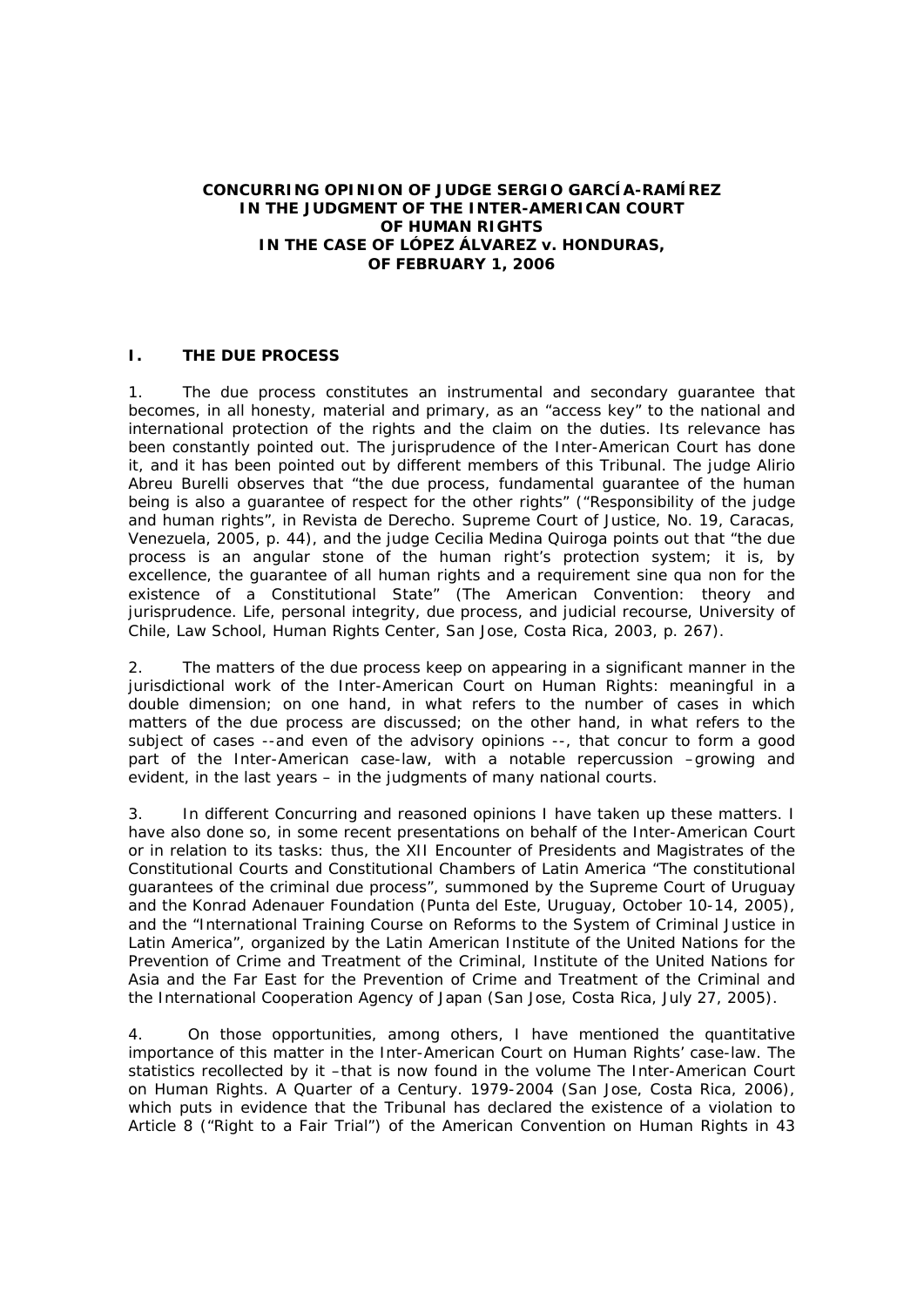cases, which are the great majority on which it has issued a ruling, as well as the presence of violations to Article 25 ("Judicial Protection") in 40 cases. In my concept, one and the other imply a violation of the due process –in ample and adequate sense: the most convenient one for the judicial protection of the human being --, even though they may and must be analyzed separately. On the other hand, it is necessary to remember that other precepts of the Convention protect matters that may be classified within the scope of the due process: for example, violation of the right to life (Article 4, in what refers to the extraordinary means available for challenging the death penalty), of the right to integrity (Article 5, in what refers to the illicit coercion over detained individuals) and the right to liberty (7, in that concerning the rules of detention and judicial control over the same).

5. It is convenient to mention that the experience of other national and international jurisdictions runs in the same direction, as has been put in relevance by the experts in this field. In the European Court there is abundant presence of matters related with the due process, with great emphasis on criminal aspects. Oscar Schiappa-Pietra observes that Article 6° of the European Convention on Human Rights (ECHR)—precept that establishes the main norms of the due process -- "is the one that has deserved the greater number of cases (before the European system for the protection of human rights), in comparison with all other rights acknowledged by the ECHR" ("Notes on the due process within the framework of the European regional system for the protection of human rights," in Novak, Fabián, and Mantilla, Julissa, *Las garantías del debido proceso. Materiales de enseñanza,* Pontificia Universidad Católica del Perú, Center of International Studies/ Real Embassy of the Netherlands, Lima, 1996, p. 145).

6. Some national analysts point out the frequency of cases presented before the European Court regarding matters of the trial, as well as those known by the national jurisdiction as of Article  $6^\circ$  of the Convention of 1950, regarding the subject that we are currently dealing with (Cfr., only as an example, Dupré, Catherine, "France", in Blackburn & Polakiewicz, *Fundamental Rights in Europe. The ECHR and its Member States, 1950-2000.* Oxford University Press, Great Britain, 2001, p. 325, and in what refers to Italy, with emphasis on the problems of the "reasonable time", Meriggiola, Enzo, "Italy", in *idem,* pages. 487-488 and 501. Regarding Spain, Guillermo Escobar Roca observes that Article 6 is the precept of the Convention most frequently invoked before the Constitutional Court of that country. Cfr. "Spain", in *idem*, p. 817. The violations to the reasonable time and the right to defense are constantly invoked, in criminal procedural matters, before the European Court, as well as the problems that arise from the right to an independent and impartial tribunal. Cfr. Delmas-Marty, Mireille, "Introduction", in Delmas-Marty (dir.), *Procesos penales de Europa (Alemania, Inglaterra y País de Gales, Bélgica, Francia, Italia)*, translation Pablo Morenilla Allard, Ed. Eijus, Zaragoza (Spain), 2000, p. 33).

7. In what refers to the extremes of the due process –in ample sense, as I have mentioned -- covered by the Court's jurisprudence, it is necessary to mention that it has already elaborated a useful jurisprudential doctrine on subjects such as: independent and impartial tribunal, competent tribunal (subjects that can both be attracted as elements or, even better, as prerequisites of the due process), military jurisdiction (chapter relevant to the previous matters), presumption of innocence, the right to equal protection, defense, the principle of contradiction, public nature of the process, arrest, preventive detention (conditions and characteristics), investigation, admissibility and assessment of the evidence, reasonable time (for the preventive detention and for the process), recourses, new process (res judicata and *ne bis in*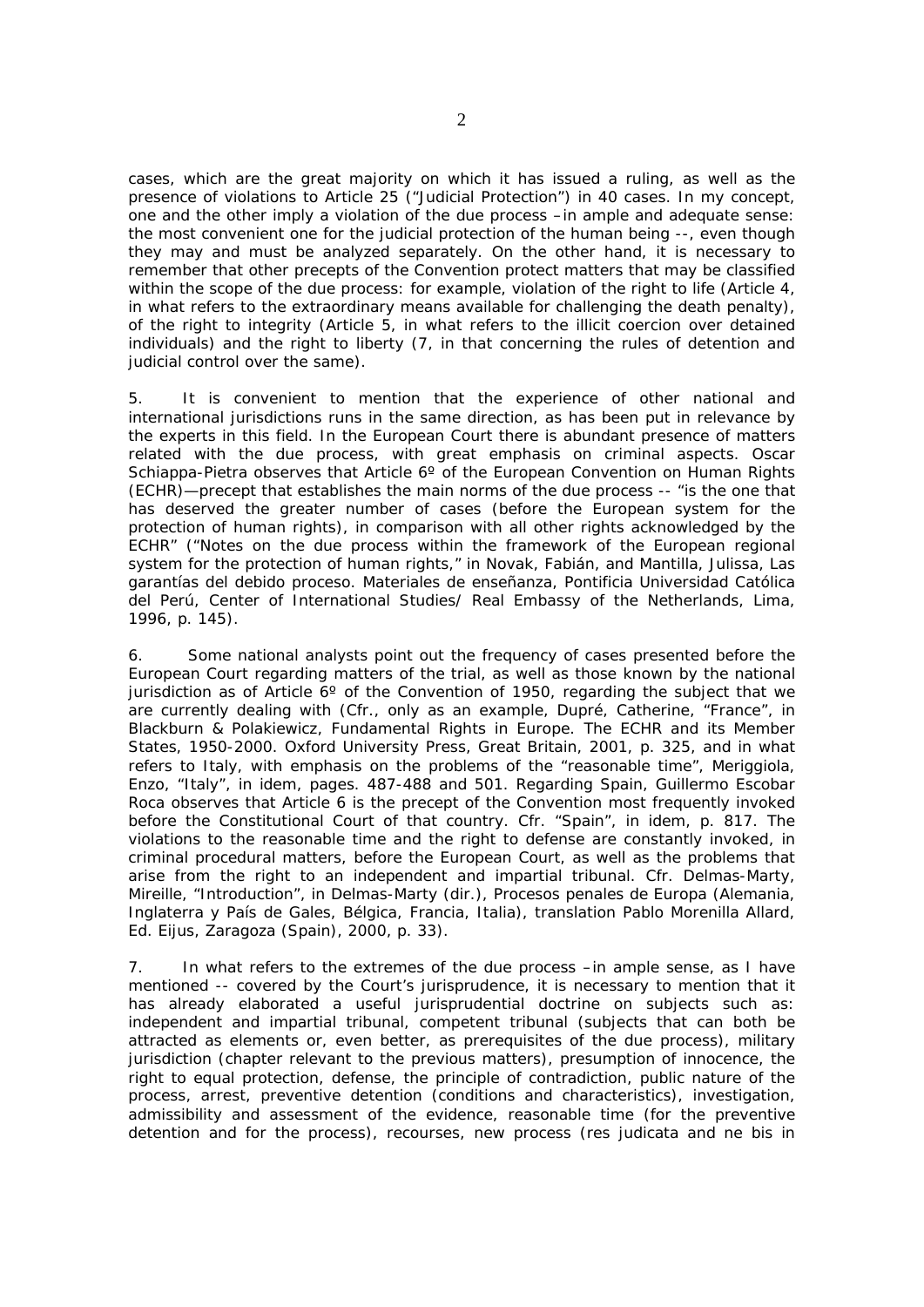*idem*), effect of the judgment, specific aspects of the processing of minors that incur in behaviors criminally established by law, etcetera.

## **II. COMMUNICATION OF THE REASON FOR THE ARREST**

8. The judgment issued by the Court in the *Case of López Alvarez v. Honduras* (February 1, 2006) focuses on matters of the due process, even when it also takes into account some new subjects that had previously not been dealt with by the Inter-American Court, as is the case with the violation to the liberty of (thought and) expression referring to the use of the Garifuna language by the victim while he was imprisoned, something that possesses an autonomous entity of its own, and also has a specific interest in the circumstances of the application of the custodial measures, as I will mention *infra*.

9. The *establishment of the subject of the proceedings* –I use this expression deliberately; later on I will refer to the process, itself --, that is, the precision and reasonable verification of the elements that explain and give an action of the State legal standing has a deep impact on a person's rights and liberties, and is a central issue in these matters. It not only justifies interventions that would otherwise be absolutely illegitimate (for example, interferences with a person's liberty, security, property), and establishes the border between the law and its essential limitations (under the terms traditionally acknowledged and firmly provided by, among other instruments, the American Declaration of the Rights and Duties of Man –Article XXVIII—and the American Convention –Articles 27 and 29 through 32--), but it also offers the rational and necessary foundations (although not enough by itself) so that the individual (as a suspect or accused, at its time) may confront those interventions that occur at different stages, under different names and with different circumstances, invariably restrictive of the exercise of rights and liberties.

10. It is inexcusable that any person affected by the persecutory activity of the State know of the motive (and its meaning, with its possible repercussions) of the same in a timely manner, so that he may confront it in an adequate manner through acts of defense, normally oriented in the sense that derives from the knowledge of that motive. I use this last word, not employed in the American Convention, to establish the scope that I believe the expressions "reasons for his detention" and "charge or charges against him", used in Article 7(4) of the Pact of San Jose have.

11. In essence, the international norm refers to enough information to demonstrate the legitimacy of the state's actions (administrative or judicial, at their times) and offer the possibility of a timely and adequate defense. It should not be understood that this duty of the State and this right of the individual are satisfied with the reference to stipulations of criminal codes, which may be insufficient or unintelligible for the subject. It is precise that it receives information on the facts attributed to him (as motives for the state's actions). In a certain way this requirement of the Law (national and international) on human rights, comes to correct the hypothesis –unreal and unequal—which assumes, based on an old and debated presumption, that everybody knows the law and that they are immediately aware that they have observed it or violated it.

12. The *Judgment* that I now comment distinguishes how it should be done, based on the American Convention, both in the case of an arrest that occurs in compliance with a court order –which supposes previous procedural acts – and the one that occurs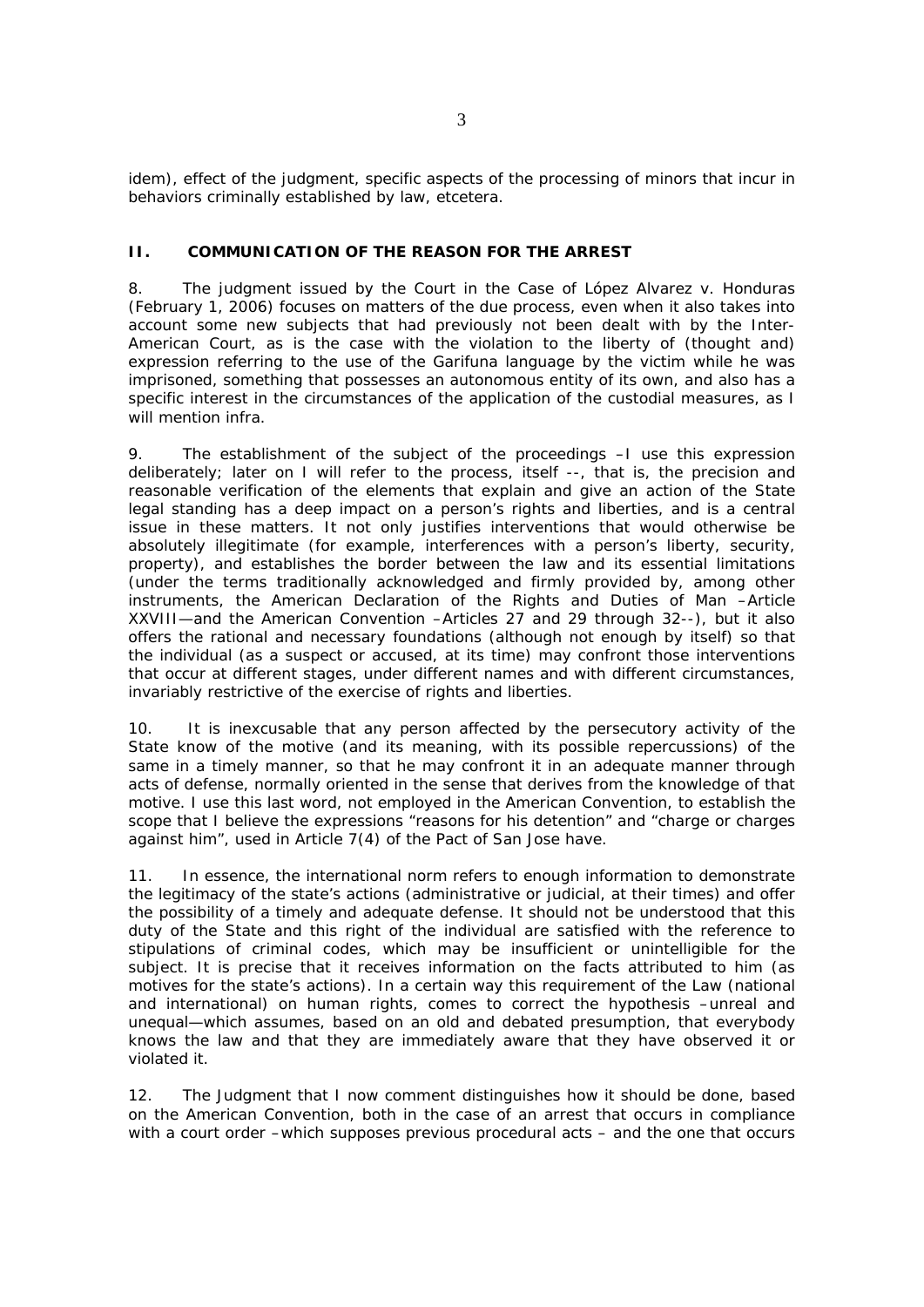in a situation of in flagrante. Both extremes are admissible, although each of them is governed by its own rules. Pursuant to its grammatical meaning, the characteristic of in flagrante generates a state of notoriety or evidence that seems to avoid the need to comply with other duties: among them, the information regarding the motives for the State's intervention in the individual's liberty. I think that this conclusion is erroneous. The guaranteeing nature of the norm included in Article 7(4) (justification for the State's behavior and defense of the individual) is better attended if the obligation to inform is complied with without being subject to distinctions or deliberations that are not based on the precept nor are they necessarily based on reality.

13. The in flagrante nature –concept that, in all the rest, does not have a uniform scope within all legislations nor a unique and pacific characterization in the doctrine and jurisprudence – that is presented in a case may be enough for the person who carries out the arrest, but insufficient for who suffers it. The interpreter of the norm, who tries to find its best –and always sensible—scope, weighing in the repercussions and applications of each possible interpretation, must give it the meaning that lets it reach, in the totality or at least in the majority of the cases, taking into account the conditions of the reality, the purpose seeked. One should also keep in mind that the information on the motives for the arrest do not only inform that the State's agent considers that certain facts have occurred, but it also implicitly means that they are illicit or reprehensible, all of them considerations that concern the justification of the State and the individual's defense.

14. This decision made by the Court implies a change of criterion with regard to the one held in the *Judgment* of the *Case of Acosta Calderón* (Judgment of June 24, 2005, Series C, No. 129, para. 73), in which this Tribunal stated that when there someone is caught committing a crime in the act it is not necessary to inform the detainee of the reasons for his arrest*.* I applaud this change of criterion by the Court. I celebrate it for two reasons: because I consider that a court must be sensible to the need to modify its opinions when it considers there is reason to do so, and because in this specific case I believe that this modification is completely justified. In what remains, in this case the Court did not even mention –which would be a valid approach that could motivate reflection – if there were extraordinary reasons for the fact that the agents that carried out the arrest abstained from giving the detainee the information ordered by Article 7(4) of the Pact.

## **III. THE MATTERS OF THE PROCEDURE**

15. The *Judgment* of the *Case of López Álvarez* has also referred to the *matters of the procedure* --and, at its time, of the process, as is seen in this case--, which constitutes the substantive reasons why the State does what it is doing: restrict rights and liberties and act, through its authorities, in such a way that it may result in greater restrictions or deprivations, for which a justification must always be clearly established. This consideration leads to the obligation to precise with adequate means of evidence – that is, admissible, sufficient, and persuasive—the existence of the body of the crime, pursuant to the codes that so mention it, or of the elements included in the criminal definition, which must be proven, first for the trial itself (even though complete verification is not demanded at that time), and then, the judgment (which is made based on convincing evidence that prevails over a reasonable doubt).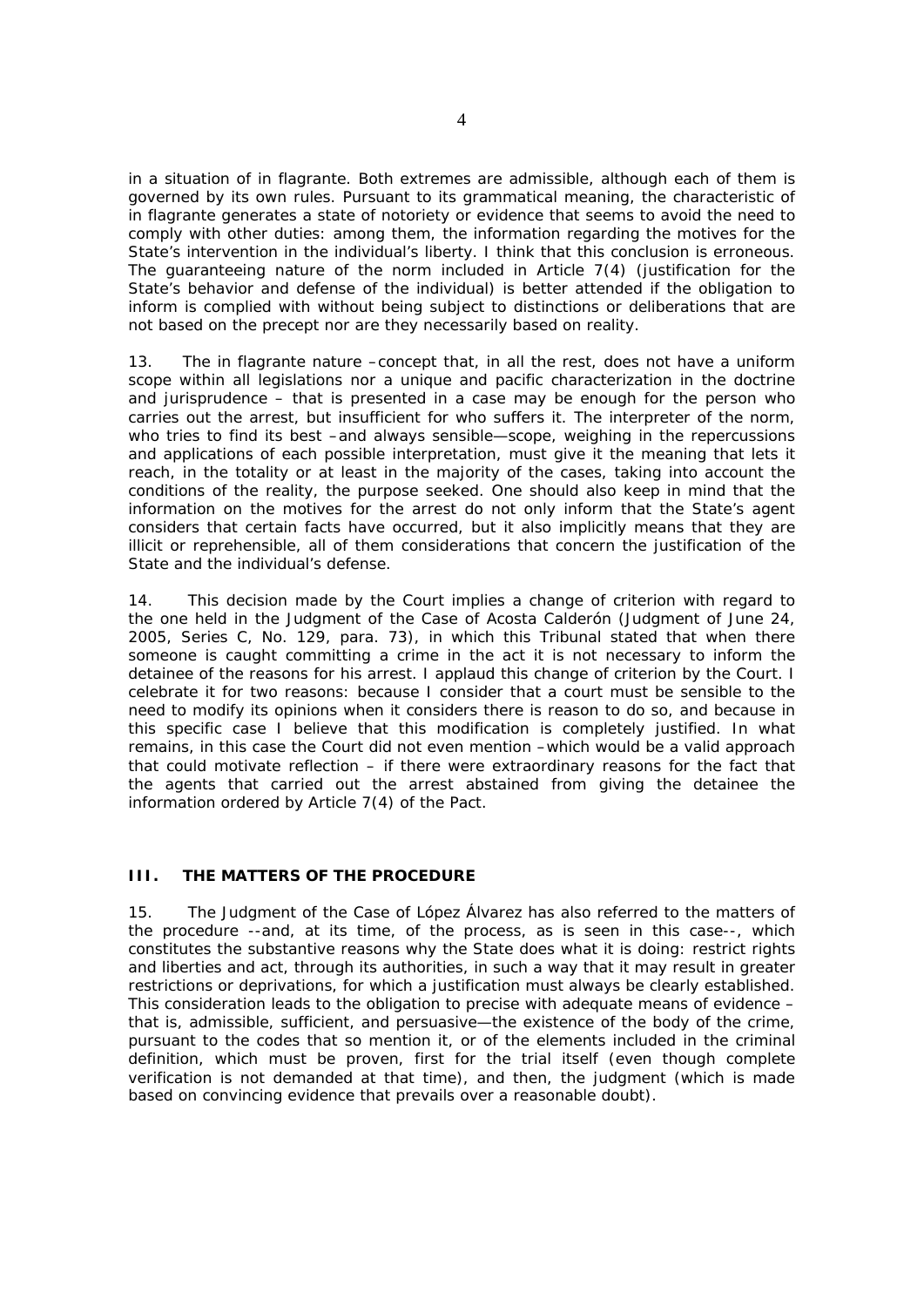16. The determination on the nature of the substance whose possession was attributed to the defendant is the center of the criminal persecution, pursuant to the definition used for the incrimination and development of the process, which would support, at its time, a conviction. Therefore, the greatest evidentiary weight must be directed toward that matter as of the first moment. And, the State must justify, every step of the way, the legitimacy of its criminal intervention, it must have elements of judgment that are enough and constant for that purpose and always be alert to the possible disappearance of that information, which would determine the cessation of the procedure. It is notorious that this did not occur in this case, since there was a situation of serious doubt –much greater than the uncertainty that could be natural in the course of the trial, destined to be dispelled—and that the authority that should have confronted it and solved it did not do so in an immediate and sufficient manner.

17. Even when the arrest is based on a good apparent motive, as can be observed from the facts in which it occurs, and even when the process is started, this is not so when the deprivation of liberty continues even after the apparently good motive has ceased and such circumstance is apparent to the authority called upon to issue a final judgment. It is essential that there be a jurisdictional means that can operate so that a situation that is not well founded, and therefore lacks legitimacy, may be ceased. Nothing justifies the prolongation of a detention, as well as the process itself, when the information that supports one and the other at the light of the criminal definition ceases to exist. With this the presumption of innocence and even the legality of the trial itself look bad. Of course, the International Court can not substitute the domestic court in the assessment of the evidence, but it can not be indifferent before the absolute and prolonged lack of enough evidence and the absence of a timely assessment of the facts, whose circumstances were acknowledged by the domestic jurisdiction itself.

## **IV. PREVENTIVE DETENTION**

18. Once more we are faced with the problem of the *preventive detention,* that is, of the most severe of the precautionary measures still used in criminal trials, since it implies a profound restriction to freedom, with very important consequences. We normally state that the preventive detention is not a real sanction; it is not a punitive measure, but instead simply a precautionary and ephemeral one. Technically, this is true. However, considering this phenomena in the light of reality –even when it comes up against the technicality—preventive detention does not differ at all, except in its name, of the punitive detention: both are a deprivation of freedom, they (normally) occur in terrible conditions, they cause the subject and those that surround him a serious material and mental damage, and they normally have long-term repercussions, sometimes devastating. In fact, on not little occasions –the *Case of López Álvarez* is a sample of it, certainly not the only one – the preventive detention prolongs for the same period of time or even longer than a punitive detention. Therefore, among other things, it is necessary to seriously weigh in the justification, the characteristics, duration, and alternatives of the preventive detention.

19. In my concept –deeply-rooted in a tradition of highly unfavorable opinions, or in any case, strongly critical of the preventive detention – the cautionary deprivation of freedom --"deprive of freedom in order to find out if liberty can be deprived"—must be reduced as much as possible. The jurisprudence of the Inter-American Court has acknowledged this repeatedly and uniformly, with explicit support to the idea that the criminal intervention of the State must be reduced to that strictly necessary and be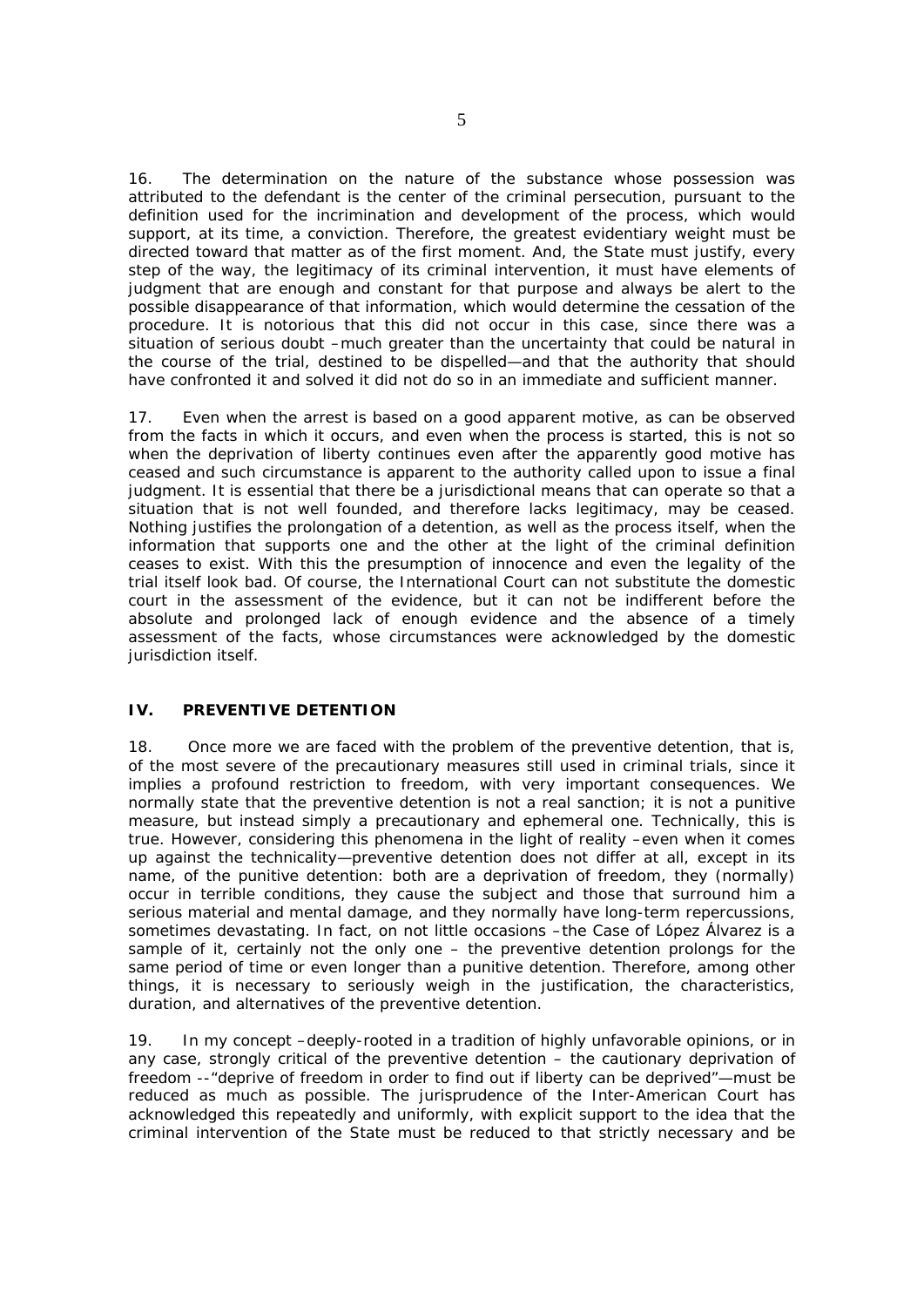based on considerations that may prove their appropriateness and legitimacy. Obviously, this is not about backing the crime, but about preserving the rights of citizens, especially of those deprived of their freedom without having committed any crime. This brings with it the demand that the basis for the preventive detention as well as the conditions that make it admissible be well established, for now, that is, the need to preserve the process and security of those who intervene in it, using the deprivation of freedom when there is no other means available to reach those objectives.

20. Therefore, it is necessary to verify that in the cases in which the precautionary incarceration is proposed and issued, it is really necessary. For this, different references may be invoked, as elements of judgment subject to the assessment in each case, since it is about proving that in the specific case –and not in abstract, in general hypothesis—it is necessary to detain an individual. To base the detention on general considerations, without taking into account the information on the specific case, would open the door, in good logic –that in reality would be bad logic--, to submit people to restrictions and deprivations of all type and automatically, without proving that they are appropriate in the specific case under the consideration of the authority.

21. Thus the importance, in my concept, of absolute, mechanical exceptions, as well as inclusions of the same nature. It is necessary to assess each case, based on a governing concept: the preventive detention, which is clearly against the presumption of innocence, must have an exceptional nature and be strictly conditioned to the obtainment of the procedural and assuring purposes previously mentioned. Therefore, it must be reduced to the minimum number of cases, to the shortest duration, to the least detentions related to imprisonment, to a rule of systematic revision of its foundations in order to determine if the motives that previously explained the deprivation of freedom still exist. Likewise, it is precise to take into account the evidence collected on the facts and the guilt when the time for its application comes. If the sufficiency and reliability on the evidence must be present in order to start the process, the same should be necessary in order to order precautionary measures.

22. To base the preventive detention exclusively on the seriousness of the crime (that was allegedly) committed, on the punishment that the (alleged) author (eventually) deserves and the sentence (that would be) applicable, without considering –because the law itself eliminates the possibility to do so—other information that will permit the assessment of its specific legitimacy, for the due protection, also specifically, of the purposes that make it legal, flagrantly contradicts the presumption of innocence, it implies an anticipated (pre)judgment of the verdict (which is given a convicting nature long before it is issued) and expressly discloses that a conviction will be imposed. Therefore, it is arbitrary, even when legal.

23. In the operation of the preventive detention, as with other precautionary measures, two contradicting principles come into game, which may be called "legal prejudgment" on one extreme and "judicial responsibility" on the other. I speak of legal prejudgment in the sense of a generic and abstract, but binding, trial prior to the specific and concrete trial on the problem subject to legal consideration, which therefore results binding or excluding. That is what happens when the law upfront prevents the procedural liberty of the defendant while the process is being carried out, inexorably taking this trial out of the hands of the senior judge.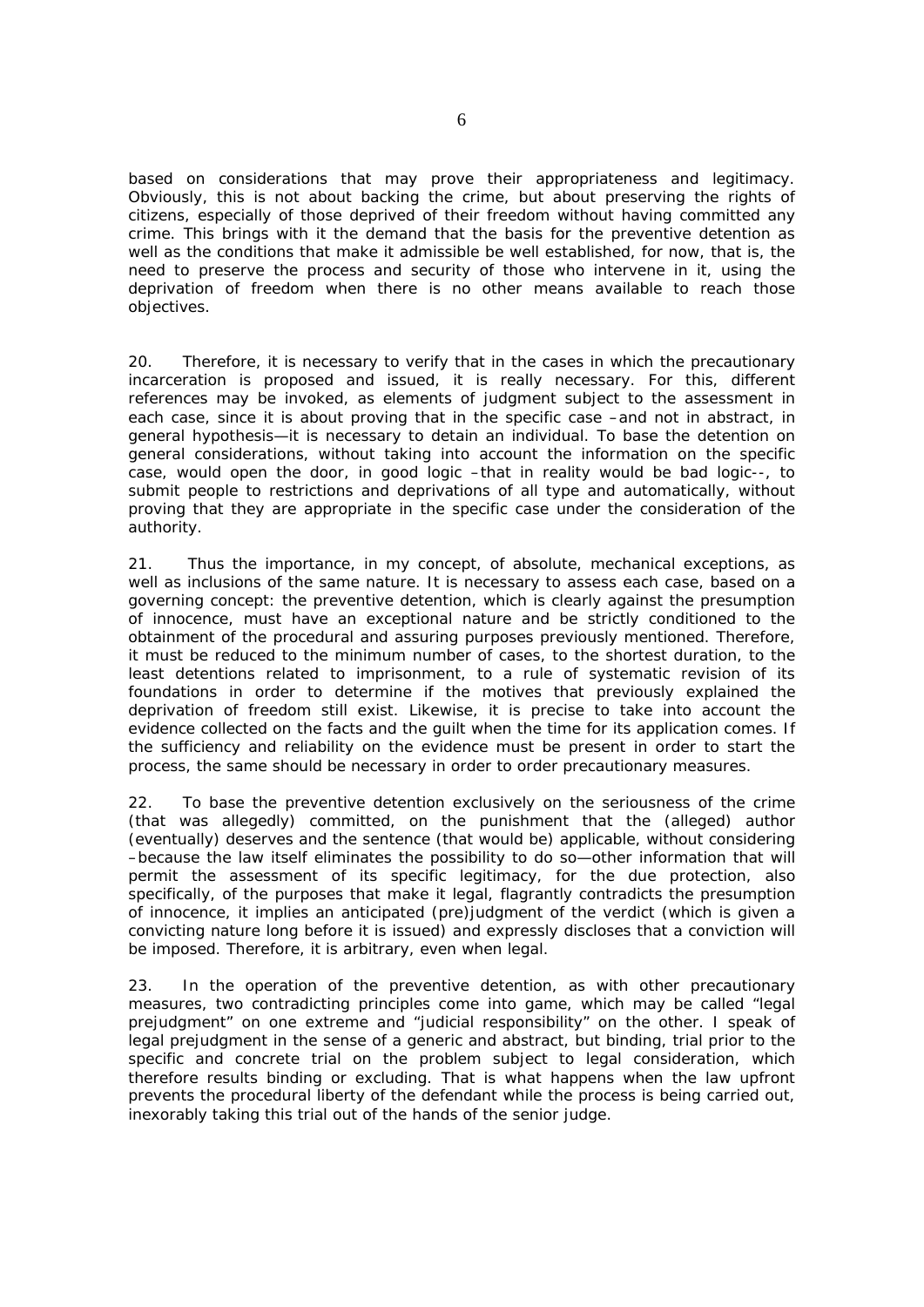24. It is obvious that the idea here is not to replace the regimen of legality with one of discretionality, as would occur if the formula *nulla poena sine lege* were to fall into the hand of judicial arbitration. In that event, the punishability is legally foreseen and it corresponds to the judge to, based on the results of the process, rule that it be applied. In the case of precautionary measures –on the top of the list, preventive detention --, it also corresponds to the law, not the judge, to foresee the existence of the measure, but it must only correspond to the latter, based on the body of information available to him and considering the purposes to be reached with the measure –and that, therefore, make its application legal --, to apply it.

## **V. THE DEFENDANT'S STATEMENT**

25. In the *Judgment* of the *Case of López Álvarez* we have also considered a procedural subject previously examined and with regard to which there is a ruling of the Court: the *guarantees for the issuing of the first statement* of the defendant –that may appear in later statements, but possesses special importance on that occasion--, since it may result decisive, beyond suppositions or –once again—technicalities for the result of the process and the defendant's fate. The construction of the system of guarantees that are relevant to the case in this matter correspond to a revision of the situation and the defendant's role in the criminal procedure –prior to the process-, in contrast to the situation and the role of the authorities that intervene in it.

26. It is possible that the defendant remain silent, that he abstain from offering a statement, or that he state only a part of what he knows, and prior to offering his statement he must be informed of the motives of the process and that he has the opportunity to appoint legal counsel, as well as to give a statement without being under oath, promise, or obligation to state the truth. All this acquires effectiveness, when at the time of the statement, the defendant's defense counsel is able to assist him –of course, not to substitute him in the statement or to alter it—and his advisor is present in the act of the statement, so that he may effectively intervene in the protection of the defendant's rights, as of the first that appear here: to know what it is about and to remain silent. The Court has been explicit in this sense –even when dealing with foreign detainees and the consular assistance comes into the case—and is so again in this case: the due process is violated when the statement occurs without the presence –or may have, I will add—of defense counsel. On the contrary, the accused party's defense would be seriously threatened precisely when it must be exercised with greater thought, caution, and guarantees.

## **VI. REASONABLE TIME**

27. The *reasonable time* –temporary reference of great importance for the acts of the process and its totality--, that constantly interests the jurisprudence on human rights –European and American--, was once again subject of the consideration of the Court, as has previously happened with frequency, in the case to which this *Judgment*  refers. In the American Convention there are at least three imperious and explicit references in this sense, with their own suppositions and expressions: first, any person detained or retained "shall be entitled to trial within a *reasonable time* or to be released without prejudice to the continuation of the proceedings" (Article 7(5) that refers to the conditions of the detention and/ or preventive detention, under the generic title "Right to personal liberty"); second, every person "has the right to a hearing, with due guarantees and within a *reasonable time"*, by the corresponding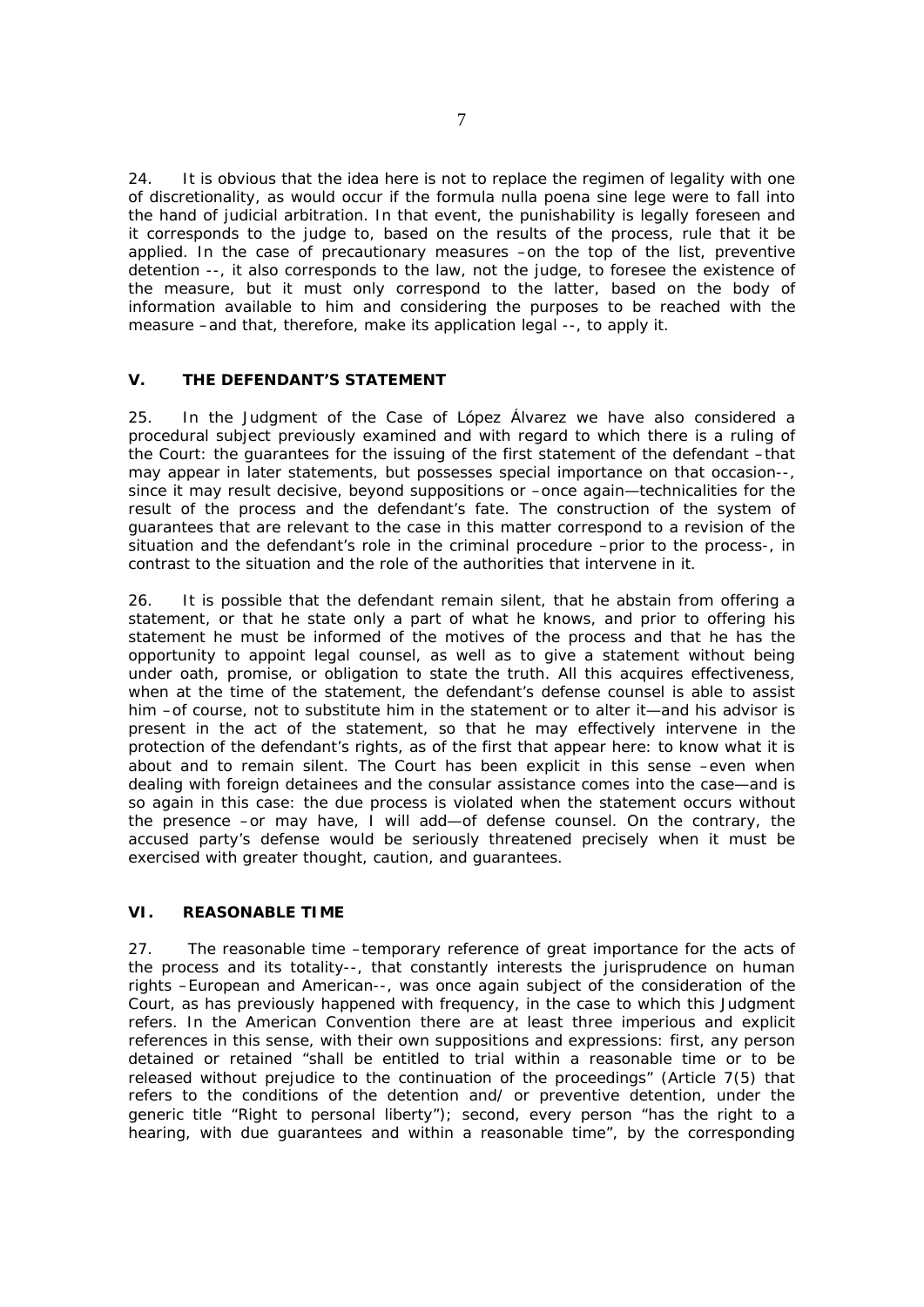tribunal "in the substantiation of any accusation of a criminal nature made against him" or for the determination of his rights and obligations of another nature (Article 8(1), that refers to the complete process, up to the issuing of a judgment on the merits of the case, under the epigraph "Right to a Fair Trial"); and third, "everyone has the right to simple and *prompt* recourse" for protection against acts that violate his fundamental rights (Article 25(1), regarding "Judicial Protection").

28. Despite the diversity of the situations contemplated in each case, diversity that I am not going to discuss at this time, the three stipulations of the Convention obey to a same project for the defense of the individual's rights: opportunity for protection, which may be useless, inefficient, or deceptive if it is not offered on time, in the understanding that "arriving on time" means operating with maximum efficiency in the protection and minimum infringement of the individual's rights, promptness that does not mean riding roughshod, rashness, or thoughtlessness. These stipulations take into consideration the concerns that preside the aphorism "delayed justice is denied justice."

29. The facts examined in the *Judgment* I am now commenting involves violations to the reasonable time in the detention (that concern Article 7(5)) and in the development of the process (which refer to Article 8(1)). In what refers to this last matter, the Court has once again brought forward the criterion it claimed some time back, taken from the jurisprudence of the European Court of Human Rights, for the examination of the reasonability of the time period –complexity of the matter, procedural activity of the interested party, and behavior of the judicial authorities--, without forgetting that it is not possible to ignore the specifics of each case nor determine strict "calendars" for the universal solution of all cases. Would it be possible and recommendable to explore a fourth element, as stated *infra,* as of the *actual infringement caused by the process on the individual's rights and duties –that is, his judicial situation.* The Tribunal also studied the *dies a quo* of the reasonable time in function of the *act as of which the time should be computed,* which is not exactly a term, because this ordinarily supposes the determination of a specific time and/ or of periods –with a starting and end point—for the realization of a specific procedure or the variation of a situation.

30. When analyzing the complexity of the matter, the Court that verified the compatibility between the State's behavior and the stipulations of the Convention –that is, the body that practices the "control of conventionality"— must explore the circumstances *de jure* and *de facto* of the case. It is possible that the judicial analysis may be relatively simple, once the facts regarding which the lawsuit has occurred have been established, but these may be extraordinarily complex and be subject to tests that are difficult, necessarily prolonged, or of complicated, costly, risky or late recollection. The contrary may also occur: relative clarity and simpleness of the facts, in contrast with severe problems in the judicial appreciation or in their classification: different opinions, changes in the case-law, inexact legislation, reasons worthy of consideration in different or dissenting senses.

31. Likewise, it will be precise to consider the number of relationships that concur in the lawsuit: sometimes it is not only one, but multiple relationships that appear within the controversy and that must be explored, understood. Similarly, it is precise to take into account the number of participants in the material relationships and in the procedures, with their respective positions, their rights, and their interests taken to trial, as well as their reasons, and expectations. And the conditions in which the case is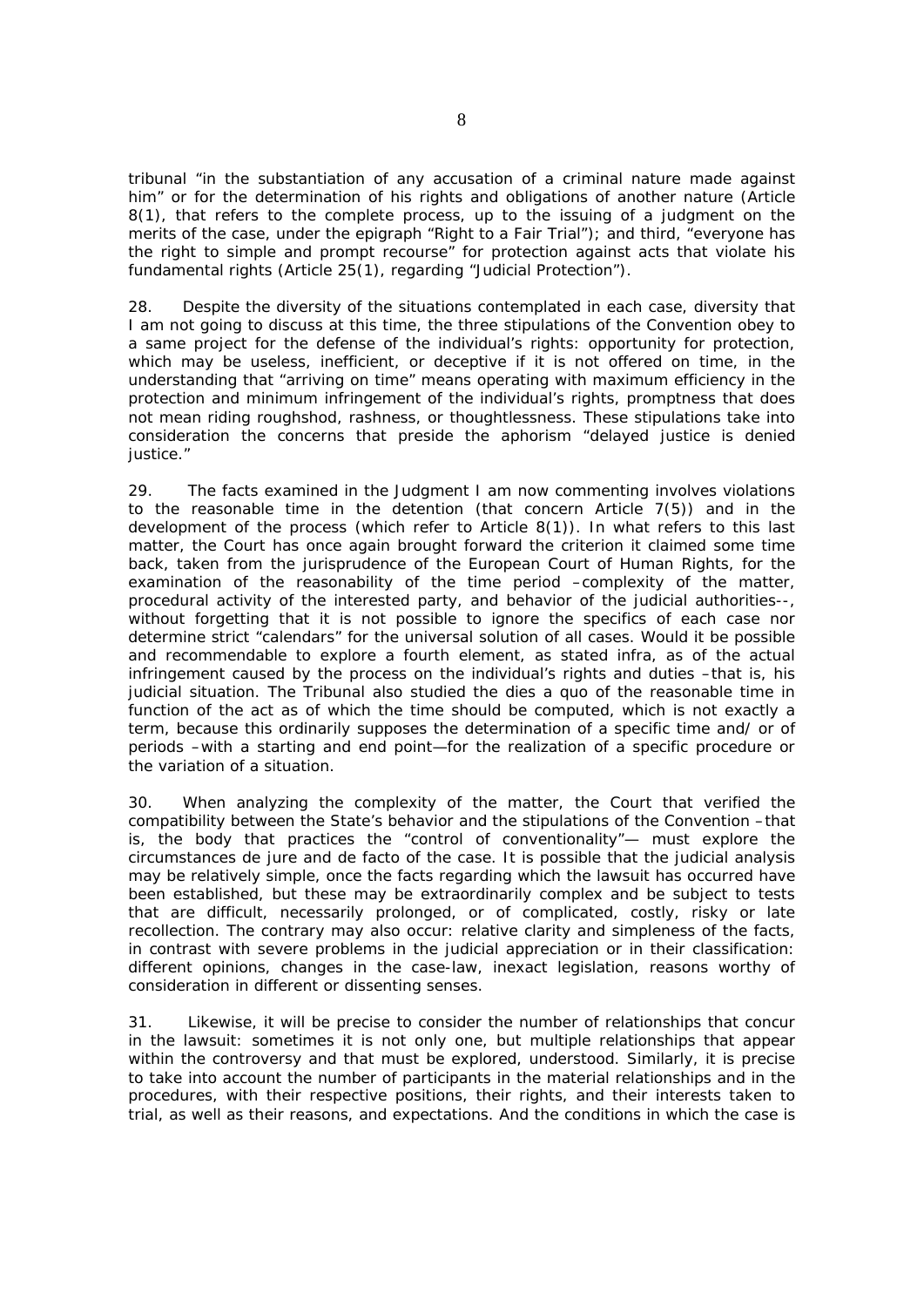analyzed, that may be under the pressure of contingencies of a diverse gender, from natural to social, must be considered.

32. The activity of the interested party may be determining in the prompt or delayed attention of the conflict. I am referring to the activity in the process, and in this sense, to a procedural activity, but one should also consider the activity –or better yet, the behavior: active or omissive—in other fields, if it transcends the process or influences it. The individual may, in order to defend his rights, use an ample number of instruments and opportunities that the law puts at his disposal, under the form of recourses or other figures that delay the moment of the decision on the merits of the case. It is precise to be aware of the desire that the individual dispense of acts of defense in favor of speed or pursuant to criteria of alleged rationality, in the judgment of distant or committed observers. The court must prudently distinguish between the actions and the omissions of the litigant focused on the defense –well or bad informed—and those that only seek to delay the process.

33. Regarding the behavior of the court –but it would be better to talk, generically, about the behavior of the authorities, because not only the first operate on behalf of the State--, it is necessary to separate the activity carried out with justifiable reflection and caution, and that performed with excessive calm, exasperating slowness, excessive rituals. What is the possible performance of a court (or, more extensively, of an authority) applied seriously to the solution of the conflicts presented to it, and that of one that distracts its energy while the defendants await a judgment that does not come?

34. In this aspect we must take into consideration the insufficiency of the courts, the complexity of the old procedural regimen, the overwhelming workload, including with regard to the courts that make a serious effort of productivity. It is necessary to know this part of the reality, but none of these should damage the individual's rights and be used against him. The excess workload can not justify the non-observance of the reasonable time, which is not a national equation between the amount of lawsuits and the number of courts, but instead an individual reference for the specific case. All those shortages translate into obstacles, from severe to impossible to overcome, for the access to justice. Should the impossibility to access justice because the courts are saturated with cases or because the judicial system has too many days off be considered a violation of rights?

35. Now, it seems possible that the complexity of the matter that motivates the process, the behavior of the interested party –in this case, the defendant—and the acts of the authority may not be enough to provide a convincing conclusion on the undue delay, that violates or puts the judicial rights of the subject in grave danger. Thus the appropriateness, in my opinion, to explore other elements that complement, do not substitute, them for the determination of a fact –the violation of the reasonable time for which there are no quantitative comments universally applicable.

36. I referred to, as a possible fourth element to be considered in estimating a reasonable time, what I called "*actual infringement caused by the process on the individual's rights and duties –that is, his judicial situation*." It is possible that the latter could have little relevance in this situation; if this is not so, that is, if the relevance increases, up to intense, it would be necessary, for the sake of justice and security, both seriously threatened, that the process be more diligent so that the subject's situation, which has begun to seriously affect his life, may be decided upon in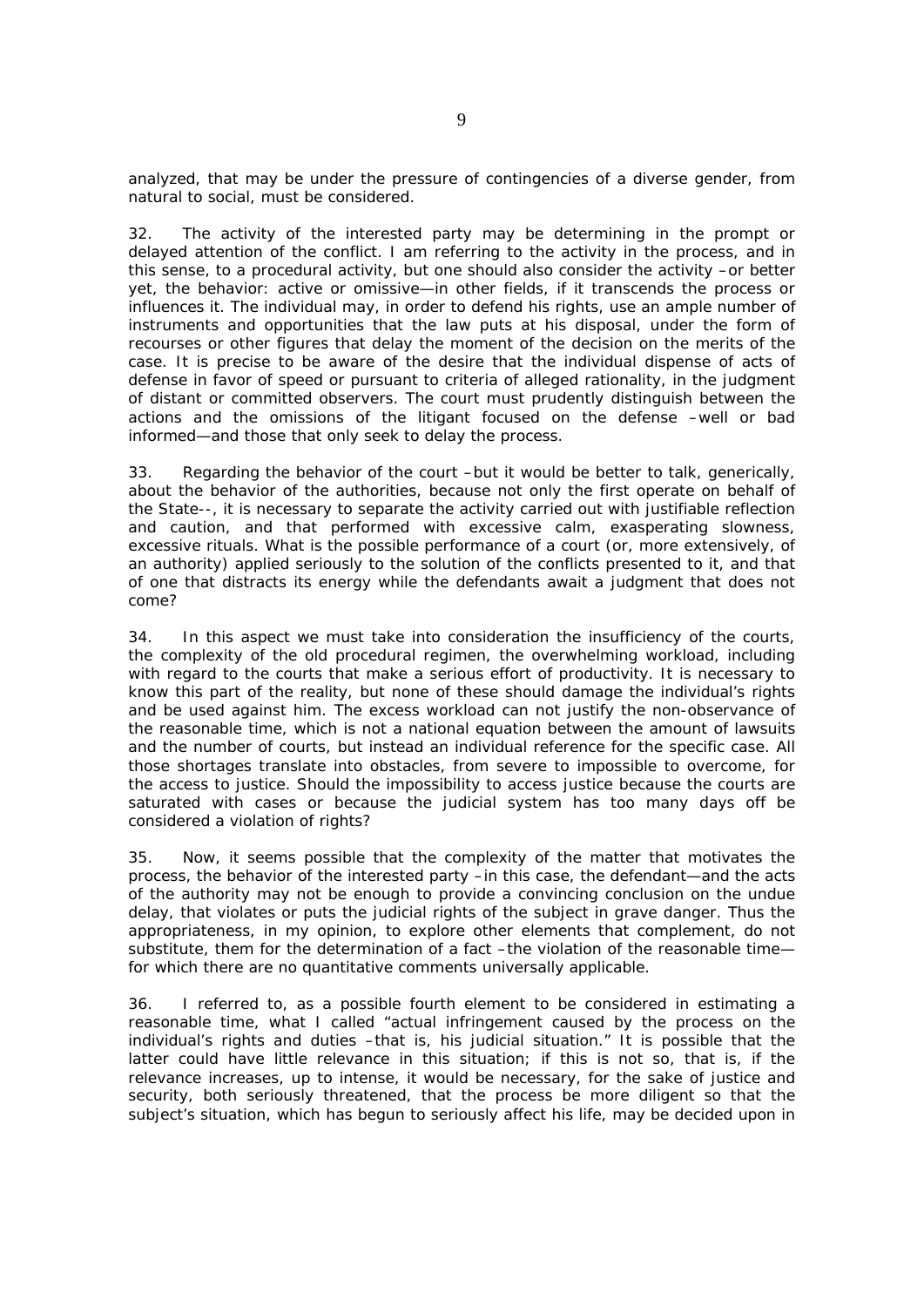a short time –"reasonable time". The infringement must be real, not simply possible or probable, casual or remote.

37. I am aware that these concepts do not have the precision I would want, as happens with the others provided for the analysis of the reasonability of the time period: complexity of the matter, behavior of the interested party, behavior of the one who judges. Certainly this is information subject to a reasoned examination; references that must be assessed as a whole, within certain circumstances that are not the same for all cases. The reasonability of the time period will be assumed from this totality and the assessment of the Tribunal will be supported, in each case, by the excess that may be incurred in and the violation committed.

38. *¿As of which act is the time period computed and therefore is the reasonability of the time that goes by before deciding on a detention or a controversy analyzed?* The precision in this regard is indispensable when we are faced with different judicial regimens, with different judicial and procedural structures, that are equally subject to conventional dispositions and that must apply the criterion of reasonable time. In my concept, what the international order of human rights seeks is that the infringement of the people's rights, by action or abstention of the State, is not unjustifiably prolonged until it generates conditions of injustice, inequality, or judicial insecurity. The solution to this problem requires precisions that must be provided by the jurisprudence and that are usable in different procedural systems.

39. The determination of the act –and therefore, the time to start the assessment of the term—does not present greater problems when dealing with the period of detention. Evidently, the period starts when the detention starts, based on the individual's capture; a legitimate capture is understood pursuant to the rules of arrests in cases of crimes detected in the act or under the protection of the arrest warrant, because in the case of an illegal or arbitrary capture the matter of reasonable time can not even be brought up. In the matter *sub judice*, the moment of the arrest of the victim establishes the *dies a quo*. The problems may appear, instead, when trying to precise –independently if there is or not an imprisonment— the act as of which the period of time for the conclusion of the process in the terms of Article 8(1) of the Convention must be computed. Also here there was no problem is what refers to the *Case of López Álvarez:* since he was arrested in a situation in flagrante, there was not –or there was no evidence that there was—infringement or risk of prior infringement of his rights, that could have been considered as previous interference of the State in their realm.

40. It has been said that the reasonable time for purposes of the process is computed as of the subject's arrest. This affirmation does not apply to the cases, which are not few, in which the detention occurs after a lot of time dedicated to and many procedures carried out in the investigation of crimes and against the subject that will later be detained. It has also been affirmed that this term starts when the judge takes charge of the investigation. This rule, that could be enough in systems that entrust the preliminary proceedings to the judge, is not adequate for those in which the investigation is in the hands of the Office of the Public Prosecutor and only reaches the court a long time after that. On the other hand, it is stated that the term can be computed from the act of formal accusation by the Office of the Public Prosecutor. It is obvious that this has a different sense and scope in the different procedural systems: in one, the accusation (or an act to which it is possible to assign, due to its material characteristics, that nature and content) is presented almost immediately; in another, it can be presented when the State's persecutory activity has advanced. Likewise, it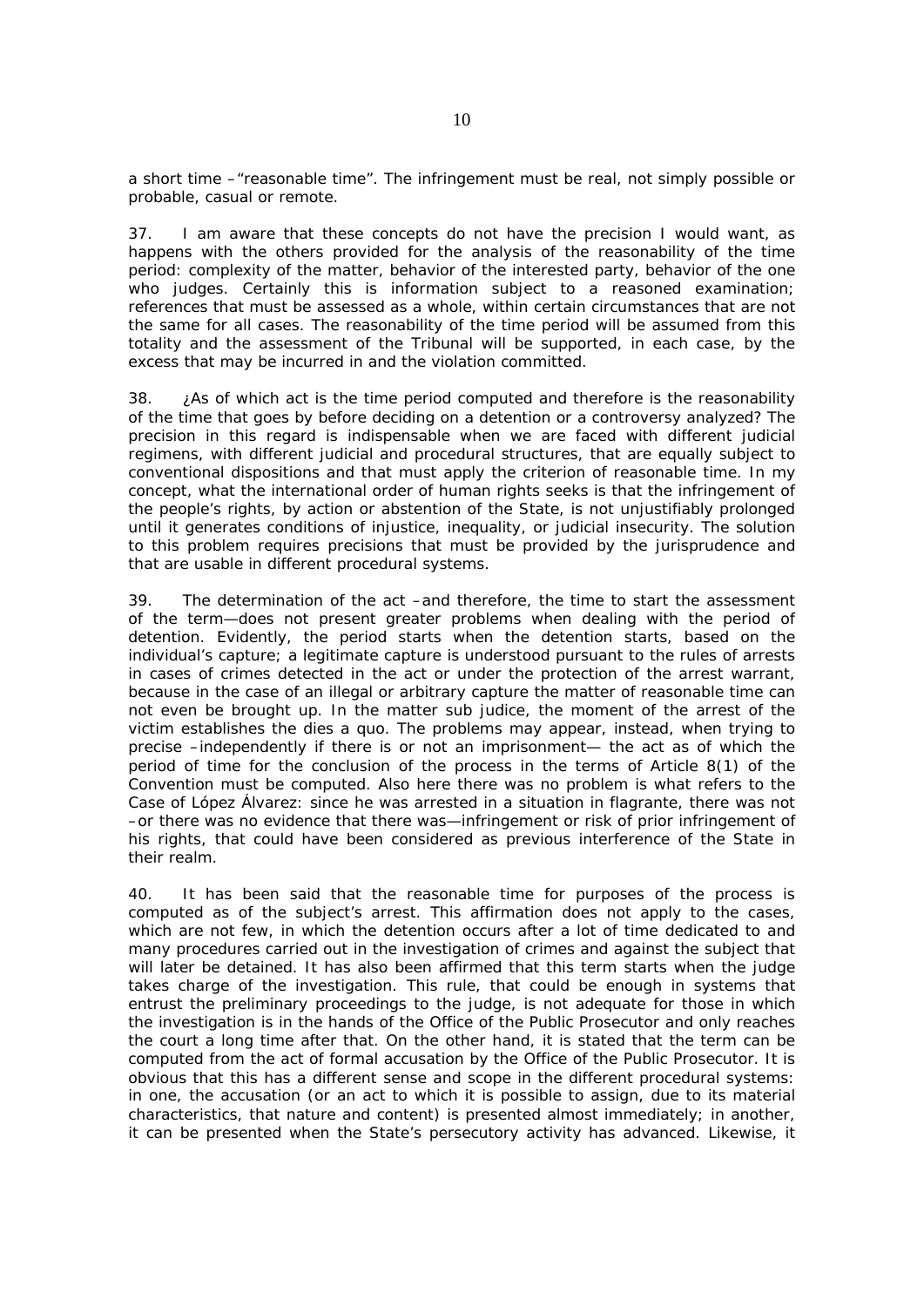has been stated that the multimentioned term starts when the commencement of the process is issued (with the different names given to the decision that orders the commencement of the process, once certain persecutory suppositions have been complied with). It is clear that since there is no unanimity of regimens regarding this matter, a reference that does not have uniform and invariable characteristics may not be subject to the reasonable time.

41. The Inter-American Court has previously stated that the term starts, in criminal matters, on the date on which the individual was arrested (cfr. *Case of Suárez Rosero. Judgment of November 2, 1997*. Series C, No. 35, para. 70; *Case of Tibi*. *Judgment of September 7, 2004.* Series C, No. 114, para. 168, and *Case of Acosta Calderón*. *Judgment of June 24, 2005,* Series C, No. 129, para. 104), and that when this measure is not applicable, but a criminal process is ongoing, the term must be computed as of the time in which the judicial authority takes up the case (*Case of Tibi*, cit., para. 168).

42. In the *Judgment* to which I add this *Opinion,* the Court advances in the consideration of the matter. The advance implies, in my judgment, an acknowledgment that the previous solutions should have been developed attending to the problems that may arise in this field and taking into account the different procedural systems. Thus, the Tribunal considered that "the reasonability of the time period referred to in Article 8(1) of the Convention must be analyzed with regard to the total duration of the criminal process developed against a certain defendant, up to the issuing of a definitive judgment. In criminal matters this period of time starts when the first procedural act against a specific person as the probable responsible of a certain crime is presented" (para. 129), which is relevant or implies certain intensity of the infringement of the subject's rights, either because it actively limits or compromises them (as in the case of the defendant), or because it ignores or puts them off in an unacceptable manner (as occurs in the case of the offended party). Therefore, the assessment of those extremes must be made in the circumstances of the specific case, with adequate analysis and reasoning.

43. Thus, we have here a substantial expansion on the start of the time to be considered when appreciating the reasonability of the term: not the arrest, that does not even apply to all cases; nor the accusation of the Office of the Public Prosecutor or the judicial writ of indictment, which may occur with the persecution well in advance; or with the formal opening of the process (full trial), that also comes when acts that affect the scope of the individual rights have been carried out, sometimes for a long time. That is, what must be taken into consideration *is that act within the persecutory actions of the State –that has different manifestations and basis prior to arriving at, if it comes, the formal process—already directed against a specific subject, pursuant to the stipulations of the Domestic law, that therefore means, infringement of his rights:*  infringement that must not be excessively prolonged in the time period that leads to the corresponding decision: the judgment in firm –as also indicated in this case—that puts an end to the process and irrevocably solves the defendant's situation. The latter, however, does not disturb the operation of extraordinary recourses in benefit of the defendant.

44. As stated, the act of reference to state the *dies a quo* of the reasonable period of time –or, better said, of the reasonable time—is not necessarily found in a criminal process that has not started when the infringement occurs. Thus, that the Court chose to speak more extensively of procedure, without going into the distinction between process and procedure, which is an interesting matter from a technical perspective, but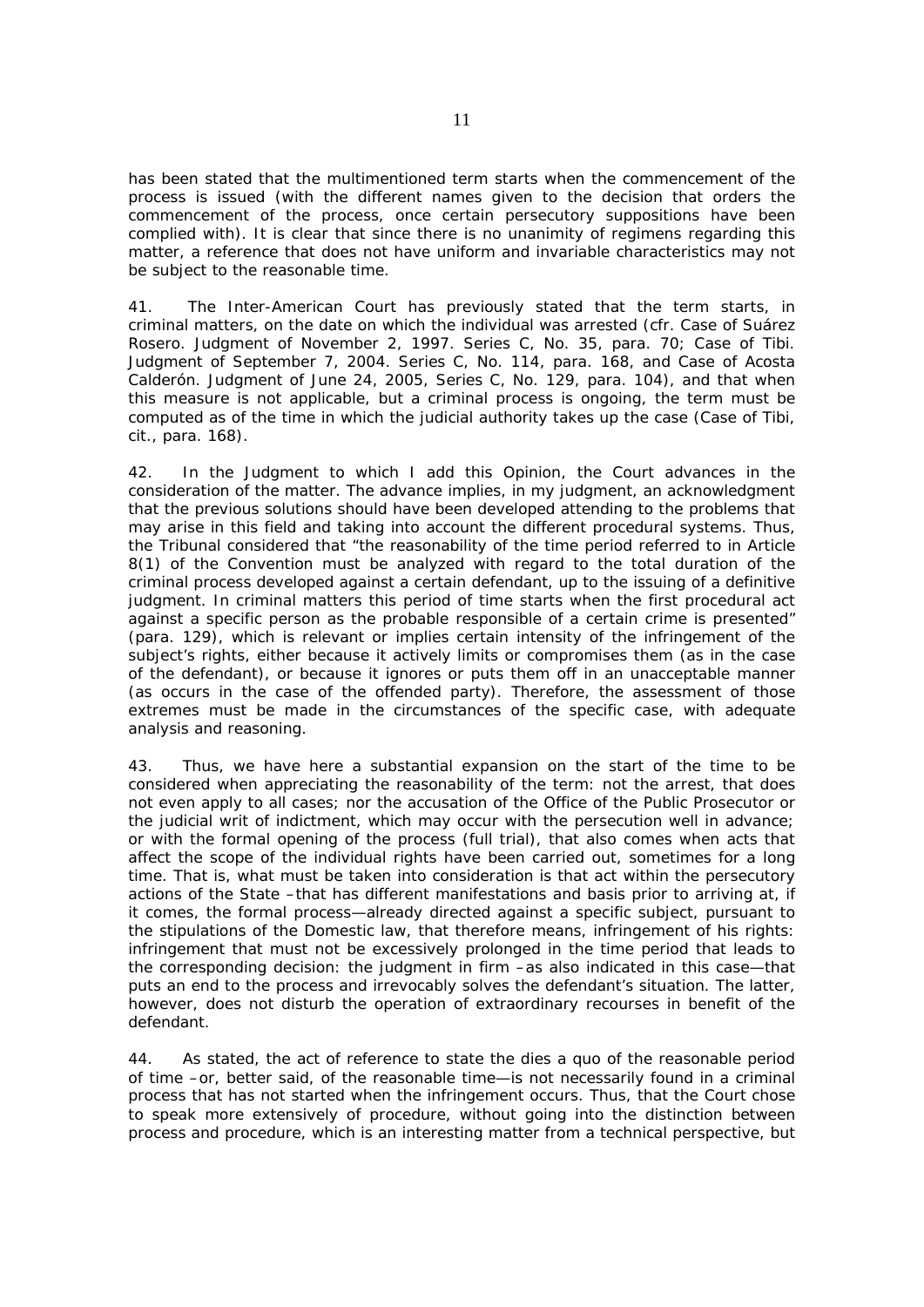one that should not interfere with the protection of human rights. The terms used by the Court, which it may return to later on if it were necessary to include greater precisions, allow the observer, the interpreter, the law enforcement agent, and the defender of rights to know which is the scope of Article 8(1) of the Convention in what refers to the guarantee of the reasonable time.

## **VII. FREEDOM OF EXPRESSION**

45. At the beginning of this *Vote* I also mentioned a subject of the *Judgment* that does not refer directly to the due process: freedom of (thought and) expression, pursuant to Article 13, affected in the present case, because the victim was prohibited from using the language of the social group he belongs to, the Garifuna people, while he was imprisoned. This violation, in the concept of the Court, also touches Article 24 of the Convention –"Right to Equal Protection"—in connection with Article 1(1), that is, it constitutes an act of discrimination that violates those precepts of the Pact of San Jose, or that concurs to characterize the violation declared with regard to Article 13.

46. In this extreme, the use of a language has a multiple scope: on one hand, it is the means through which the right to expression of thought, essential instrument of the latter, is exercised by different ways; on the other, it is a specific part of the cultural identity of the victim, taking into account that it is the language that corresponds to the group to which he belongs, which is a minority, with its own cultural presence within the national Honduran society; and finally, the prohibition occurs within a prison and affects a more or less ample group of inmates –and of course the victim in this case--, that are in a special situation of vulnerability and with regard to whom the State's special role of guarantor must be exercised, given its characteristic relationship with the people subject *de jure* and *de facto*, in an extremely ample form, to its power of control.

47. The freedom of expression guaranteed by Article 13 of the Convention has certain limits, authorized by the same Pact (paragraphs 2 through 5); none of them was reached by the behavior of the inmate who was prohibited from using his language in prison. The restrictions or limits derived from Article 32 of the Convention were also not of relevance in this case. If any of the hypothesis that apparently justify the prohibition imposed would have been present, the State would have had to prove in which way the use of the Garifuna language within the prison could have implied problems of national security, public order, health, moral, rights of third parties, or common good. The simple statement of these concepts puts in evidence the illegality of the prohibition established. It is not even necessary to say, but I will mention it, that we are referring to a language established in a social group, not a code of voices used by criminals to trick or distract State agents.

48. Besides, the Garifuna language is an element of personal and collective identity. It is an element of the characteristic culture of a certain group within the Honduran society. The members of the same have the right to their identity, which informs of their individual and collective values, orients its vital trajectory, its personal and social options. The State is obliged to acknowledge that singularity –which becomes untouchable, within the national generality— and offer measures of respect and guarantee for them. The principle of equality and non-discrimination, enshrined in Article 1(1), and the equal protection before the law, established in Article 24, imply that all people subject to the jurisdiction of a certain State may enjoy the protection they require for the effective enjoyment and exercise of their rights. This implies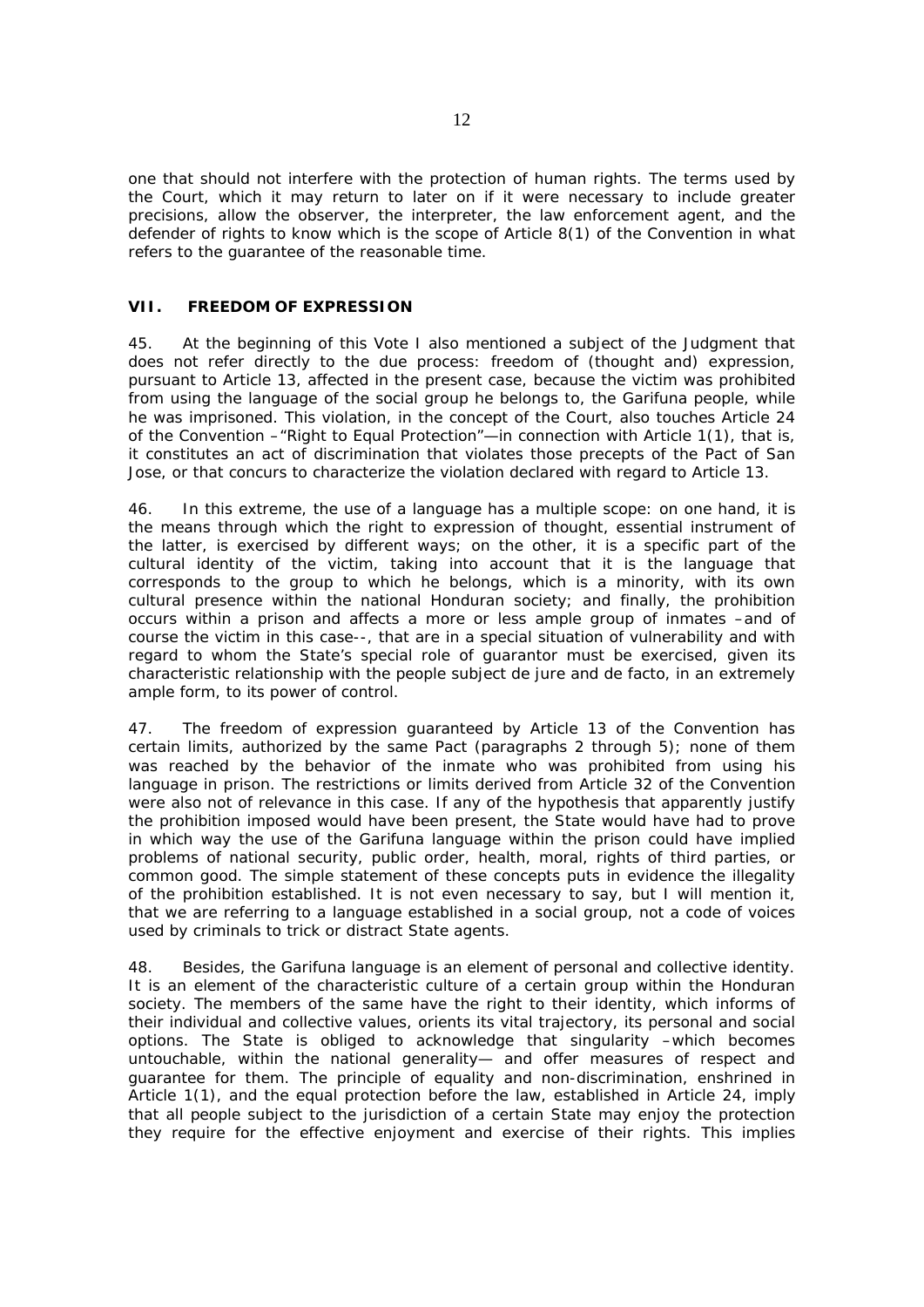different valid personal options that are not subject to the assessment or discretion of the State's agents, as long as the restriction or limitation factors that I previously mentioned are not present.

49. It is possible that the person that speaks this language –as well as others, in different means—may also speak other different languages or that he may be in conditions to learn them. However, this does not mean that the State's agents are empowered to impose the use of a language different to the one the individual wishes to use when communicating with other subjects. A different matter would be to try to carry out judicial acts that must be recorded in the language officially accepted for those effects (case in which the intervention of an interpreter or translator may be provided), but in the case *sub judice* this did not come up at any time.

50. Also, the detention regimen puts in movement specific relationships between the State, who is in charge of the detainees, and the latter, which are subordinated to the public power in conditions that are particularly intense and extensive. Therefore, in the jurisprudence of the Inter-American Court the situation of guarantor –with special characteristics—that corresponds to the State as custodian of the detainees or executor of convictions that imply confinement, and, in general, as controller of the behavior of those subject both immediately and constantly to its authority and supervision is weighed in, and it may not make and execute for itself numerous decisions that would be common in ordinary circumstances.

51. The precautionary or criminal deprivation of the personal liberty brings with it severe restrictions, inherent to the detention itself, which must be limited to their inevitable minimum expression, and it must not imply the reduction or suppression of other rights, whose restriction is not a necessary consequence of the deprivation of freedom. This is the case of the use of a person's own language, pursuant to the selection that the person in whom the right to expression vests makes in this regard. The State's condition of guarantor supposes, from one perspective, that it has the power to order, supervise, and control; and from another, that it has the obligation to ensure the good course of the rights that are not subject to restriction or condition.

> Sergio García-Ramírez Judge

Pablo Saavedra-Alessandri **Secretary**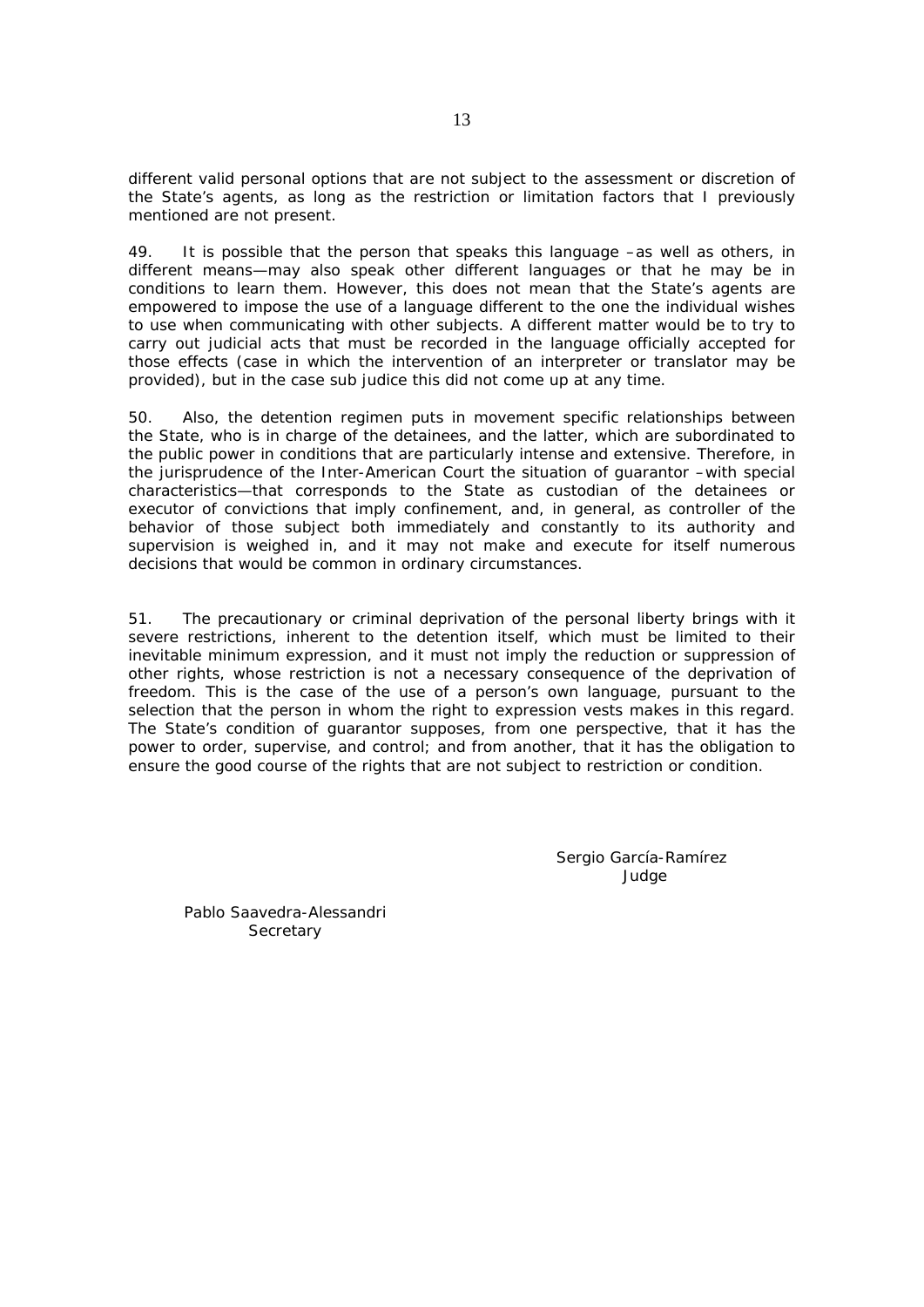## **CONCURRING VOTE OF JUDGE A.A. CANÇADO TRINDADE**

1. I have concurred with my vote to the adoption of the Judgment made by the Inter-American Court of Human Rights in the case of *López Álvarez versus Honduras*. Given the importance of a matter dealt with in the present Judgment, I am in the obligation to spread upon the record my reflections regarding the same, as the basis for my position in this sense. I am referring to the central axis made up by the right to access (*lato sensu)* justice and the guarantees of the due process of law, taken necessarily *as a whole,* with regard to Article 1(1) of the American Convention. I take the right in this Vote to the present case of *López Álvarez* to reiterate some considerations that I developed in my Concurring Vote of yesterday's Judgment, of only 24 hours ago, in the case of the *Massacre of Pueblo Bello versus Colombia.*

2 These considerations, in support to the decision of the Court of having determined a *joint* violation of Articles 8 and 25 of the American Convention, pursuant to its *constant case-law,* cover the following aspects of the subject: a) Articles 25 and 8 of the American Convention in the ontological and hermeneutic levels; b) genesis of the right to an effective recourse before the domestic courts in the *corpus juris* of the International Law on Human Rights; c) the right to an effective recourse in the jurisprudential construction of the Inter-American Court; d) the inseparability to dissociate between the access to justice (right to an effective recourse) and the guarantees of the due process of law (Articles 25 and 8 of the American Convention); e) the inseparability between Articles 25 and 8 of the American Convention in the *constant case-law* of the Inter-American Court; f) the inseparability between Articles 25 and 8 of the American Convention as an intangible jurisprudential advance; g) the overcoming of the vicissitudes regarding the right to an effective recourse in the jurisprudential construction of the European Court; h) the right to access justice *lato sensu;* and i) the right to Law as an imperative of the *jus cogens*.

## **I. Articles 25 and 8 of the American Convention, in the Ontological and Hermeneutic Levels.**

3. It is axiomatic that the rights protected by the human rights treaties have, each of them, their own material content, from which their different formulations derive naturally, - as is the case of Articles 25 and 8 of the American Convention. This is an essentially ontological level. Despite the fact that they are provided with their own material content, some of said rights have had to go through a long jurisprudential evolution to reach their autonomy. This is the case, for example, of the right to an effective recourse, under Article 25 of the American Convention and Article 13 of the European Convention of Human Rights (cf. *infra*). It is also the case of Article 8 of the American Convention and Article 6 of the European Convention.

4. The meaning it has today is the result of a jurisprudential construction, and they are currently understood differently from what motivated their original formulation. The fact that the rights protected have their own material content and autonomy does not mean that one may not be related with the others, in reason of the circumstances of the *cas d'espèce*; all the contrary, said interrelationship is, in my opinion, what offers, in the light of the indivisibility of all human rights, a more effective protection. Here we go from the ontological plan to the hermeneutic level. Having made this precision, I go on to refer to the trajectory of the right to an effective recourse in time.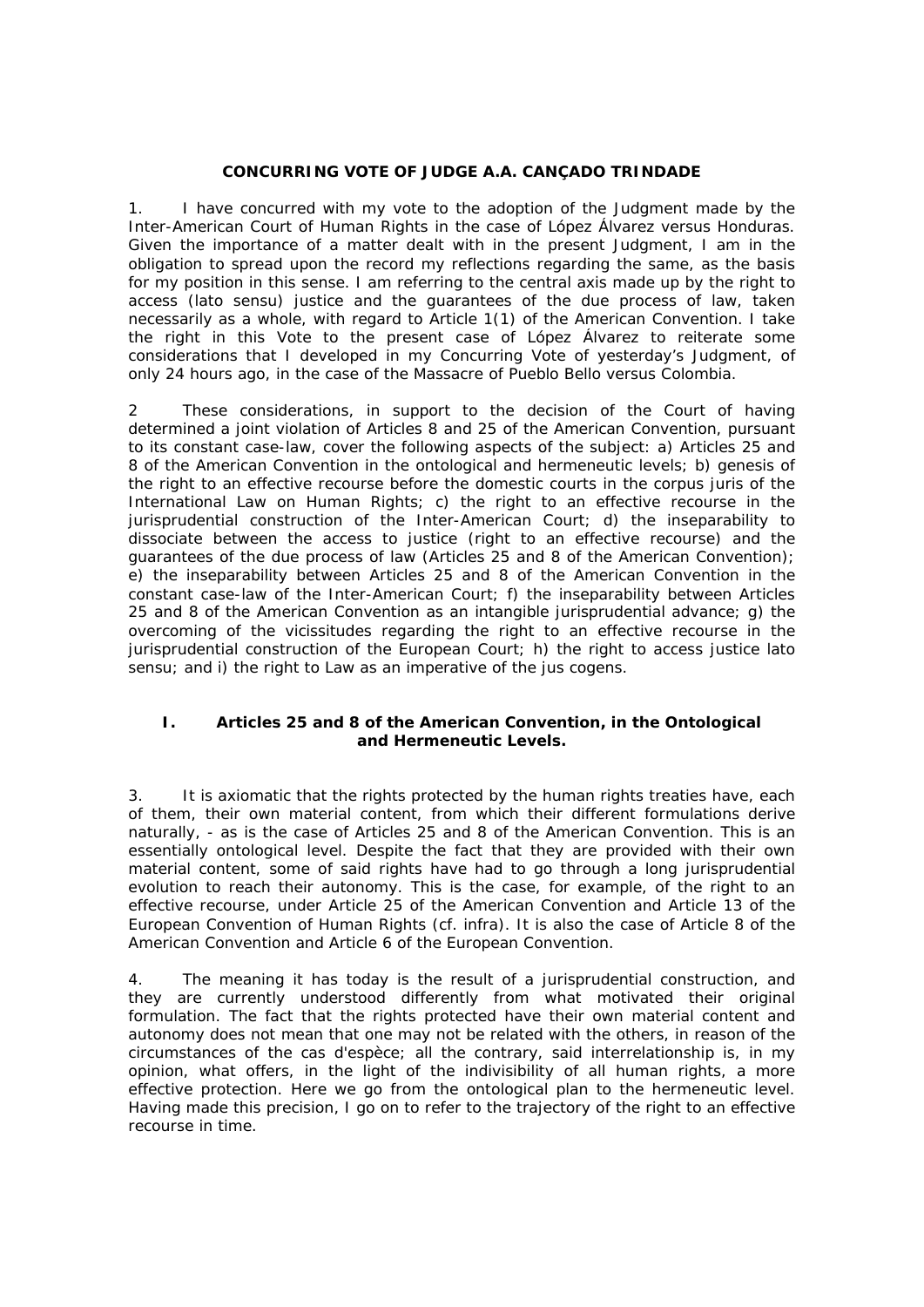#### **II. Genesis of the Right to an Effective Recourse before the Domestic Courts in the** *Corpus Juris* **of the International Law On Human Rights.**

5. The *travaux préparatoires* of the Universal Declaration of Human Rights followed different stages. The Commission on Human Rights of the United Nations decided to elaborate a project in April/ May of 1946, when it appointed a "nuclear commission" for the initial studies. At the same time, the UNESCO consulted (in 1947) with thinkers of that time on the basis of a future Universal Declaration. $1$  The project of the Declaration itself was prepared within the Commission of Human Rights of the United Nations, by a Work Group that elaborated it between May 1947 and June of 1948. As of September of 1948, the Declaration project went on to be examined by the III Commission of the General Meeting of the United Nations, and then finally approved on December 10<sup>th</sup> of the same year by the same Meeting.<sup>2</sup> One of the most relevant stipulations of the Universal Declaration of 1948 is found in Article 8, according to which every person has the right to an effective recourse before the competent national courts against the acts that violate the fundamental rights granted to him by the Constitution or the law.

6. The mentioned Article 8 enshrines, in its final analysis, the *right to access justice* (within domestic law), an essential element of all democratic society. The project for the article that turned into the mentioned Article 8 of the Universal Declaration, despite its relevance, was only inserted in the text in the final stage of the *travaux préparatoires* of the Universal Declaration, when the matter was already under examination in the III Commission of the General Meeting of the United Nations. However, it did not have any significant objection, being approved in the III Commission by 46 votes against zero and three abstentions, and unanimously in the full session of the General Meeting. The initiative, late but so successful, came from the Delegations of the Latin American States. It can even be considered that Article 8 (on the right to an effective recourse) represents the Latin American contribution *par excellence* to the Universal Declaration.

7. The stipulation of Article 8 of the Universal Declaration of 1948 was inspired, in effect, on the equivalent stipulation of Article XVIII of the American Declaration of the Rights and Duties of Man of eight months before (April of  $1948$ )<sup>3</sup>. The basic argument that led to the inclusion of this precept in the American and Universal Declarations of 1948 consisted in the acknowledgment of the need to fill a void in both: protect the

1

<sup>1</sup> UNESCO, *Los Derechos del Hombre - Estudios y Comentarios en torno a la Nueva Declaración Universal*, México/ Buenos Aires, Economic Culture Fund, 1949, pp. 233-246.

<sup>2</sup> For an account, cf. A.A. Cançado Trindade, *Tratado de Direito Internacional dos Direitos Humanos*, vol. I, 2nd. ed., Porto Alegre/Brazil, S.A. Fabris Ed., 2003, chapter I, pp. 51-77.

<sup>3</sup> Said Latin American initiative was strongly influenced in the principles that govern the appeal for legal protection, already enshrined in the national legislations of many countries of the region. So much so that in the Conference of Bogota on April of 1948, the mentioned American Declaration adopted its Article XVIII unanimously by the 21 Delegations present. On the legacy of the American Declaration of 1948, cf. A.A. Cançado Trindade, "O Legado da Declaração Universal de 1948 e o Futuro da Proteção Internacional dos Direitos Humanos", 14 *Anuario Hispano-Luso-Americano de Derecho Internacional* (1999) pp. 197-238.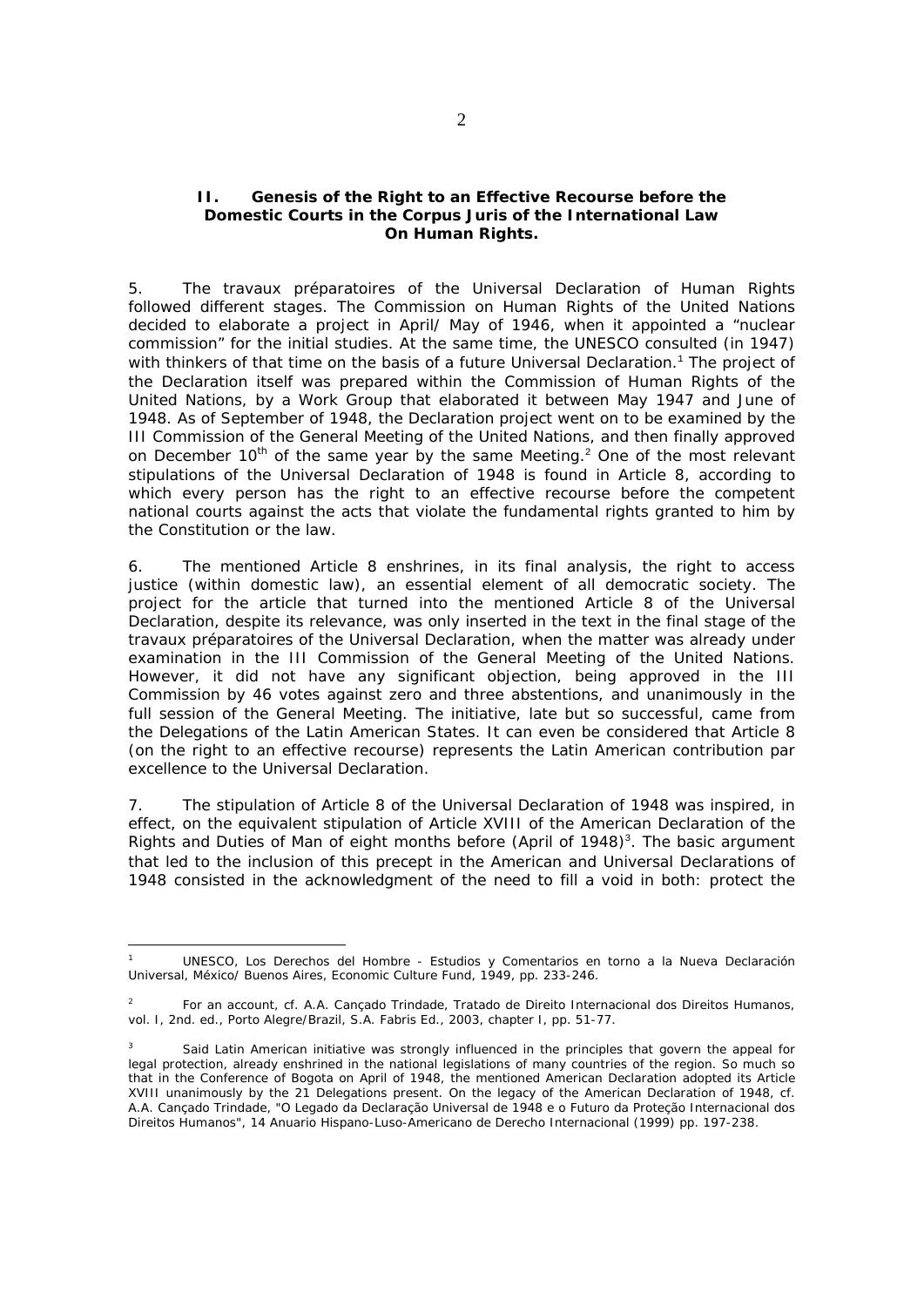individual's rights against abuses of public power, submit all and any abuse of all individual rights to the judgment of the Judicial Power in the scope of domestic law. $4$ 

8. In summary, the original enshrinement of the right to an effective recourse before the national competent judges or courts in the American Declaration (Article XVIII) was transplanted to the Universal Declaration (Article 8), and, from the latter, to the European and American Conventions on Human Rights (Articles 13 and 25, respectively), as well as to the Pact of Civil and Political Rights of the United Nations (Article 2(3)). Article 8 of the Universal Declaration, and the corresponding stipulations in the treaties of human rights in force, such as Article 25 of the American Convention, establish the State's duty to provide adequate and efficient internal recourses; I have always stated that said duty is in fact a basic mainstay not only of said treaties but also of any rule of law itself in a democratic society, and its correct application seeks to perfect the administration of justice (material and not only formal) at a national level.

9. Additionally, this key-provision is intimately linked to the general obligation of the States, also enshrined in the human rights treaties, to *respect* the rights included in them, and *ensure* the free and complete exercise of the same to all the people under their corresponding jurisdictions.<sup>5</sup> It is also linked to the guarantees of the due process of law (Article 8 of the American Convention) $6$ , in the sense that it assures access to justice. Thus, through the enshrinement of the right to an effective recourse before the national competent judges and courts, of the guarantees of the due process, and of the general obligation to *guarantee* the protected rights, the American Convention (Articles 25, 8, and 1(1)), and other human rights treaties, attribute protective functions to the domestic law of the States Parties.

10. It is important that the jurisprudential advances in this sense, reached by the Inter-American Court of Human Rights up to the present, be preserved and even further developed in the future, -and never stopped through a disintegrating hermeneutics, - in benefit of the people protected by them. The relevance of the duty of the States in providing adequate and efficient internal recourses must never be minimized. The right to an effective recourse before the national competent judges or courts within the scope of judicial protection – to which the Universal Declaration of 1948 have worldwide projection – is much more relevant than what was recently thought. The duty of the States Parties to provide those recourses in the scope of their own domestic law and of ensuring all persons under their jurisdictions the guarantee of the free and complete exercise of all the rights enshrined in the human rights treaties, as well as all the guarantees of the due process of law, assume a special importance

1

<sup>4</sup> Cf. A. Verdoodt, *Naissance et signification de la Déclaration Universelle des Droits de l'Homme*, Louvain, Nauwelaerts, [1963], pp. 116-119; A. Eide *et alii*, *The Universal Declaration of Human Rights - A Commentary*, Oslo, Scandinavian University Press, 1992, pp. 124-126 e 143-144; R. Cassin, "Quelques souvenirs sur la Déclaration Universelle de 1948", 15 *Revue de droit contemporain* (1968) n. 1, p. 10; R. Cassin, "La Déclaration Universelle et la mise en oeuvre des droits de l'homme", 79 *Recueil des Cours de l'Académie de Droit International de La Haye* (1951) pp. 328-329.

<sup>5</sup> American Convention on Human Rights, Article 1(1); European Convention on Human Rights, Article 1; Pact of Civil and Political Rights of the United Nations, Article 2(1).

<sup>6</sup> On the judicial protection and the guarantees of the due process of law according to the American Convention, cf. A. A. Cançado Trindade, "The Right to a Fair Trial under the American Convention on Human Rights", *in The Right to Fair Trial in International and Comparative Perspective* (ed. A. Byrnes), Hong Kong, University of Hong Kong, 1997, pp. 4-11; A.A. Cançado Trindade, "Judicial Protection and Guarantees in the Recent Case-Law of the Inter-American Court of Human Rights", *in Liber Amicorum in Memoriam of Judge J.M. Ruda*, The Hague, Kluwer, 2000, pp. 527-535.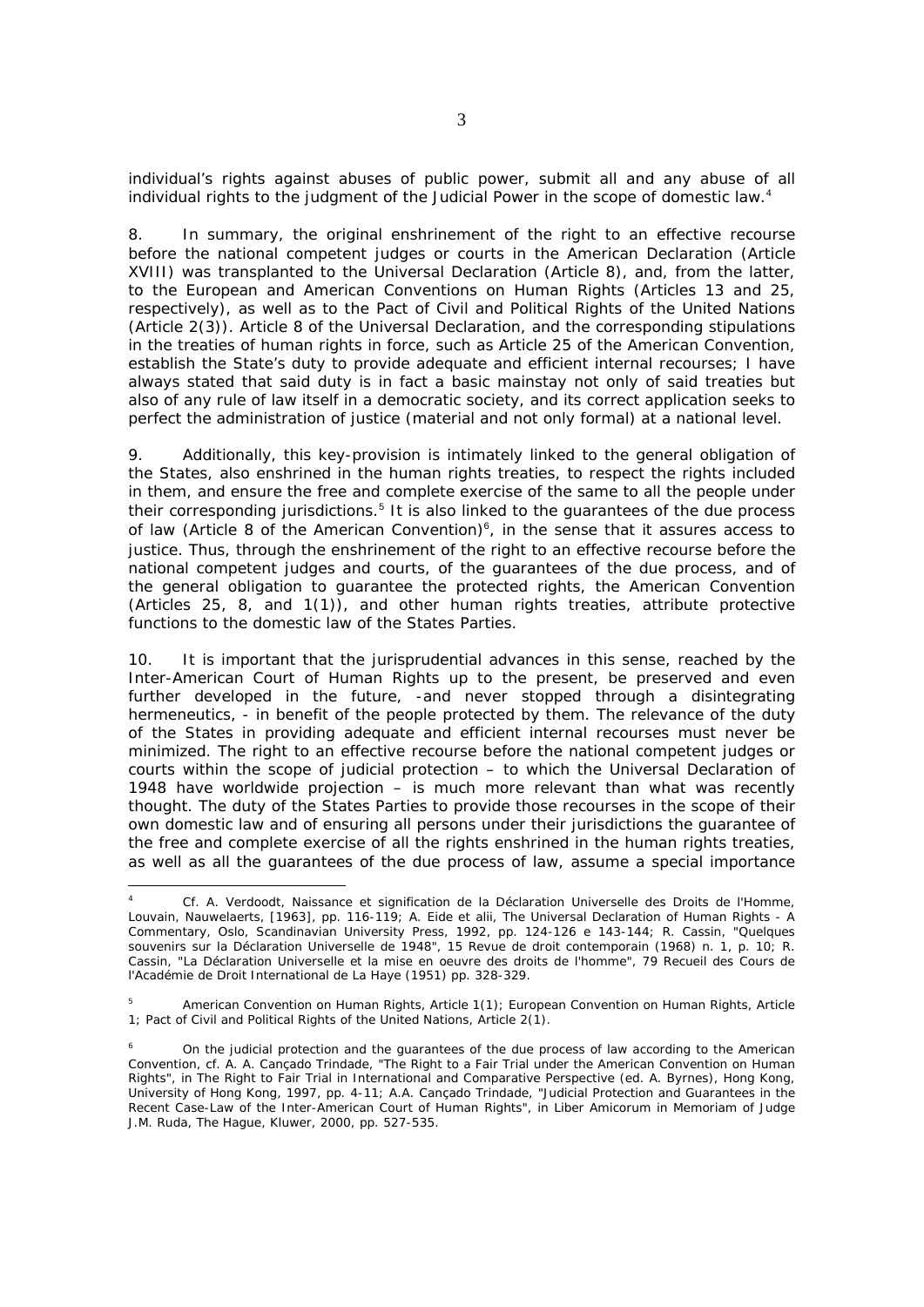even greater, in a continent like ours (including the three Americas), marked by cases that do not rarely deprive individuals of the protection of the Law.

#### **III. The Right to an Effective Recourse in the Jurisprudential Construction of the Inter-American Court.**

11. Almost a decade ago, in my Dissenting Opinion in the case of *Genie Lacayo*  versus Nicaragua (Request for Revision of the Judgment, Decision of 09.13.1997),<sup>7</sup> I proceeded to analyze the material content and scope of Article 25 (right to an effective recourse) of the American Convention on Human rights, in relation to Article 8(1) (due process of law) of the Convention, as well as with the general duties (to guarantee the exercise of the protected rights and of harmonization of the domestic law with the international conventional law) enshrined, respectively, in Articles 1(1) and 2 of the Convention (paras. 18-23 of the mentioned Opinion). Contrary to that established by the Court in that case, - which considered these stipulations under the optics of formal and not material justice, - I concluded that a violation had occurred, by the respondent Government, of Articles 25, 8(1), 1(1), and 2 of the Convention "taken as a whole " (para. 28).

12. In the same line of reasoning, also in my previous Dissenting Opinion in the case of *Caballero Delgado and Santana versus Colombia* (reparations, Judgment of 01.29.1997), ${}^{8}$  I developed an integrating hermeneutics of Articles 8, 25, 1(1), and 2 of the American Convention, once again considering them as a whole (paras. 2-4 and 7-9 of the mentioned Opinion), and stating, contrary to the Court, the violation by the respondent government of these four conventional provisions related *inter se*. Regarding the right to an effective recourse under Article 25 of the Convention, specifically, I made, in my previously mentioned Dissenting Opinion in the case of *Genie Lacayo versus Nicaragua*, the following statement:

"The right to a simple, prompt and effective remedy before the competent national judges or tribunals, enshrined in Article 25 of the Convention, is a fundamental judicial guarantee far more important than one may *prima facie* assume,<sup>9</sup> and which can never be minimized. It constitutes, ultimately, one of the basic pillars not only of the American Convention, but of the rule of law itself in a democratic society (in the sense of the Convention). Its correct application has the sense of improving the administration of justice at national level, with the legislative changes necessary to the attainment of that purpose.

 The origin - little-known - of that judicial guarantee is Latin American: from its insertion originally in the American Declaration of the Rights and Duties of Man (of April

-

<sup>7</sup> Inter-American Court of Human Rights (CIDH), Series C, n. 45, Request of Revision of the Judgment of 01.29.1997, Ruling of 09.13.1997, pp. 3-25.

<sup>8</sup> CIDH, Judgment of 01.29.1997 (reparations), Series C, n. 31, pp. 3-43.

<sup>9</sup> Its importance was mentioned, for example, in the *Informe de la Comisión de Juristas de la OEA para Nicaragua*, of 02.04.1994, pp. 100 and 106-107, paras. 143 and 160, published six years later; cf. A.A. Cançado Trindade, E. Ferrero Costa, and A. Gómez-Robledo, *"Gobernabilidad Democrática y Consolidación Institucional: El Control Internacional y Constitucional de los Interna Corporis - Informe de la Comisión de Juristas de la OEA para Nicaragua (02.04.1994)*", 67 *Boletín de la Academia de Ciencias Políticas y Sociales* (2000) n. 137, pp. 603-669.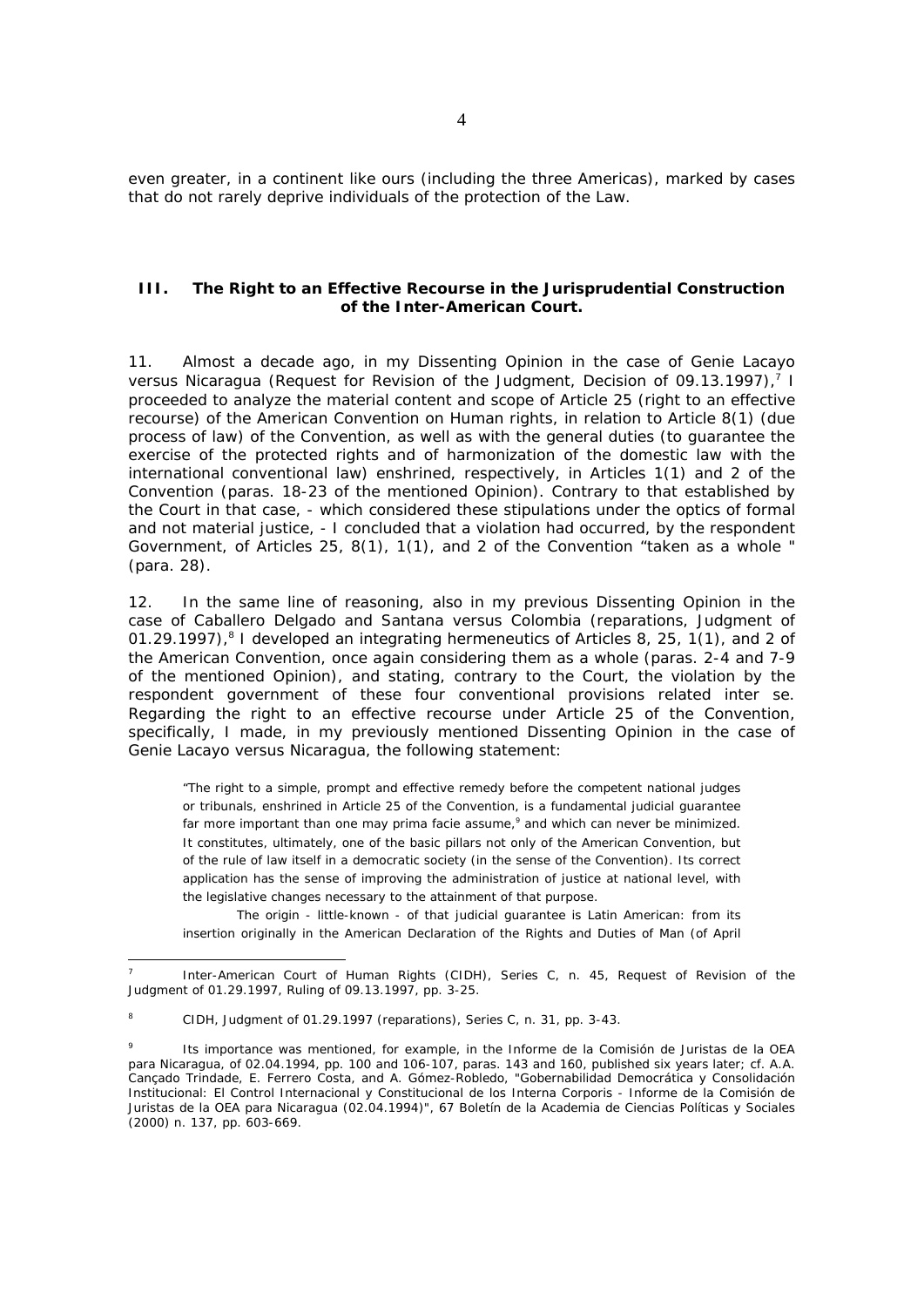$1948$ ),<sup>10</sup> it was transplanted to the Universal Declaration of Human Rights (of December 1948), and from there to the European and American Conventions on Human Rights (Articles 13 and 25, respectively), as well as to the United Nations Covenant on Civil and Political Rights (Article 2(3)). Under the European Convention on Human Rights, in particular, it has generated a considerable case-law, $^{11}$  apart from a dense doctrinal debate.

 It could be argued that, for Article 25 of the American Convention to have effects vis-à-vis acts of the Legislative Power, for example, the incorporation of the American Convention into the domestic law of the States Parties would be required. Such incorporation is undoubtedly desirable and necessary, but, by the fact of not having incorporated it, a State Party would not thereby be dispensed from applying always the judicial guarantee stipulated in Article 25. Such guarantee is intimately linked to the general obligation of Article 1(1) of the American Convention, which, in turn, confers functions of protection onto the domestic law of the States Parties.

 Articles 25 and 1(1) of the Convention are mutually reinforcing, in the sense of securing the compliance with one and the other in the ambit of domestic law. Articles 25 and 1(1) require, jointly, the *direct* application of the American Convention in the domestic law of the States Parties. In the hypothesis of alleged obstacles of domestic law, Article 2 of the Convention comes into operation, requiring the *harmonization* with the Convention of the domestic law of the States Parties. These latter are obliged, by Articles 25 and 1(1) of the Convention, to establish a system of simple and prompt local remedies, and to give them *effective* application.<sup>12</sup> If *de facto* they do not do so, due to alleged lacunae or insufficiencies of domestic law, they incur into a violation of Articles 25, 1(1) and 2 of the Convention." (paras. 18-21).

13. Little after the mentioned cases of *Genie Lacayo* and *Caballero Delgado and Santana*, the Inter-American Court, for the first time in the case of *Castillo Páez versus Peru* (Judgment on the merits, of 11.03.1997), stated the material content and scope of Article 25 of the Convention, which it concluded had been violated, in combination with Article 1(1) of the same, by the respondent government. In the words of the Court itself, the provision of Article 25 on the right to an effective recourse before the national competent judges or courts "is one of the fundamental pillars not only of the American Convention, but of the very rule of law in a democratic society in the terms of the Convention. (para.  $82$ )<sup> $n13$ </sup>

14. Since then this has been the Court's position in this regard, reiterated in its decisions on the merits of the cases of *Suárez Rosero versus Ecuador* (Judgment of 11.12.1997, para. 65), *Blake versus Guatemala* (Judgment of 01.24.1998, para. 102), *Paniagua Moralesa, et al. versus Guatemala* (Judgment of 03.08.1998, para. 164),

1

<sup>&</sup>lt;sup>10</sup> At the same time that, in parallel, the Commission on Human Rights of the United Nations was still preparing the Project of the Universal Declaration (from May 1947 until June 1948), as stated, in a fragment of the memoirs by the *rapporteur* of the Commission (René Cassin); the insertion of the disposition on the right to an effective recourse before the domestic jurisdictions in the Universal Declaration (Article 8), inspired on the corresponding disposition of the American Declaration (Article XVIII), was carried out in the following debates (of 1948) of the III Commission of the General Assembly of the United Nations. Cf. R. Cassin, "Quelques souvenirs sur la Déclaration Universelle de 1948", 15 *Revue de droit contemporain* (1968) n. 1, p. 10.

<sup>11</sup> Cf. *infra*.

<sup>&</sup>lt;sup>12</sup> The matter of the effectiveness of domestic recourses is intimately related to the administration of justice itself and the operation of domestic competent organizations for the reparation of the violations of the protected rights.

<sup>13</sup> Emphasis increased.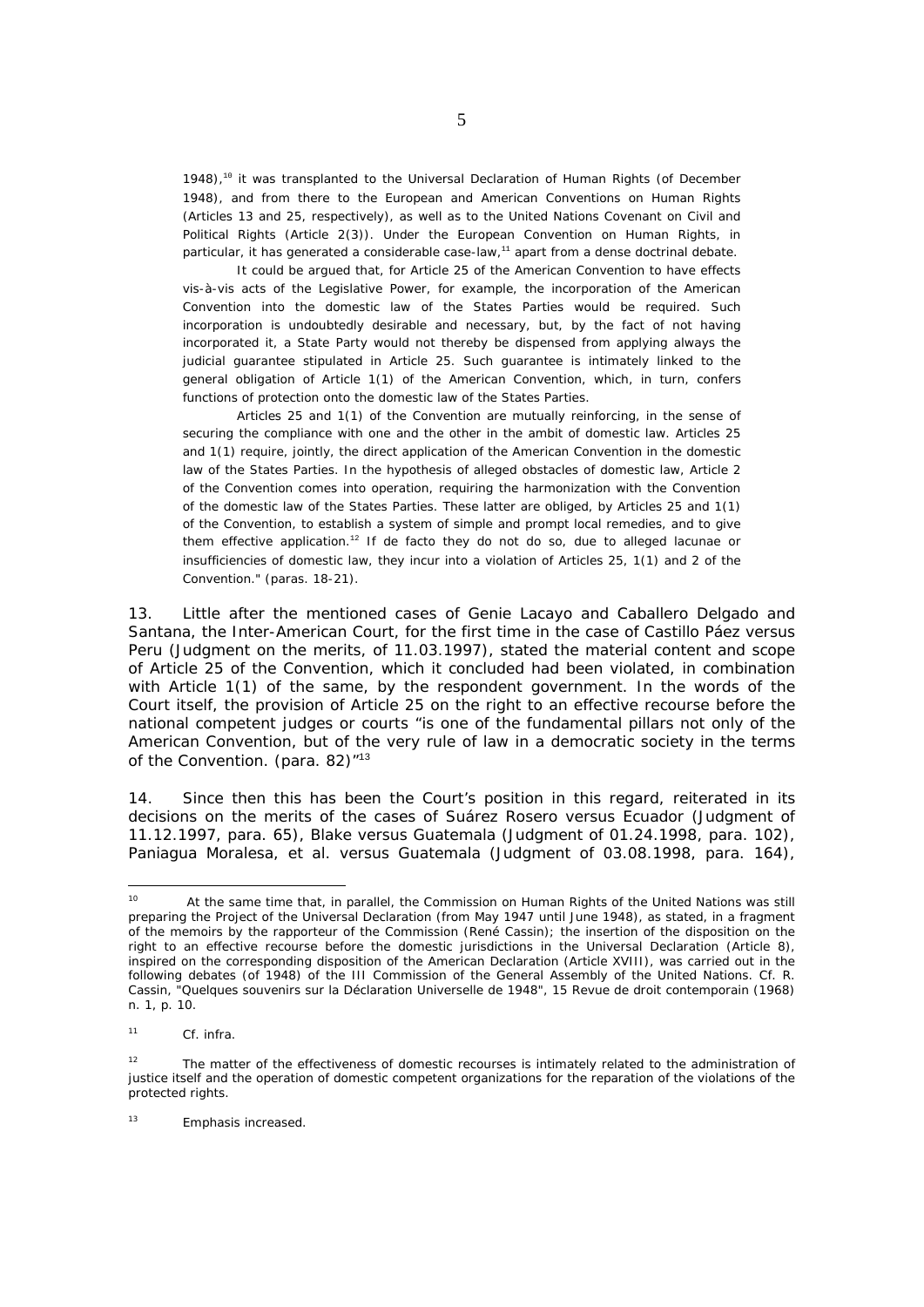*Castillo Petruzzi, et al. versus Peru* (Judgment of 05.30.1999, para. 184), *Cesti Hurtado versus Peru* (Judgment of 09.29.1999, para. 121), *"Street Children"* (*Villagrán et al. versus Guatemala*, Judgment of 11.19.1999, para. 234), *Durand and Ugarte versus Peru*, Judgment of 08.16.2000, para. 101), *Cantoral Benavides versus Peru* (Judgment of 08.18.2000, para. 163), *Bámaca Velásquez versus Guatemala* (Judgment of 11.25.2000, para. 191), *Mayagna (Sumo) Awas Tingni Community versus Nicaragua* (Judgment of 08.31.2001, para. 112), *Hilaire, Constantine and Benjamin et al. versus Trinidad and Tobago* (Judgment of 06.21.2002, para. 150), *Cantos versus Argentina* (Judgment of 11.28.2002, para. 52), *Juan Humberto Sánchez versus Honduras* (Judgment of 06.07.2003), *Maritza Urrutia versus Guatemala* (Judgment of 11.27.2003, para. 117), *19 Merchants versus Colombia* (Judgment of 07.05.2004 para. 193), *Tibi versus Ecuador* (Judgment of 09.08.2004, para. 131), *Serrano Cruz Sisters versus El Salvador* (Judgment of 03.01.2005, para. 75), *Yatama versus Paraguay* (Judgment of 06.23.2005, para. 169), *Acosta Calderón versus Ecuador* (Judgment of 06.24.2005, para. 93), and *Palamara Iribarne versus Chile* (Judgment of 11.22.2005, para. 184).

15. In the Judgment adopted by the Inter-American Court in the present case of *López Álvarez versus Honduras*, the Tribunal has once again been faithful to its best case-law, by trying the alleged – and proven – violations of Articles 25 and  $8(1)$ jointly, in relation with Article 1(1) of the American Convention (paras. 126-156). Effectively, the access to justice and the guarantees of the due process of law are inevitably interlinked. This is what can be clearly concluded, *inter alia*, from the consideration of the Court that, in the present case of *López Álvarez*,

 "The right to access justice implies that the solution of the controversy must be issued in a reasonable time; a prolonged delay could constitute, in itself, a violation of the judicial guarantees." (para. 128)

## **IV. The Inseparability between the Access to Justice (Right to an Effective Recourse) and the Guarantees of the Due Process of Law (Articles 25 and 8 of the American Convention).**

16. On the day on which the Court adopted the Substantive Judgment (of 11.03.1997) in the case of *Castillo Páez*, - the starting point of this lucid *constant caselaw* of the Inter-American Court, - I experimented, with satisfaction, a feeling of realization of a meaningful advance in the jurisprudence of the Court, that went on to place the right to an effective recourse in the important position it deserves, as an expression of the right itself to access justice – in its *lato sensu* sense, understood as the right to jurisdictional benefits, thus covering, inevitably, the guarantees of the due process of law, as well as the faithful execution of the judgment. How then can we stop relating Article 25 with Article 8 of the Convention? At the end, what would be the effectiveness of the guarantees of the *due process* (Article 8) if the individual does not have the right to an effective recourse (Article 25)? And what would be the effectiveness of the latter without the guarantees of the due process of law?

17. The truth is that one and the other complement each other, in the legal framework of the rule of law in a democratic society. This is the sane hermeneutics of these two conventional provisions. Also, on the day on which the Court adopted the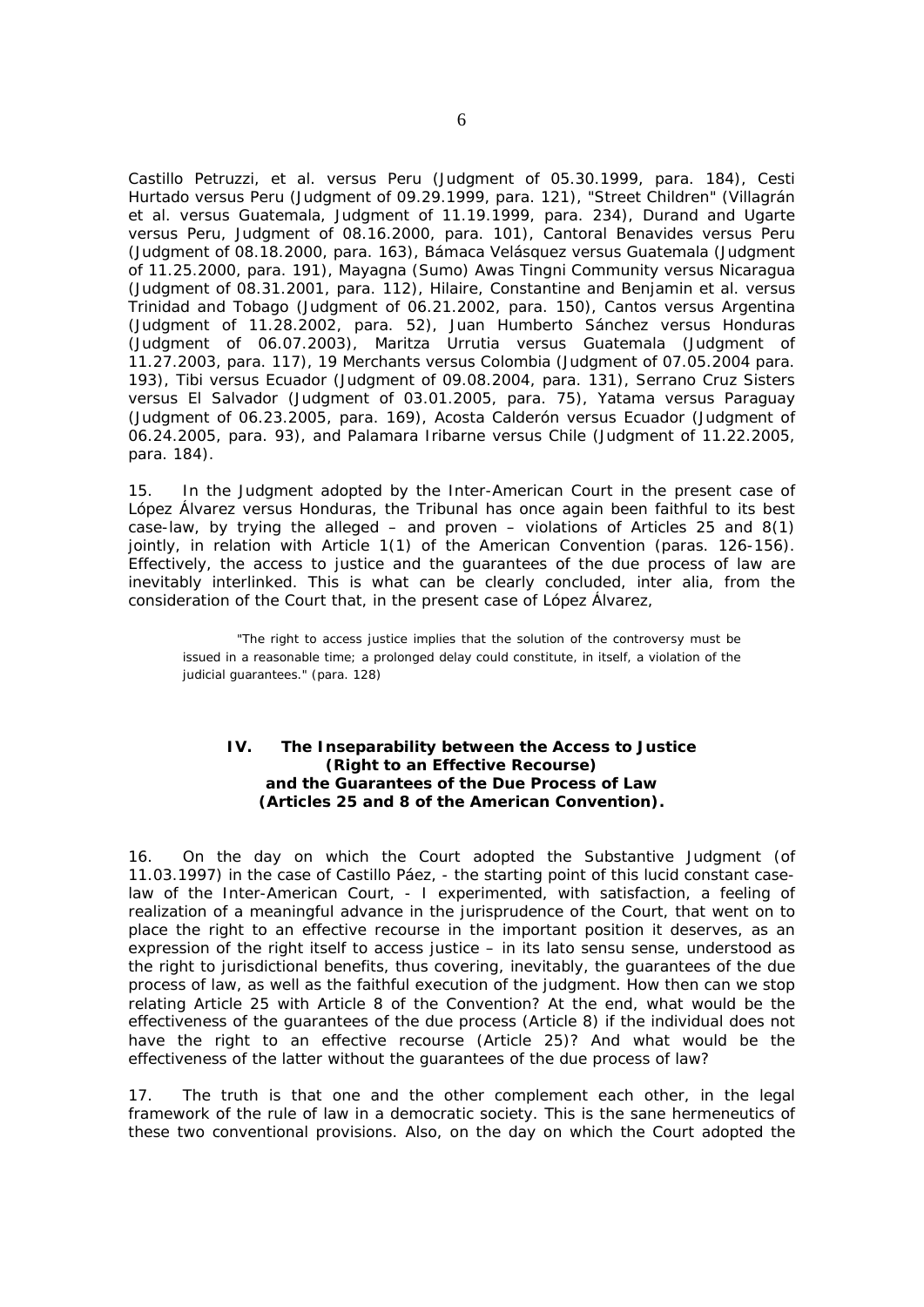substantive Judgment in the tragic case of *Castillo Páez*, I felt gratified upon verifying that the mentioned jurisprudential advances of the Inter-American Court had freed Article 25 – in the tradition of the most lucid Latin American legal thoughts<sup>14</sup> - of the American Convention of the vicissitudes experimented by the corresponding Article 13 of the European Convention (cf. *infra*). The Inter-American Court correctly pointed out the indelible link between Articles 25 and 8 of the American Convention, by weighing in, in its Judgment (of 09.15.2005), in the case of the *Mapiripán Massacre*, related to Colombia, that, as had been stated for some time,

 "according to the American Convention, the States Parties are obliged to provide effective judicial recourses to the victims of violations to human rights (Article 25), recourses that must be substantiated pursuant to the rules of the due process of law (Article 8(1)), all of it within the general obligation, of the same States, to guarantee the full and free exercise of the rights acknowledged by the Convention to every person under its jurisdiction (Article 1(1)." (para. 195)

18. Recently, in the public hearing of 12.01.2005 before this Court in the case of *Ximenes Lopes versus Brazil*, both the Inter-American Commission of Human Rights (ICHR) as well as the Representatives of the alleged victim and their next of kin maintained an *integrative* interpretation of Articles 8(1) and 25 of the American Convention, to be considered, in its understanding, necessarily as a *whole.* The ICHR stated $15$  that

 "Article 8(1) can not be separated from 25 nor vice versa, since they definitely respond to a same type of responsibility within the judicial realm (...)."

According to the ICHR, - remembering for this the "firm", and today convergent, jurisprudence in this matter of the Inter-American and European Courts, - the "reasonable time" contemplated in Article 8 of the American Convention is intimately linked to the effective, simple, and prompt recourse contemplated in its Article 25. The Representatives of the alleged victim and his next of kin also expressed their respect for the constant case-law of the Inter-American on that matter up to this date, and its support to the same, which they are determined to follow stating that "the most clear reading of this norm within the Inter-American system would be that the two Articles [Articles 8 and 25 of the Convention] should be analyzed jointly." This is the point of view of the beneficiaries themselves of the Inter-American system of protection, as well as of the ICHR, in the case of *Ximenes Lopes* before this Court.

19. In a study I presented in an International Seminar of the International Committee of the Red Cross (ICRC) on the Due Process of Law, carried out a few years ago in Hong Kong, China, I allowed myself to remind those present of that stated in Advisory Opinion n. 9 of the Inter-American Court,<sup>16</sup> of 10.06.1987, in the sense that effective recourses before national competent judges or tribunals (Article 25(1) of the Convention) such as the *habeas corpus* and the *amparo*, and any other recourses essential to ensure the respect of nonrevocable rights (not subject to annulment under Article 27(2) of the Convention), are "essential" judicial guarantees, that must be

 $\frac{1}{4}$ Cf. note (4) *supra*.

<sup>&</sup>lt;sup>15</sup> As stated in the transcription of the mentioned hearing, deposited in the files of the Court and sent to the parties in the *cas d'espèce*.

<sup>16</sup> I.-A. Court H.R., Series A, n. 9, 1987, pp. 23-41.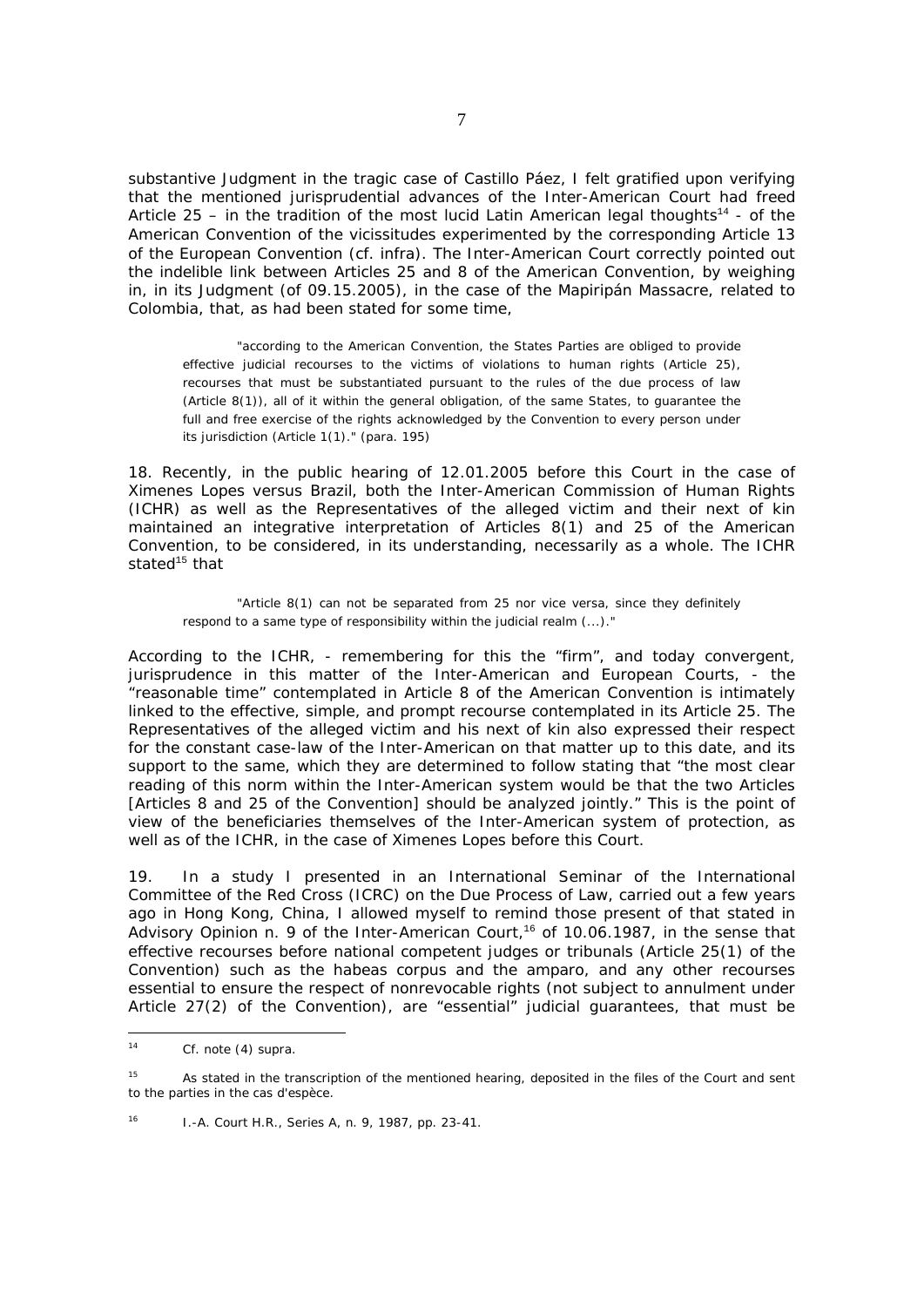exercised within the framework and in the light of the principles of the due process of law (under Article 8 of the American Convention).<sup>17</sup> Thus, in its ninth Advisory Opinion, the Court considered that stated in Articles 25 and 8 of the American Convention as an undividable whole.

20. In the same Seminar in China, I added references to the jurisprudence developed by the Court (as of the end of 1997 and the beginning of 1998), especially as of the cases of *Loayza Tamayo versus Perú*, *Blake versus Guatemala, and Suárez Rosero versus Ecuador*, in what refers to relevant aspects of the due process of law and the right to an effective recourse (Articles 25 and 8 of the American Convention), that, in the "second generation" of cases submitted to the knowledge of the Court (after the initial cases on the fundamental right to life), went on to occupy a main position in the consideration of the petitions presented before the Inter-American Tribunal.<sup>18</sup>

21. I consider this jurisprudential evolution a judicial patrimony of the Inter-American system of protection and of the people of our region, and I firmly oppose any attempt to deconstruct it. The Court has been faithful to its avant-garde position up to this date. In its already famous Advisory Opinion n. 16, on *The Right to Information on Consular Assistance in the Framework of the Guarantees of the Due Process of Law* (of 10.01.1999), that has been an inspiration for international jurisprudence in *statu nascendi* on the subject (as amply acknowledged in the specialized bibliography), the Court once again took *as a whole* the right to an effective recourse and the guarantees of the due process of law (Articles 25 and 8 of the Convention). After pointing out the need to *interpret* the Convention in the sense that "the regimen for the protection of human rights must have all its own effects (*effet utile)*" (para. 58), - pursuant to the necessarily *evolving* interpretation of the entire *corpus juris* of International Law on Human Rights (paras. 114-155), the Court clearly and categorically stated:

 "In the opinion of this Court, for "the due process of law" a defendant must be able to exercise his rights and defend his interests effectively and in full procedural equality with other defendants." (para. 117).

22. That is, in the understanding of the Court, - in a brilliant Advisory Opinion that is currently a framework in its case-law and its entire history (along with Advisory Opinion n. 18 on the Juridical Condition and Rights of the Undocumented Migrants), there simply isn't a due process without the effective recourse before the national competent judges or tribunals, and that stated in Articles 25 and 8 of the Court is inevitably linked, not only in a conceptual sense, but also – and especially – in its hermeneutics. The Court added, in the mentioned Advisory Opinion n. 16 on the Right to Information on Consular Assistance in the Framework of the Guarantees of the Due Process of Law, that it must be alert to ensure and to be able to prove that all parties

 "enjoy a true opportunity for justice and the benefit of the due process of law (...)." (para. 119)

 $17$ Paragraph 41.

<sup>18</sup> *Cf.* A.A. Cançado Trindade, "The Right to a Fair Trial under the American Convention on Human Rights", *in The Right to Fair Trial in International and Comparative Perspective* (ed. A. Byrnes), Hong Kong/China, University of Hong Kong, 1997, pp. 4-11.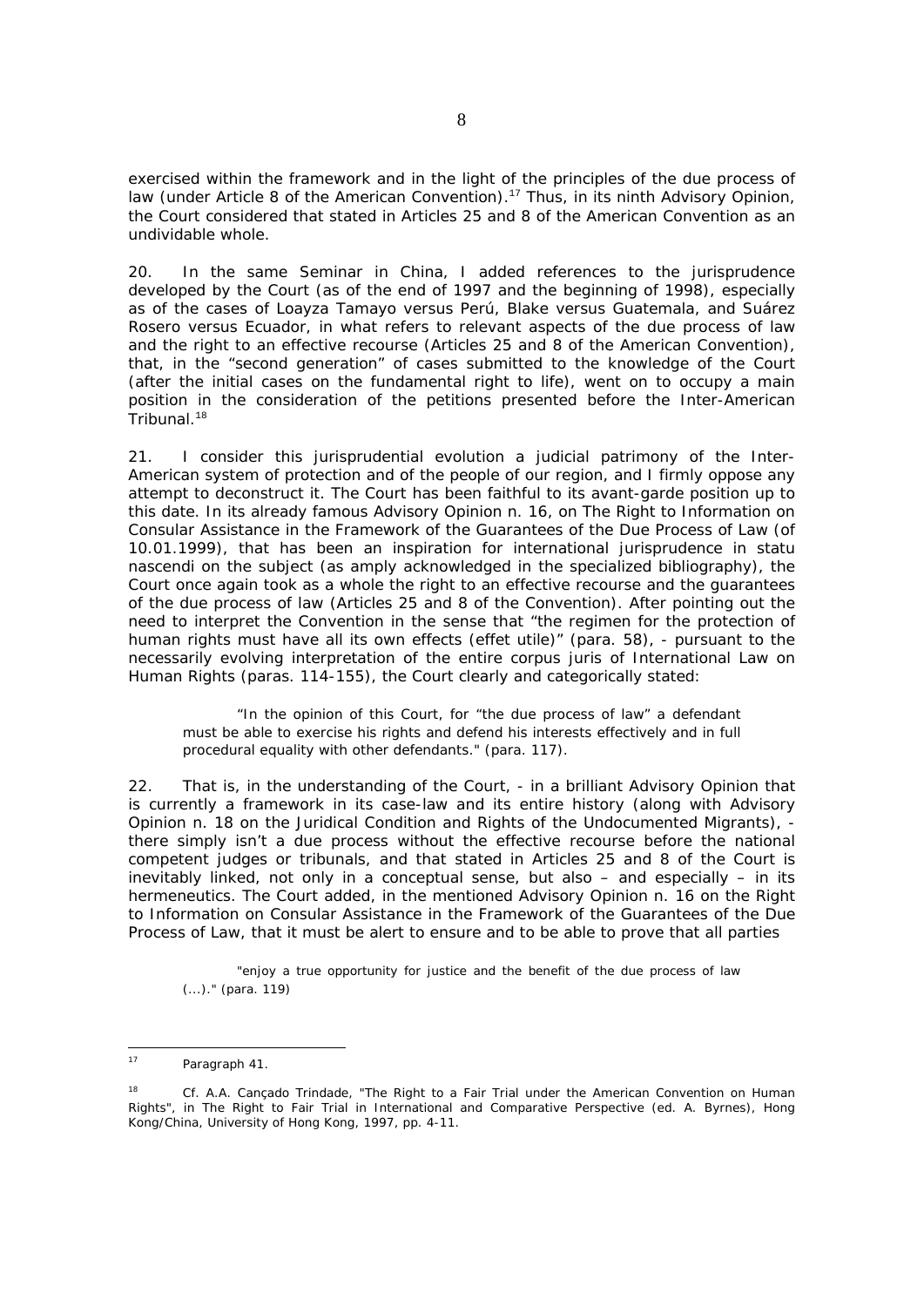## **V. The Inseparability between Articles 25 and 8 of the American Convention if the** *Constant Case-Law* **of the Inter-American Court.**

23. In its *constant case-law,* the Inter-American Court has consistently united, with due reasoning, the consideration of the alleged violations of Articles 8 and 25 of the American Convention, as duly exemplified in its Judgments on the cases of *Barrios Altos (Chumbipuma Aguirre et al.) versus Peru* (of 03.14.2001, paras. 47-49), *Las Palmeras versus Colombia* (of 12.06.2001, paras. 48-66), *Baena Ricardo et al. versus Panama*(of 02.02.2001, paras. 119-143), *Myrna Mack Chang versus Guatemala* (of 11.25.2003, paras. 162-218), *Maritza Urrutia versus Guatemala* (of 11.27.2003, paras. 107-130), *19 Merchants versus Colombia* (of 07.05.2004, paras. 159-206), *Gómez Paquiyauri Brothers versus Peru* (of 07.08.2004, paras. 137-156), *Serrano Cruz Sisters versus El Salvador* (of 03.01.2005, paras. 52-107), *Caesar versus Trinidad and Tobago* (of 03.11.2005, paras. 103-117), *Moiwana Community versus Suriname* (of 06.15.2005, paras. 139-167), *Indigenous Community Yakye Axa versus Paraguay* (of 06.17.2005, paras. 55-119), *Fermín Ramírez versus Guatemala* (of 06.20.2005, paras. 58-83), *Yatama versus Paraguay* (of 06.23.2005, paras. 145-177), *Mapiripán Massacre versus Colombia* (of 09.15.2005, paras. 193-241), and *Gómez Palomino versus Peru* (of  $11.22.2005$ , paras. 72-86).<sup>19</sup>

24. Besides these Judgments, in others the Court has been particularly emphatic on the need to follow an integrating hermeneutics (and never a disintegrating one) of Articles 8 and 25 of the American Convention, taking them as a whole. For example, in the case of *Cantos versus Argentina* (Judgment of 11.28.2002), the Court pointed out the importance of the *right to access justice,* enshrined at the same time, *lato sensu*, both in Article 25 and in Article 8(1) of the Convention, and promptly added that

 "any norm or measure of the domestic order that imposes costs or in any other way makes the access of the individuals to the tribunals difficult, (...) must be understood as contrary to the previously mentioned Article 8(1) of the Convention."<sup>20</sup>

25. Article 8(1) is, therefore, in the correct understanding of the Court, closely linked to the right to an effective recourse under Article 25 of the Convention. In this same line of reasoning, in the case of *Hilaire, Constantine and Benjamin et al. versus Trinidad and Tobago* (Judgment of 06.21. 2002) the Court evoked its *obiter dictum* in Advisory Opinion n. 16 (1999) in the sense that there is no "due process of law" if a party can not exercise its rights "in an effective manner" (i.e., if it does not have real access to justice), and added that, "in order for a process to have real judicial guarantees," the observance of "all the requirements" that help "ensure or assert the entitlement or the exercise of a right" is imposed (paras. 146-147).

26. This is the great constant case-law of the Court, patiently built in the last years, emancipating of the human being. And this is why I defend it firmly (since it has taken up a long time of my reflection and it has benefited numerous parties), in the same way that I firmly oppose the current intents within the heart of the Court to

 $19$ 19 And cf. also, in the same sense, its Judgments on the cases of *Girls Yean and Bosico versus Dominican Republic* (of 09.08.2005, para. 201), and *Palamara-Iribarne versus Chile* (of 11.22.2005, paras. 120-189.

 $20$  Paras. 50 and 52 of the mentioned Judgment.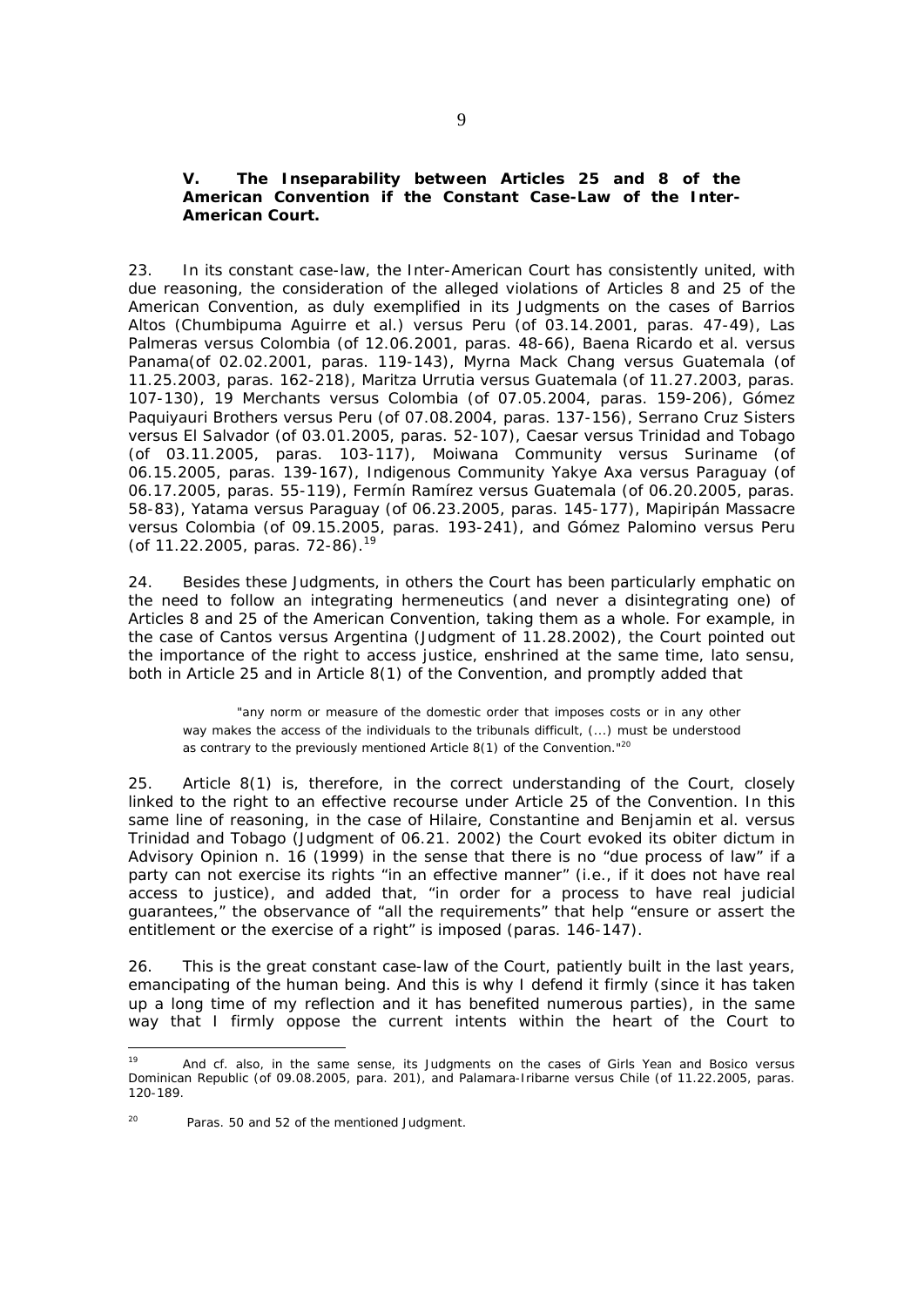deconstruct it, dissociating Articles 8 from 25, apparently due to pure amateurishness or any reason that escapes my comprehension. The jurisprudence of the Court in the line of the position I maintain does not end there. In the well-known case of *Bámaca Velásquez versus Guatemala* (Judgment of 11.25.2000), the Court expressly took as a whole "the guarantees enshrined in Article 8 and the judicial protection established in Article 25 of the Convention" to analyze the alleged violations of rights in the *cas d'espèce* (para. 187). And, in the case of *Myrna Mack Chang versus Guatemala* (Judgment of 11.25.2003), the Court very significantly stated:

 "(...) *the Court must examine the domestic judicial proceedings as a whole to attain a comprehensive perception of them and to establish whether said actions contravene the standards on the right to fair trial and judicial protection and the right to effective remedy, derived from Articles 8 and 25 of the Convention.*"21

27. Only an integrative hermeneutics, like the one I have been maintaining and constructing in the heart of this Court for more than a decade, can offer a necessarily *integrative* vision of the violation of one or more rights protected under the Convention, *with direct consequences for the adequate determination of the reparations.* That is an additional matter that should not go unnoticed. Also, in another well-known case of this Court, that is already the object of some books dedicated specifically to it,<sup>22</sup> that of the "Street Children" (Villagrán Morales et al. versus *Guatemala*, Judgment of 11.19.1999), the Court once more stated that it

 "must examine all the domestic judicial proceedings in order to obtain an integrated vision of these acts and establish whether or not it is evident that they violated the norms on the obligation to investigate, and the right to be heard and to an effective recourse, which arise from Articles 1.1, 8 and 25 of the Convention."23

28. In the same Judgment in the historical case of the "*Street Children",* the Court added that

 "Articles 25 and 8 of the Convention define, with reference to the acts and omissions of the internal judicial bodies, the scope of the (…) principle of generation of responsibility for the acts of all State organs." (para. 220)

That is, the provisions of Articles 25 and 8 of the Convention, taken as a whole, are fundamental for the proper determination of the scope of the existence of the State's responsibility, even for acts or omissions of the Judicial Power (or of any other power of agent of the State).

29. In the case of *Juan Humberto Sánchez versus Honduras* (Judgment of 06.07.2003), the Court warned that the recourses that, due to the "general conditions of the country" in question, or even by the "specific circumstances" of a specific case, "are deceptive" can not be considered "effective" (para. 121). That is, access to justice

 $21$ Para. 201 of the mentioned Judgment (emphasis added).

<sup>22</sup> Cf., on the referred Case of the *"Street Children"*, e.g.: CEJIL, *Crianças e Adolescentes - Jurisprudência da Corte Interamericana de Direitos Humanos*, Rio de Janeiro, CEJIL/Brazil, 2003, pp. 7-237; Casa Alianza, *Los Pequeños Mártires...*, San Jose, Costa Rica, Casa Alianza/A.L., 2004, pp. 13-196; among several other publications on the case in study.

<sup>&</sup>lt;sup>23</sup> Para. 224 of the mentioned Judgment (emphasis added), and cf. para. 225.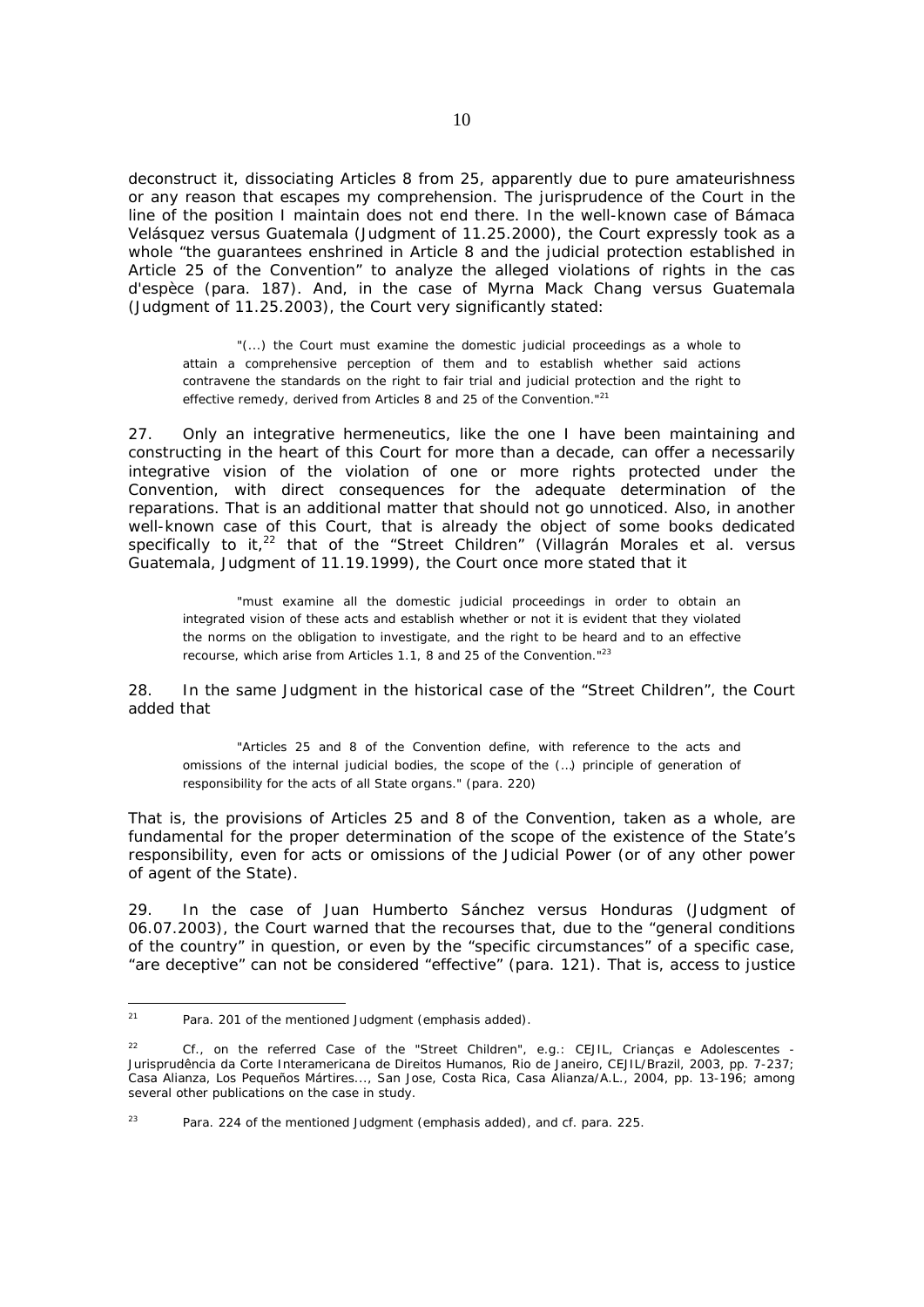and the effective exercise of the right (with the faithful observance of the judicial guarantees) are inevitably linked. And, the Court added in that case:

 "(...) In the case under discussion it has been proven that the death of Juan Humberto Sánchez was set within the framework of a pattern of extra-legal executions (...), one characteristic of which is that there has also been a situation of impunity (...), in which judicial remedies are not effective, the judicial investigations have serious shortcomings, and the passing of time plays a fundamental role in erasing all traces of the crime, thus making the right to defense and judicial protection an illusion, as regards the terms set forth in Articles 8 and 25 of the American Convention." (para. 135)

30. Likewise, in the case of *Durand and Ugarte versus Peru* (Judgment of 08.16. 2000), the Court maintained present the argument of the Inter-American Commission on Human Rights (ICHR) in the sense that "the military exclusive court does not offer the minimal guarantees of independence and impartiality as stipulated in Article 8(1) of the Convention. Thus, it does not constitute an effective recourse to protect the victims and relatives' rights and to repair damages violating also Article 25." (para. 120) Thus, when determining the joint violation of Articles 8(1) and 25(1) of the Convention, the Court concluded, on this matter, in the case of *Durand y Ugarte*:

 "As a consequence, Article 8(1) of the American Convention, in connection with Article 25(1) thereof, confers to victims' relatives the right to investigate their disappearance and death by State authorities, to carry out a process against the liable parties of unlawful acts, to impose the corresponding sanctions, and to compensate damages suffered by their relatives. None of these rights were guaranteed in the present case to the next of kin of Messrs. Durand Ugarte and Ugarte Rivera." (para. 130)

## **VI. The Inseparability between Articles 25 and 8 of the American Convention as an Intangible Jurisprudential Advance.**

31. However, we must not assume a lineal, constant, and inevitable progress in the international jurisprudence in this regard, since the institutions are only the people behind them, and they oscillate, just like the clouds and the waves, as is normal of the human condition. Today I can clearly verify that working in the international protection of human rights is like the myth of Sisyphus, an endless task. It is like constantly pushing a rock towards the peak of a mountain, where it falls back down again and is pushed up again. The task of protection is developed between advances and retreats.

32. When going down the mountain to push the rock once again toward the peak, one becomes *aware* of the human condition, and of the tragedy that surrounds it, but one must continue fighting: in reality, there is no other choice:

 "Sisyphe, revenant vers son rocher, contemple cette suite d'actions sans lien qui devient son destin, créé par lui, uni sous le regard de sa mémoire et bientôt scellé par sa mort. (...) Sisyphe enseigne la fidélité supérieure qui (...) soulève les rochers. (...) La lutte elle-même vers les sommets suffit à remplir un coeur d'homme. Il faut imaginer Sisyphe heureux."24

24 A. Camus, *Le mythe de Sisyphe*, Paris, Gallimard, 1942, p. 168.

 $24$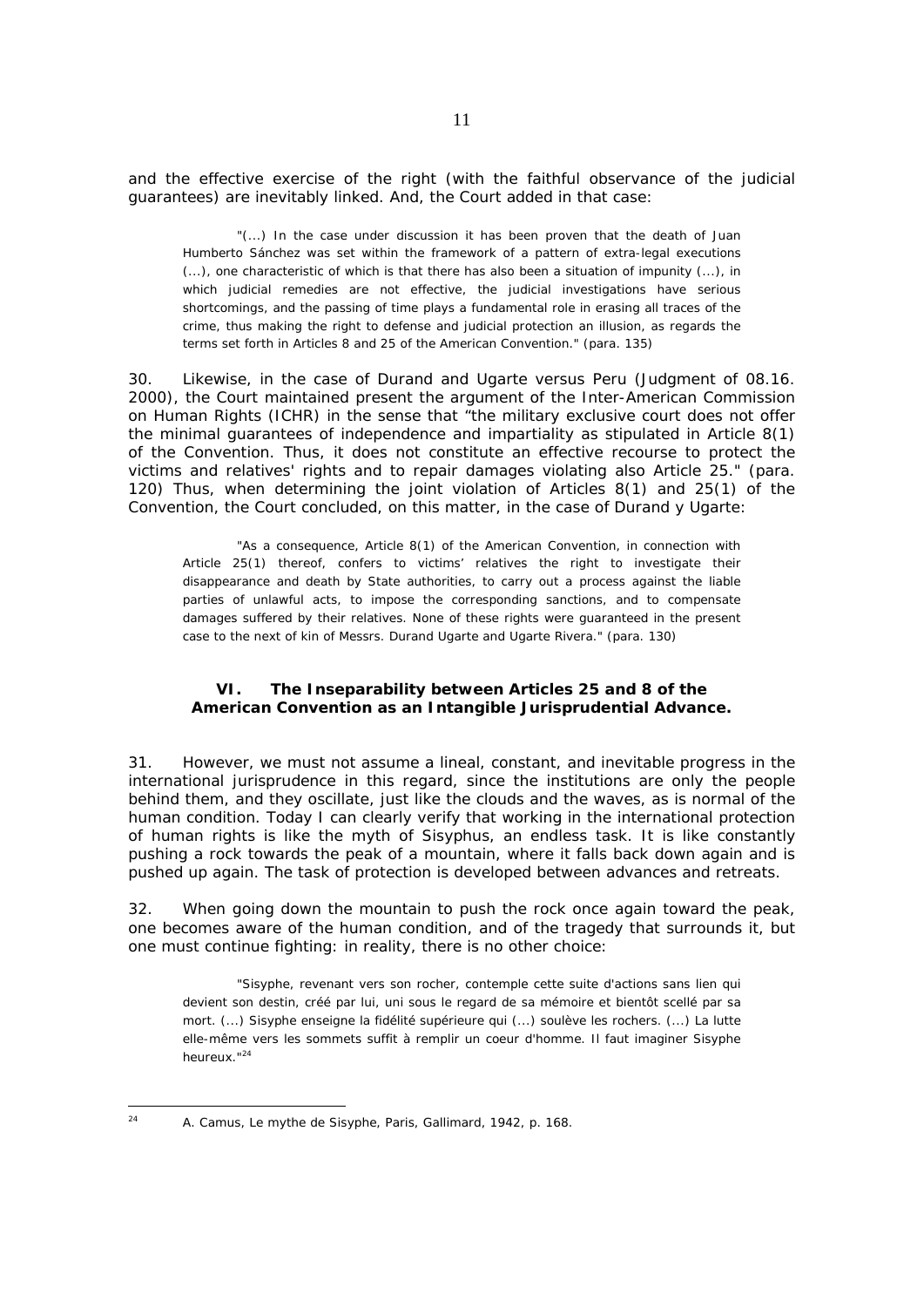In my eyes, to stop the advances made by the integrative hermeneutics of the Inter-American Court regarding the matter under study, assumed by the Court as of the Judgment of *Castillo Páez*, would be like letting the rock fall down the mountain. Regarding the subject under study, one must start with the whole in order to reach the details, and not vice versa, because, on the contrary, you incur in the great risk of seeing only a few of the closest tree, and missing the entire forest.

33. Fortunately, in the case of the *Pueblo Bello Massacre*, there was a general consensus of the Court in dealing *jointly,* as should be, with Articles 8(1) and 25 of the American Convention, in relation with its Article 1(1), - but I can not believe that only 24 hours after achieving said general consensus of the Court, in the same sense, in the adoption of the judgment in the case of the *Pueblo Bello Massacre*, there was an intent – by a very small minority – to completely change the criteria in this sense, *without the most minimum justification from the facts of the present case of López Alvarez*. This has happened before, and the Court can not simply be at the mercy of the wind if it wants to maintain its credibility.

34. I am, as I have always been open to changes in the Court's position, as long as they are in favor of ensuring a more effective protection of the human being. I do not accept regressive positions, that damage said protection, and that do not present the least persuasive force and due foundation. This is why I have always tried to, for as long as possible, throughout the years before this Court, duly justify my position, that has always been the result of a lot of though, and without doubt placing the victims in the central position they deserve within the present realm of protection.

35. Little after the previously analyzed advances, in the sense of an integrative hermeneutics in the case-law of the Inter-American Court, I wrote, in my *Tratado de Derecho Internacional de los Derechos Humanos* (volume II, 1999), in an almost premonitory tone, that

 "É importante que este avanço na jurisprudência da Corte Interamericana seja preservado e desenvolvido ainda mais no futuro. (...) No sistema interamericano de proteção, a jurisprudência sobre a matéria encontra-se em sua infância, e deve continuar a ser cuidadosamente construida. O direito a um recurso efetivo ante os tribunais nacionais competentes no âmbito da proteção judicial (artigos 25 e 8 da Convenção Americana) é muito mais relevante do que até recentemente se supôs, em um continente, como o nosso, marcado por casuísmos que muito freqüentemente privam os indivíduos da proteção do direito. Requer considerável desenvolvimento jurisprudencial nos próximos anos."<sup>25</sup>

36. Even so, I hoped not to have to go into details again regarding this matter (and specifically the intimate relationship between Articles 25 and 8 of the American Convention), in my point of view pacific in the most lucid legal international doctrine, even having in its favor the interpretation and application of the treaties on human rights – to which I dedicated a chapter of no less than 177 pages in my *Treaty.*<sup>26</sup> Today, at the beginning of 2006, I see that this is not so, not even in the heart of this Court. The rock has to be pushed again toward the top of the mountain, knowing that tomorrow it may fall back down.

 $25<sub>5</sub>$ 25 A.A. Cançado Trindade, *Tratado de Direito Internacional dos Direitos Humanos*, volume II, Porto Alegre/Brazil, S.A. Fabris Ed., 1999, p. 67, para. 70.

 $^{26}$  Cf. ibid., chapter XI, pp. 23-200.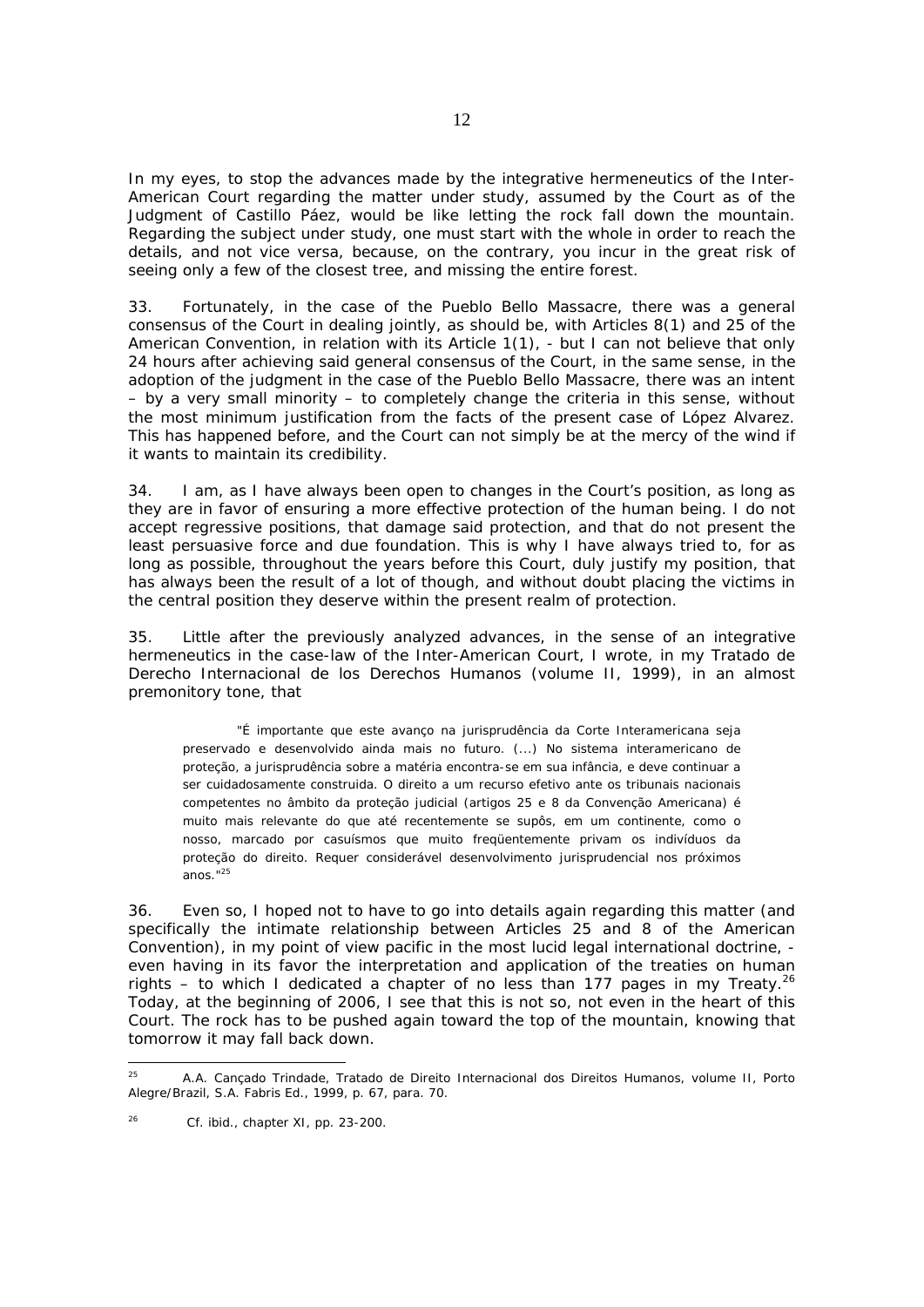37. Effectively, the judicial protection (Article 25) and judicial guarantees (Article 8) conceptually form an organic whole and make up the *rule of law* in a democratic society. The effective recourses before the national competent judicial courts (the *habeas corpus,* the *amparo* in the majority of Latin American countries, the *mandado de segurança* in Brazil, among others, all of them in the sense of Article 25 of the American Convention) must be exercised within the framework and pursuant to the principles of the due process of law (enshrined in Article 8 of the Convention).<sup>27</sup>

38. It may occur that, in a specific case, there could be a violation of only one of the constitutive elements of that whole of protection and judicial guarantees, - but this does not diminish at all the integrative hermeneutics I have stated, in the sense that, in *principle,* that stated in Articles 8 and 25 of the American Convention must necessarily be taken as a whole, - which make up, I insist, the *rule of law* of a democratic society, - in relation with the general duties established in Articles 1(1) and 2 of the Convention. Any affirmation to the contrary would require, in my opinion, a justification that, from where I stand, simply does not exist, and would not be at all convincing. A violation to the right to access justice (Article 25) would in all probability contaminate the guarantees of the due process of law (Article 8).

39. The international organizations that supervise human rights, without setting aside the precepts of the general rule for the interpretation of treaties (Article 31(1) of both Conventions of Vienna on Rights of the Treaties, 1969 and 1986), have developed a teleological interpretation, with emphasis on the realization of the object and purpose of the treaties on human rights, as the most appropriate to ensure an effective protection of said rights. At the end, subjacent to the mentioned general rule of interpretation stipulated in both Conventions of Vienna (Article 31(1)), is the principle, amply supported in the jurisprudence, according to which the conventional stipulations must be ensured their own effects (the so-called *effet utile)*. This principle – *ut res magis valeat quam pereat,* - through which the interpretation must favor a treaty's appropriate effects assumed, in matters of human rights, special importance in the determination of the ample scope of the conventional obligations of protection.<sup>28</sup>

40. Said interpretation is, in effect, the one that most faithfully reflects the special nature of the human rights treaties, the objective nature of the obligations included in them, and the autonomous sense of the concepts enshrined in them (different to the corresponding concepts in the framework of the domestic legal systems). Since the human rights treaties include concepts with an autonomous sense, product of a jurisprudential evolution, and since the object and purpose of the human rights treaties is different to those of the classic treaties (since they refer to the relationship between the State and the people under its jurisdiction); the classical postulates of interpretation of the treaties in general adjust to this new reality. $29$ 

<sup>27</sup> 27 Cf., in that sense, the ninth Advisory Opinion of the IACourtHR, on the *Judicial Guarantees in States of Emergency* (1987).

<sup>28</sup> A.A. Cançado Trindade, *Tratado*..., volume II, *op. cit. supra* n. (11), pp. 32-33 and 192.

Ibid., pp. 32-34; and cf. also R. Bernhardt, "Thoughts on the Interpretation of Human Rights Treaties", *in Protecting Human Rights: The European Dimension - Studies in Honour of G.J. Wiarda* (eds. F. Matscher y H. Petzold), Köln, C. Heymanns, 1988, pp. 66-67 y 70;71; Erik Suy, "Droit des traités et droits de l'homme", *in Völkerrecht als Rechtsordnung Internationale Gerichtsbarkeit Menschenrechte - Festschrift für H. Mosler* (eds. R. Bernhardt *et alii*), Berlin, Springer-Verlag, 1983, pp. 935-947; J. Velu y R. Ergec, *La Convention européenne des droits de l'homme*, Bruxelles, Bruylant, 1990, p. 51.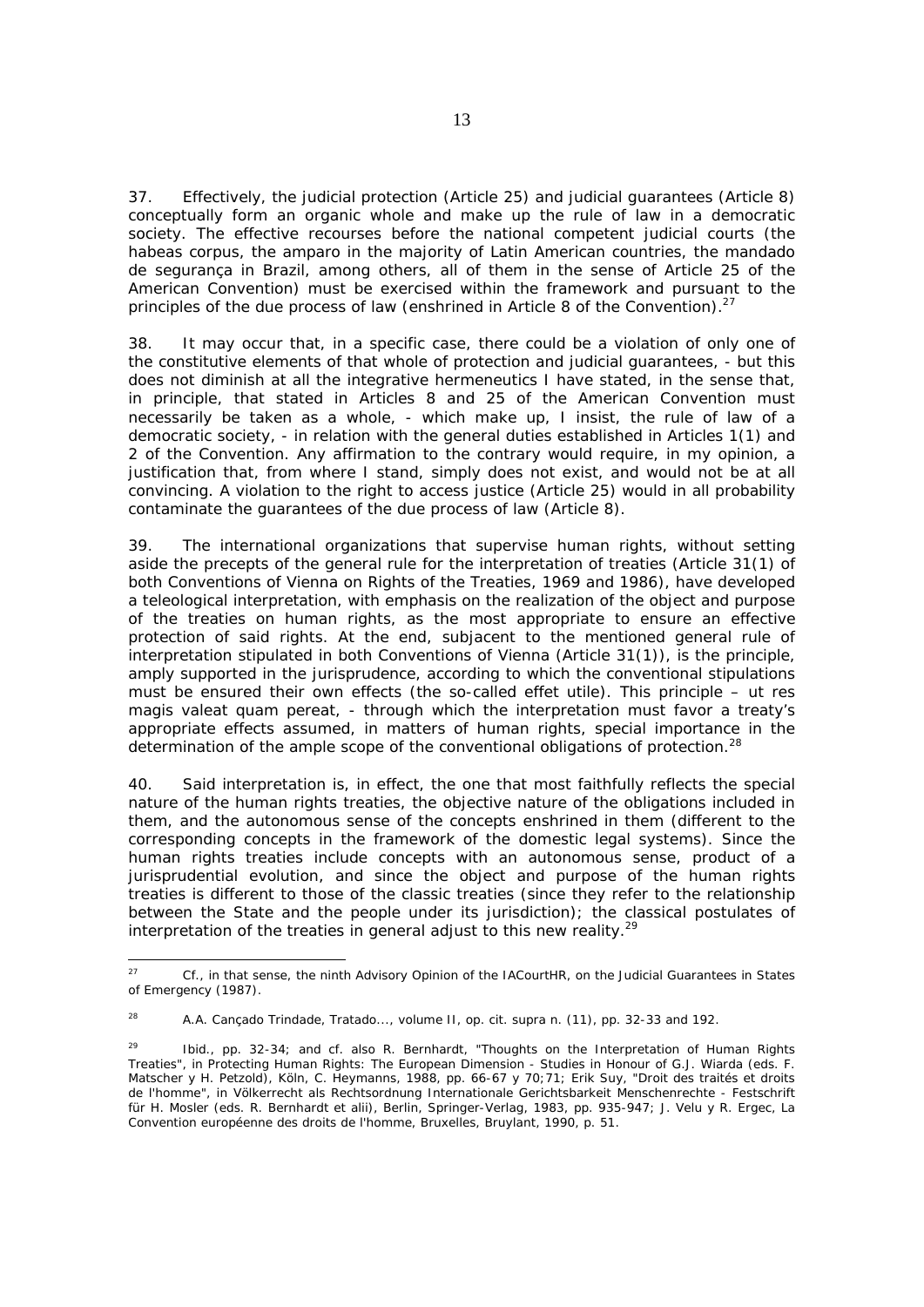41. Additionally, Article 29(b) of the American Convention expressly prohibits the interpretation that limits the exercise of the protected rights. Thus, any reorientation of the *constant case-law* of the Court, integrative of Articles 8 and 25 of the American Convention would only be justified in the measure in which they offer a greater protection of the rights enshrined, which is not the case. Up to this date, I have never heard in the debates, which I find worrying, that take place in the heart of the Court in this regard, any demonstration in the sense that dissociating or "separating" Article 8 from 25 would lead to a more efficient protection of the rights enshrined in the American Convention.

42. Said debates were unnecessarily repeated in the present case, one day after the adoption of the Judgment of this Court in the case of the *Pueblo Bello Massacre*, without the circumstances of the present case of *López Álvarez* justifying a sudden change of criteria by the Court on this matter, within a 24 hour period. Luckily, the understanding that the dissociating vision of Articles 8 and 25 of the Convention would lead to a regretful setback in this Court's jurisprudence prevailed after a sterile debate, even more so before the current tendency, to the contrary, of general international jurisprudence on the subject.

## **VII. The Overcoming of the Vicissitudes regarding the Right to an Effective Recourse in the Jurisprudential Construction of the European Court.**

43. If other international organizations for the supervision of human rights have incurred in the uncertainties of a fragmenting interpretation, why would the Inter-American Court have to follow this road, abdicating its avant-garde jurisprudence, that has won it the respect of the beneficiaries of our system of protection as well as of the international community, and assume a different position that has even been abandoned by other organizations that had mistakenly followed it in the past? This does not make any sense.

44. I take the liberty to illustrate this point with an example, extracted from the experience, of trial and error, of the European system of protection of human rights. In its beginning, the case-law of the European Court of Human Rights stated the "accessory" nature of Article 13 (right to an effective recourse) of the European Convention on Human Rights, understood – as of the eighties – as guaranteeing a subjective substantive individual right. Gradually, in its judgments in the cases of *Klass versus Alemania* (1978), *Silver et al. versus the United Kingdom* (1983), and *Abdulaziz, Cabales and Balkandali versus the United Kingdom* (1985), the European Court started acknowledging the autonomous nature of Article 13. Finally, after years of hesitation and fluctuations, the European Court, in its judgment of 12.18.1996 in the case of *Aksoy versus Turkey* (paragraphs 95-100), determined the occurrence of an "autonomous" violation of Article 13 of the European Convention.

45. In a pioneer study on the subject published in 1973, Pierre Mertens criticized the "poverty" of the European Court's initial jurisprudence, as well as the vague nature of the European doctrine of that time on the subject, - different from the most advanced Latin American doctrine and practices, as of the adoption of the American Declaration of 1948, first international instrument to enshrine the right to an effective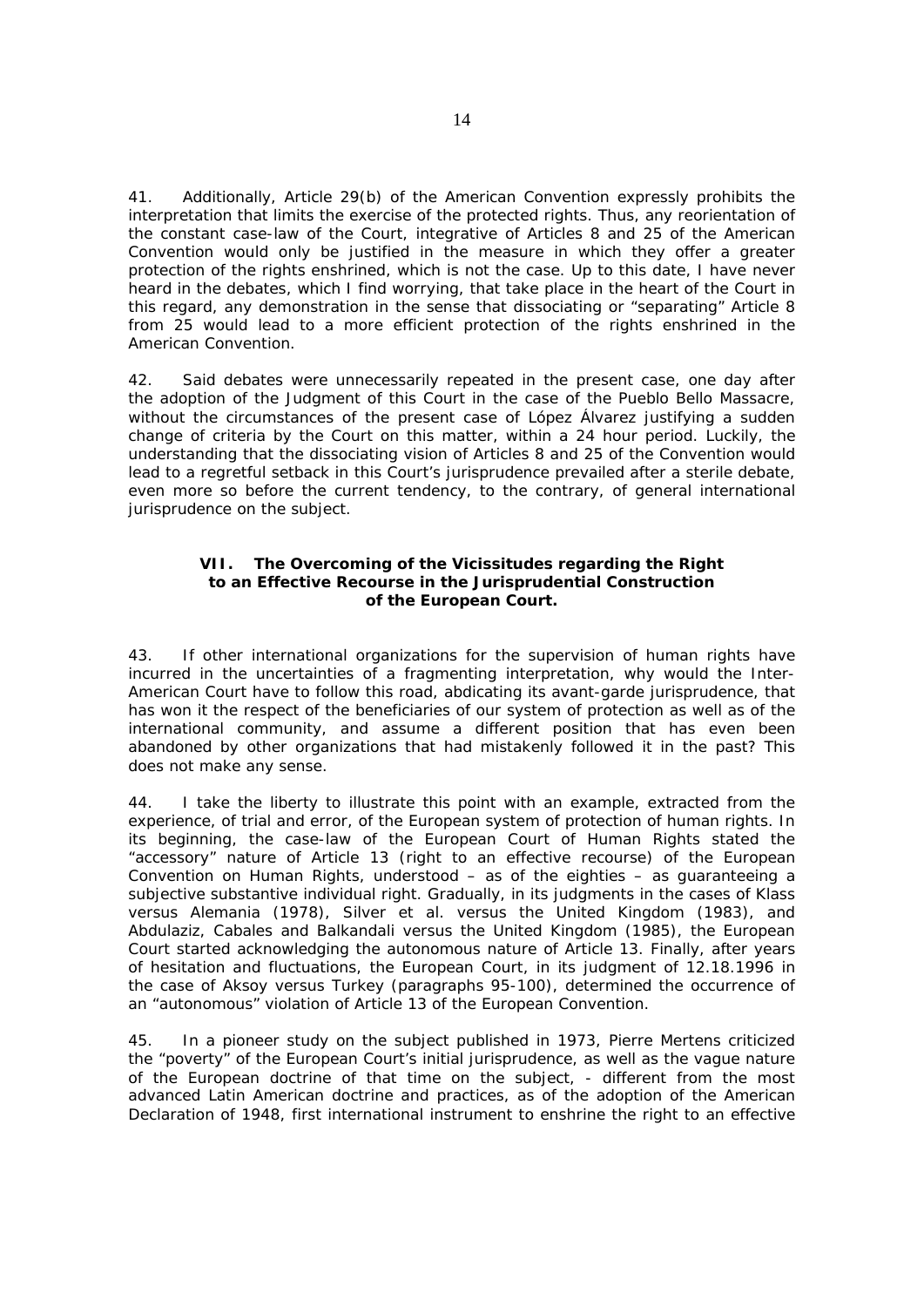recourse.30 Thus, P. Mertens warned, more than three decades ago, that work had to be done in order for the right to an effective recourse (Article 13 of the European Convention) to generate all its effects in the domestic legislation of the States Parties. Actually, the "effectiveness" of that right is measured in the light of the criteria of the guarantees of the due process of law (Article 6 of the European Convention); thus the conclusion of P. Mertens, in the sense that Articles 6 and 13 of the European Convention – that correspond to Articles 8 and 25 of the American Convention – must be frequently "invoked jointly". ("invoqués ensemble") $31$ 

46. In effect, with the passing of the years, the attention started turning to the relationships between Articles 13 and 6(1) of the European Convention, the latter (right to a fair trial) being the object of a very vast case-law of the European Court, next to a dense doctrinarian debate.<sup>32</sup> In an emphatic decision in the case of *Kudla versus Poland* (Judgment of 10.18.2000), the European Court on Human Rights stated that the time had come to put an end to the uncertainties of the past and admit the direct relationship between Articles 6(1) and 13 of the European Convention (cf. paras. 146-149 and 151). And, in a meaningful *obiter dictum*, the European Court stated that

 "(...) Article 13, giving direct expression to the State's obligation to protect human rights first and foremost within their own legal system, establishes an additional guarantee for an individual in order to ensure that he or she effectively enjoys those rights. The object of Article 13, as emerges from the *travaux préparatoires* [of the European Convention on Human Rights], is to provide a means whereby individuals can obtain relief at national level for violations of their Convention rights before having to set in motion the international machinery of complaint before the Court. From this perspective, the right of an individual to trial within a reasonable time will be less effective if there exists no opportunity to submit the Convention claim first to a national authority; and the requirements of Article 13 are to be seen as reinforcing those of Article 6(1), rather than being absorbed by the general obligation imposed by that Article not to subject individuals to inordinate delays in legal proceedings" (para. 152).

47. And the European Court concluded, in this regard, in the mentioned case of *Kudla versus Poland*, that "the correct interpretation of Article 13 is that that provision guarantees an effective remedy before a national authority for an alleged breach of the requirement under Article 6(1) to hear a case within a reasonable time." (para. 156) Therefore, the Court determined that in the specific case "there has been a violation of Article 13 of the Convention in that the applicant had no domestic remedy whereby he could enforce his right to a hearing within a 'reasonable time' as guaranteed by Article 6(1) of the Convention." (para. 160)

48. In truth, in the last years (from the end of the seventies up to this date), the European Court has, in successive cases, taken into account the demands of the due process of law (Article 6 of the European Convention) in direct correlation with that of a right to an effective recourse (Article 13 of the Convention).<sup>33</sup> The right to an

-

<sup>30</sup> P. Mertens, *Le droit de recours effectif devant les instances nationales en cas de violation d'un droit de l'homme*, Bruxelles, Éd. de l'Univ. de Bruxelles, 1973, pp. 19-20, 24-25 y 27-29, and cf. pp. 37-39.

<sup>31</sup> *Ibid*., p. 93.

<sup>32</sup> L.-E. Pettiti, E. Decaux and P.-H. Imbert, *La Convention Européenne des droits de l'homme*, Paris, Economica, 1995, pp. 455-474.

<sup>33</sup> For examples, cf. M. de Salvia, *Compendium de la CEDH - Les principes directeurs de la jurisprudence relative à la Convention européenne des droits de l'homme*, Kehl/Strasbourg, Éd. Engel, 1998,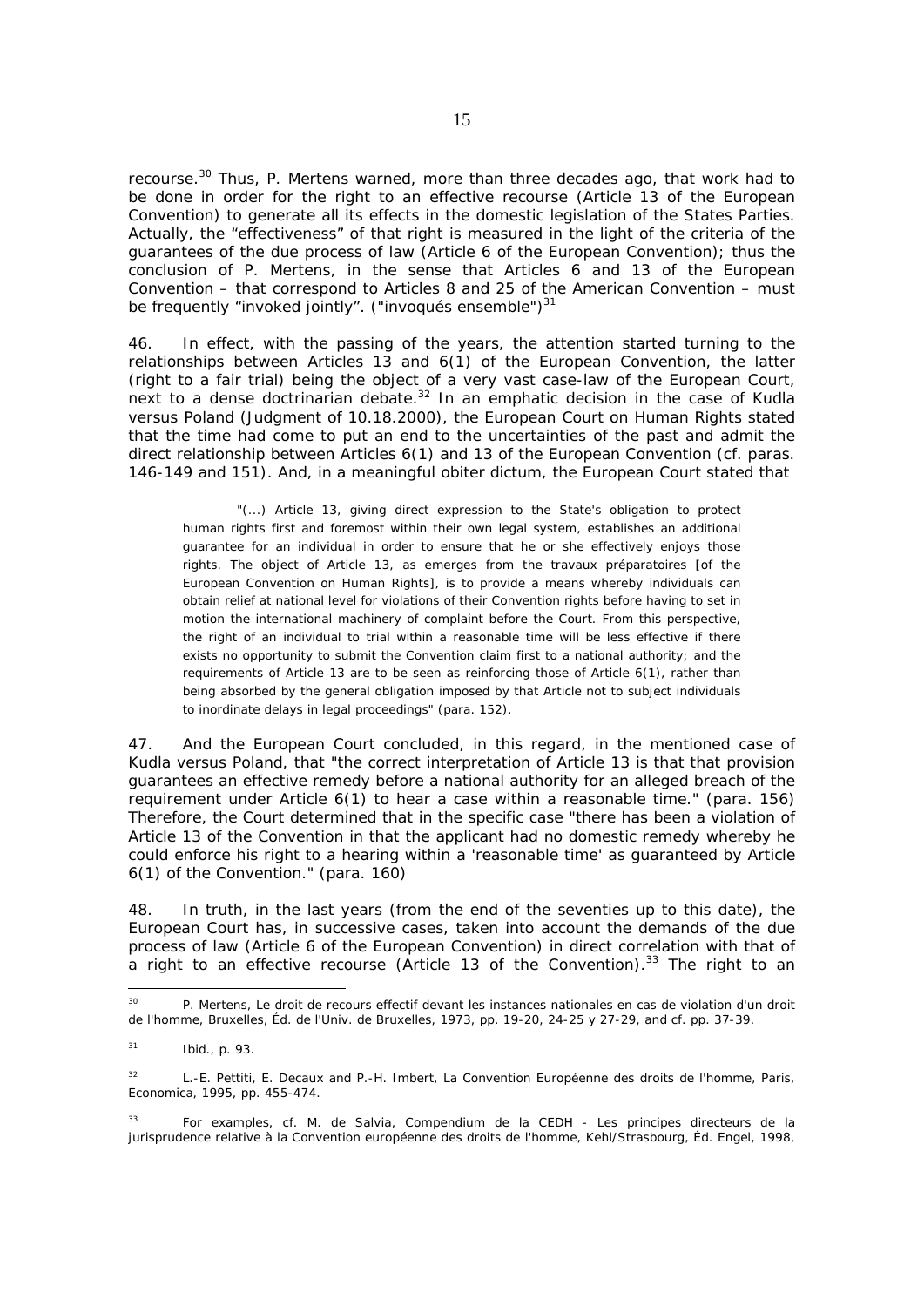effective recourse, in the European case-law in evolution, makes up the rule of law, which can not be dissociated from the *rule of law* in a democratic society.<sup>34</sup> Its material content, as a subjective and autonomous right, characterizes it as "un outil fondamental de la mise-en-oeuvre de la protection des droits de l'homme."35

49. Luckily the jurisprudence of the Inter-American Court has ignored these vicissitudes of the case-law of its European counterpart, whose current position on the matter in question is, as has been seen, similar to that of the Inter-American Court. Trying to dissociate Articles 25 and 8 of the American Convention would also be, for this reason, in my opinion inadmissible and would be a setback to the prehistory of our Court's case-law. It is regretful that, instead of continuing in the *avant garde*  jurisprudence of the Inter-American Court in this sense, I find myself in the obligation to, in the heart of the Court, continue fighting to avoid a serious jurisprudential setback.

#### **VIII. The Right to Access Justice** *Lato Sensu***.**

50. In a Discussion held in 1996 by the University of Strasburg and the *Cour de Cassation* on "*Les nouveaux développements du procès équitable*" in the sense of the European Convention on Human Rights, J.-F. Flauss correctly pointed out the intimate relationship between the access to a tribunal (through an effective recourse) and the *procès équitable*, and added that the right to judicial benefits even covers the faithful execution of the Judgment in favor of the victim.<sup>36</sup> On this specific matter, the Discussion concluded acknowledging expressly "l'intimité profonde" between the access to justice (through an effective, simple, and prompt recourse) and the right to a *procès équitable* (the guarantees of the due process of law), in the framework of the rule of law in a democratic society.<sup>37</sup>

51. In the *Reports* I presented, as President at that time of the Inter-American Court, to the competent organizations of the Organization of American States (OAS), e.g., the days 04.19.2002 and 10.16.2002, I maintained my understanding in reference to the ample scope of the right to access justice at an international level, of the right to access justice *lato sensu.*38 Said right is not reduced to a formal access,

 $\overline{a}$ 

34 D.J. Harris, M. O'Boyle y C. Warbrick, *Law of the European Convention on Human Rights*, London, Butterworths, 1995, p. 461.

35 A. Drzemczewski y C. Giakoumopoulos, "Article 13", *in La Convention européenne des droits de l'Homme - Commentaire article par article* (eds. L.-E. Pettiti, E. Decaux y P.-H. Imbert), Paris, Economica, 1995, pp. 474.

36 J.-F. Flauss, "Les nouvelles frontières du procès équitable", *in Les nouveaux développements du procès équitable au sens de la Convention Européenne des Droits de l'Homme* (Actes du Colloque du 22 mars 1996), Bruxelles, Bruylant, 1996, pp. 88-89.

 $27$ 37 G. Cohen-Jonathan, "Conclusions générales des nouveaux développements du procès équitable au sens de la Convention Européenne des Droits de l'Homme", *in ibid*., p. 172.

38 Cf. also A.A. Cançado Trindade, *"El Derecho de Acceso a la Justicia Internacional y las Condiciones para Su Realización en el Sistema Interamericano de Protección de los Derechos Humanos*", 37 *Magazine of* 

p. 280. – From the beginning, the European Court has rejected a restrictive interpretation of Article 6 of the European Convention, given its "central" and "prominent" position in the same, and since it is related to the main general principles of law, among which "the fundamental principle of the rule of law"; A. Grotrian, *Article 6 of the European Convention on Human Rights - The Right to a Fair Trial*, Strasbourg, C.E., 1994, p. 6.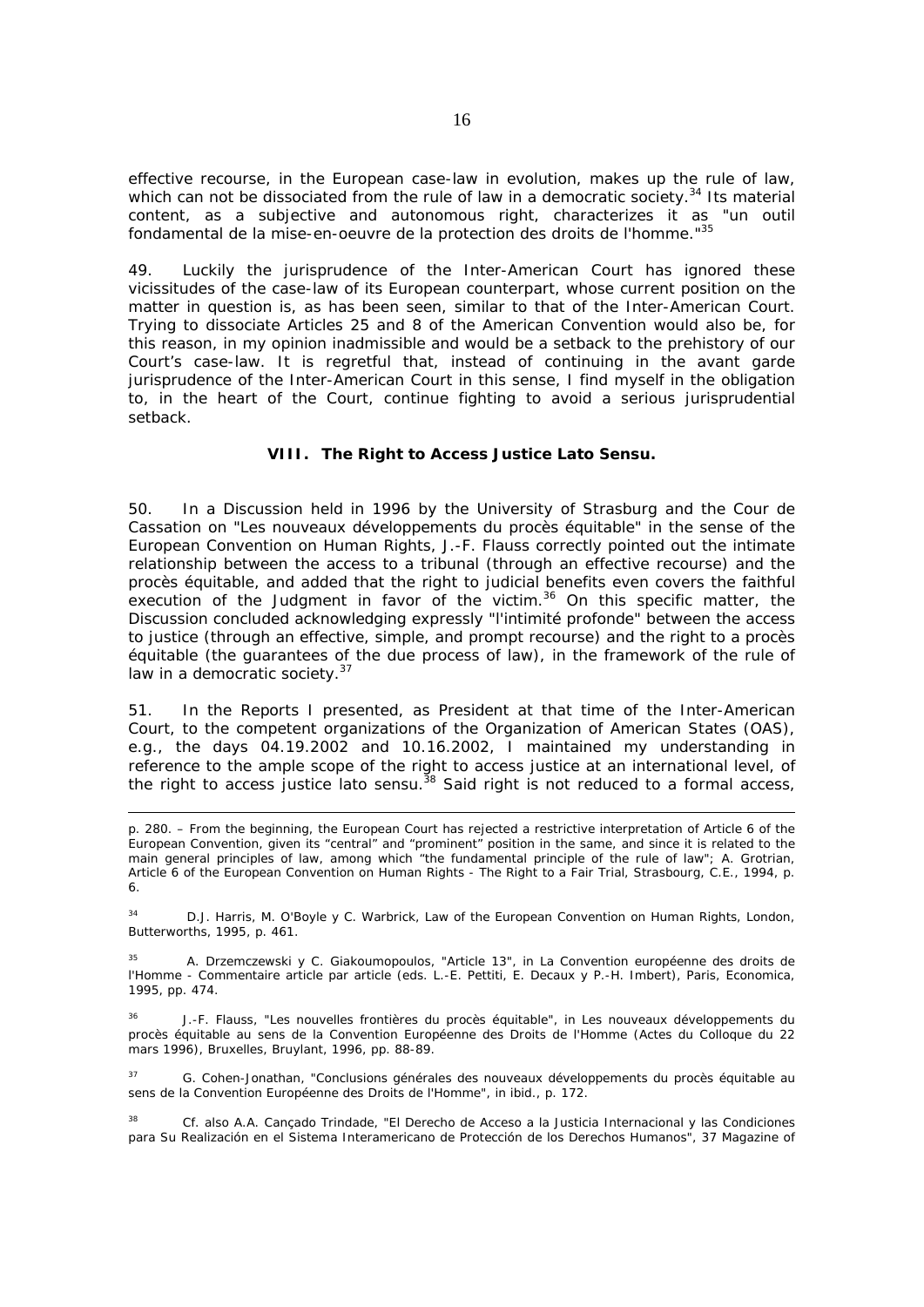*stricto sensu*, to the judicial instance (both internal and international), but instead, it also includes the right to jurisdictional benefits, and it is subjacent to interrelated stipulations of the American Convention (such as Articles 25 and 8), besides reaching the domestic legislation of the States Parties.<sup>39</sup> The right to access justice, provided with its own judicial content, means, *lato sensu*, the right to obtain justice. Thus, it comes all together as the right to the *realization* itself of justice.

52. One of the main components of this right is precisely the direct access to a competent tribunal, through an effective and prompt recourse, and the right to be heard promptly by said independent and impartial tribunal, both at a national and international level (Articles 25 and 8 of the American Convention). As I mentioned in a recent work, we can visualize here a real *right to Law,* that is, the right to a legal system  $-$  both nationally and internationally  $-$  that effectively protects the human being's fundamental rights.<sup>40</sup>

## **IX. Epilogue: The Right to Law as an Imperative of the** *Jus Cogens***.**

53. In the above mentioned Advisory Opinion n. 18, on the *Juridical Condition and Rights of the Undocumented Migrants* (of 09.17.2993, the Inter-American Court correctly stated that "the State must guarantee that the access to justice is not only formal but also real," (para. 126) which in my judgment, covers the mentioned access through an effective recourse, all the guarantees of the due process of law, including the faithful and final compliance of the judgment. The same Advisory Opinion n.18 stated with clarity that the principle of equality and non-discrimination currently make up the domain of the *jus cogens* (paras. 111-127).

54. The inseparability that I maintain between Articles 25 and 8 of the American Convention (*supra)* leads to the characterization of the access to justice, understood as the *complete realization* of the same as part of the domain of the *jus cogens,* that is, the intangibility of all judicial guarantees in the sense of Articles 25 and 8 taken *jointly.* There can be no doubt that the fundamental guarantees, common to International Law on Human Rights and the International Humanitarian Law,<sup>41</sup>, have a universal vocation when applied in all and any circumstances, as per an imperative law (belonging to the *jus cogens)*, and imply obligations *erga omnes* of protection.<sup>42</sup>

55. After its historical Advisory Opinion n. 18 on the *Juridical Condition and Rights of the Undocumented Migrants,* of 2003, the Court was able to and should have given

40 A.A. Cançado Trindade, *Tratado de Direito Internacional dos Direitos Humanos*, volume III, Porto Alegre/Brazil, S.A. Fabris Ed., 2002, cap. XX**,** p. 524, para. 187.

41 E.g., Article 75 of Protocol I (of 1977) to the Conventions of Geneva (of 1949) on International Humanitarian Law.

42 Cf., also in that sense, e.g., M. El Kouhene, *Les garanties fondamentales de la personne en Droit humanitaire et droits de l'homme*, Dordrecht, Nijhoff, 1986, pp. 97, 145, 148, 161, and 241.

*the Inter-American Institute of Human Rights* (2003) pp. 53-83; A.A. Cançado Trindade, *"Hacia la Consolidación de la Capacidad Jurídica Internacional de los Peticionarios en el Sistema Interamericano de Protección de los Derechos Humanos*", 37 *Magazine of the Inter-American Institute of Human Rights* (2003) pp. 13-52.

<sup>&</sup>lt;sup>39</sup> In that sense, cf. E.A. Alkema, "Access to Justice under the ECHR and Judicial Policy - A Netherlands View", *in Afmaelisrit pór Vilhjálmsson*, Reykjavík, Bókaútgafa Orators, 2000, pp. 21-37.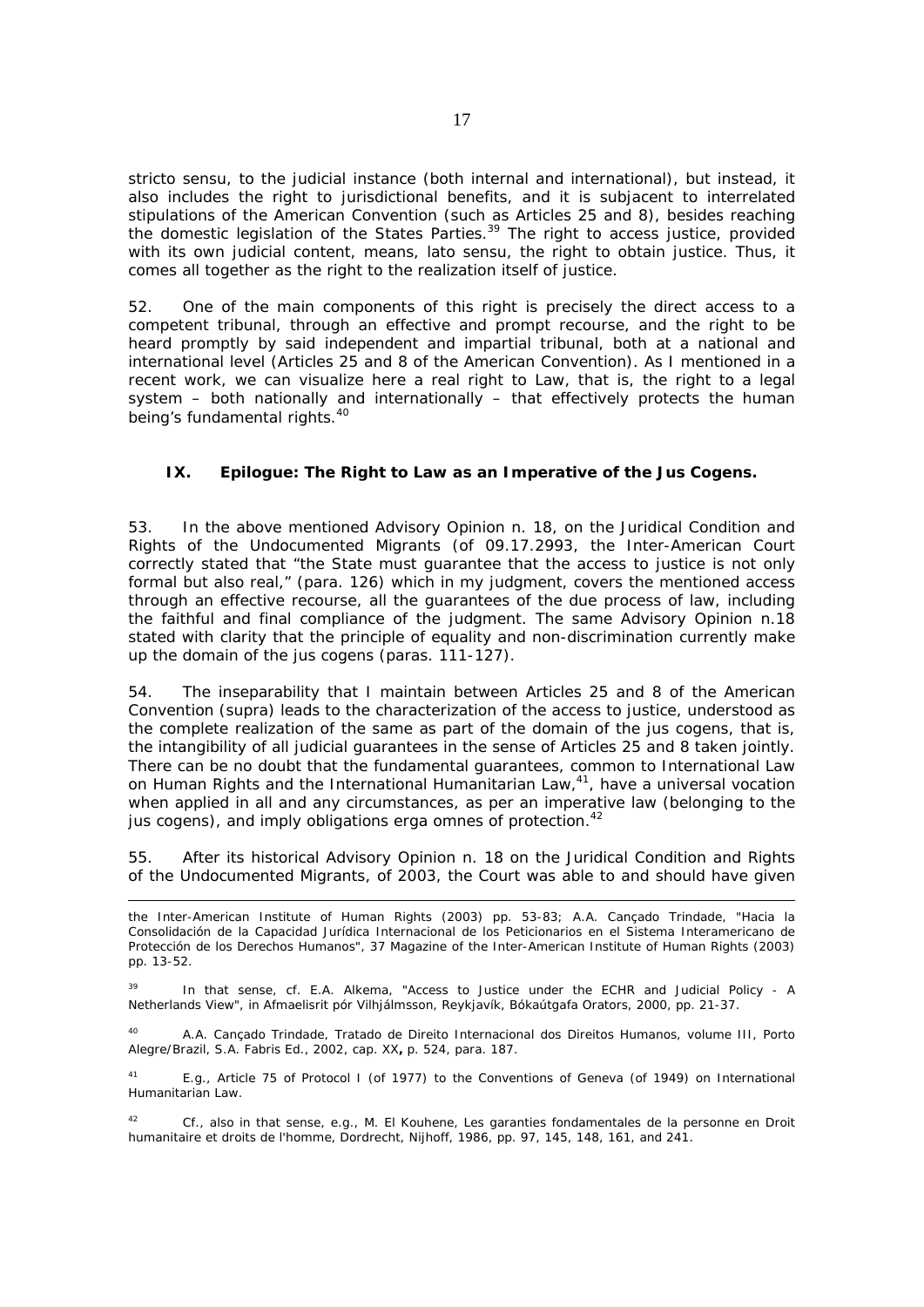this other qualitative jump forward in its jurisprudence, - if not it would be in the end consuming precious time on sterile and disaggregating debates, contemplating, - in my concern, and against all lines of its jurisprudential evolution, - the possibility to "separate" Article 8 from 25, in my opinion without even the most minimum convincing judicial basis. I hope that this Court does not stop its avant-garde case-law in the near future to sadly go back, in detriment of the victims of violations to human rights, since this would be deeply regretful for me. The hermeneutics that offer the greatest protection for the human being must be without doubt preserved.

> Antônio Augusto Cançado Trindade Judge

Pablo Saavedra-Alessandri **Secretary**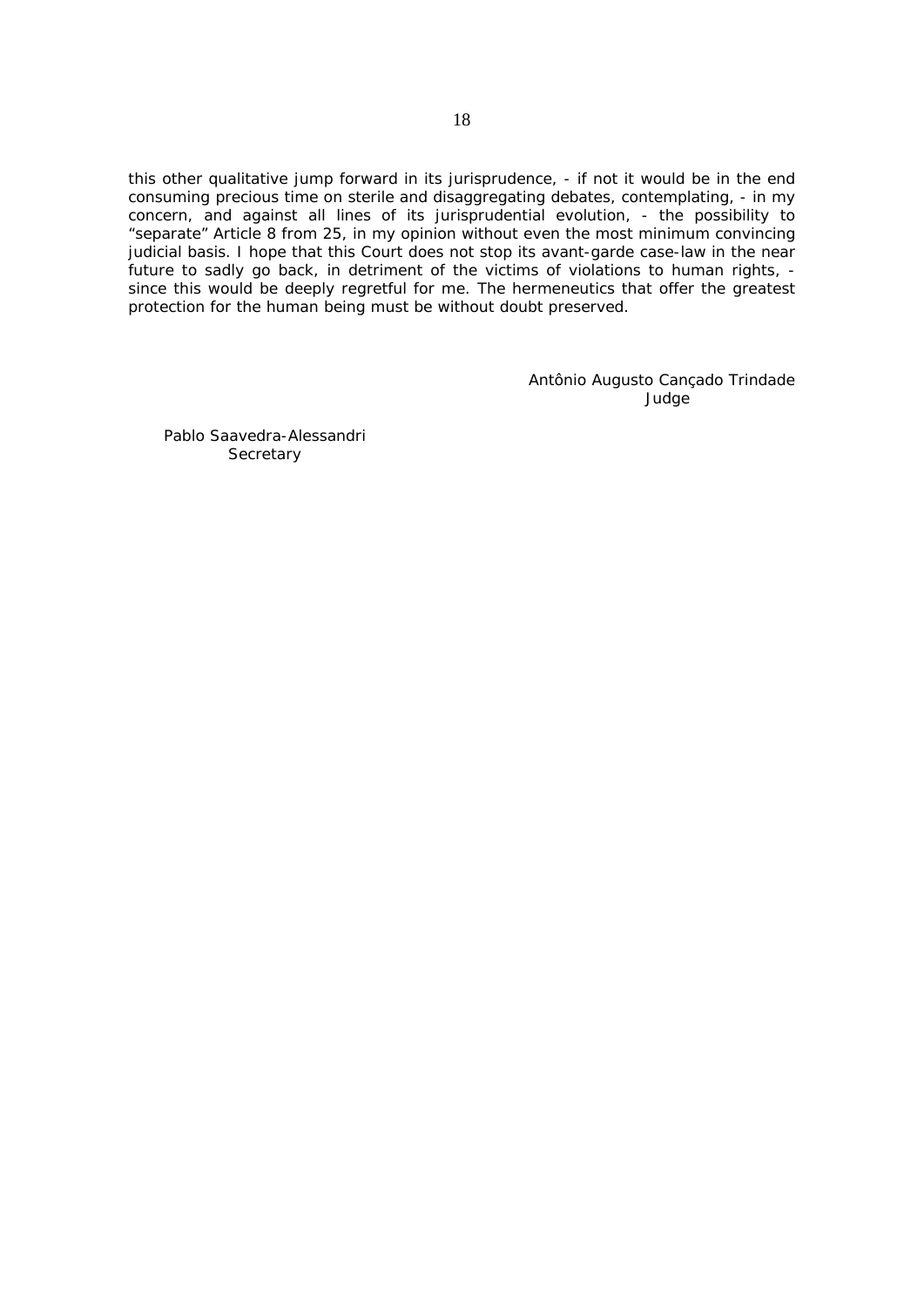## **DISSENTING OPINION OF THE JUDGE CECILIA MEDINA-QUIROGA IN THE CASE OF LÓPEZ ALVAREZ V. HONDURAS**

- 1. In general, I agree with the Court's decision with regard to the violations to the human rights determined in the preceding judgment, except with regard to the violation of Article 25 of the American Convention
- 2. I do not see, in this case, any reason to declare that this Article has been violated. In fact, the paragraphs of the judgment that refer to it, numbers 137 through 139, are limited to citing jurisprudence of the Court without linking it to the facts of the case, as would have been necessary to support a violation of this stipulation. Therefore, I consider that in this case the declaration of a violation to Article 25 does not proceed.
- 3. I would like to insist in this Opinion that my position is not merely academic and formalistic. As I have stated on other occasions, the joint treatment of Articles 8 and 25 seems to suggest that the only norm of the Convention that enshrines the right "to the recourses" is that of Article 25 and that the only way to protect the rights of the Convention is through "recourses". I think this is not so. The protection of the substantive rights of the American Convention necessarily requires the possibility to be heard before a court to determine rights or obligations or to decide on the innocence or guilt of an accused person, that is, it requires the right to establish actions against others. The processes that give place to these actions are not prompt and simple recourses that must be resolved in days and without greater processing. On the contrary, the period of time used by the State to conclude the processes will probably not be computed in days or months, but many times, in years, since a considerable period of time is required to make a decision in a trial on a substantive matter, either of a criminal or civil nature, because the parties must be given the possibility, *inter alia,* to recollect evidence, present it in trial, object that of the other party and give the court the possibility to carefully weigh all this in. Therefore, the term must be "reasonable", which means that it can not be too long, but it can not be too short either. It is also probable that the majority of them will require of the consultancy of an expert in law, among other things, due to the complexity of the procedures. It is true then that to legally ensure the full and free exercise of human rights, the appeal of relief of Article 25 is not enough.<sup>1</sup>
- 4. I consider that the preservation of the distinction between Articles 8 and 25 is of extreme importance.<sup>2</sup> To not distinguish between these two stipulations distort the original objective of Article 25, in detriment of the victims. With this position, the Court does not give itself the opportunity to elaborate the concept and requisites of the appeal of relief, thus making the identification of which appeals of relief as such should exist in the domestic legal system of the States

<sup>1</sup> <sup>1</sup> Concurring Opinión, Case of Gómez-Palomino, Judgment of November 22, 2005, para. 4.

<sup>2</sup> I reaffirm in this paragraph what I have said in mi Opinion of the Judgment of the Case of the 19 Tradesmen, and my Opinion in the Case of Gómez-Paquiyauri.